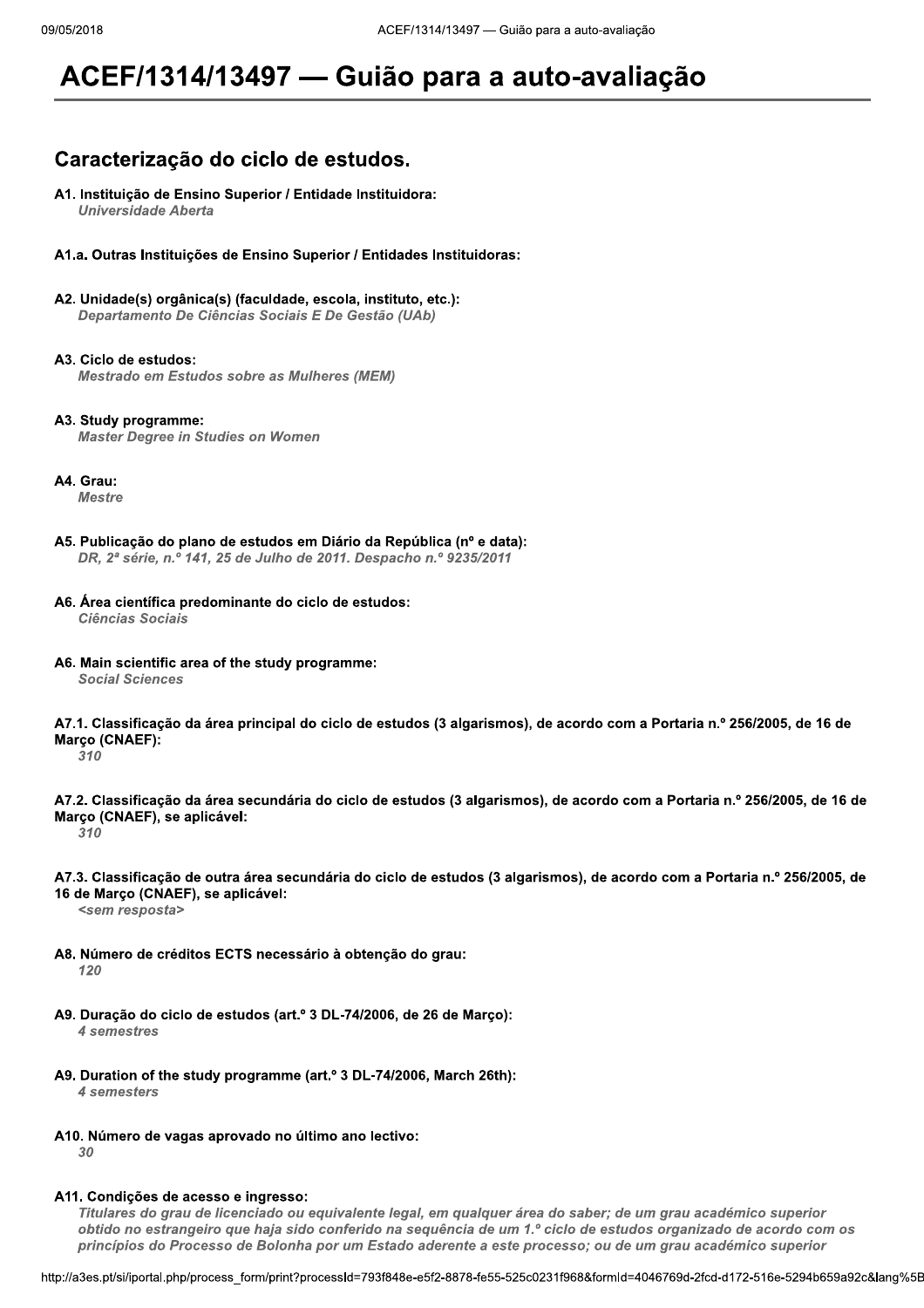#### ZUIB AULTI  $/1314/13497$  — Gulao para a auto-avaliação

obtido no estrangeiro que seja reconhecido pelo Conselho Científico da UAb como satisfazendo os objetivos do grau de licenciado; ou detentores de um currículo escolar, científico ou profissional que tenha sido reconhecido, pelo CC<br>da UAb, como satisfazendo os objetivos e as capacidades necessárias para realização deste ciclo de estudo A seleção de candidatos é feita mediante apreciação da documentação presente no ato de candidatura, tendo em atenção: a adequação da formação base e outras subsequentes, afins aos Estudos sobre as Mulheres e de Género; classificação final das formações de base e posteriores; CV académico, científico e técnico; CV profissional.

#### y. A11. Entry Requirements:

Holders of a 1st degree or equivalent in any field of knowledge; or an academic degree obtained in a foreign university as long as the program is organized in accordance with the principles of Bologna and the country has agreed to that process; or a foreign academic degree approved by UAb Scientific Council as being in accordance with the objectives of a 1st degree; or an academic, scientific and professional curriculum that has been recognized by the Scientific Council of UAb as meeting the objectives and the necessary skills of the candidate to follow this cycle of studies. The selection of the candidates is undertaken via an analysis of the documentation submitted upon application, taking into account: the suitability of the basic training and other subsequent training, with an emphasis on the subject areas related to women and gender studies; final results of the first degree and further training; academic, scientific, technical and professional CV.

## A12. Ramos, opções, perfis...

## Pergunta A12

A12. Percursos alternativos como ramos, variantes, áreas de especialização do mestrado ou especialidades do doutoramento em que o ciclo de estudos se estrutura (se aplicável):<br>Não  $N$ ão de la construcción de la construcción de la construcción de la construcción de la construcción de la construcción de la construcción de la construcción de la construcción de la construcción de la construcción de la

A12.1. Ramos, variantes, áreas de especialização do mestrado ou especialidades do doutoramento (se aplicável)

A12.1. Ramos, opções, perfis, maior/menor, ou outras formas de organização de percursos alternativos em que o ciclo de estudos se estrutura (se aplicável) / Branches, options, profiles, major/minor, or other forms of organisation of alternative paths compatible with the structure of the study cycle (if applicable)

Opções/Ramos/... (se aplicável):  $\rho$ chos/Branches/... (if applicable):

<sem resposta>

# A13. Estrutura curricular

## Mapa I - n.a

## A13.1. Ciclo de Estudos:

Mestrado em Estudos sobre as Mulheres (MEM)

#### y. A13.1. Study programme:

**Master Degree in Studies on Women** 

#### y. A13.2. Grau:

**Mestre** 

- y. A13.3. Ramo, variante, area de especialização do mestrado ou especialidade do doutoramento (se aplicavel):  $n_a$
- ption, specialization area of the master or speciality of the PhD (if applicable):<br>bhp/process\_form/print?processId=793f848e-e5f2-8878-fe55-525c0231f968&formId=4046769d-2fcd-d172-516e-5294b659a92c&lang%5B<br>bhp/process\_form/ y. A13.3. Branch, option, specialization area of the master or speciality of the PhD (if applicable):  $\,$  $n_a$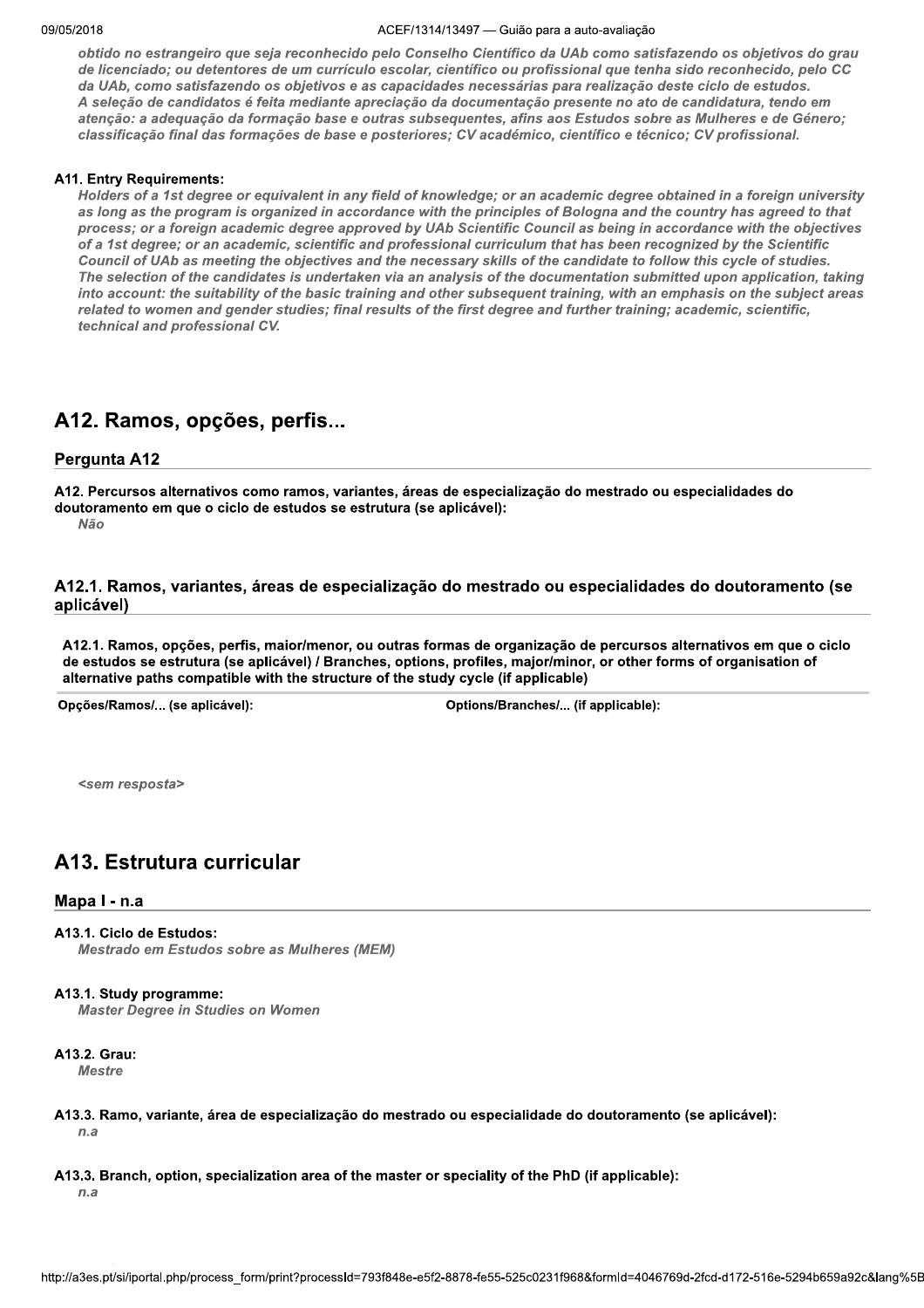A13.4. Áreas científicas e créditos que devem ser reunidos para a obtenção do grau / Scientific areas and credits that must be obtained before a degree is awarded

| Area Científica / Scientific Area     |                 | Sigla / Acronym ECTS Obrigatórios / Mandatory ECTS | <b>ECTS Optativos / Optional ECTS*</b> |
|---------------------------------------|-----------------|----------------------------------------------------|----------------------------------------|
| História / History                    | Hist / Hist     | 24                                                 |                                        |
| Sociologia / Sociology                | Soc / Sociol    | 12                                                 |                                        |
| Estudos Artísticos / Artistic Studies | EstArt / ArtSt  | 6                                                  | 0                                      |
| Linguística / Linguistics             | Ling / Ling     |                                                    |                                        |
| Estudos Literários / Literary Studies | EstLit / LitSt  | 6                                                  |                                        |
| Ciências Sociais / Social Sciences    | CSoc / SocialSc | 69                                                 | 0                                      |
| (6 Items)                             |                 | 120                                                |                                        |

## A14. Plano de estudos

## Mapa II - n.a. - 1º ano / 1º semestre

## A14.1. Ciclo de Estudos:

**Mestrado em Estudos sobre as Mulheres (MEM)** 

#### A14.1. Study programme:

**Master Degree in Studies on Women** 

## A14.2. Grau:

**Mestre** 

- A14.3. Ramo, variante, área de especialização do mestrado ou especialidade do doutoramento (se aplicável):  $n.a.$
- A14.3. Branch, option, specialization area of the master or speciality of the PhD (if applicable): No.

#### A14.4. Ano/semestre/trimestre curricular:

1º ano / 1º semestre

#### A14.4. Curricular year/semester/trimester:

1st year / 1st semester

## A14.5. Plano de estudos / Study plan

| Unidades Curriculares / Curricular Units                                                                                         | Área Científica /<br><b>Scientific Area</b><br>(1) | Duração /<br><b>Duration</b><br>(2) | Horas Trabalho /<br><b>Working Hours</b><br>(3) | Horas Contacto /<br>Contact Hours (4) | <b>ECTS</b> | <b>Observações</b><br><b>Observations</b><br>(5) |
|----------------------------------------------------------------------------------------------------------------------------------|----------------------------------------------------|-------------------------------------|-------------------------------------------------|---------------------------------------|-------------|--------------------------------------------------|
| Metodologia da Investigação (História) /<br>Research Methodology (History)                                                       | Hist / Hist                                        | Semestral /<br>Semester             | 156                                             | Online S - 24                         | 6           |                                                  |
| História dos Direitos das Mulheres / History of<br>Women's Rights                                                                | Hist / Hist                                        | Semestral /<br>Semester             | 234                                             | Online S - 36                         | 9           |                                                  |
| Sociologia da Família / Sociology of the Family                                                                                  | Soc / Sociol                                       | Semestral<br>Semester               | 156                                             | Online S - 24                         | 6           |                                                  |
| Expressões Culturais I e II (Arte e Literatura) /<br>Cultural Expressions I and II (Art and Literature) ArtSt/LitSt<br>(4 Items) | EstArt/EstLit /                                    | Semestral /<br>Semester             | 234                                             | Online S - 36                         | 9           |                                                  |

## Mapa II - n.a. - 1º ano / 2º semestre

## A14.1. Ciclo de Estudos:

**Mestrado em Estudos sobre as Mulheres (MEM)** 

#### A14.1. Study programme:

**Master Degree in Studies on Women**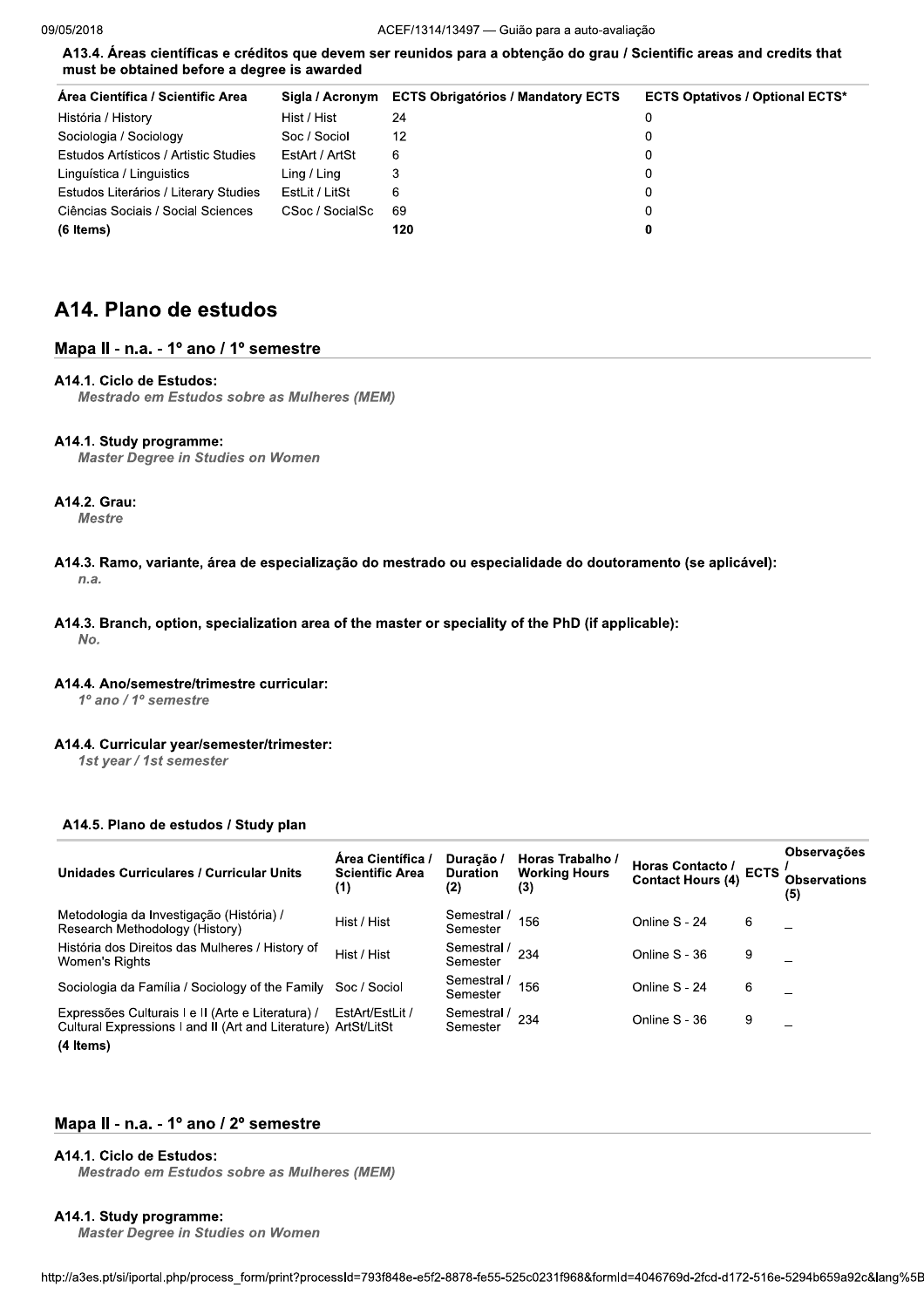#### A14.2. Grau: **Mestre**

- A14.3. Ramo, variante, área de especialização do mestrado ou especialidade do doutoramento (se aplicável):  $n.a.$
- A14.3. Branch, option, specialization area of the master or speciality of the PhD (if applicable):

No.

#### A14.4. Ano/semestre/trimestre curricular:

 $1^{\circ}$  ano  $/$   $2^{\circ}$  semestre

#### A14.4. Curricular year/semester/trimester:

1st year / 2nd semester

#### A14.5. Plano de estudos / Study plan

| <b>Unidades Curriculares / Curricular Units</b>                                         | Area Científica /<br><b>Scientific Area (1)</b> | Duração /<br><b>Duration</b><br>(2) | Horas Trabalho /<br><b>Working Hours (3) Contact Hours (4)</b> | Horas Contacto / | <b>ECTS</b> | <b>Observações</b><br><b>Observations</b><br>(5) |
|-----------------------------------------------------------------------------------------|-------------------------------------------------|-------------------------------------|----------------------------------------------------------------|------------------|-------------|--------------------------------------------------|
| Discursos do Quotidiano I e II / Daily Life<br>Discourses I and II                      | Ling/EstLit /<br>Ling/LitSt                     | Semestral<br>Semester               | 156                                                            | Online S - 24    | 6           |                                                  |
| História Política e Social Contemporânea /<br>Contemporary Political and Social History | Hist / Hist                                     | Semestral /<br>Semester             | 234                                                            | Online S - 36    | 9           |                                                  |
| Metodologia da Investigação / Research<br>Methodology                                   | CSoc / SocialSc                                 | Semestral /<br>Semester             | 234                                                            | Online S - 36    | 9           |                                                  |
| Sociologia do Trabalho e do Lazer /<br>Sociology of Work and Leisure                    | Soc / Sociol                                    | Semestral /<br>Semester             | 156                                                            | Online S - 24    | 6           |                                                  |
| (4 Items)                                                                               |                                                 |                                     |                                                                |                  |             |                                                  |

## Mapa II - n.a. - 2º ano / 2 semestres

## A14.1. Ciclo de Estudos:

Mestrado em Estudos sobre as Mulheres (MEM)

#### A14.1. Study programme:

**Master Degree in Studies on Women** 

## A14.2. Grau:

**Mestre** 

#### A14.3. Ramo, variante, área de especialização do mestrado ou especialidade do doutoramento (se aplicável):  $n.a.$

#### A14.3. Branch, option, specialization area of the master or speciality of the PhD (if applicable): No.

## A14.4. Ano/semestre/trimestre curricular:

2º ano / 2 semestres

## A14.4. Curricular year/semester/trimester:

2nd year / 2 semesters

## A14.5. Plano de estudos / Study plan

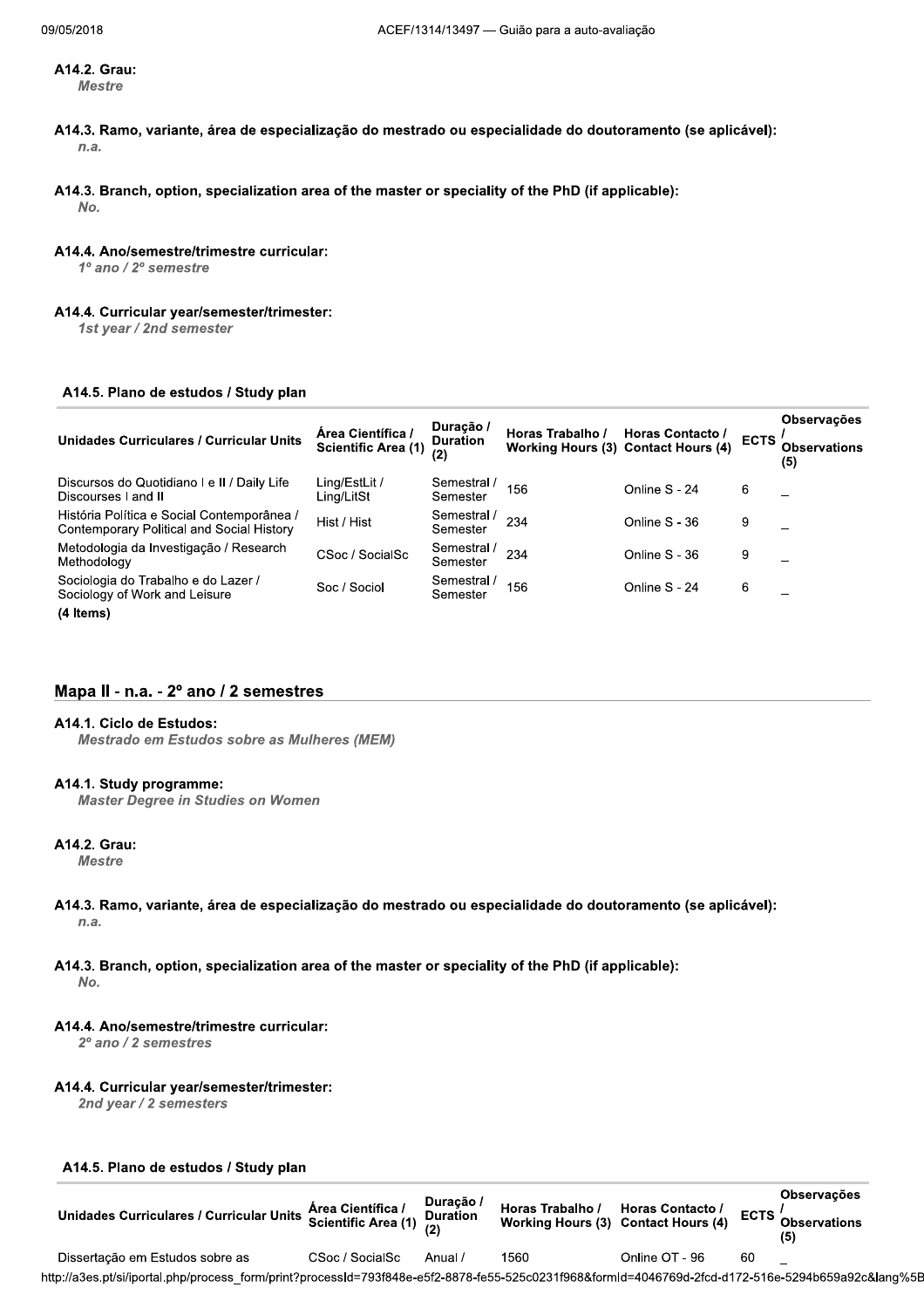$\ddot{\phantom{0}}$ Muineres / Dissertation on Studies on the control of the Annual Annual Annual Studies of the Annual Annual Studies of the Annual Annual Studies of the Studies of the Studies of the Studies of the Studies of the Studies of (1 Item)<br>(1 Item)

# Perguntas A15 a A16

#### A15. Regime de funcionamento:

**Outros** 

#### 7 A15.1. Se outro, especifique:

Ensino a distância em regime de e-learning, com recurso à plataforma moodle.

#### 7 A15.1. If other, specify:

E-learning supported by Moodle platform.

#### 7 A16. Docente(s) responsavel(els) pela coordenação do cíclo de estudos (a(s) respectiva(s) Ficha(s) Curricular(es) deve(m) ser apresentada(s) no Mapa VIII)

Coordenadora: Teresa Maria da Conceição Joaquim; Vice-coordenadora: Rosana Lemos Sousa Albuquerque

## A17. Estágios e Períodos de Formação em Serviço

## A17.1. Indicação dos locais de estágio e/ou formação em serviço

## Mapa III - Protocolos de Cooperação

Mapa III - n.a.

A17.1.1. Entidade onde os estudantes completam a sua formação:<br> $n.a.$  $n.a.$ 

#### 7 A17.1.2. Protocolo (PDF, max. 100KB): <sem resposta>

Mapa IV. Mapas de distribuição de estudantes

A17.2. Mapa IV. Plano de distribuição dos estudantes pelos locais de estágio. (PDF, máx. 100kB) Documento com o planeamento da distribuição dos estudantes pelos locais de formação em serviço demonstrando a adequação dos recursos disponíveis.

<sem resposta>

## A17.3. Recursos próprios da instituição para acompanhamento efectivo dos seus estudantes no período de estágio e/ou formação em serviço.

A17.3. Indicação dos recursos próprios da instituição para o acompanhamento efectivo dos seus estudantes nos estágios e períodos de formação em serviço.<br> $n.a.$  $n.a.$ 

7 A17.3. Indication of the institution's own resources to effectively follow its students during the in-service training periods.  $n.a.$ 

## A17.4. Orientadores cooperantes

para a avaliação e selecção dos elementos das instituições de estágio responsáveis por acompanhar os<br>máx. 100kB).<br>para a avaliação e selecção dos elementos das instituições de estágio responsáveis por acompanhar os<br>máx. 10 A17.4.1. Normas para a avaliação e selecção dos elementos das instituições de estágio responsáveis por acompanhar os estudantes (PDF, máx. 100kB).

estudantes (PDF, máx. 100kB)

nttp://a3es.pt/si/iportal.php/process\_form/pi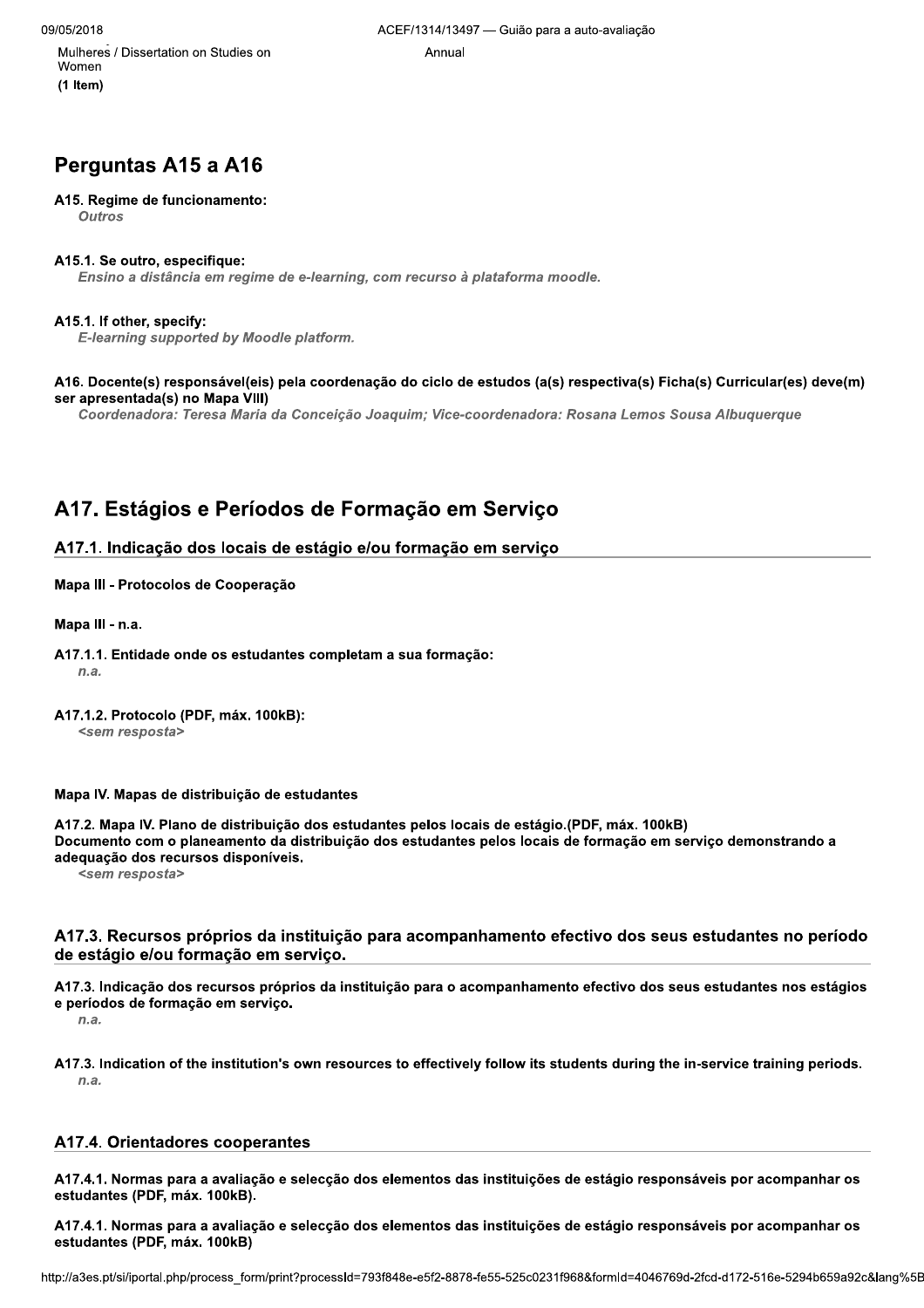Documento com os mecanismos de avaliação e selecção dos monitores de estágio e formação em serviço, negociados entre a instituição de ensino e as instituições de formação em serviço. <sem resposta>

Mapa V. Orientadores cooperantes de estágio e/ou formação em serviço (para ciclos de estudos de formação de professores).

Mapa V. Orientadores cooperantes de estágio e/ou formação em serviço (para ciclo de estudos de formação de professores) / Map V. External supervisors responsible for following the students' activities (only for teacher training study cycles)

|      | Nome / Instituição ou estabelecimento a | Categoria Profissional /  | Habilitação Profissional /         | Nº de anos de serviço / No |
|------|-----------------------------------------|---------------------------|------------------------------------|----------------------------|
| Name | que pertence / Institution              | <b>Professional Title</b> | <b>Professional Qualifications</b> | of working years           |

<sem resposta>

## Pergunta A18 e A19

#### A18. Local onde o ciclo de estudos será ministrado:

Dada a especificidade da Universidade Aberta (UAb) - universidade de ensino a distância e elearning -, o Curso é ministrado na plataforma Moodle, software livre, de apoio à aprendizagem virtual, acessível através da Internet.

Given the specific nature of UAb (distance learning and e-learning university) the Master course is taught using Moodle platform, open source software designed to provide virtual learning support, accessible via the Internet

#### A19. Regulamento de creditação de formação e experiência profissional (PDF, máx. 500kB): A19. Reg Creditação formação e exp profissional.pdf

#### A20. Observações:

Ao longo do guião será seguida a norma portuguesa do uso exclusivo do género gramatical masculino para designar o conjunto de homens e mulheres devido à restrição de caracteres. Todavia, a coordenação do curso entende que esta norma é discriminatória, tanto a nível cultural e político como científico, e nos documentos de apoio a docentes e estudantes a norma comumente usada é a identificação do género feminino e masculino, no singular e plural, conforme recomendações do Conselho da Europa de inclusão da dimensão da igualdade de género na linguagem escrita e presentes no plano político nacional (cf.

Conselho da Europa, Recomendação nº 5 (90) e Recomendação (2007) 17 do Comité de Ministros aos Estados-Membros sobre Normas e Mecanismos para a Igualdade de Género: http://195.23.38.178/siicportal/files/siic-REC Brochura%20CM-Rec2007.pdf; Guia para uma Linguagem Promotora da Igualdade entre Mulheres e Homens na Administração Pública:

http://www.igualdade.gov.pt/IMAGES/STORIES/DOCUMENTOS/DOCUMENTACAO/PUBLICACOES/LINGUAGEM.PDF).

Nota quadro 5.1.2: os dados reportam à situação atual de 2013-14 de estudantes inscritos em dissertação.

Nota quadro 5.1.3: o nº de colocados e o nº de colocados 1ª opção é o nº de candidatos admitidos que efetivaram a sua inscrição; o nº elevado de candidaturas em 2011-13 deveu-se ao facto do curso não ter aberto em 2010-12 pelo que a maior parte dos candidatos desse ano vieram a submeter nova candidatura para a edição de 2011-13; em 2013-14 o curso não abriu por não ter o mínimo de 15 inscrições exigidas na UAb.

Nota quadro 7.1.1: o último Curso foi realizado em 2006-08, tendo sido lecionado em regime presencial (tal como desde a sua criação em 1995); em 2007-08 decorreu o processo de adequação a Bolonha do Curso, concluído com a aprovação pelo Despacho n.º 8369/2009, de 24 de março; as edições de 2009-11 e 2010-12 não se realizaram por não terem tido o número mínimo de 25 matrículas definido por Despacho Reitoral. Sendo o 1º Curso em e-learning relativo ao biénio 2011-13, e pelo facto de as mestrandas optarem por prolongar o tempo de realização do curso devido ao perfil de trabalhador-estudante, encontram-se na elaboração da dissertação, à data. O nº de diplomados que consta no quadro reporta-se a uma estudante que realizou o 1º ano no regime presencial e que concluiu a dissertação na data indicada. Nas edições anteriores, em regime presencial, o número de dissertações defendidas publicamente atinge o total de 77.

O Curso seque o modelo pedagógico virtual da UAb, baseado nos princípios da aprendizagem centrada no estudante, primado da flexibilidade e interação e inclusão digital (cf.

https://repositorioaberto.uab.pt/bitstream/10400.2/1295/1/Modelo%20Pedagogico%20Virtual.pdf).

O ensino na modalidade de e-learning tem por base a plataforma Moodle, um sistema de gestão da aprendizagem em trabalho colaborativo, acessível através da Internet, com o recurso privilegiado a fóruns de comunicação assíncrona.

#### A20. Observations: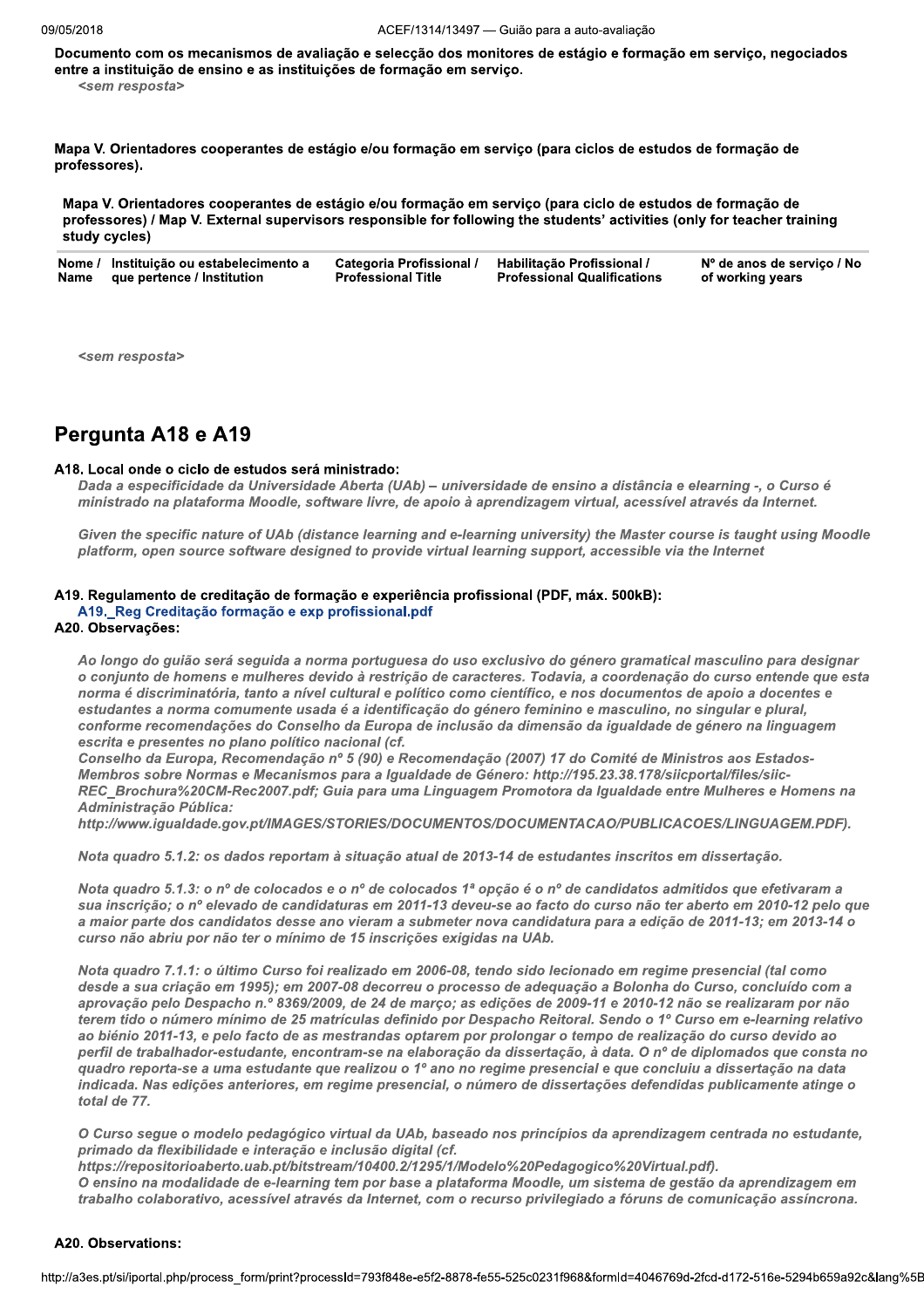Throughout the script will be followed the Portuguese standard of exclusive use of the masculine grammatical gender to designate the set of men and women due to the characters restriction.

However, the course coordination considers that this standard is discriminatory, both cultural and political as well as scientific, and in all the documents, both to teachers and students, the standard commonly used is the identification of the feminine and masculine gender, singular and plural, as recommended by the Council of Europe to include the dimension of gender equality in the written language, recommended also at the national political level (cf. Council of Europe, Recommendation No. 5 (90) and Recommendation (2007) 17 of the Committee of Ministers to Member States on Standards and Mechanisms for Gender Equality: http://195.23.38.178/sijcportal/files/sijc-REC Brochura%20CM-Rec2007.pdf; Guide for Language Promotion of Equality between Women and Men in Public Administration:

http://www.igualdade.gov.pt/IMAGES/STORIES/DOCUMENTOS/DOCUMENTACAO/PUBLICACOES/LINGUAGEM.PDF).

Note to Table 5.1.3: the number of placed and the number of placed 1st option is the number of candidates admitted that held their registration; the high number of applications in 2011-13 was due to the fact that the course did not open in 2010-12 and the majority of the candidates submitted a new application for the 2011-13 edition.

Note to Table 7.1.1: the last course was held in 2006-08, having been taught attendance (such as from its creation in 1995); in 2007-08 took place the adaptation to the Bologna process, which was concluded in 2009 (Dispatch no. 8369/2009, 24/3); editions of 2009-11 and 2010-12 were not held for not having had the minimum number of 25 registrations defined by the Rector. Being the 1st Course in e-learning on the biennium 2011-13, and the fact that students choose to prolong the completion of the course due to their employee profile, they are still developing the dissertation, presently. The number of graduates shown in the table refers to a student who held the 1st year in attendance and completed the dissertation on the date indicated. In previous editions, in attendance, the number of dissertations concluded reached a total of 77.

The study plan was changed compared to the plan previously accredited by A3ES: Dispatch no. 9235/2011, published in DR, 2.ª série, no. 141, 25/07/2011.

The master program follows UAb's virtual pedagogical model and is based on the principles of student-centered learning, learning flexibility, interaction and digital inclusion

(https://repositorioaberto.uab.pt/bitstream/10400.2/1295/1/Modelo%20Pedagogico%20Virtual.pdf). The teaching process in e-learning is based on the Moodle platform, which is a learning management system for collaborative work, accessible via the Internet, with privileged access to forums based on asynchronous communication.

## A21. Participação de um estudante na comissão de avaliação externa

A Instituição põe objecções à participação de um estudante na comissão de avaliação externa? Não

# 1. Objectivos gerais do ciclo de estudos

## 1.1. Objectivos gerais definidos para o ciclo de estudos.

1. Fornecer aos licenciadas/os nas várias Ciências Sociais e Humanas uma qualificação que os capacite a participar da produção académica.

2. Desenvolver investigação e produzir conhecimento nas áreas dos estudos sobre as mulheres e de género.

3. Proporcionar aos profissionais que ocupam cargos em instituições e organizações governamentais um saber teórico e prático adequado ao desempenho das suas funções.

4. Formar decisores para a implantação de políticas para a igualdade nas áreas de atividades educativas, sociais e culturais.

5. Formar profissionais para política e intervencão cultural junto de comunidades, tendo em conta os aspetos relacionados com o género na vida social e cultural, em relação com outras divisões e desigualdades sociais.

6. Desenvolver e aprofundar as competências de autoaprendizagem e de estudo autónomo, ao longo da vida.

7. Formar para o exercício da cidadania e da participação cívica.

## 1.1. study programme's generic objectives.

1. Providing the graduates in the various Social Sciences and Humanities with a qualification that enables them to participate in the academic production.

2. Developing research and producing knowledge in the areas of women and gender studies.

3. Providing professionals holding positions in institutions and NGOs with adequate theoretical and practical knowledge to perform their functions.

4. Training decision makers for the implementation of policies for equality in the areas of educational, social and cultural activities.

5. Training professionals to political and cultural intervention with communities, taking into account aspects related to gender in social and cultural life in connection with other divisions and social inequalities.

6. Developing and strengthening the skills of lifelong self-learning and self-study.

7. Training for active citizenship and civic participation.

## 1.2. Coerência dos objectivos definidos com a missão e a estratégia da instituição.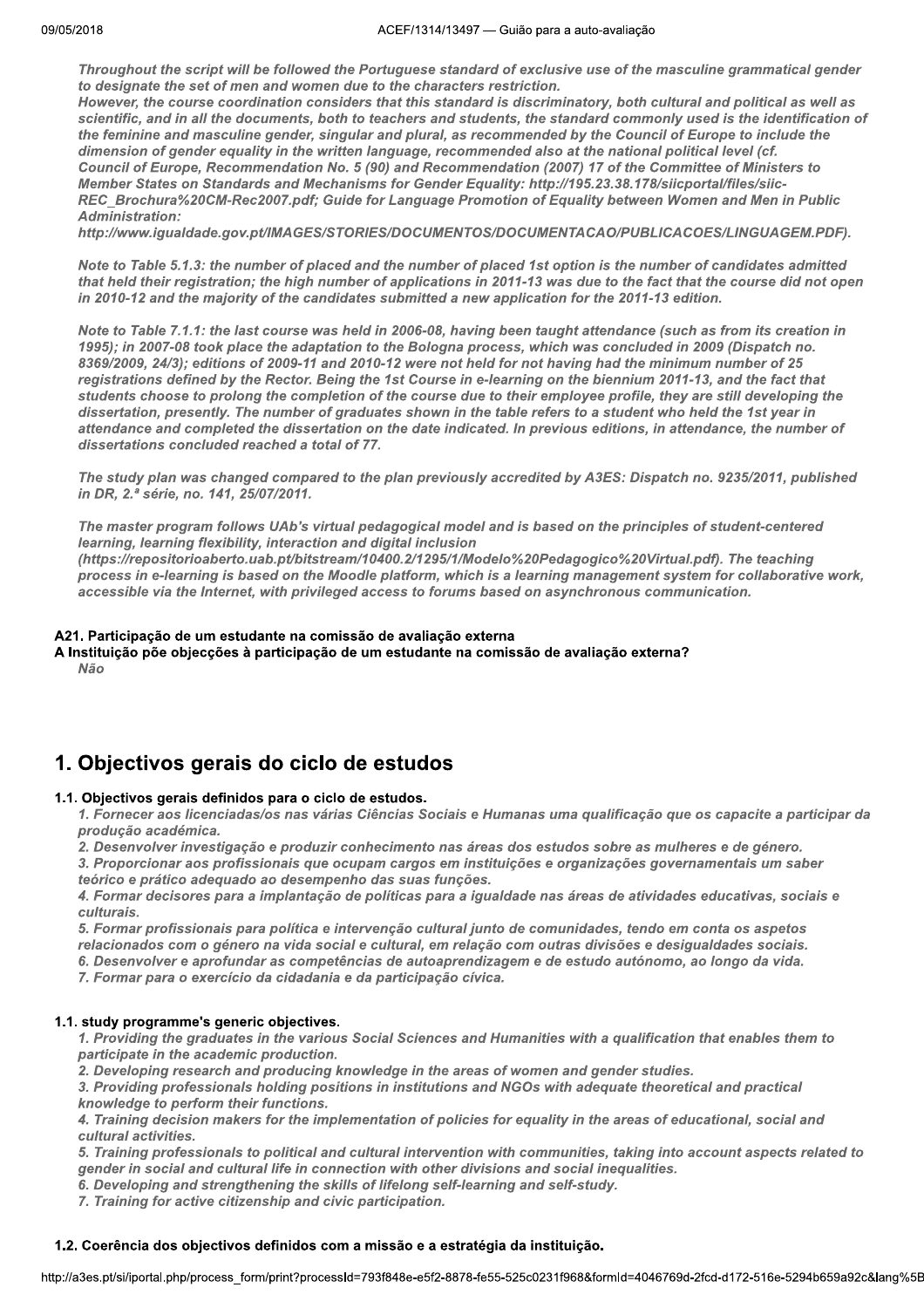Os objetivos do Curso estão em consonância com o estipulado na missão da UAb, inserta no nº 1 do art. 1º dos seus Estatutos, na sua condição de universidade pública de ensino a distância, missão que visa criar e disponibilizar conhecimento científico e tecnológico para serviço da sociedade, através da investigação. Para a efetivação dos seus objetivos, a UAb faz uso, na sua vertente online, de processos de comunicação em rede multidirecionais, possibilitando a existência de comunidades virtuais (nº 2 do art. 1º).

A UAb enquadra-se na lei geral do Ensino Superior, embora apresente características específicas inerentes à modalidade de ensino que pratica (Ensino a Distância), enquanto instituição estatutária e especificamente vocacionada e validada para tal. Este Curso concorre plenamente para a missão da UAb, a qual é a Universidade pública de EaD que assume como missão fundamental a formação, a valorização e a especialização de um público adulto integrado no mercado de trabalho que, por razões várias, se vê impossibilitado de prosseguir estudos no regime presencial e cuja modalidade de ensino a distância permite responder às suas expectativas e criar oportunidades únicas de reconversão ou atualização da sua formação para o exercício profissional.

Tal missão é operacionalizada através dos seus Planos Estratégicos. Desde 2006, os planos estratégicos da UAb enfatizam a promoção da educação como fator de afirmação da cidadania, expressa tanto em termos culturais como científicos, e a aprendizagem como fator de integração e diversidade social e cultural.

Esta concretiza-se na estratégia adotada na instituição que protagoniza quatro vetores essenciais:

- o papel da UAb em matérias de criatividade, inovação e qualidade na educação e formação;

- a orientação para a comunidade e o diálogo no qual se constrói a identidade e a cultura da organização virtual;

- a cooperação e o desenvolvimento, como fatores decisivos para a interação com a sociedade e a excelência na investigação, nos contextos nacional e internacional;

- a aposta na língua e cultura portuguesas.

Como decorre dos objetivos enunciados em 1.1, desde o início da sua lecionação, o Curso tem contribuído para o cumprimento da missão da UAb, na formação, valorização e especialização de um público adulto integrado no mercado de trabalho, uma vez que este já proporcionou a formação de um corpo significativo de mestres que, integrados na vida ativa/profissional, aprofundam as respetivas competências necessários aos novos desafios da sociedade contemporânea.

## 1.2. Coherence of the study programme's objectives and the institution's mission and strategy.

The Course objectives are in line with UAb's mission (see no. 1, Article 1 of the Statutes), the public University of Distance Education whose mission is to create and deliver scientific and technological knowledge linked to the needs of society, through research. For the realization of its objectives, UAb uses communication processes in multidirectional networks, enabling the existence of virtual communities (paragraph 2 of art. 1).

UAb's mission is in line with the general law governing higher education (HE), although it has distinguishing characteristics resulting from the method of education (Distance Learning - DL), as a statutory institution specifically geared and certified for this purpose.

This 2nd cycle fulfill UAb's mission of training students who, for various reasons, are unable, in their own time, to initiate or pursue university studies.

On the other hand, UAb seeks to fulfill the expectations of those who, having eventually obtained higher education, wish to convert it or update it. Specifically, our target group consists of adults with life experience and often already engaged in a career.

This mission is embodied in the strategy adopted in the institution. Since 2006, UAb's strategic plans emphasize the promotion of education as a factor of assertion of citizenship, expressed both in cultural and scientific levels, and learning as a factor of integration and social and cultural diversity.

UAb's strategy is divided into four major themes:

- . UAb's role in matters of creativity, innovation and quality in education and training;
- community orientation and dialogue that builds the identity and culture of the virtual organization;

• cooperation and development as key factors for interaction with society and excellence in research within national and international contexts;

· investment in Portuguese language and culture.

As stated in the objectives set out in 1.1, since its 1st edition, the course has contributed to the fulfillment of UAb's mission of training, qualifying and building expertise of an adult audience integrated into the labor market. The course has already led to the formation of a significant body of graduates integrated in working life, who strengthen their competences necessary to the new challenges of contemporary society.

## 1.3. Meios de divulgação dos objectivos aos docentes e aos estudantes envolvidos no ciclo de estudos.

A divulgação dos objetivos do Curso, bem como a discussão e interiorização dos princípios orientadores, é feita em reuniões presenciais regulares e debates organizados no espaço virtual da Coordenação dos docentes, tendo vindo a ser equacionadas e concretizadas várias práticas para o cumprimento dos mesmos.

Os meios de divulgação aos estudantes baseiam-se no Guia de Curso, disponibilizado no portal da UAb, onde se encontra a informação essencial à familiarização com a dinâmica científico-pedagógica do Curso.

A atualização do portal da UAb permite o acesso da informação a um público alargado, bem como um diálogo assíduo e assíncrono com o universo dos estudantes da UAb.

Este é igualmente promovido em eventos destinados à publicitação do ensino universitário/profissional e no espaco semanal que a UAb dispõe na RTP e através de ONG, instituições públicas e redes na área da igualdade de género, nacionais e internacionais (ex. rede AtGender).

## 1.3. Means by which the students and teachers involved in the study programme are informed of its objectives.

The dissemination of the objectives of the Course, as well as the discussion and internalization of its guiding principles, are made in regular face-to-face meetings and debates organized in the teachers' virtual coordination forum. Various practices have been discussed, addressed and implemented in order to achieve compliance with the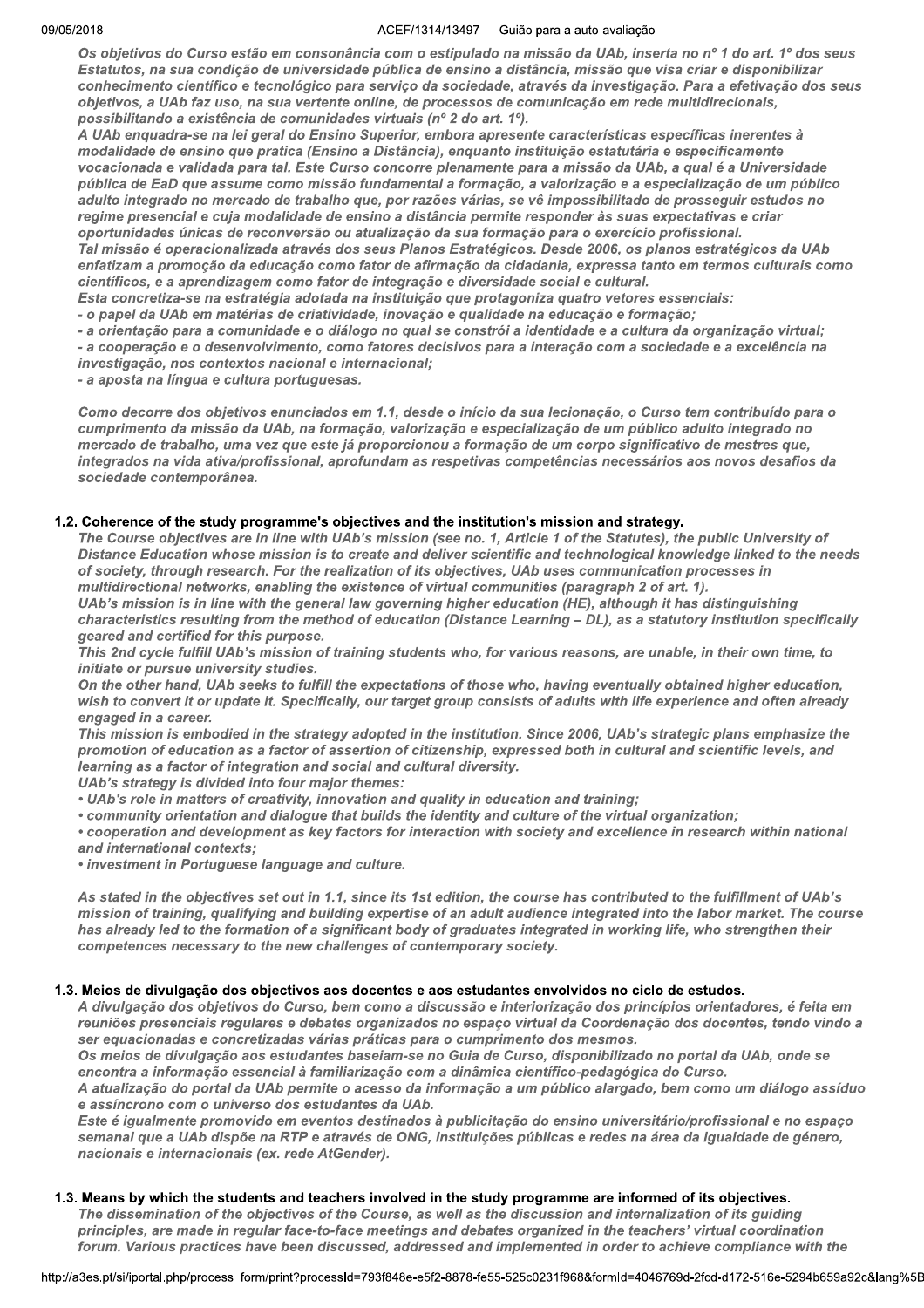general objectives.

Students in the study cycle are informed of the course objectives by means of the Course Guide, available on the UAb site), where essential information to become familiar with the scientific-pedagogical Course can be found. The updating of the UAb portal allows a broader audience to access information, as well as an assiduous and asynchronous dialogue with UAb students.

This is also promoted at events aimed at publicising the university / vocational teaching and the weekly spot UAb has on the RTP, as well as through NGO, public institutions and national and international networks in the field of gender (e.g. AtGender network).

# 2. Organização Interna e Mecanismos de Garantia da Qualidade

## 2.1 Organização Interna

## 2.1.1. Descrição da estrutura organizacional responsável pelo ciclo de estudo, incluindo a sua aprovação, a revisão e actualização dos conteúdos programáticos e a distribuição do serviço docente.

A estrutura organizacional do ciclo de estudos compõe-se pela Coordenadora e Vice-Coordenadora do Curso (cf. A16); Coordenador da Secção de Ciências Sociais e Políticas, que integra o Conselho Coordenador do Departamento, sendo designado pelo Diretor de Departamento; Diretor do DCSG; Presidente do Conselho Científico; e Reitor. A Coordenação do Curso é assegurada por duas professoras doutoradas, responsáveis por gerir as atividades de planeamento nas suas diferentes fases e por articular os aspetos de gestão científico-pedagógica com a restante estrutura organizacional.

A atualização dos conteúdos programáticos e a sua revisão ocorre em sede de reunião da equipa docente, mediada pela Coordenação do Curso. A consequente aprovação das alterações consideradas bem como a respetiva distribuição de serviço docente são remetidas aos restantes órgãos da UAb e homologadas pelo Reitor.

## 2.1.1. Description of the organisational structure responsible for the study programme, including its approval, the syllabus revision and updating, and the allocation of academic service.

The organizational structure of the study cycle comprises: Coordinator and Vice-Coordinator (see A16); Coordinator of the scientific area of Social and Political Sciences, who integrates the Department's Coordination Council, nominated by the Director; the Department Director; the Chairman of the Scientific Council and the Rector.

Course Coordination is the responsibility of two teachers with doctorates, who manage the planning activities in their various stages and coordinate aspects of the joint scientific-pedagogical management with the other organisational structure. The update and revision of the syllabus occurs in a meeting of the teaching team, which is mediated by the Course Coordination. The subsequent approval of the changes, as well as the respective distribution of teaching assignments are sent to other bodies of UAb and approved by the Rector.

## 2.1.2. Forma de assegurar a participação activa de docentes e estudantes nos processos de tomada de decisão que afectam o processo de ensino/aprendizagem e a sua qualidade.

A Coordenação do Curso em conjunto com a equipa docente realiza reuniões regulares para tratar de aspetos de ordem científico-pedagógica e para fazer autoavaliações dos resultados, tendo em vista um melhor aproveitamento dos recursos e metodologias de modo a serem atingidos os objetivos definidos para o Curso.

Assente numa estratégia colaborativa de ensino, plasmado no Modelo Pedagógico da UAb, disponibiliza-se em cada Unidade Curricular (UC) um Contrato de Aprendizagem que informa o estudante sobre os conteúdos programáticos, metodologias de ensino, plano de atividades e avaliação. O diálogo assíncrono sustentado pelos fóruns permite a constante adequação da lecionação às dúvidas que surgem. Assegurando uma ativa e colaborativa participação dos mestrandos, submetem-se inquéritos periódicos sobre o módulo de ambientação e a lecionação das UC, aferindo-se regularmente as alterações a introduzir, face aos resultados obtidos, de acordo com os mecanismos de qualidade do **DCSG** 

#### 2.1.2. Means to ensure the active participation of academic staff and students in decision-making processes that have an influence on the teaching/learning process, including its quality.

The Course coordination body in conjunction with the teaching team holds regular meetings to discuss aspects of scientific-pedagogical order and to make self-assessments of the results, aiming at a best use of resources and methodologies in order to be achieved the objectives set for the Course.

Based on a collaborative approach to education, enshrined in UAb's Pedagogical Model, there is a Learning Agreement (LA) that informs the student about the syllabus, teaching methodologies, activities plan and evaluation. This LA is discussed in each CU, verifying its applicability. The asynchronous dialogue facilitates adaptation of teaching to doubts and difficulties that arise in the CUs. Regular surveys on the Orientation Module and the teaching of the CUs are carried out, ensuring collaborative participation of Master students. This also allows for a regular check of changes that need to be introduced in light of the results obtained, according to the Quality mechanisms of the DCSG..

## 2.2. Garantia da Qualidade

## 2.2.1. Estruturas e mecanismos de garantia da qualidade para o ciclo de estudos.

Foi no âmbito das atribuições acometidas a uma Vice-reitoria da UAb que se determinou a existência do Pelouro da Qualidade. Esta vice-reitoria é a responsável última por todas as matérias relacionadas com as estruturas e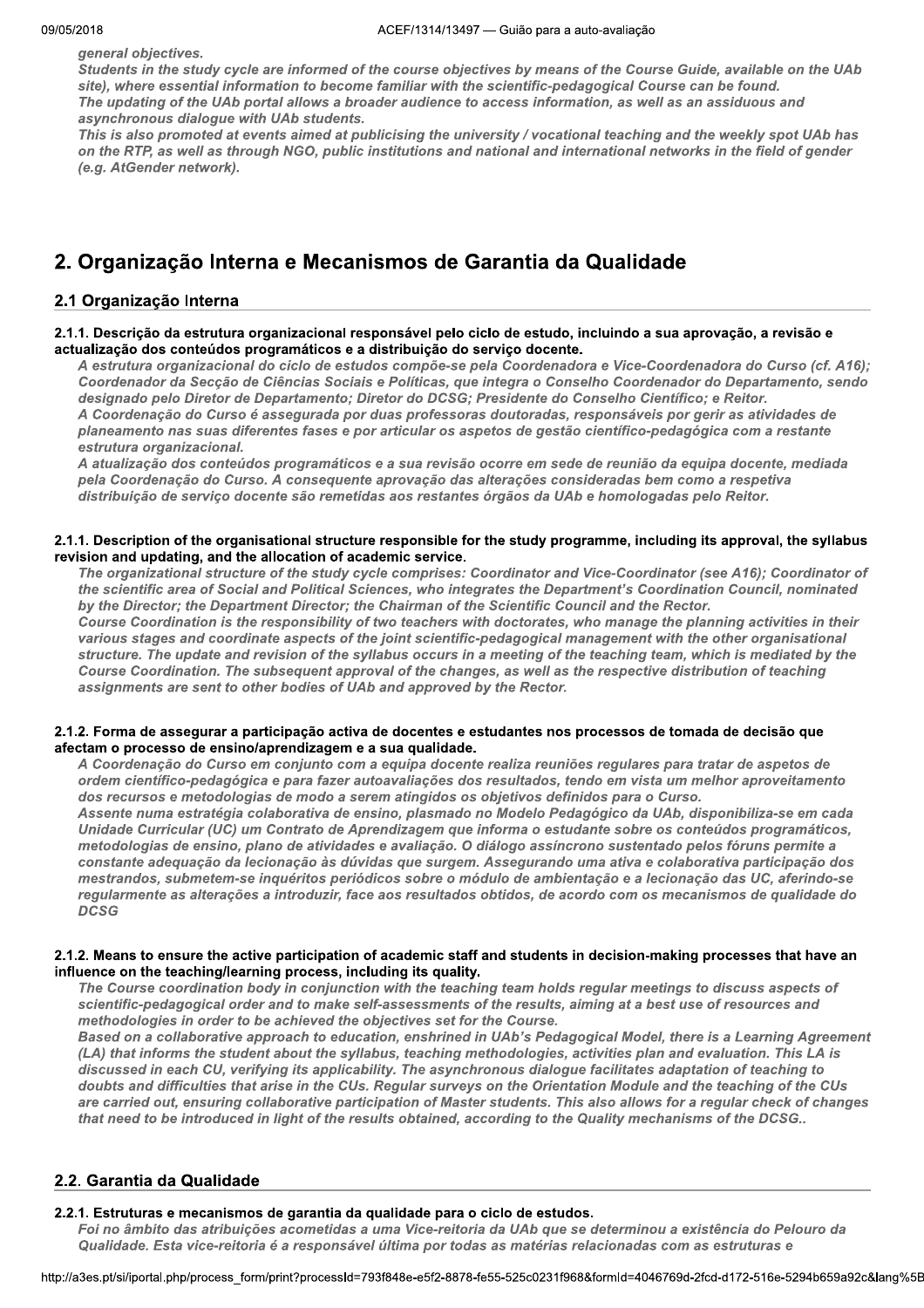#### ACEF/1314/13497 - Guião para a auto-avaliação

mecanismos de garantia da qualidade. No estrito âmbito departamental, foi criado um Grupo de Qualidade ao qual foram atribuídas funções de acompanhamento, supervisão e análise do funcionamento das UC, harmonizando procedimentos e formalizando ajustamentos no sentido da melhoria das mesmas. Sendo o primeiro elemento da estrutura de garantia da qualidade, os docentes procedem regularmente à autoavaliação das UC, refletindo e aferindo objetivos, competências, conteúdos, métodos, instrumentos de avaliação e resultados. Esta autoavaliação periódica é debatida no seio da equipa docente e da Coordenação do Curso, procedendo-se à implementação de estratégias de melhoria da lecionação, analisando-se os resultados de satisfação dos estudantes através dos inquéritos lançados.

## 2.2.1. Quality assurance structures and mechanisms for the study programme.

One of the duties of UAb's vice-rectory was the creation of a Quality Panel. This vice-rectory is ultimately responsible for all matters related to the structures and mechanisms for quality assurance. Within the departmental framework, a quality group was created and given the task of monitoring, supervising and reviewing how the CUs function, harmonising procedures and formalising adjustments in order to improve them. The first assurance of quality lies in the teachers themselves who carry out the self-assessment of their CUs, reflecting on objectives, content, methodologies, assessment tools and academic results. This self-assessment is periodically debated by the Course coordinators, implementing strategies to improve teaching methods and analysing the results of student satisfaction via surveys

## 2.2.2. Indicação do responsável pela implementação dos mecanismos de garantia da qualidade e sua função na instituição.

A política de garantia de qualidade, da responsabilidade da Reitoria, define os princípios orientadores para a construção de um sistema integrado de gestão da qualidade.

A Vice-reitoria para a Qualidade gere a aplicação de inquéritos de satisfação aos mestrandos. No departamento existem Grupos de Qualidade que desenvolvem o seu trabalho em articulação com o diretor e a Coordenação do Curso, com a missão de propor medidas que conduzam a melhores resultados.

A garantia da qualidade do processo de ensino-aprendizagem é responsabilidade de todos os intervenientes, não obstante a primeira garantia da qualidade residir no próprio docente que procede à autoavaliação das suas UC, refletindo sobre objetivos, conteúdos, metodologias, instrumentos de avaliação, resultados dos inquéritos e académicos. Os resultados da autoavaliação servem de base à reflexão partilhada entre a equipa docente e a Coordenação do Curso, a qual visa a melhoria e/ou resolução de problemas identificados.

## 2.2.2. Responsible person for the quality assurance mechanisms and position in the institution.

The policy of quality assurance, under the responsibility of the Rectory, defines the quiding principles for building an integrated system of quality management.

The Vice-rector for Quality manages the implementation of satisfaction surveys to master students. In the department, there are Groups of Quality that develop their work in conjunction with the Director and the Course coordination body. with the mission of proposing measures leading to better outcomes.

Quality assurance of the teaching-learning process is a responsibility of all actors, although the teachers are in the frontline to guarantee quality standards, undertaking the self-assessment of their UC, reflecting on objectives, contents, methodologies, assessment tools, educational outcomes and survey results. The results of self-assessment are the basis for the reflection shared by the teaching staff and the Course coordination body, aiming at the improvement and/or resolution of problems that were identified.

## 2.2.3. Procedimentos para a recolha de informação, acompanhamento e avaliação periódica do ciclo de estudos.

Os docentes são responsáveis pela autoavaliação dos desempenhos e resultados, que são também objeto de análise e acompanhamento por parte da Coordenação do Curso.

Em complemento, a realização de inquéritos periódicos junto dos estudantes permite recolher e avaliar de forma sistematizada o funcionamento de cada uma das UC do Curso. A monitorização das medidas decorrentes dos resultados obtidos pela análise dos inquéritos lançados aos estudantes permite o acompanhamento das medidas implementadas, visando o cumprimento dos objetivos de aprendizagem e das competências a desenvolver, estabelecidos pelo modelo pedagógico em vigor e de acordo com os princípios orientadores de gestão da qualidade da responsabilidade da Vice-reitoria para a Qualidade (cf. 2.2.2).

## 2.2.3. Procedures for the collection of information, monitoring and periodic assessment of the study programme.

The teachers are responsible for self-assessment of performance and results, which are also analyzed and monitored by the Course coordination body.

In addition, conducting periodic surveys among the students allow collecting and systematically assessing the functioning of each of the CU. The monitoring of the measures resulting from the outcome obtained by the analysis of the surveys released to students allows the monitoring of measures taken towards the achievement of learning objectives and competencies, established by the pedagogical model and in accordance with the guiding principles of quality management under the responsibility of the Vice-rector for Quality (cf. 2.2.2).

## 2.2.4. Ligação facultativa para o Manual da Qualidade

http://www.univ-ab.pt/producao/sqq/docs/manual\_qualidade.pdf

2.2.5. Discussão e utilização dos resultados das avaliações do ciclo de estudos na definição de acções de melhoria. No espaço virtual da Coordenação, nos fóruns e nas reuniões regulares dos docentes do Curso analisam-se as práticas pedagógicas e os resultados dos inquéritos lançados aos mestrandos, tendo em vista a identificação de boas práticas e a implementação de medidas que melhorem os processos e resultados obtidos ao nível deste curso de mestrado. Esta avaliação foi gerida pela Coordenação com base no inquérito lançado no final do ano letivo de 2011-12 aquando da 1ª edição do Curso em e-learning, tendo gerado alterações à organização de algumas UC na edição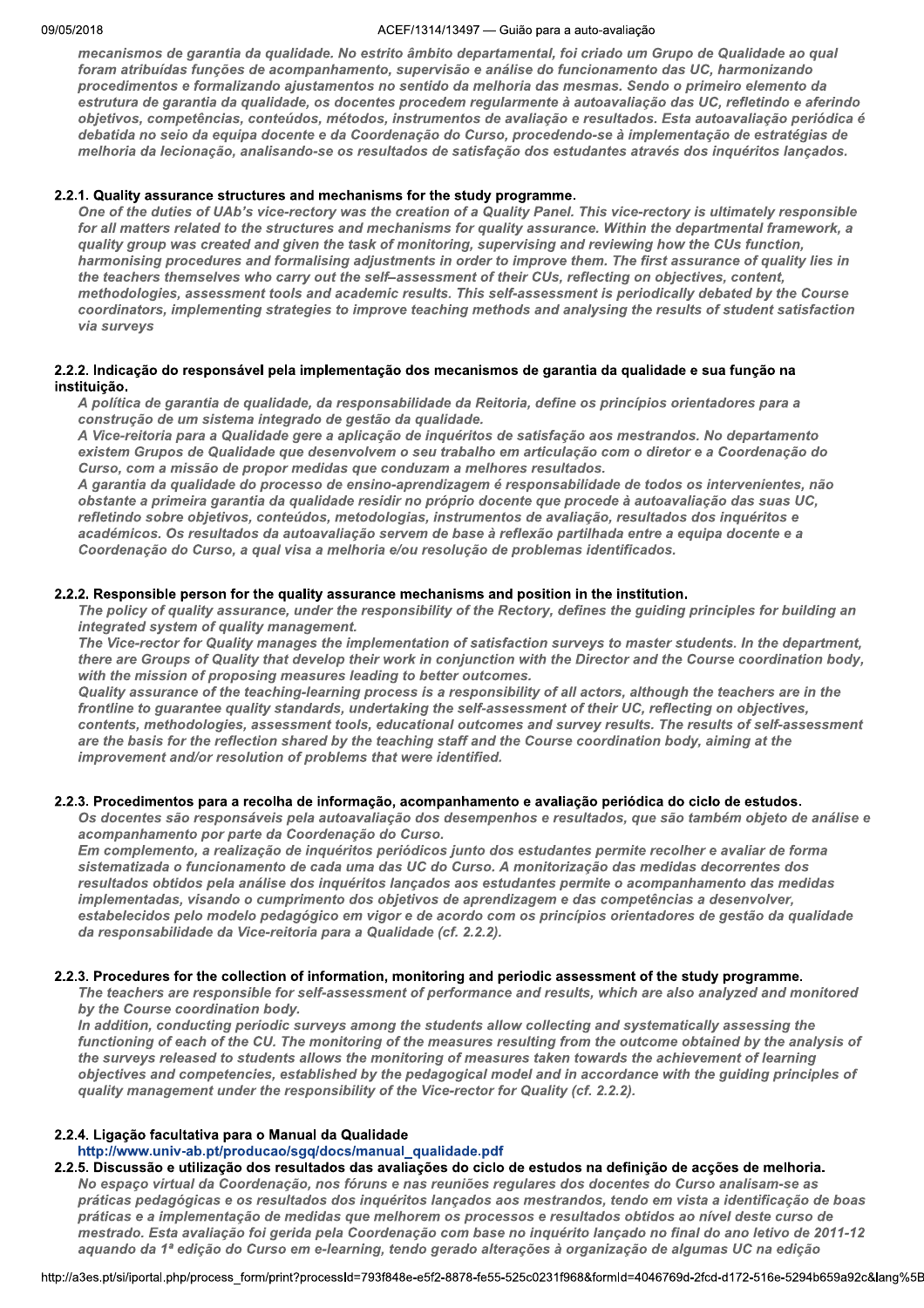subsequente relativa ao ano letivo 2012-13.

Esta avaliação está articulada com os resultados dos inquéritos lançados pela Vice-Reitoria da Qualidade, em ligação com o Grupo de Qualidade da Secção de Ciências Sociais e Políticas (cf. 5.2.4).

## 2.2.5. Discussion and use of study programme's evaluation results to define improvement actions.

The analysis of pedagogical practices and the results of the surveys released to students take place in the virtual coordination area, in forums, and in the regular meetings held by the coordination team with the teachers, with a view to identify good practices and implementation of measures that will improve processes and results at the level of this Master. This assessment was managed by the Coordination team based on the survey released at the end of the academic year 2011-12 upon the 1st edition of the Course in e-learning and caused changes to the organization of some CU in the subsequent edition of the course relating to 2012-13 academic year.

This assessment is combined with the results of surveys launched by the Vice-rector of Quality, in conjunction with the Quality Group of the Section of Social and Political Sciences.

#### 2.2.6. Outras vias de avaliação/acreditação nos últimos 5 anos.

O Curso foi acreditado previamente pela Agência de Acreditação (A3ES-processo CEF/0910/13497). Este ciclo de estudos, como todos os ciclos ministrados pela UAb, alicerça-se num Modelo Pedagógico Virtual, aiustado às circunstâncias presentes e às orientações predominantes a nível internacional do ensino a distância, designadamente recorrendo a instrumentos eletrónicos e à possibilidade de comunicação alargada em rede. Trata-se de um Modelo validado pelo Conselho Consultivo Internacional da UAb, presidido por Anthony Bates, incluindo alguns experientes especialistas mundiais na área da educação virtual. Saliente-se que a UAb foi distinguida com o prémio da EFQUEL - European Foundation of Quality in E-learning e com a certificação da UNIQUe - the Quality Label for the use of ICT in Higher Education (Universities and Institutes). A Universidade obteve em 2011 e 2012 a Certificação NP EN ISO 9001:2008 em sistemas de gestão da qualidade, pela APCER.

#### 2.2.6. Other forms of assessment/accreditation in the last 5 years.

The course has been previously accredited by the Agência de Acreditação (A3ES-Process CEF/0910/13497). This study cycle, like all the cycles taught by UAb, is based on a Virtual Pedagogical Model adapted to current circumstances and prevailing quidelines for distance learning at an international level, through the use of electronic tools and the possibility of network wide communication. This model was validated by UAb's International Advisory Council which is presided over by Anthony Bates and includes some of the world's greatest and most experienced specialists in virtual education. UAb won the EFQUEL-European Foundation for Quality in E-Learning Award and the UNIQUe - The Quality Label for the use of ICT in Higher Education (Universities and Institutes) certification. Under the scope of these processes, the University obtained the NP EN ISO 9001:2008 Certification for quality management systems from APCER in 2011 and 2012.

## 3. Recursos Materiais e Parcerias

## 3.1 Recursos materiais

3.1.1 Instalações físicas afectas e/ou utilizadas pelo ciclo de estudos (espaços lectivos, bibliotecas, laboratórios, salas de computadores, etc.).

#### Mapa VI. Instalações físicas / Mapa V. Spaces

| Tipo de Espaço / Type of space                                                                                                                         | Area /<br>Area<br>(m2) |
|--------------------------------------------------------------------------------------------------------------------------------------------------------|------------------------|
| Sede da UAb no Palácio Ceia, destacam-se: / UAb headquarters (Palácio Ceia), with emphasis on                                                          | 2275                   |
| Biblioteca / Library                                                                                                                                   | 496                    |
| Livraria / Bookshop                                                                                                                                    | 65                     |
| Atendimento ao Estudante / Students' Support Service                                                                                                   | 20                     |
| Instalações da UAb para realização de provas de avaliação presenciais (Rua da Imprensa Nacional)/ UAb premises for face to face<br>assesment and exams | 0                      |
| Instalações da UAb no Tagus Park, dos quais se destacam: / UAb facilities at Tagus Park, with emphasis on:                                             | 2000                   |
| Departamento de Ciências Sociais e Gestão - Secretariado / Department of Social Sciences and Management - Secretariat                                  | 37.2                   |
| Area de Composição Multimédia / Multimedia Composition Area                                                                                            | 155.7                  |
| Desenvolvimento e Integração de sistemas / Development and Systems Integration                                                                         | 93.3                   |
| Secretaria académica Virtual / Virtual Academic Office                                                                                                 | 271.3                  |
| Laboratório de Ensino a Distância (LE@D) / Distance Learnig Lab                                                                                        | 83.3                   |
| Laboratório de Informática / Computer Lab                                                                                                              | 27                     |
| Departamentos - Sala de Docentes / Departments - Teachers Room                                                                                         | 183.4                  |
| Delegação de Coimbra da UAb, onde se destaca: / UAb Delegation in Coimbra, with emphasis on:                                                           | 402                    |
| Biblioteca / Library                                                                                                                                   | 52                     |
| Sala de audiovisuais / AV Room                                                                                                                         | 51                     |
| Atendimento ao Estudante / Students' Support Service                                                                                                   | 27                     |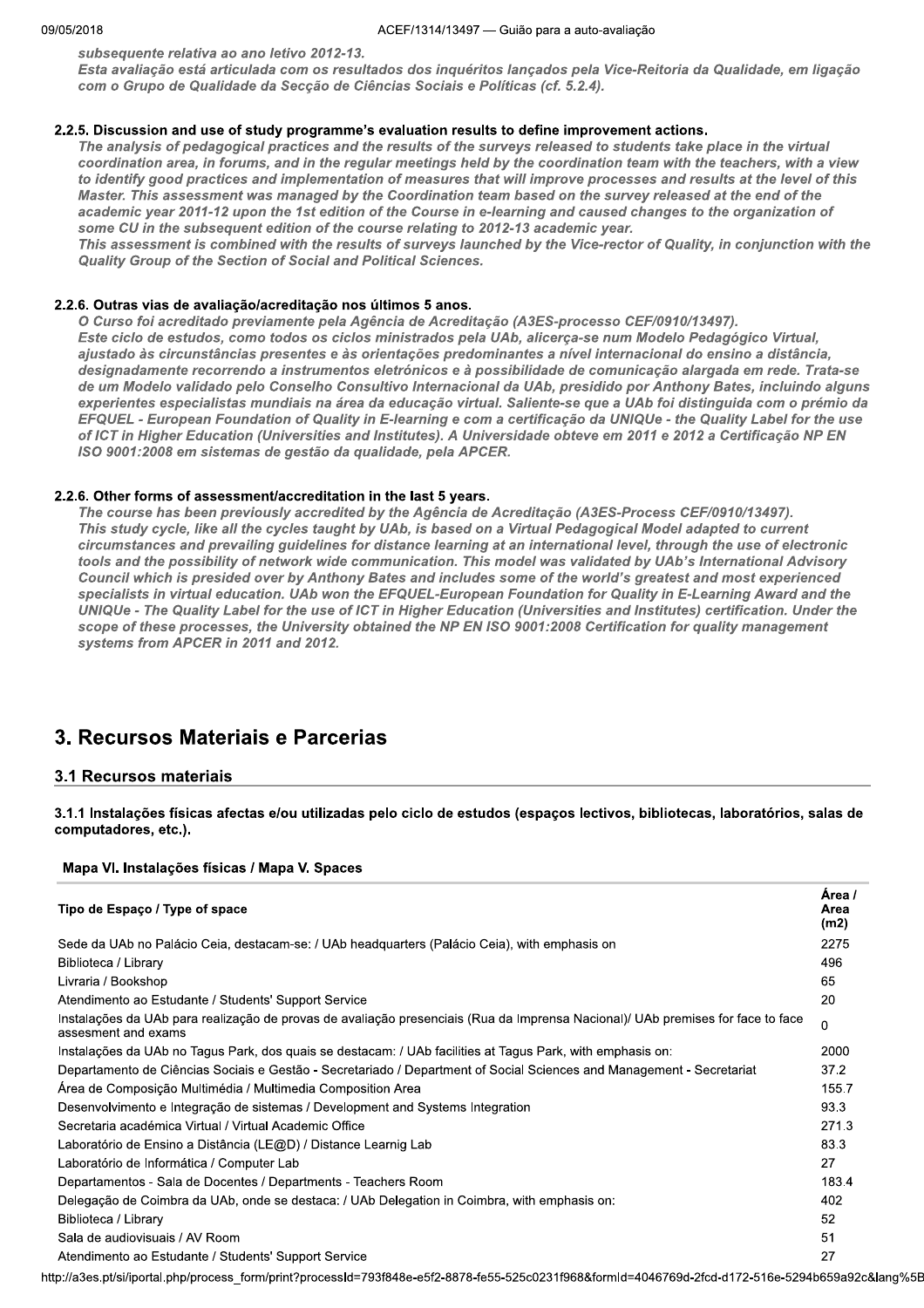| Delegação do Porto da UAb, onde se destaca: / UAb Delegation in Porto, with de emphasis on:<br>Biblioteca / Library                                                                                                                                                                     | 368<br>40 |
|-----------------------------------------------------------------------------------------------------------------------------------------------------------------------------------------------------------------------------------------------------------------------------------------|-----------|
| Livraria / Bookshop                                                                                                                                                                                                                                                                     | 10        |
| Atendimento ao estudante / Students' Support Service                                                                                                                                                                                                                                    | 20        |
| 14 Centros Locais de Aprendizagem com salas para realização de exames presenciais e salas polivalentes (acesso a PC e<br>realização de conferências) / 14 Local Learning Centres with rooms for presence-based examinations and multifunction rooms (acess 0<br>to PC and conferences): |           |
| Abrantes                                                                                                                                                                                                                                                                                |           |
| Cantanhede                                                                                                                                                                                                                                                                              |           |
| Coruche                                                                                                                                                                                                                                                                                 |           |
| Grandola                                                                                                                                                                                                                                                                                |           |
| Meda                                                                                                                                                                                                                                                                                    |           |
| Peso da Régua                                                                                                                                                                                                                                                                           |           |
| Ponte de Lima                                                                                                                                                                                                                                                                           |           |
| Praia da Vitória                                                                                                                                                                                                                                                                        |           |
| Reguengos de Monsaraz                                                                                                                                                                                                                                                                   |           |
| Ribeira Grande                                                                                                                                                                                                                                                                          |           |
| Sabugal                                                                                                                                                                                                                                                                                 |           |
| São João da Madeira                                                                                                                                                                                                                                                                     |           |
| Silves                                                                                                                                                                                                                                                                                  |           |
| Maputo/Moçambique                                                                                                                                                                                                                                                                       |           |
| Locais de Exame presenciais no Estrangeiro / Facilities abroad for presencebased examinations - 81 locais                                                                                                                                                                               |           |
| Locais de exame presenciais nacionais / Facilities in Portugal for presencebased examinations - 11 locais                                                                                                                                                                               |           |

## 3.1.2 Principais equipamentos e materiais afectos e/ou utilizados pelo ciclo de estudos (equipamentos didácticos e científicos, materiais e TICs).

## Mapa VII. Equipamentos e materiais / Map VII. Equipments and materials

|                                                                                                                                                                                                                                                                                                                      | Número        |
|----------------------------------------------------------------------------------------------------------------------------------------------------------------------------------------------------------------------------------------------------------------------------------------------------------------------|---------------|
| Equipamentos e materiais / Equipment and materials                                                                                                                                                                                                                                                                   | <b>Number</b> |
| De entre os recursos materiais e documentais eletrónicos disponíveis, geridos pela Universidade Aberta (UAb) ou em parceria com<br>outras instituições, salientam-se os seguintes/Among material and electronic resources managed by UAb or in partnership with other 0<br>institutions, we highlight the following: |               |
| CATÁLOGO ONLINE / Online Catalogue                                                                                                                                                                                                                                                                                   |               |
| REPOSITÓRIO ABERTO / Open Repository                                                                                                                                                                                                                                                                                 |               |
| RCCAP - Repositório Científico de Acesso Aberto de Portugal / Portuguese Open Access Repository                                                                                                                                                                                                                      |               |
| B-ON - Biblioteca do Conhecimento online / Online Knowledge Library                                                                                                                                                                                                                                                  |               |
| <b>JSTOR Arts &amp; Sciences IV</b>                                                                                                                                                                                                                                                                                  |               |
| <b>JSTOR Arts &amp; Sciences IX</b>                                                                                                                                                                                                                                                                                  |               |
| <b>JSTOR Business III</b>                                                                                                                                                                                                                                                                                            |               |
| Biblioteca Antiga Digital / Digital Ancient Books Library                                                                                                                                                                                                                                                            |               |
| Base de dados em Estudos sobre as Mulheres /CEMRI) / Women's studies database (CEMRI)                                                                                                                                                                                                                                |               |
| Base de dados bibliográficos e estatísticos com temáticas diversificadas e de acesso aberto / Bibliographic and statistical databases<br>with diverse themes and open access                                                                                                                                         |               |
| ColCat                                                                                                                                                                                                                                                                                                               |               |
| De entre as estruturas de suporte à comunicação, interação e transmissão de informação, geridas pela UAb ou em parceria com a<br>FCCN), salientam-se as seguintes/Among the structures to support communication and transmission of information managed by UAb 0<br>or with FCCN we stress the following:            |               |
| VPN / UAb - Rede privada virtual acessível para estudantes (UAb)/VPN (UAb) Virtual private network accessible to students                                                                                                                                                                                            |               |
| Infraestrutura de redes wireless para suporte à Eduroam (UAb) / Wireless networks Infrastructure to support Eduroam (UAb)                                                                                                                                                                                            |               |
| Rede Eduroam (UAb - FCCN) / Eduroam network (UAb - FCCN)                                                                                                                                                                                                                                                             |               |
| Plataforma de aprendizagem online MOODLE (UAb) / MOODLE platform (UAb)                                                                                                                                                                                                                                               |               |
| Sistema de videoconferência via web Colibri (FCCN / UAb) / Videoconference via web Colibri (FCCN / UAb)                                                                                                                                                                                                              |               |
| Sistema de videoconferência (UAb) / Videoconference (UAb)                                                                                                                                                                                                                                                            |               |
| Recursos de televisão, incluindo transmissão de programas televisivos em canais de sinal aberto / Television resources, including<br>the broadcast of free-to-air television programmes                                                                                                                              |               |
| Equipamento informático-PC / Informatic Equipment PC                                                                                                                                                                                                                                                                 | 890           |
| Equipamento informático-Câmara Digital Web / Informatic Equipment: Digital Web Camera                                                                                                                                                                                                                                | 33            |
| Equipamento informático-Colunas para computador / Informatic Equipment - PC Loudspeakers                                                                                                                                                                                                                             | 107           |
| Equipamento informático-Firewall - Informatic Equipment - Firewall                                                                                                                                                                                                                                                   | 6             |
| Equipamento informático-Gravador cd's PC - Informatic Equipment: CD Writer                                                                                                                                                                                                                                           | 30            |
| Equipamento informático-Gravador leitor DVD: Informatic Equipment - DVDs reader and writer                                                                                                                                                                                                                           | 2             |
| Equipamento informático-Gravador DVD externo / Informatic Equipment - External DVD writer                                                                                                                                                                                                                            | 9             |
| Equipamento informático-Multifunções / Informatic Multifunction Equipment                                                                                                                                                                                                                                            | 8             |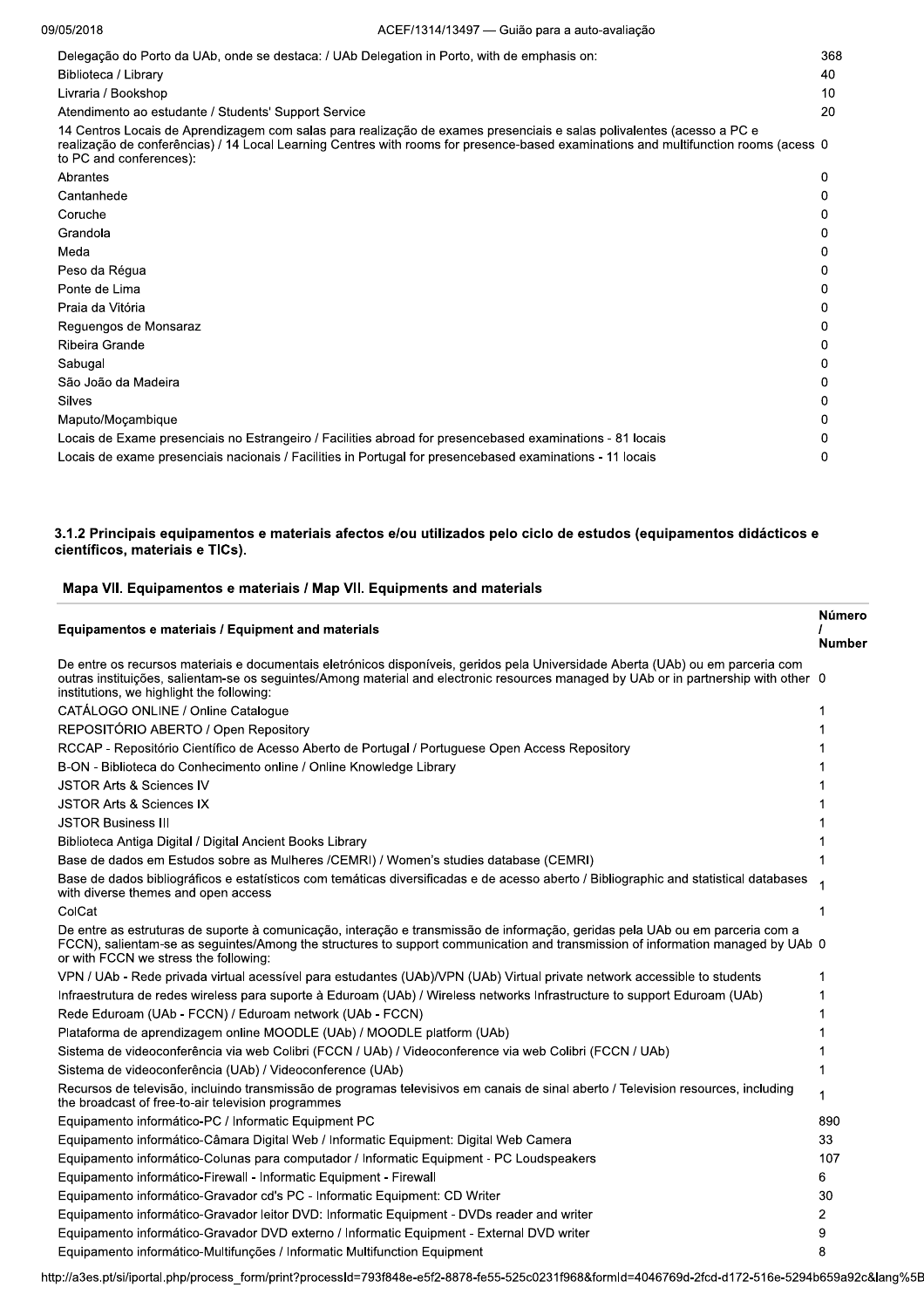| 23<br>Equipamento informático-Router / Informatic Equipment - Router<br>Equipamento informático-Unidade de Alimentação initerrupta / Informatic Equipment - Permanent feeding unit<br>36<br>Equipamento informático-Videoconferência / Informatic Equipment - Videoconference<br>7<br>Equipamento informático-Bastidor / Informatic Equipment - Frame<br>14<br>Equipamento informático-Computador / Informatic Equipment - PC<br>776<br>Equipamento informático-Servidor / Informatic Equipment: Server<br>43<br>Equipamento informático-Disco Rígido Externo / Informatic Equipment - External Hard Disk<br>44<br>8<br>Equipamento informático-Equipamento de Rede / Informatic Equipment - Network equipment<br>134<br>Equipamento informático-Switch / Informatic Equipment - Switch<br>46<br>Equipamento informático-HUB / Informatic Equipment - HUB<br>361<br>Equipamento informático-Impressoras / Informatic Equipment - Printers<br>57<br>Equipamento informático-Scanner / Informatic Equipment - Scanner<br>Equipamento informático-Monitores / Informatic Equipment - Monitors<br>737<br>Equipamento informático-PC portátil / Informatic Equipment - Laptop<br>68<br>Equipamento informático-Software / Informatic Equipment - Software<br>588<br>Equipamento de Audio e Vídeo-Câmaras Vídeo / AV Equipment - Video Camera<br>45<br>35<br>Equipamento de Audio e Vídeo-Misturadores de Vídeo e Audio / AV Equipment - AV Mixers<br>Equipamento de Audio e Vídeo-Gravadores e Reprodutores de Áudio e Vídeo / AV Equipment - AV recorders and readers<br>317<br>Equipamento de Audio e Vídeo-Projectores Diversos / AV Equipment - Projectors<br>26<br>Equipamento de Audio e Vídeo-Outros / AV Equipment - other equipments<br>551<br>Equipamento de Audio e Vídeo-écrans / AV Equipment - Screens<br>11 | 09/05/2018 | ACEF/1314/13497 — Guião para a auto-avaliação |    |
|-----------------------------------------------------------------------------------------------------------------------------------------------------------------------------------------------------------------------------------------------------------------------------------------------------------------------------------------------------------------------------------------------------------------------------------------------------------------------------------------------------------------------------------------------------------------------------------------------------------------------------------------------------------------------------------------------------------------------------------------------------------------------------------------------------------------------------------------------------------------------------------------------------------------------------------------------------------------------------------------------------------------------------------------------------------------------------------------------------------------------------------------------------------------------------------------------------------------------------------------------------------------------------------------------------------------------------------------------------------------------------------------------------------------------------------------------------------------------------------------------------------------------------------------------------------------------------------------------------------------------------------------------------------------------------------------------------------------------------------------------------------------------------------------------------------------------|------------|-----------------------------------------------|----|
|                                                                                                                                                                                                                                                                                                                                                                                                                                                                                                                                                                                                                                                                                                                                                                                                                                                                                                                                                                                                                                                                                                                                                                                                                                                                                                                                                                                                                                                                                                                                                                                                                                                                                                                                                                                                                       |            |                                               |    |
|                                                                                                                                                                                                                                                                                                                                                                                                                                                                                                                                                                                                                                                                                                                                                                                                                                                                                                                                                                                                                                                                                                                                                                                                                                                                                                                                                                                                                                                                                                                                                                                                                                                                                                                                                                                                                       |            |                                               |    |
|                                                                                                                                                                                                                                                                                                                                                                                                                                                                                                                                                                                                                                                                                                                                                                                                                                                                                                                                                                                                                                                                                                                                                                                                                                                                                                                                                                                                                                                                                                                                                                                                                                                                                                                                                                                                                       |            |                                               |    |
|                                                                                                                                                                                                                                                                                                                                                                                                                                                                                                                                                                                                                                                                                                                                                                                                                                                                                                                                                                                                                                                                                                                                                                                                                                                                                                                                                                                                                                                                                                                                                                                                                                                                                                                                                                                                                       |            |                                               |    |
|                                                                                                                                                                                                                                                                                                                                                                                                                                                                                                                                                                                                                                                                                                                                                                                                                                                                                                                                                                                                                                                                                                                                                                                                                                                                                                                                                                                                                                                                                                                                                                                                                                                                                                                                                                                                                       |            |                                               |    |
|                                                                                                                                                                                                                                                                                                                                                                                                                                                                                                                                                                                                                                                                                                                                                                                                                                                                                                                                                                                                                                                                                                                                                                                                                                                                                                                                                                                                                                                                                                                                                                                                                                                                                                                                                                                                                       |            |                                               |    |
|                                                                                                                                                                                                                                                                                                                                                                                                                                                                                                                                                                                                                                                                                                                                                                                                                                                                                                                                                                                                                                                                                                                                                                                                                                                                                                                                                                                                                                                                                                                                                                                                                                                                                                                                                                                                                       |            |                                               |    |
|                                                                                                                                                                                                                                                                                                                                                                                                                                                                                                                                                                                                                                                                                                                                                                                                                                                                                                                                                                                                                                                                                                                                                                                                                                                                                                                                                                                                                                                                                                                                                                                                                                                                                                                                                                                                                       |            |                                               |    |
|                                                                                                                                                                                                                                                                                                                                                                                                                                                                                                                                                                                                                                                                                                                                                                                                                                                                                                                                                                                                                                                                                                                                                                                                                                                                                                                                                                                                                                                                                                                                                                                                                                                                                                                                                                                                                       |            |                                               |    |
|                                                                                                                                                                                                                                                                                                                                                                                                                                                                                                                                                                                                                                                                                                                                                                                                                                                                                                                                                                                                                                                                                                                                                                                                                                                                                                                                                                                                                                                                                                                                                                                                                                                                                                                                                                                                                       |            |                                               |    |
|                                                                                                                                                                                                                                                                                                                                                                                                                                                                                                                                                                                                                                                                                                                                                                                                                                                                                                                                                                                                                                                                                                                                                                                                                                                                                                                                                                                                                                                                                                                                                                                                                                                                                                                                                                                                                       |            |                                               |    |
|                                                                                                                                                                                                                                                                                                                                                                                                                                                                                                                                                                                                                                                                                                                                                                                                                                                                                                                                                                                                                                                                                                                                                                                                                                                                                                                                                                                                                                                                                                                                                                                                                                                                                                                                                                                                                       |            |                                               |    |
|                                                                                                                                                                                                                                                                                                                                                                                                                                                                                                                                                                                                                                                                                                                                                                                                                                                                                                                                                                                                                                                                                                                                                                                                                                                                                                                                                                                                                                                                                                                                                                                                                                                                                                                                                                                                                       |            |                                               |    |
|                                                                                                                                                                                                                                                                                                                                                                                                                                                                                                                                                                                                                                                                                                                                                                                                                                                                                                                                                                                                                                                                                                                                                                                                                                                                                                                                                                                                                                                                                                                                                                                                                                                                                                                                                                                                                       |            |                                               |    |
|                                                                                                                                                                                                                                                                                                                                                                                                                                                                                                                                                                                                                                                                                                                                                                                                                                                                                                                                                                                                                                                                                                                                                                                                                                                                                                                                                                                                                                                                                                                                                                                                                                                                                                                                                                                                                       |            |                                               |    |
|                                                                                                                                                                                                                                                                                                                                                                                                                                                                                                                                                                                                                                                                                                                                                                                                                                                                                                                                                                                                                                                                                                                                                                                                                                                                                                                                                                                                                                                                                                                                                                                                                                                                                                                                                                                                                       |            |                                               |    |
|                                                                                                                                                                                                                                                                                                                                                                                                                                                                                                                                                                                                                                                                                                                                                                                                                                                                                                                                                                                                                                                                                                                                                                                                                                                                                                                                                                                                                                                                                                                                                                                                                                                                                                                                                                                                                       |            |                                               |    |
|                                                                                                                                                                                                                                                                                                                                                                                                                                                                                                                                                                                                                                                                                                                                                                                                                                                                                                                                                                                                                                                                                                                                                                                                                                                                                                                                                                                                                                                                                                                                                                                                                                                                                                                                                                                                                       |            |                                               |    |
|                                                                                                                                                                                                                                                                                                                                                                                                                                                                                                                                                                                                                                                                                                                                                                                                                                                                                                                                                                                                                                                                                                                                                                                                                                                                                                                                                                                                                                                                                                                                                                                                                                                                                                                                                                                                                       |            |                                               |    |
|                                                                                                                                                                                                                                                                                                                                                                                                                                                                                                                                                                                                                                                                                                                                                                                                                                                                                                                                                                                                                                                                                                                                                                                                                                                                                                                                                                                                                                                                                                                                                                                                                                                                                                                                                                                                                       |            |                                               |    |
|                                                                                                                                                                                                                                                                                                                                                                                                                                                                                                                                                                                                                                                                                                                                                                                                                                                                                                                                                                                                                                                                                                                                                                                                                                                                                                                                                                                                                                                                                                                                                                                                                                                                                                                                                                                                                       |            |                                               |    |
| Equipamento de Audio e Vídeo-Monitores de Vídeo / AV Equipment - Video Monitors                                                                                                                                                                                                                                                                                                                                                                                                                                                                                                                                                                                                                                                                                                                                                                                                                                                                                                                                                                                                                                                                                                                                                                                                                                                                                                                                                                                                                                                                                                                                                                                                                                                                                                                                       |            |                                               | 98 |

## **3.2 Parcerias**

- 3.2.1 Eventuais parcerias internacionais estabelecidas no âmbito do ciclo de estudos.  $n.a.$
- 3.2.1 International partnerships within the study programme.

 $n.a.$ 

3.2.2 Colaborações com outros ciclos de estudos, bem como com outras instituições de ensino superior nacionais.

Os docentes do Curso são frequentemente convidados por colegas de outras instituições do Ensino Superior para assegurarem sessões de Seminários de 2º e 3º ciclo, para participarem em ciclos de conferências da iniciativa dessas instituições e integrarem júris de mestrado ou doutoramento nas áreas ministradas por este Curso. Também no âmbito interno da UAb, existe participação de docentes deste mestrado em outros cursos, nomeadamente no Mestrado em Relações Interculturais e no Doutoramento em Sustentabilidade Social e Desenvolvimento (cf. Fichas docentes), sendo ainda de referir a participação no Doutoramento em Relações Interculturais, cuja 1ª edição ocorrerá  $em$  2014-15

## 3.2.2 Collaboration with other study programmes of the same or other institutions of the national higher education system.

The course teachers are often invited by colleagues from other HEIs to ensure seminar sessions of the 2nd and 3rd Cycle, as well as to participate in conference cycles held by those institutions and to integrate jury panels in Masters and Doctorates in the areas taught by this course. Also within UAb, there is participation of teachers of this master in other courses, particularly in the Masters in Intercultural Relations and in PhD in Social and Sustainable Development (cf. curricular files), and it is also worth mentioning the participation in the PhD in Intercultural Relations, whose first edition will take place in 2014-15.

## 3.2.3 Procedimentos definidos para promover a cooperação interinstitucional no ciclo de estudos.

Promove-se a organização conjunta de atividades de divulgação e de encontros científicos especializados nas áreas ministradas pelo Curso e destinados a um público vasto e heterogéneo.

Importa igualmente assinalar que os docentes do Curso integram unidades de investigação sediadas noutras instituições, bem como redes e associações científicas da área dos estudos sobre as mulheres e de género, a nível nacional e internacional (ex. APEM: APSIOT; APS; Athena: http://www.athenanetwork.org/; AtGender: http://www.atgender.eu/; Research Network for Domestic Worker Rights (http://domestic-work-research.org/); Gendercit - Gender and Citizenship (Universidad Pablo de Olavide: http://www.upo.es/); Gender Relations in the Labour Market and the Welfare State/European Sociological Association; Gender and Well-being: Interactions between Work, Family and Public Policies/European Science Foundation; Research Network "RLDWL Europe - Work and Labour").

## 3.2.3 Procedures to promote inter-institutional cooperation within the study programme.

We promote joint organization of outreach activities and specialized scientific meetings in the areas taught by this master, intended for a wide and heterogeneous audience. It should also be pointed out that teachers of the this master integrate research units on other institutions and

networks and scientific associations in the fields of women and gender studies, at national and international levels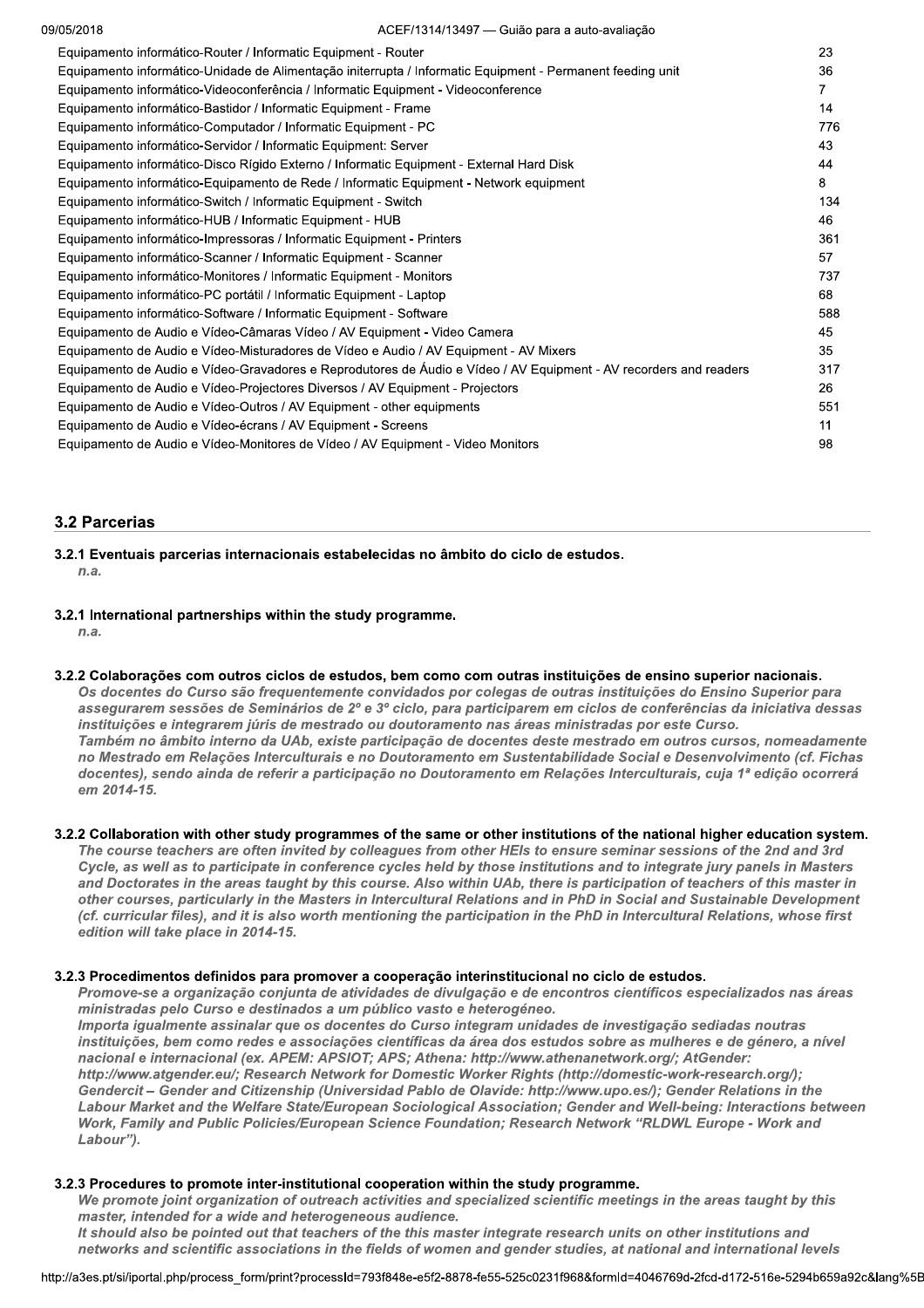#### ACEF/1314/13497 - Guião para a auto-avaliação

(e.g. APEM: APSIOT; APS; Athena: http://www.athenanetwork.org/; AtGender: http://www.atgender.eu/; Research Network for Domestic Worker Rights (http://domestic-work-research.org/); Gendercit - Gender and Citizenship (Universidad Pablo de Olavide: http://www.upo.es/); Gender Relations in the Labour Market and the Welfare State/European Sociological Association; Gender and Well-being: Interactions between Work, Family and Public Policies/European Science Foundation; Research Network "RLDWL Europe - Work and Labour").

## 3.2.4 Práticas de relacionamento do ciclo de estudos com o tecido empresarial e o sector público.

A UAb estabeleceu parcerias estratégicas com as autarquias, constituindo-se Centros Locais de Aprendizagem (CLA). Neles desenvolve-se uma intervenção cultural e educativa, enquadrada nas dinâmicas locais, favorecendo o acesso da população à Sociedade da Informação e do Conhecimento, pelo uso das Tecnologias Digitais e desenvolvimento de competências académico-profissionais e culturais. Os CLA constituem um elemento essencial da cooperação interinstitucional com a sociedade civil. No âmbito dos CLA, os docentes participam em ações de aprendizagem ao longo da vida (ALV) e na dinamização de múltiplas iniciativas de sensibilização, formação e disseminação de conhecimento na área da promoção da igualdade.

Tem-se desenvolvido uma parceria regular com o Alto Comissariado para a Imigração e o Diálogo Intercultural e a Comissão para a Cidadania e Igualdade de Género, nomeadamente na elaboração de materiais pedagógicos (ex. Género e recursos educativos digitais - Cadernos Sacausef) (cf. 7.3.1).

## 3.2.4 Relationship of the study programme with business network and the public sector.

UAb established strategic partnerships with local authorities, forming Local Learning Centres (LLC). These have a cultural and educational role interacting with local bodies, facilitating people's access to the Information and Knowledge Society, through the use of Digital Technologies and the development of educational-vocational and cultural skills. LLC constitute an essential element of inter-institutional cooperation with civil society. In joint cooperation with the LLC, teachers participate in actions of lifelong learning and promote multiple initiatives of awareness, training and dissemination of knowledge in the field of promotion of equality. We have been developing a regular partnership with the High Commission for Immigration and Intercultural Dialogue and Commission for Citizenship and Gender Equality, in particular in the preparation of pedagogical materials (e.g. Gender and digital educational resources - Cadernos Sacausef) (cf. 7.3.1).

## 4. Pessoal Docente e Não Docente

## 4.1. Pessoal Docente

## 4.1.1. Fichas curriculares

## Mapa VIII - Maria Isabel da Conceição João

- 4.1.1.1. Nome do docente (preencher o nome completo): Maria Isabel da Conceição João
- 4.1.1.2. Instituição de ensino superior (preencher apenas quando diferente da instituição proponente mencionada em A1): <sem resposta>
- 4.1.1.3 Unidade Orgânica (preencher apenas quando diferente da unidade orgânica mencionada em A2.): <sem resposta>

## 4.1.1.4. Categoria:

Professor Auxiliar ou equivalente

4.1.1.5. Regime de tempo na instituição que submete a proposta (%): 100

## 4.1.1.6. Ficha curricular de docente: **Mostrar dados da Ficha Curricular**

## Mapa VIII - Maria de Fátima Pereira Alves

- 4.1.1.1. Nome do docente (preencher o nome completo): Maria de Fátima Pereira Alves
- 4.1.1.2. Instituição de ensino superior (preencher apenas quando diferente da instituição proponente mencionada em A1): <sem resposta>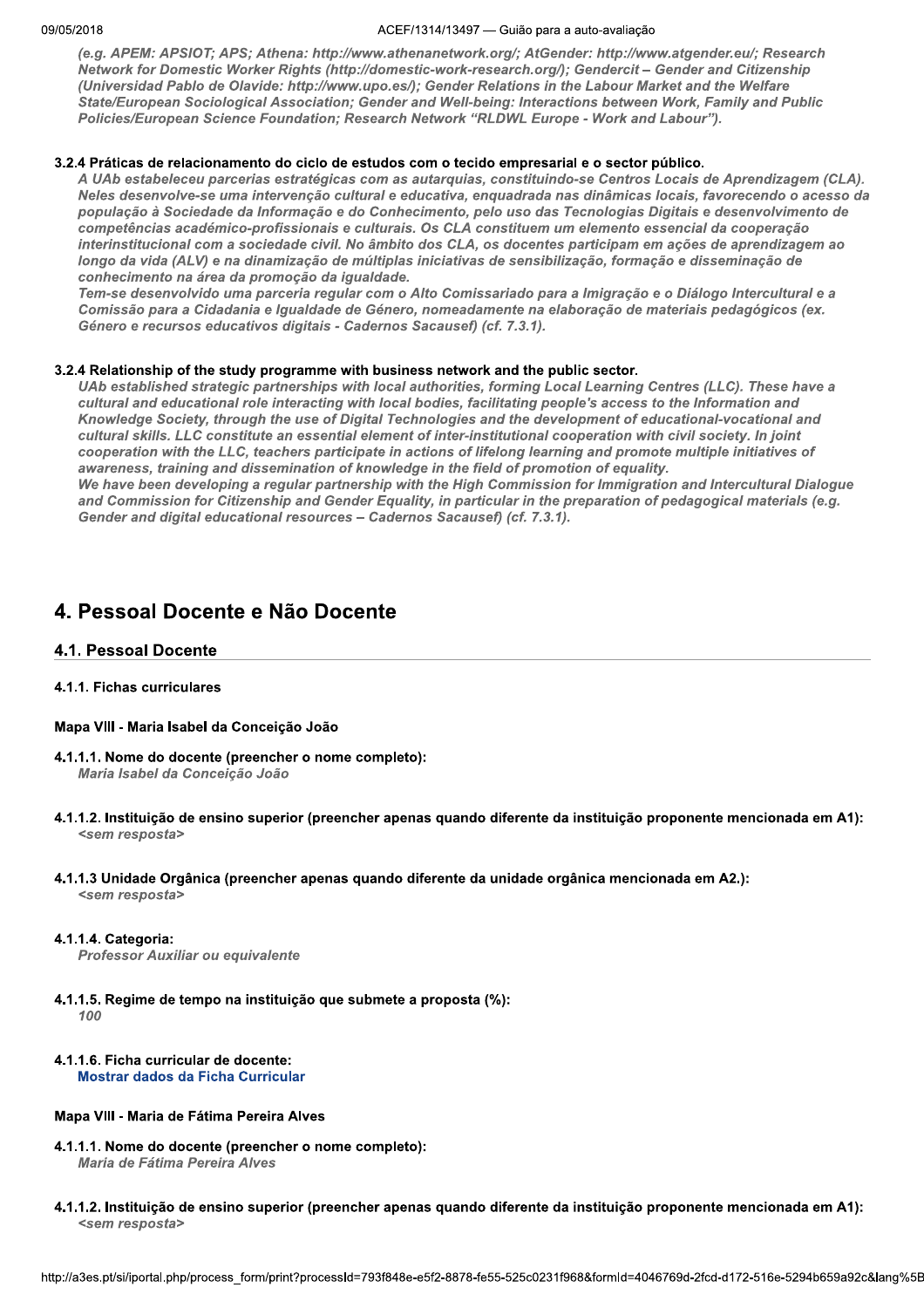4.1.1.3 Unidade Orgânica (preencher apenas quando diferente da unidade orgânica mencionada em A2.): <sem resposta>

## 4.1.1.4. Categoria:

**Professor Auxiliar ou equivalente** 

- 4.1.1.5. Regime de tempo na instituição que submete a proposta (%): 100
- 4.1.1.6. Ficha curricular de docente: Mostrar dados da Ficha Curricular

## Mapa VIII - Anabela Galhardo Bolota Valério do Couto

- 4.1.1.1. Nome do docente (preencher o nome completo): Anabela Galhardo Bolota Valério do Couto
- 4.1.1.2. Instituição de ensino superior (preencher apenas quando diferente da instituição proponente mencionada em A1): **IADE**
- 4.1.1.3 Unidade Orgânica (preencher apenas quando diferente da unidade orgânica mencionada em A2.): **IADE**

#### 4.1.1.4. Categoria:

Professor Associado ou equivalente

- 4.1.1.5. Regime de tempo na instituição que submete a proposta (%):  $20$
- 4.1.1.6. Ficha curricular de docente: Mostrar dados da Ficha Curricular

## Mapa VIII - Maria Teresa Valente Pinto

- 4.1.1.1. Nome do docente (preencher o nome completo): Maria Teresa Valente Pinto
- 4.1.1.2. Instituição de ensino superior (preencher apenas quando diferente da instituição proponente mencionada em A1): <sem resposta>
- 4.1.1.3 Unidade Orgânica (preencher apenas quando diferente da unidade orgânica mencionada em A2.): **CEMRI**

#### 4.1.1.4. Categoria:

Professor Auxiliar ou equivalente

- 4.1.1.5. Regime de tempo na instituição que submete a proposta (%):  $20$
- 4.1.1.6. Ficha curricular de docente: Mostrar dados da Ficha Curricular

## Mapa VIII - Sara Falcão Casaca

- 4.1.1.1. Nome do docente (preencher o nome completo): Sara Falcão Casaca
- 4.1.1.2. Instituição de ensino superior (preencher apenas quando diferente da instituição proponente mencionada em A1): Universidade de Lisboa
- 4.1.1.3 Unidade Orgânica (preencher apenas quando diferente da unidade orgânica mencionada em A2.): **ISEG**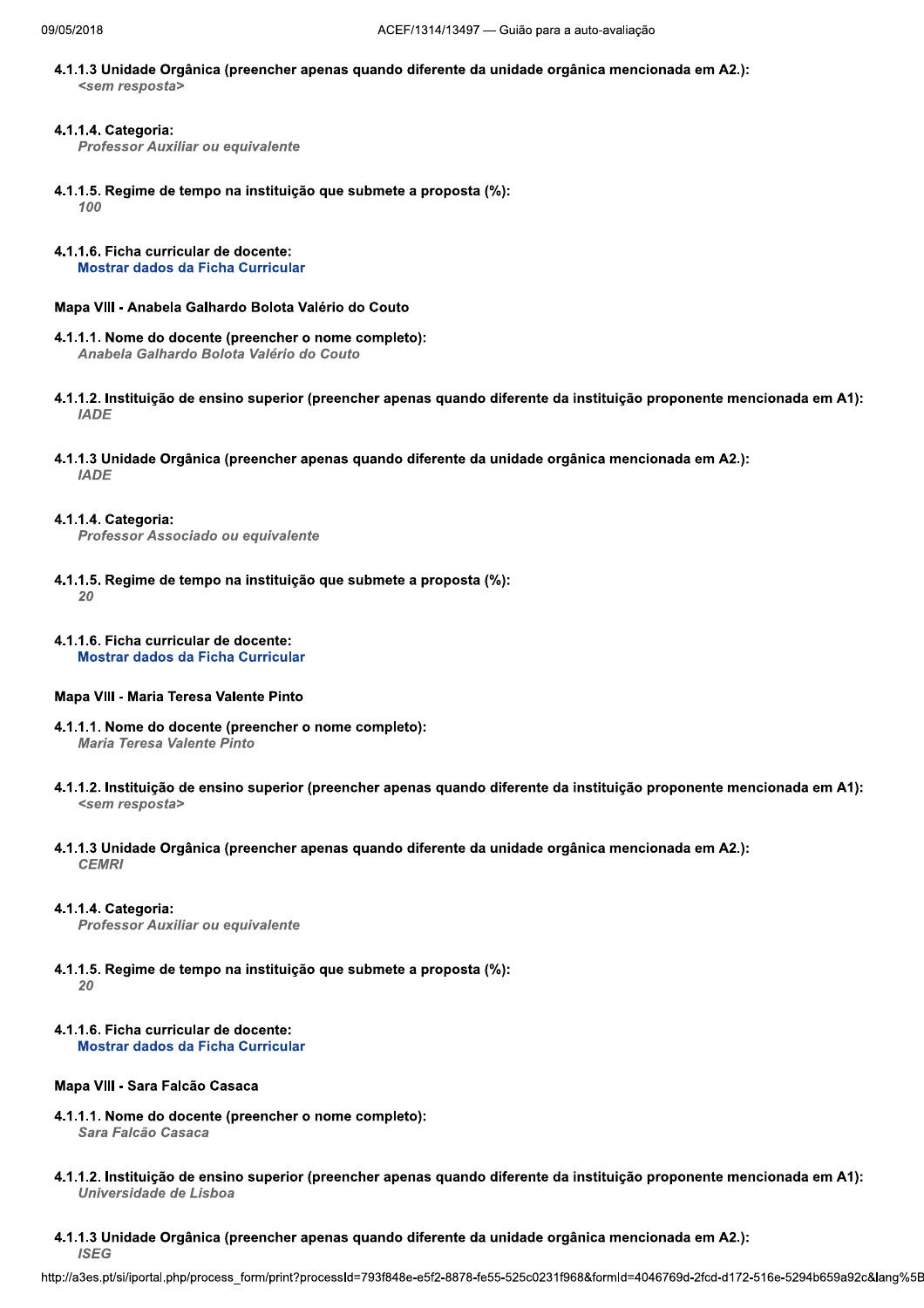#### 4.1.1.4. Categoria:

Professor Auxiliar ou equivalente

- 4.1.1.5. Regime de tempo na instituição que submete a proposta (%):  $10$
- 4.1.1.6. Ficha curricular de docente: Mostrar dados da Ficha Curricular

## **Mapa VIII - Manuel Abrantes**

- 4.1.1.1. Nome do docente (preencher o nome completo): **Manuel Abrantes**
- 4.1.1.2. Instituição de ensino superior (preencher apenas quando diferente da instituição proponente mencionada em A1): Universidade de Lisboa
- 4.1.1.3 Unidade Orgânica (preencher apenas quando diferente da unidade orgânica mencionada em A2.): **SOCIUS**

#### 4.1.1.4. Categoria:

Assistente convidado ou equivalente

- 4.1.1.5. Regime de tempo na instituição que submete a proposta (%):  $10$
- 4.1.1.6. Ficha curricular de docente: **Mostrar dados da Ficha Curricular**

#### Mapa VIII - Maria Paula S. Mendes Coelho

- 4.1.1.1. Nome do docente (preencher o nome completo): Maria Paula S. Mendes Coelho
- 4.1.1.2. Instituição de ensino superior (preencher apenas quando diferente da instituição proponente mencionada em A1): <sem resposta>
- 4.1.1.3 Unidade Orgânica (preencher apenas quando diferente da unidade orgânica mencionada em A2.): <sem resposta>

#### 4.1.1.4. Categoria:

Professor Auxiliar ou equivalente

- 4.1.1.5. Regime de tempo na instituição que submete a proposta (%): 100
- 4.1.1.6. Ficha curricular de docente: **Mostrar dados da Ficha Curricular**

## Mapa VIII - Bárbara Maria Granés Gonçalves Bäckström

- 4.1.1.1. Nome do docente (preencher o nome completo): Bárbara Maria Granés Goncalves Bäckström
- 4.1.1.2. Instituição de ensino superior (preencher apenas quando diferente da instituição proponente mencionada em A1): <sem resposta>
- 4.1.1.3 Unidade Orgânica (preencher apenas quando diferente da unidade orgânica mencionada em A2.): <sem resposta>

#### 4.1.1.4. Categoria: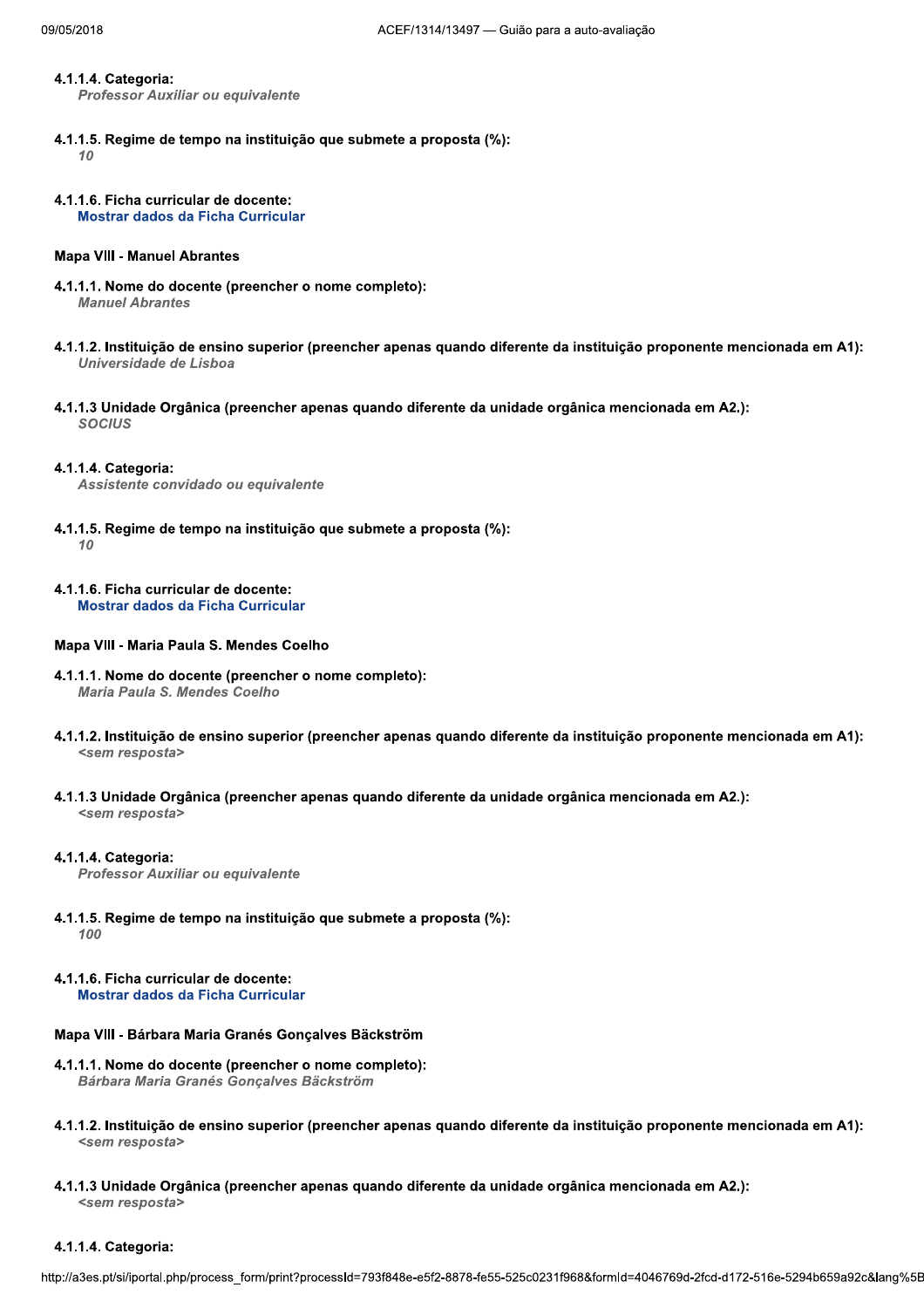Professor Auxiliar ou equivalente

- 4.1.1.5. Regime de tempo na instituição que submete a proposta (%): 100
- 4.1.1.6. Ficha curricular de docente: **Mostrar dados da Ficha Curricular**

## Mapa VIII - Teresa Maria da Conceição Joaquim

- 4.1.1.1. Nome do docente (preencher o nome completo): Teresa Maria da Conceição Joaquim
- 4.1.1.2. Instituição de ensino superior (preencher apenas quando diferente da instituição proponente mencionada em A1): <sem resposta>
- 4.1.1.3 Unidade Orgânica (preencher apenas quando diferente da unidade orgânica mencionada em A2.): <sem resposta>

#### 4.1.1.4. Categoria:

Professor Auxiliar ou equivalente

- 4.1.1.5. Regime de tempo na instituição que submete a proposta (%): 100
- 4.1.1.6. Ficha curricular de docente: **Mostrar dados da Ficha Curricular**

## Mapa VIII - Rosana de Lemos de Sousa Albuquerque

- 4.1.1.1. Nome do docente (preencher o nome completo): Rosana de Lemos de Sousa Albuquerque
- 4.1.1.2. Instituição de ensino superior (preencher apenas quando diferente da instituição proponente mencionada em A1): <sem resposta>
- 4.1.1.3 Unidade Orgânica (preencher apenas quando diferente da unidade orgânica mencionada em A2.): <sem resposta>

#### 4.1.1.4. Categoria:

Professor Auxiliar ou equivalente

4.1.1.5. Regime de tempo na instituição que submete a proposta (%): 100

#### 4.1.1.6. Ficha curricular de docente: **Mostrar dados da Ficha Curricular**

4.1.2 Equipa docente do ciclo de estudos (preenchimento automático após submissão do guião)

#### 4.1.2. Equipa docente do ciclo de estudos / Study cycle's academic staff

| Nome / Name                                 | Grau /<br><b>Degree</b> | Área científica / Scientific Area                       | Regime de tempo /<br><b>Employment link</b> | Informacão/<br><b>Information</b> |
|---------------------------------------------|-------------------------|---------------------------------------------------------|---------------------------------------------|-----------------------------------|
| Maria Isabel da Conceição João              | Doutor                  | História Contemporânea                                  | 100                                         | Ficha submetida                   |
| Maria de Fátima Pereira Alves               | Doutor                  | Sociologia                                              | 100                                         | Ficha submetida                   |
| Anabela Galhardo Bolota Valério<br>do Couto | Doutor                  | Estudos Portugueses- Literatura                         | 20                                          | Ficha submetida                   |
| Maria Teresa Valente Pinto                  | Doutor                  | Estudos sobre as Mulheres                               | 20                                          | Ficha submetida                   |
| Sara Falcão Casaca                          | Doutor                  | Sociologia Económica e das Organizações                 | 10                                          | Ficha submetida                   |
| Manuel Abrantes                             | Mestre                  | Sociologia                                              | 10                                          | Ficha submetida                   |
| Maria Paula S. Mendes Coelho                | Doutor                  | Estudos franceses-especialidade<br>Literatura Comparada | 100                                         | Ficha submetida                   |
| Bárbara Maria Granés Gonçalves Doutor       |                         | sociologia                                              | 100                                         | Ficha submetida                   |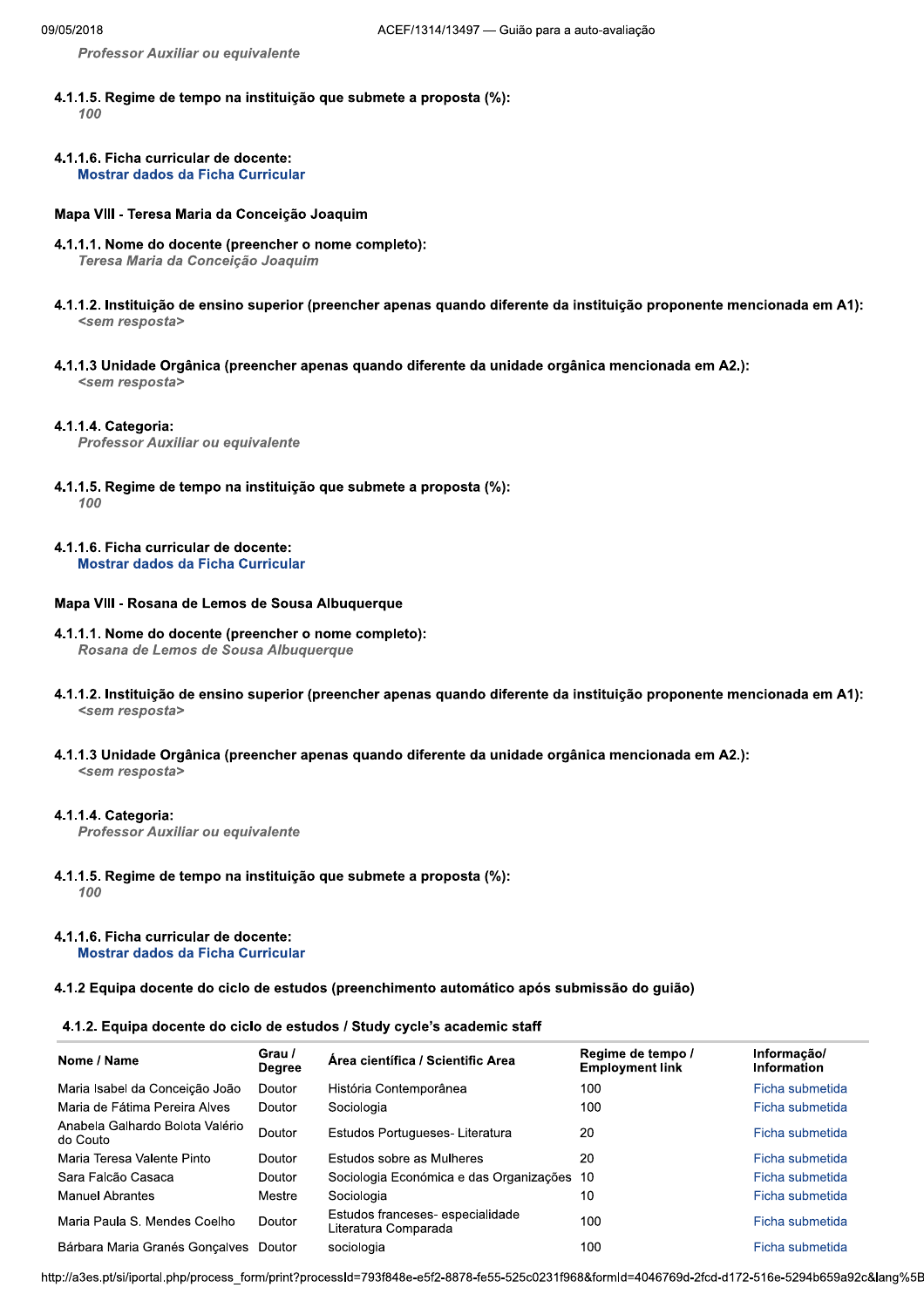Bäckström

| Teresa Maria da Conceição<br>Joaquim    | Doutor | Antropologia           | 100 | Ficha submetida |
|-----------------------------------------|--------|------------------------|-----|-----------------|
| Rosana de Lemos de Sousa<br>Albuguergue | Doutor | Sociologia / Sociology | 100 | Ficha submetida |
|                                         |        |                        | 660 |                 |

<sem resposta>

#### 4.1.3. Dados da equipa docente do ciclo de estudos

4.1.3.1.a Número de docentes do ciclo de estudos em tempo integral na instituição 6

4.1.3.1.b Percentagem dos docentes do ciclo de estudos em tempo integral na instituição (campo de preenchimento automático, calculado após a submissão do formulário) 90,9

4.1.3.2.a Número de docentes do ciclo de estudos em tempo integral com uma ligação à instituição por um período superior a três anos 6

- 4.1.3.2.b Percentagem dos docentes do ciclo de estudos em tempo integral com uma ligação à instituição por um período superior a três anos (campo de preenchimento automático, calculado após a submissão do formulário) 90,9
- 4.1.3.3.a Número de docentes do ciclo de estudos em tempo integral com grau de doutor 6

4.1.3.3.b Percentagem de docentes do ciclo de estudos em tempo integral com grau de doutor (campo de preenchimento automático, calculado após a submissão do formulário) 90.9

4.1.3.4.a Número (ETI) de docentes do ciclo de estudos inscritos em programas de doutoramento há mais de um ano  $\mathcal I$ 

4.1.3.4.b Percentagem dos docentes do ciclo de estudos inscritos em programas de doutoramento há mais de um ano (campo de preenchimento automático calculado após a submissão do formulário)  $15.2$ 

4.1.3.5.a Número (ETI) de docentes do ciclo de estudos não doutorados com grau de mestre (pré-Bolonha)  $\mathcal I$ 

#### Perguntas 4.1.4. e 4.1.5

4.1.4. Procedimento de avaliação do desempenho do pessoal docente e medidas para a sua permanente actualização O DL n.º 205/2009 (ECDU) estabelece os princípios da avaliação, periódica e obrigatória, do desempenho dos docentes, a qual deve ser objeto de regulamentação específica por cada instituição de ensino superior (IES). Além disso, a avaliação do desempenho é fulcral nos sistemas de garantia da qualidade das IES e o reconhecimento da formação ministrada no Espaço Europeu de Ensino Superior exige às Universidades uma melhoria da qualidade das suas atividades, mediante a introdução de mecanismos de avaliação (internos e externos). A avaliação dos docentes é um instrumento que visa medir a sua atividade, com o propósito de elevar a qualidade do seu desempenho, e informar a academia e a sociedade sobre o funcionamento da Universidade no cumprimento da sua missão. O Regulamento de Avaliação de Desempenho dos Docentes da UAb – Diário da República, 2.ª série, N.º 148, 2 de agosto de 2013 – explicita a visão estratégica da instituição, ao mesmo tempo que traça um quadro de referência para a valorização das atividades dos docentes. Integram este regulamento indicadores que traduzem o desenvolvimento de uma pedagogia dinâmica com base em materiais didáticos atualizados e com recurso às mais avançadas metodologias e tecnologias de EaD. Além das atividades docente, de investigação, de extensão e gestão universitária, a avaliação de desempenho do

<sup>4.1.3.5.</sup>b Percentagem dos docentes do ciclo de estudos não doutorados com grau de mestre (pré-Bolonha) (campo de preenchimento automático calculado após a submissão do formulário)  $15.2$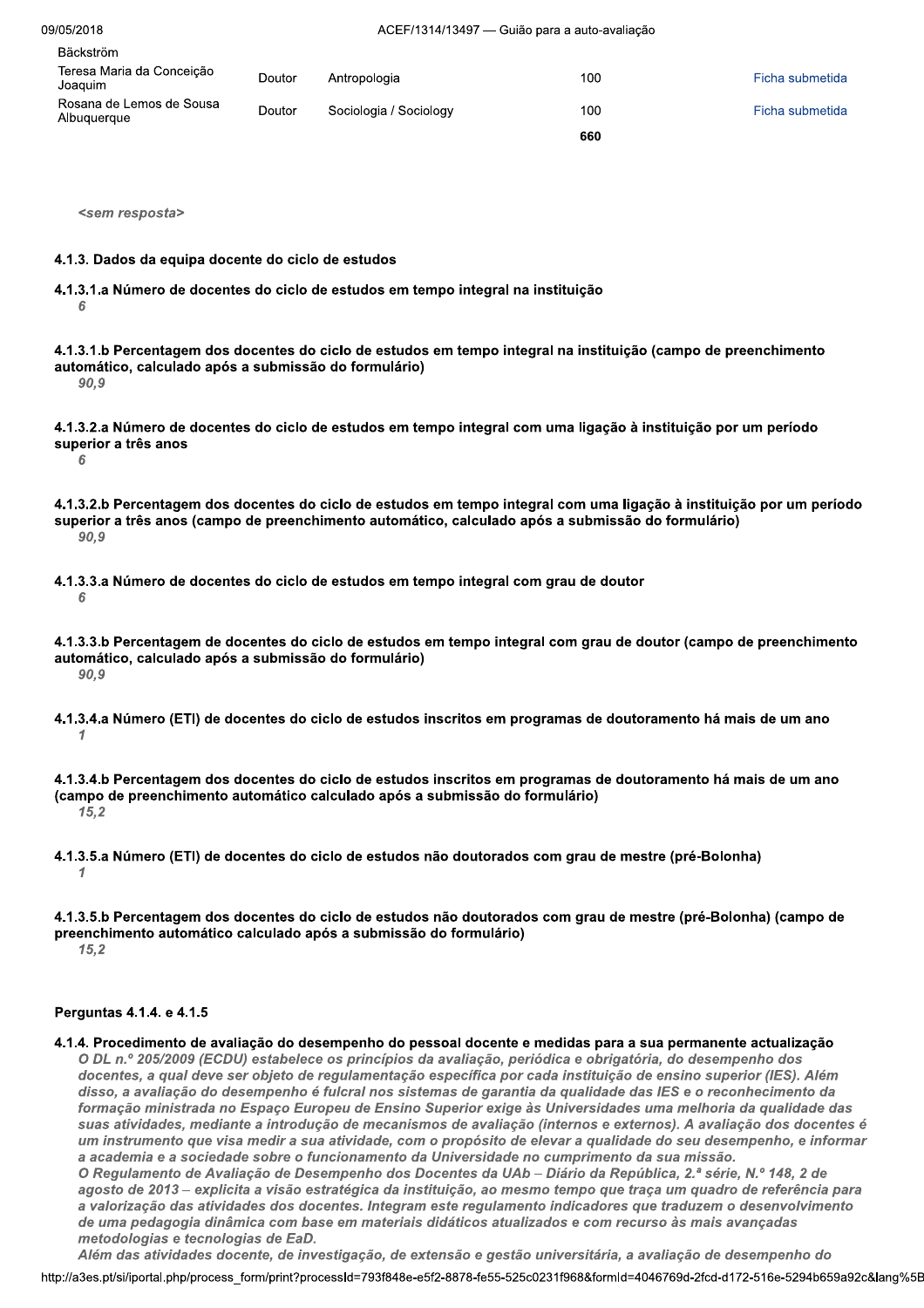pessoal docente tem em conta a missão da UAb como universidade de EaD, orientada para a criação, transmissão e difusão da cultura, dos saberes, das artes, da ciência e da tecnologia, ao serviço da sociedade, bem como para intervenções no âmbito alargado e no quadro da educação a distância, visando sobretudo a aprendizagem ao longo da vida. Na sequência dos desenvolvimentos que temos vindo a promover nesta área, mantiveram-se algumas iniciativas e encetaram-se outras novas, estando todas elas, de modo mais ou menos direto, relacionadas com a melhoria da qualidade, sobretudo no que ao ensino-aprendizagem diz respeito.

A formação de docentes constitui um desafio importante para garantir a continuidade e a melhoria da oferta formativa, pelo que, no atual contexto de adaptação/reformulação dos diferentes cursos, o cumprimento dos objetivos definidos no plano estratégico da UAb passa por:

- avaliar anualmente as necessidades de formação docente tendo em vista a organização e programação de futuras ações de formação;

- organizar anualmente planos de formação para docentes com novos métodos pedagógicos que permitam estimular o desenvolvimento de capacidades que conduzam a um melhor desempenho no processo pedagógico;

- disponibilizar as ferramentas adequadas à utilização de metodologias pedagógicas facilitadoras da aprendizagem, enquadradas no modelo pedagógico virtual da UAb.

## 4.1.4. Assessment of academic staff performance and measures for its permanent updating

The mandatory and periodic assessment of teachers is one of the changes introduced by Decree-Law No. 205/2009 (ECDU). This Act lays down the principles governing the evaluation, which should be the subject of specific regulations for each higher education institution. Fulfilling the principles of the Bologna treaty requires Universities to improve the quality of their activities, through the introduction of evaluation mechanisms, either internal or external. The evaluation of teachers is an instrument designed to measure their activity, with the purpose of elevating the quality of their performance, and inform the Academy and society on the ability of the University to conduct their duties. This process required benchmarking of higher education institutions and the recognition of training received in the European area of higher education.

The Regulation regarding the evaluation of teachers at UAb, available at Diário da República, 2.ª série - N.º 148 - 2 de agosto de 2013, establishes the procedures with which the performance of teachers will be evaluated, explains the strategic vision of the institution, in its various levels, and, at the same time, establishes a clear reference framework for the enhancement of teachers' activities. This document integrates indicators/guides that reflect the development of a dynamic pedagogy based system with updated teaching materials and using the most advanced methodologies and distance education technologies.

In addition to teaching, research, and involvement in university management, the staff performance appraisal also considers the mission of UAb, which as a distance education University is geared towards the creation, transmission and dissemination of culture, knowledge, arts, science and technology for society, and for lifelong learning. As a result of these additional requirements, the evaluation process promotes initiatives that improve quality, particularly with regard to the teaching-learning process.

Teacher training constitutes a major challenge that ultimately ensures the continuity and improvement of courses to attain the goals defined in UAb's strategic plan, which are as follows:

• to evaluate annually the teacher training needs with a view to the organization and programming of future training actions:

• to organize training plans for teachers annually including new pedagogical methods, which make it possible to stimulate the development of skills leading to improved performance in the pedagogical process; and,

• to provide the right tools to use pedagogical methodologies facilitated learning, framed in UAb's virtual pedagogical model.

## 4.1.5. Ligação facultativa para o Regulamento de Avaliação de Desempenho do Pessoal Docente http://dre.pt/pdf2sdip/2013/08/148000000/2430224310.pdf

## 4.2. Pessoal Não Docente

## 4.2.1. Número e regime de dedicação do pessoal não docente afecto à leccionação do ciclo de estudos.

Dada a especificidade da UAb destacamos a experiencia e formação do pessoal não docente em EaD e elearning no apoio ao Curso e o Campus Virtual, constituído por diversos serviços, nomeadamente os que têm pessoal não docente adstrito ao ciclo de estudos.

- Serviço de Apoio ao Estudante: logística de matrículas, inscrições, avaliações, certificações e gestão do portal académico;

- Serviço de Informática: garante o funcionamento da infraestrutura informática;

- Serviço de Documentação: gestão e atualização do acervo bibliográfico e do Repositório Digital da Universidade;

- Área de Composição Multimédia: conceção de recursos multimédia necessários à lecionação das unidades curriculares:

- Unidade especializada na gestão e desenvolvimento da plataforma de e-learning da UAb: integração e apoio técnico aos estudantes no regime online e aos docentes, com pessoal devidamente qualificado;

- Secretariado do Curso: estabelece a ligação direta entre a Coordenação do Curso e os estudantes.

## 4.2.1. Number and work regime of the non-academic staff allocated to the study programme.

Given the specificity of UAb, we highlight the experience and training in distance education and e-learning of the nonacademic staff in the support of the degree program, and also the Virtual Campus, which consists of various services:

• Student Support Services - logistics enrollment, enrollment, assessments, certifications and management of

academic portal;

• Computer Service - ensures operation of IT infrastructure;

• Documentation Service - management and updating of the bibliographic and Repository of the University;

• Area Multimedia Composition - conception of multimedia resources needed to teach course units;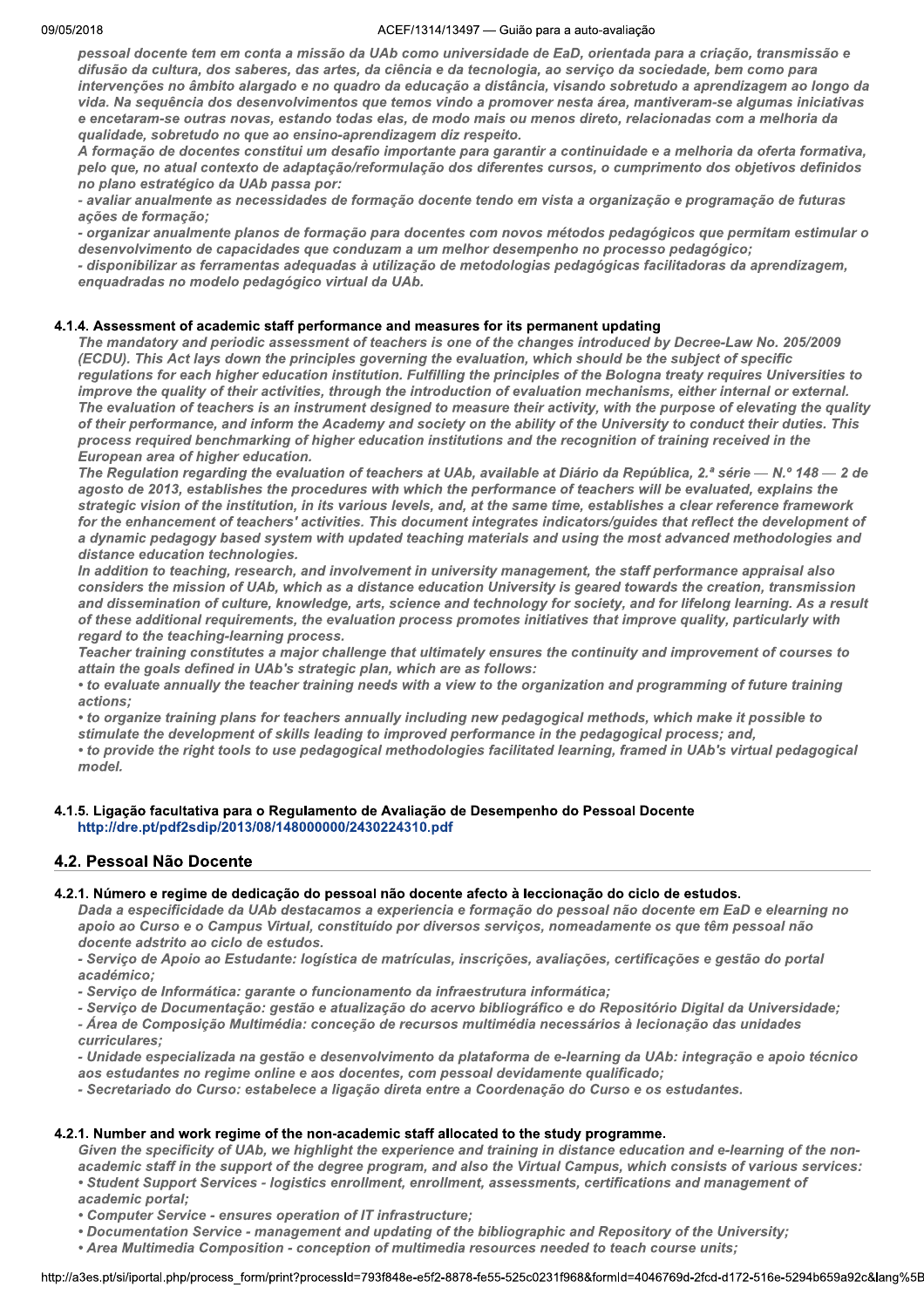#### ACEF/1314/13497 - Guião para a auto-avaliação

• Unit specializing in the management and development of elearning platform UAb – integration and technical support to students in online regime and teachers with qualified personnel;

. Secretariat of the degree program - establishes a direct connection between the program coordinator and students.

#### 4.2.2. Qualificação do pessoal não docente de apoio à leccionação do ciclo de estudos.

No caso do pessoal não docente da UAb existe, para cada função, a definição das competências profissionais, com base no grau académico, na formação específica para as funções que desempenha e na experiência profissional. É privilegiada a experiência em e-learning, a formação no posto de trabalho e a responsabilização. A UAb mantem registos da descrição de funções associadas a cada posto de trabalho, da identificação das necessidades de formação, das ações de formação e da avaliação de desempenho do pessoal não docente. Os registos são associados à avaliação de desempenho de acordo com os objetivos estratégicos da UAb, os objetivos dos serviços e com os objetivos individuais. Estes registos são utilizados para identificação das necessidades de formação e elaboração do Plano Anual de Formação da UAb, o qual privilegia a formação em TIC e o Modelo Pedagógico Virtual da UAb.

## 4.2.2. Qualification of the non academic staff supporting the study programme.

The non-teaching staff of UAb has identified competencies for each role based on academic qualification, specific training for the role and on professional experience. It is privileged experience in e-learning, training on the job and accountability. UAb keeps records of job descriptions associated with each job position, the identification of training needs, the actions of training and performance evaluation of non-teaching staff. Records are linked to performance evaluation in accordance with the strategic objectives of UAb, the objectives of services and individual goals. These records are used to identify training needs and plan preparation of UAb's Annual Training, which focuses in ICT and in **UAb's Virtual Pedagogical Model.** 

#### 4.2.3. Procedimentos de avaliação do desempenho do pessoal não docente.

A avaliação de desempenho do pessoal não docente é feita de acordo com o SIADAP.

A definição de objetivos e indicadores e a sua monitorização é operacionalizada de acordo com a metodologia de gestão estratégica Balanced Scorecard (BSC) que permite efetuar a articulação com a gestão e monitorização de objetivos de uma forma transversal em todos os serviços.

A partir dos objetivos estratégicos da UAb são, anualmente, estabelecidos os objetivos operacionais, definidos pelos órgãos de gestão e desdobrados e alinhados por todos os serviços quando da definição dos objetivos do SIADAP, até ao nível individual.

A UAb garante a integração dos objetivos estratégicos e operacionais com o seu Sistema de Gestão da Qualidade, permitindo assim a melhoria contínua dos processos e o cumprimento desses mesmos objetivos.

#### 4.2.3. Procedures for assessing the non academic staff performance.

Performance evaluation of the non-teaching staff is made according to the SIADAP, the Portuguese evaluation system for public administration.

The definition of objectives and indicators, and monitoring is operationalized according to the methodology of strategic management Balanced Scorecard (BSC) that allows you to make a connection with the management and monitoring of goals transversely across all services.

The strategic objectives of UAb are established annually in operational objectives, set by the management and deployed and aligned for all services when defining the objectives of SIADAP, even at the individual level. UAb ensures the integration of strategic and operational objectives within its Quality Management System, aiming thus at the continuous improvement of processes and achievement of the defined objectives.

#### 4.2.4. Cursos de formação avançada ou contínua para melhorar as qualificações do pessoal não docente.

Na preparação do Plano de Atividades Anual e definição de objetivos da UAb, cada hierarquia identifica necessidades de formação do pessoal não docente a integrar o Plano de Formação Anual, um instrumento de gestão indispensável para a prossecução dos objetivos da UAb e diferenciador para o seu sucesso.

São mantidos registos de todas as ações de formação, dos seus conteúdos e da respetiva avaliação. No ano de 2012 foram ministradas aos colaboradores não docentes da UAb mais de 2500 horas de formação num total de 420 formandos.

A UAb está empenhada na promoção da aquisição de conhecimentos e competências relevantes para o desempenho das funções e para o desenvolvimento pessoal e profissional dos seus colaboradores, entre eles o desenvolvimento de conhecimentos especializados no âmbito do modelo pedagógico virtual e da plataforma de e-learning Moodle.

#### 4.2.4. Advanced or continuing training courses to improve the qualifications of the non academic staff.

UAb's annual Activities Plan identifies at each hierarchical level, training needs of non-teaching staff and prepares its annual Training Plan (PF), a management tool essential to achieving the goals of UAb and differentiator for their success.

Records are kept of all training activities, their respective contents and evaluation. In 2012 were given to non-teaching employees over 2500 hours of training making up a total of 420 trainees.

UAb is committed to promoting the acquisition of knowledge and skills relevant to the duties and the personal and professional development of its employees, including the development of expertise in the pedagogical model and the virtual e-learning platform Moodle.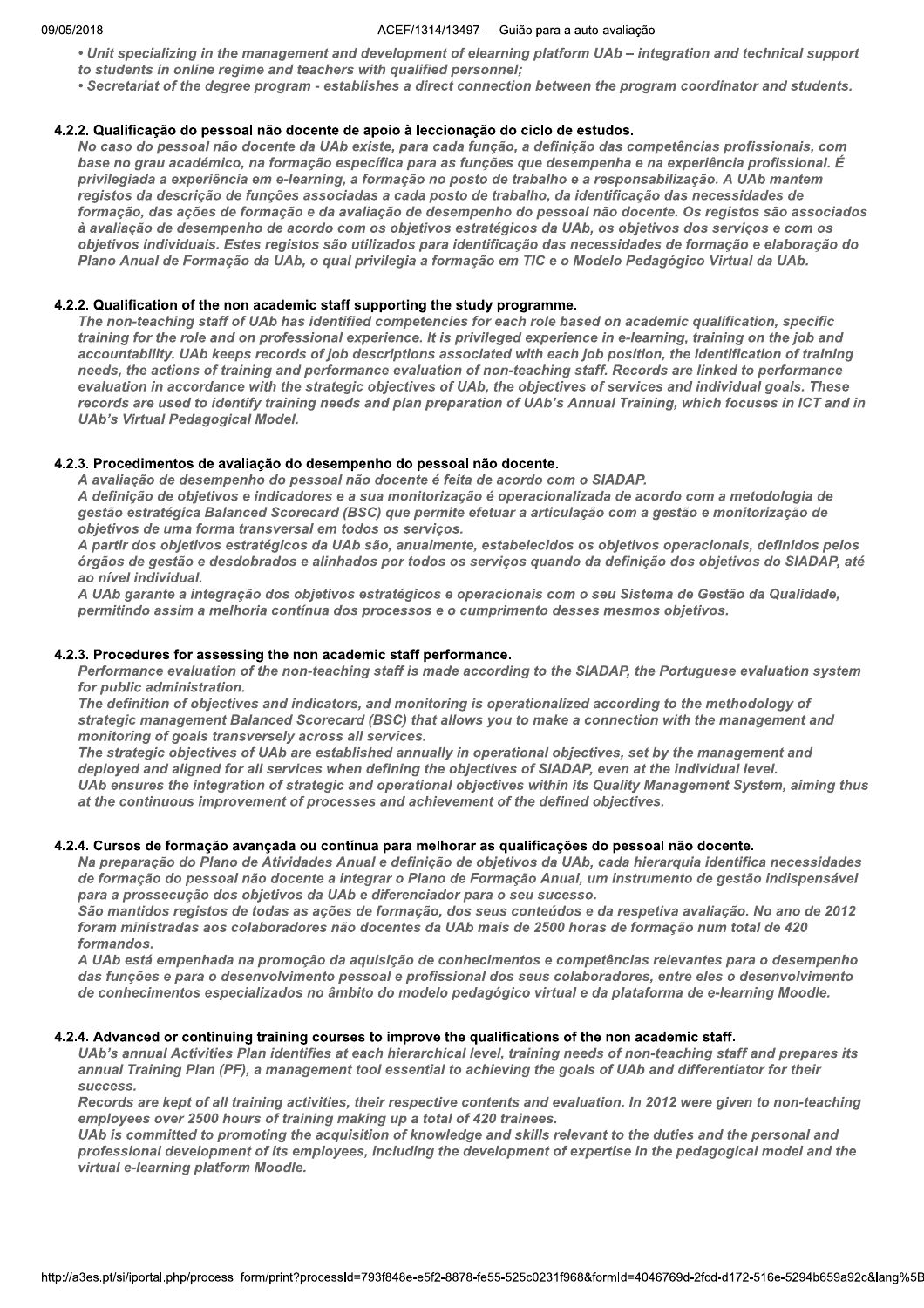$%$ 15

85

# 5. Estudantes e Ambientes de Ensino/Aprendizagem

## 5.1. Caracterização dos estudantes

5.1.1. Caracterização dos estudantes inscritos no ciclo de estudos, incluindo o seu género, idade, região de proveniência e origem socioeconómica (escolaridade e situação profissional dos pais).

## 5.1.1.1. Por Género

| 5.1.1.1. Caracterização por género / Characterisation by gender |  |  |  |  |  |
|-----------------------------------------------------------------|--|--|--|--|--|
| Género / Gender                                                 |  |  |  |  |  |
| Masculino / Male                                                |  |  |  |  |  |
| Feminino / Female                                               |  |  |  |  |  |

## 5.1.1.2. Por Idade

## 5.1.1.2. Caracterização por idade / Characterisation by age

| Idade / Age                        | %  |
|------------------------------------|----|
| Até 20 anos / Under 20 years       | 0  |
| 20-23 anos / 20-23 years           | O. |
| 24-27 anos / 24-27 years           | 10 |
| 28 e mais anos / 28 years and more | 90 |

## 5.1.1.3. Por Região de Proveniência

## 5.1.1.3. Caracterização por região de proveniência / Characterisation by region of origin

| Região de proveniência / Region of origin | %  |
|-------------------------------------------|----|
| Norte / North                             | 10 |
| Centro / Centre                           | 10 |
| Lisboa / Lisbon                           | 15 |
| Alentejo / Alentejo                       | 0  |
| Algarve / Algarve                         | 0  |
| Ilhas / Islands                           | 5  |
| Estrageiro / Foreign                      | 60 |

## 5.1.1.4. Por Origem Socioeconómica - Escolaridade dos pais

## 5.1.1.4. Caracterização por origem socioeconómica - Escolaridade dos pais / By Socio-economic origin - parents' education

| <b>Escolaridade dos pais / Parents</b> | % |
|----------------------------------------|---|
| Superior / Higher                      |   |
| Secundário / Secondary                 |   |
| Básico 3 / Basic 3                     |   |
| Básico 2 / Basic 2                     |   |
| Básico 1 / Basic 1                     |   |

## 5.1.1.5. Por Origem Socioeconómica - Situação profissional dos pais

5.1.1.5. Caracterização por origem socioeconómica - Situação profissional dos pais / By socio-economic origin parents' professional situation

| Situação profissional dos pais / Parents | % |
|------------------------------------------|---|
| Empregados / Employed                    |   |
| Desempregados / Unemployed               |   |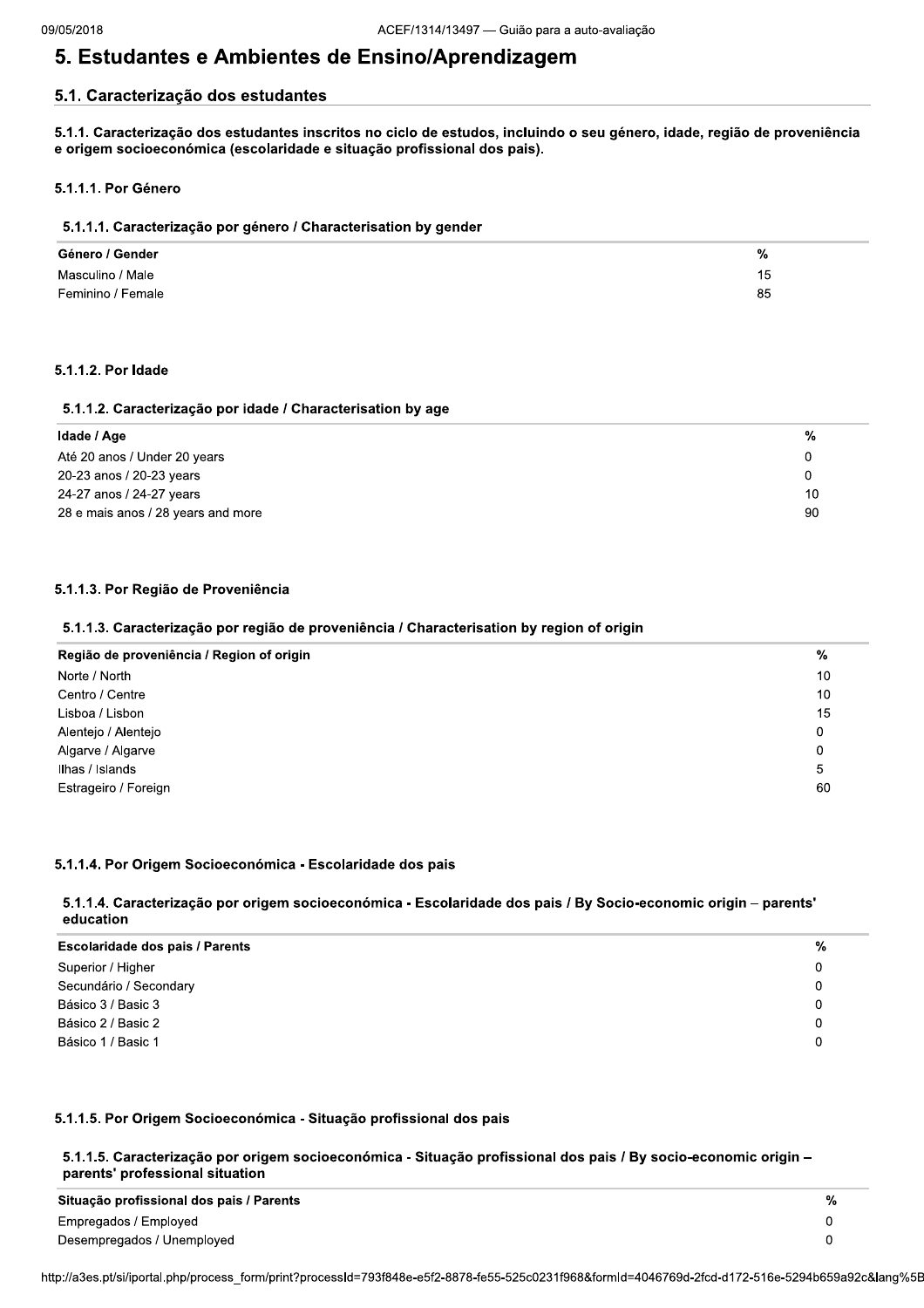## 5.1.2. Número de estudantes por ano curricular

## 5.1.2. Número de estudantes por ano curricular / Number of students per curricular year

| Ano Curricular / Curricular Year | Número / Number |
|----------------------------------|-----------------|
| 1º ano curricular do 2º ciclo    | 0               |
| 2º ano curricular do 2º ciclo    | 10              |
|                                  | 10              |

## 5.1.3. Procura do ciclo de estudos por parte dos potenciais estudantes nos últimos 3 anos.

## 5.1.3. Procura do ciclo de estudos / Study cycle demand

|                                                      | 2011/12 | 2012/13 | 2013/14 |
|------------------------------------------------------|---------|---------|---------|
| N.º de vagas / No. of vacancies                      | 25      | 30      | 30      |
| N.º candidatos 1.ª opção / No. 1st option candidates | 40      | 16      | 10      |
| N.º colocados / No. enrolled students                | 19      | 8       |         |
| N.º colocados 1.ª opção / No. 1st option enrolments  | 19      | 8       |         |
| Nota mínima de entrada / Minimum entrance mark       | 10      | 10      | 10      |
| Nota média de entrada / Average entrance mark        | 14      | 13      |         |

## 5.2. Ambiente de Ensino/Aprendizagem

## 5.2.1. Estruturas e medidas de apoio pedagógico e de aconselhamento sobre o percurso académico dos estudantes.

A UAb utiliza a plataforma Moodle para a interação com os seus estudantes, seguindo o Modelo Pedagógico Virtual adotado na universidade e validado por uma equipa internacional de peritos em EaD (cf. 2.2.5). Cada turma virtual não excede os 25 estudantes. Além dos espaços criados pela Coordenação do Curso (Secretaria Online, Espaço Coordenação-Estudantes), a UAb disponibiliza um Kit do Estudante Virtual que facilita a sua inclusão digital e estruturas de aconselhamento ao estudante, como a Provedoria do Estudante, que providenciam o seu acompanhamento na vida universitária e no campus virtual. O espaço Coordenação-Estudantes serve em larga medida para a disponibilização de informação relevante para o percurso curricular dos estudantes. A coordenação presta apoio e orientação ao longo dos semestres, assim como a Secretaria online, espaço vocacionado para o acompanhamento dos mestrandos, relativamente a dúvidas de âmbito administrativo.

## 5.2.1. Structures and measures of pedagogic support and counseling on the students' academic path.

UAb uses the Moodle platform to interact with its students, following the Virtual Pedagogical Model adopted by the university and validated by an international team of experts in distance education (see 2.2.5). Each virtual class has up to 25 students. Besides the areas created by the Course Coordination (Virtual Office, Course Coordination Area), UAb offers a Virtual Student Kit designed to facilitate the digital inclusion of students and student counseling structures, such as the Student Ombudsman, which provides support for their university life and in the virtual campus. The Course Coordination area serves largely to make available information that is relevant to students' academic path. The coordination team provides support and guidance throughout the semester, as does the online Secretary, which is devoted to helping master students, regarding any issues of an administrative nature.

## 5.2.2. Medidas para promover a integração dos estudantes na comunidade académica.

Os estudantes têm no início das atividades letivas um módulo obrigatório de ambientação, sob responsabilidade da Coordenação, familiarizando-se com a aprendizagem online e com o uso da Moodle. No portal da UAb, os estudantes acedem à informação nuclear sobre o funcionamento e organização do Curso (Guia, regulamentos e Kit). A sala de convívio virtual é o espaço de socialização dos mestrandos (de vários anos letivos), visando a sua rápida inclusão na comunidade académica e troca de experiências num contexto informal. Aí, a Coordenação divulga iniciativas científicas que organiza, eventos de centros de investigação (ex. CEMRI) e de organizações públicas e da sociedade civil, além de permitir o acesso por videoconferência a palestras na sede da UAb.

A UAb baseia a sua estratégia de comunicação na internet, utilizando o portal, a newsletter, mailing lists e o facebook como mecanismos preferenciais de divulgação. Também os CLA promovem iniciativas integradoras na comunidade académica.

## 5.2.2. Measures to promote the students' integration into the academic community.

At the beginning of the academic year, students have a compulsory orientation module, under Coordination supervision, in which they become more familiar with online learning and the use of the Moodle platform. On the UAb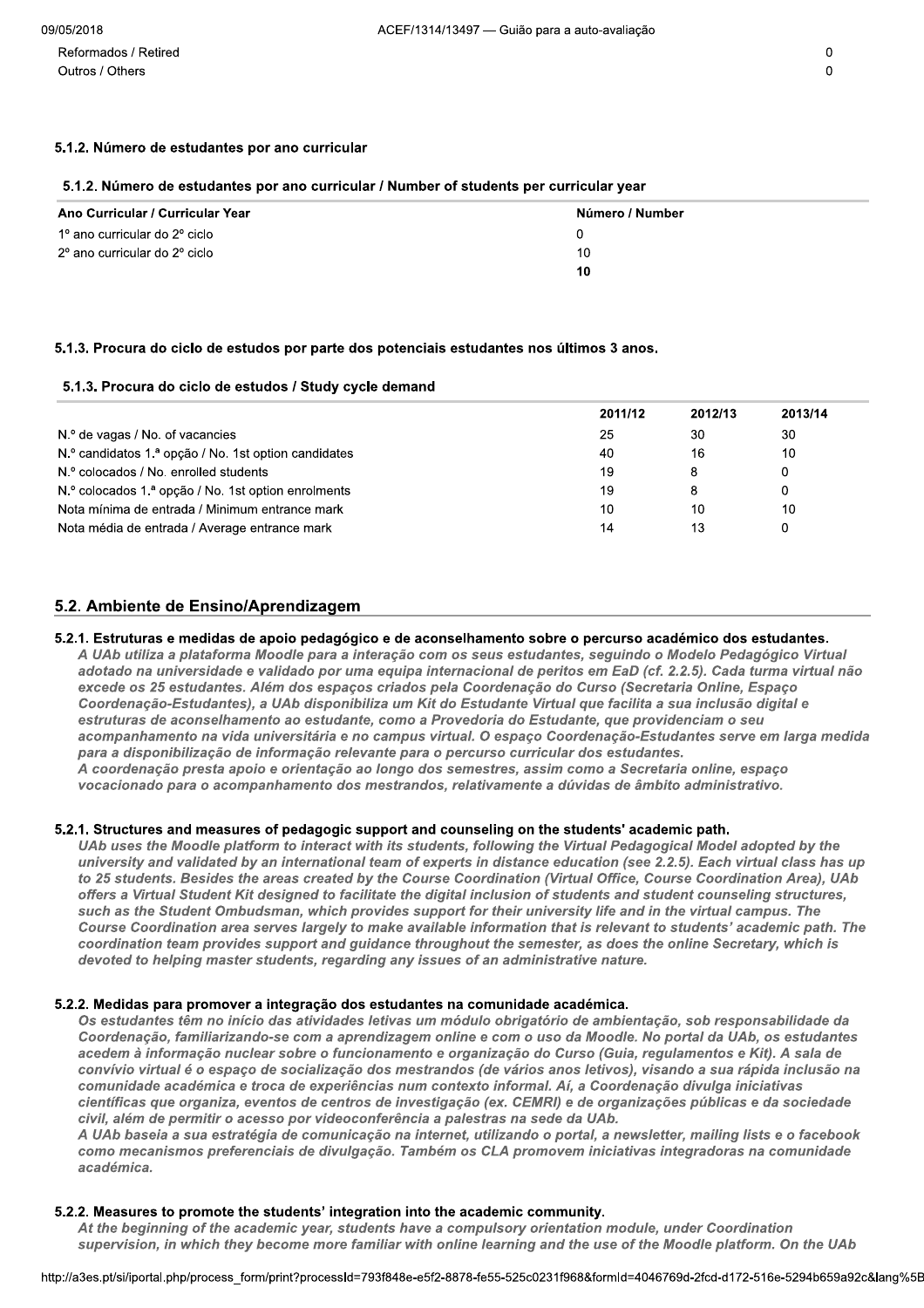#### ZUIB AULTI  $/1314/13497$  — Gulao para a auto-avaliação

portal, they have the opportunity to access information on the basic organization and functioning of the Course. The virtual common room is where they socialise on-line (students of different academic years), the aim being for them to become part of the academic community, exchanging different experiences in an informal context. There, the Coordination disseminates scientific initiatives, events organized by research centers, public and civil society organizations, and allow access by videoconference to lectures held at UAb headquarters. UAb bases its communication strategy on the Internet, using the portal, a newsletter, mailing lists and facebook as its preferred dissemination tools. Also the Local Learning Centres organize scientific and cultural initiatives.

#### V 5.2.3. Estruturas e medidas de aconseinamento sobre as possibilidades de financiamento e emprego.

A UAb não beneficia de apoio social escolar. No entanto, de acordo com o regulamento interno (Regulamento n.º 501/2008, D.R. n.º 176, 2ª série, de 11 de setembro), os estudantes podem beneficiar da atribuição dum subsídio que consiste numa redução ou isenção da propina durante um ano letivo, sem renovação automática. Existe ainda o apoio que pode ser concedido através do Empréstimo, sistema comum a todas as Universidades. Qualquer estudante de um curso de 1 ou 2º ciclo de estudos pode recorrer ao sistema de empréstimos a estudantes e bolseiros do ensino superior, que abrange também estudantes em programas de mobilidade internacional. Mais informação em: No âmbito da UAb, não existe um serviço de aconselhamento na área do emprego, pois a natureza do público-alvo desta Instituição de Ensino Superior e do presente Curso de Mestrado (público adulto inserido no mercado de trabalho) não tornou premente tal estratégia.

#### $\mathbb{R}^2$ 5.2.3. Structures and measures for providing advice on financing and employment possibilities.  $\,$

Unlike other HEI, UAb does not benefit from the social support services. However according to an internal regulation (Regulation no. 501/2008, Portuguese Republic Official Journal no. 176, Series II 2008, September 11) the students can benefit of a subsidy that can take the form of a fee reduction or exemption during an academic year, without automatic renewal. There is also support that can be paid through the loan system, common to all universities. Students enrolled in a 1st or 2th cycle degree program can apply to the loan system for higher education students and grantees, which include students in international mobility programs. Additional information: http://www.uab.pt/web/guest/estudar-nauab/estudante/apoiofinanceiro.

It should be noted that, within UAb, there is no careers counseling service, since the nature of the target audience of this HEI and this Master's Degree (working adults) make this less pressing.

#### **View Street (2009)** 5.2.4. Utilização dos resultados de inqueritos de satisfação dos estudantes na meinoria do processo ensino/aprendizagem.

0 1º inquérito aos estudantes foi lancado pela Coordenação e pela Vice-Reitoria em 2011-12, aquando da 1ª edição em e-learning. Após a análise detalhada dos resultados por UC e tendo em atenção as observações relativamente a aspetos positivos ou menos positivos da lecionação, são gizadas estratégias de modo a melhorar a interação docentes/estudantes e o desenvolvimento de competências, considerando o ambiente da sala virtual e os objetivos do Curso (cf. 2.2.4).

No inquérito realizado em 2011-12, a avaliação das mestrandas foi muito positiva, mas foram indicados aspetos a melhorar. Em sequência dessa avaliação, foram reorganizados conteúdos, calendários das atividades e da avaliação em várias UC, alteracões efetuadas na edicão subseguente do Curso (2012-14). Os resultados do inquérito à satisfacão dos estudantes em 2012-2013 revelou elevado índice de satisfação com o Curso e as UC.

#### $\mathbb{R}^2$ 5.2.4. Use of the students' satisfaction inquiries on the improvement of the teaching/learning process.

The 1st survey released to the students was launched by the Coordination and the Vice-rector of Quality in 2011-12, the 1st edition of the course in e-learning. After depth analysis of the results by CU and taking into account the comments on the positive and less positive aspects, strategies to improve the interaction teachers / students and skills development where implemented, considering the environment of the virtual room and the Course objectives (cf. 2.2.4). In the survey conducted in 2011-12, although the evaluation was very positive, several aspects that needed some improvement were pointed out. On basis of that evaluation, there was a reorganization of the content and the schedules of activities and evaluation in several CU, and these changes were implemented in the subsequent edition of the Course (2012-14). The results of the survey launched to the students in 2012-13 revealed a very high satisfaction with the master and the curricular units.

#### V 5.2.5. Estruturas e medidas para promover a mobilidade, incluindo o reconnecimento mutuo de creditos.

O Gabinete de Desenvolvimento Estratégico e Relações Internacionais da UAb organiza e disponibiliza, através do seu sítio, todas as informações relativas a programas de mobilidade. Tal é o caso do Programa Erasmus, que favorece a mobilidade e o reconhecimento académico de estudos e habilitações no espaço da União Europeia, nomeadamente através da mobilidade de estudantes (SMS), de docentes (STA) e pessoal não docente (STT).

A UAb como membro de várias redes internacionais (ex. European Association of Distance Teaching Universities, European Distance and E-learning Network, European University Association, International Council for Open and Distance Education, Associação das Universidades de Língua Portuguesa, Associação Ibero-Americana de Educación Superior a Distância), e integrando programas como o Ibervirtual, procura criar condições favoráveis à constituição de parcerias, facilitadoras de um reconhecimento mútuo de ECTS que visem a mobilidade virtual.

#### $\mathbb{R}^2$ 5.2.5. Structures and measures for promoting mobility, including the mutual recognition of credits.

and measures for promoting mobility, including the mutual recognition of credits.<br>
of Strategic Development and International Relations (GDERI) organises all information related to mobility<br>
such as the Erasmus Programme ( UAb's Office of Strategic Development and International Relations (GDERI) organises all information related to mobility programmes, such as the Erasmus Programme (which favours mobility and academic recognition of studies and qualifications within the EU), including those for the mobility of students (SMS), teachers (STA) and nonteaching staff (STT), making it available on its site.

As a member of several international networks (e.g. European Association of Distance Teaching Universities,

nttp://a3es.pt/si/iportal.php/process\_form/pi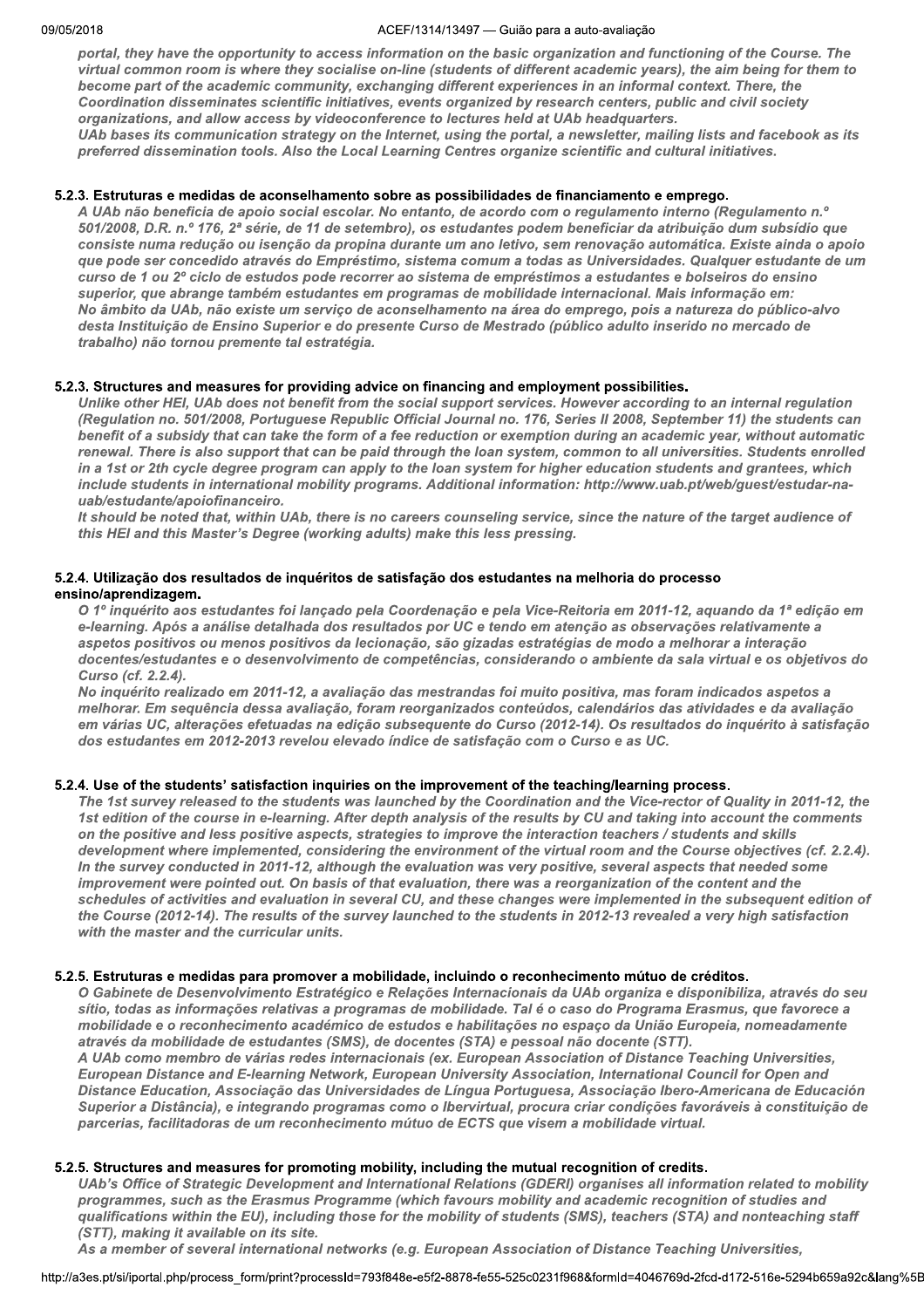European Distance and E-Learning Network, European University Association, International Council for Open and Distance Education, Associação das Universidades de Língua Portuguesa, Associação Ibero-Americana de Educación Superior a Distância), and being part of programmes such as Ibervirtual, UAb seeks to create conditions that favour the creation of partnerships, facilitating the mutual recognition of ECTS whose ultimate aim is virtual mobility.

## 6. Processos

## 6.1. Objectivos de ensino, estrutura curricular e plano de estudos

## 6.1.1. Objectivos de aprendizagem (conhecimentos, aptidões e competências) a desenvolver pelos estudantes, operacionalização dos objectivos e medição do seu grau de cumprimento.

O Curso tem como objetivo conceder uma formação sólida a nível científico na área dos Estudos sobre as Mulheres e de Género, construindo um quadro teórico/metodológico que permita aos mestrandos desenvolver competências de análise, síntese, exposição e avaliação crítica dos temas de aprofundamento teórico-prático abordados nas UC (cf. 6.2.1) e assim analisar, aprofundar e problematizar situações em contextos alargados e multidisciplinares. O grau de cumprimento mede-se através das modalidades e instrumentos de avaliação, utilizados nas várias UC, aplicando-se a norma estipulada pelo Modelo Pedagógico da UAb. A aferição pelo docente dos resultados obtidos nas atividades, tendo presente os objetivos previamente definidos, permite validar o maior ou menor sucesso atingido pelos mestrandos. Atente-se que os mesmos, tendo obtido aprovação em todas as UC do 1.º ano deste curso, ficam creditados com diploma em estudos pós-graduados na área dos Estudos sobre as Mulheres.

#### 6.1.1. Learning outcomes to be developed by the students, their translation into the study programme, and measurement of its degree of fulfillment.

The course aims to provide a solid scientific training in the field of women and gender studies, building a theoretical/methodological framework to allow master students to develop skills of analysis, synthesis, exposure and critical review of the theoretical/practical issues addressed in CU, and thus being able to thoroughly examine and discuss situations in wide multidisciplinary contexts. The degree of compliance is measured through the assessment used in various CUs, applying the regulation stipulated by UAb's Pedagogical Model. The teacher's assessment of the results obtained in the different activities validates the students' degrees of success, bearing in mind the previously defined objectives. Those who have passed in all the CU of the 1st year of this course are credited with a diploma in postgraduate studies in the field of Women's Studies.

## 6.1.2. Demonstração de que a estrutura curricular corresponde aos princípios do Processo de Bolonha.

A estrutura curricular obedece a princípios de flexibilidade, de aprendizagem autónoma com apoio tutorial, em consonância com a filosofia e as diretrizes do Processo de Bolonha, e assenta na articulação coerente entre diferentes áreas científicas das Ciências Sociais (com destague da História e da Sociologia) e seminários em áreas complementares (em particular Estudos Literários e Artísticos). As UC de metodologia de investigação proporcionam ao mestrando a aquisição de ferramentas essenciais à investigação e preparam-no para a elaboração da dissertação. O uso da Moodle, que privilegia a comunicação colaborativa de modo assíncrono, num processo de ensinoaprendizagem baseado em interações diversificadas, possibilita ao mestrando ser o agente privilegiado da sua formação e adquirir competências de análise, síntese, comunicação e avaliação crítica dos problemas, desenvolver e aprofundar competências de estudo autónomo, no sentido de uma cidadania ativa e cientificamente informada.

## 6.1.2. Demonstration that the curricular structure corresponds to the principles of the Bologna process.

The syllabus structure adheres to the principles of flexibility and independent learning with tutorial support, in line with the guidelines established by the Bologna Process, and is based on coherent articulation between different scientific fields of Social Sciences (especially History and Sociology) and seminars in complementary areas (especially Literary and Artistic Studies). The two CU of research methodology allow the students to acquire knowledge of essential research tools and prepare them to develop the dissertation.

The use of web tools using the Moodle platform, which facilitates collaborative communication asynchronously, developing a teaching-learning process based on diversified interactions, allow the students to be the key agents of their training and acquire skills of analysis, synthesis, communication and critical evaluation of problems, and develop and enhance skills of independent study towards and active and scientifically informed citizenship.

#### 6.1.3. Periodicidade da revisão curricular e forma de assegurar a actualização científica e de métodos de trabalho.

Não existe um calendário rígido para a periodicidade da revisão curricular, mas a revisão é assegurada numa base anual através do diálogo entre a Coordenação do Curso e a equipa docente, considerando os resultados dos inquéritos aos estudantes (cf. 2.2.1 a 2.2.4).

Face às características específicas do Modelo Pedagógico da UAb, que visa fundamentalmente a construção de um conhecimento assente no trabalho individual e colaborativo, no Contrato de Aprendizagem (CA) das UC encontram-se claramente enunciados os objetivos de aprendizagem (conhecimentos, aptidões e competências) a desenvolver no Curso (cf. 6.1.1). A regular análise do desempenho docente/estudantes por UC permite a adequação e operacionalização mais eficaz das metodologias de trabalho utilizadas de acordo com os objetivos enunciados e a metodologia de ensino adotada.

Todo o processo tem como princípio a autoavaliação regular das UC por parte de cada docente e a implementação de ações de melhoria.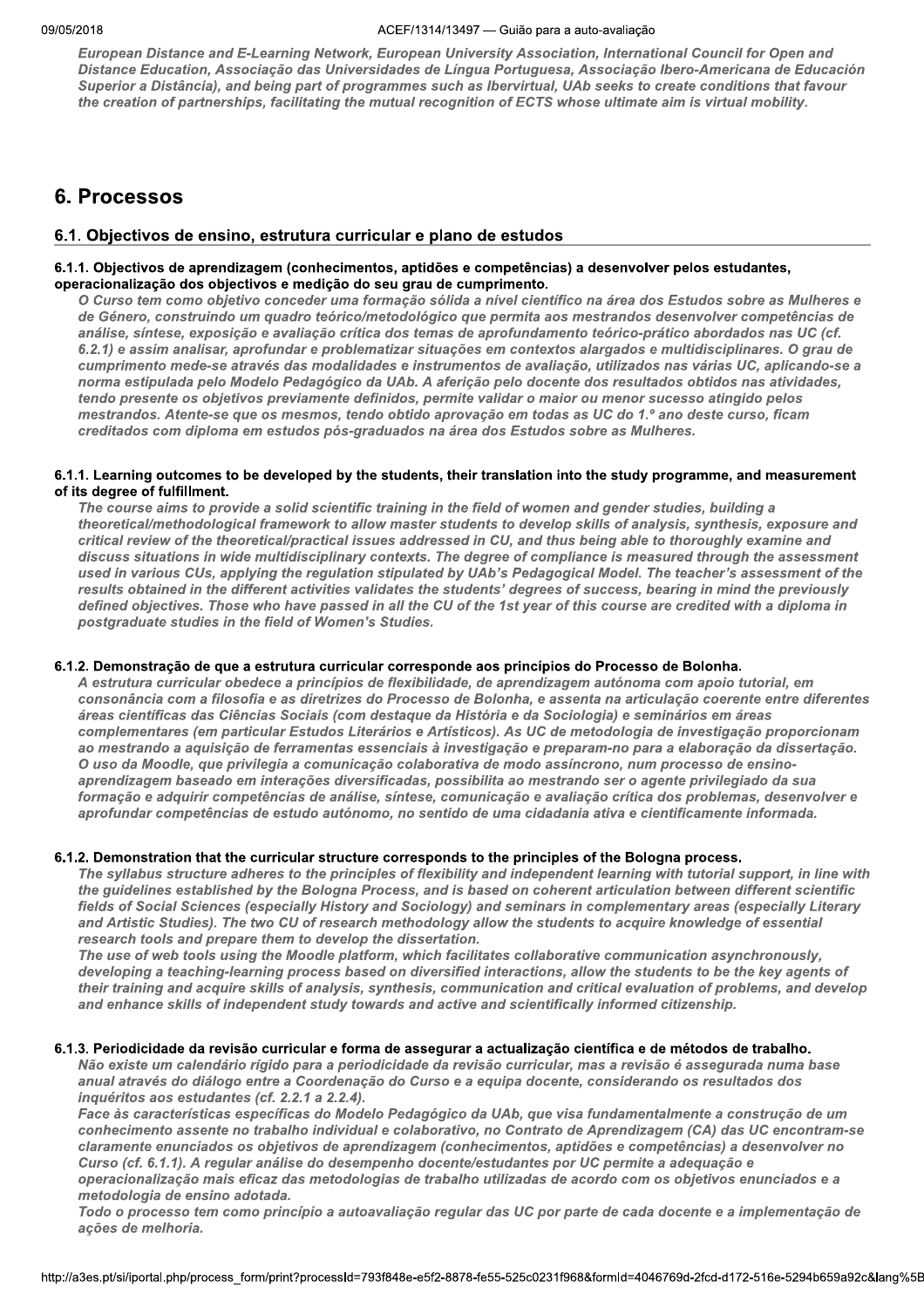#### 6.1.3. Frequency of curricular review and measures to ensure both scientific and work methodologies updating.

There is not a strict timetable for the periodicity of curriculum revision, but the revision is provided on an annual basis through dialogue between the Course coordination team and the teachers, considering the results of the survey to students (see 2.2.1 to 2.2.4). Given the specific characteristics of UAb's Pedagogical Model, which fundamentally aims at building a knowledge based on individual and collaborative work, in the CU Learning Contract are clearly stated the learning objectives (knowledge, skills and competences) that must be developed through the course (see 6.1.1). Regular analysis of the teacher / student performance per CU allows for the most adequate and effective operationalization of the work methodologies in accordance with the objectives and methodology adopted. The whole process follows the principle of regular self-assessment of CU by each teacher and the implementation of actions to improve it.

#### 6.1.4. Modo como o plano de estudos garante a integração dos estudantes na investigação científica.

As UC de metodologia de investigação capacitam o mestrando para a pesquisa e a elaboração da dissertação (cf. 6.1.2). Nas outras UC do 1º ano, a organização das aprendizagens, inscrita nos contratos de aprendizagem, leva à integração progressiva dos mestrandos na construção de um saber especializado transferível para a pesquisa empírica. O mestrando exercita as competências de pesquisa, análise e problematização, através de diversos trabalhos monográficos de natureza ensaística, sempre que possível aplicados ao seu contexto profissional. Estimulase também a sua participação em iniciativas de entidades de investigação e de organizações públicas e da sociedade civil (3.2.3, 5.2.2).

A integração na lecionação das UC da investigação desenvolvida pelos docentes, em permanente atualização, oferece também aos mestrandos nas aulas virtuais o primeiro contacto com a investigação. O 2º ano assegura a integração dos mestrandos na investigação através da elaboração de uma dissertação original.

## 6.1.4. Description of how the study plan ensures the integration of students in scientific research.

The CU of research methodology enable students to develop research and the dissertation (see 6.1.2). In the other CU of the 1st year, the organization of learning, as designed in learning contracts, leads to the progressive qualification of master students in building an expertise transferable to empirical research. Students practice the skills of research, analysis and problematization, through various essay-type monographs wherever possible applied to their professional context. Students are encouraged to participation in initiatives organized by research entities and public and civil society organizations (see 3.2.3 and 5.2.2).

The inclusion of the constantly updated research undertaken by teachers in the CUs also offers students the first contact with research in virtual classes. In the 2nd year students get involved in research via an original work (dissertation).

## 6.2. Organização das Unidades Curriculares

## 6.2.1. Ficha das unidades curriculares

## Mapa IX - Metodologia da Investigação (História) / Research Methodology (History)

#### 6.2.1.1. Unidade curricular:

Metodologia da Investigação (História) / Research Methodology (History)

6.2.1.2. Docente responsável e respectivas horas de contacto na unidade curricular (preencher o nome completo): Maria Isabel da Conceição João / 24 horas de contacto (24 contact hours)

## 6.2.1.3. Outros docentes e respectivas horas de contacto na unidade curricular:

 $n.a.$ 

## 6.2.1.4. Objectivos de aprendizagem (conhecimentos, aptidões e competências a desenvolver pelos estudantes):

Problematizar as questões da construção do conhecimento no âmbito da História e, em particular, no domínio da História das Mulheres, tendo em atencão: o problema da construção do objeto de estudo; a seleção e a crítica das fontes; os métodos historiográficos; a importância da explicação e dos conceitos; o discurso científico.

Desenvolver competências no domínio das metodologias e técnicas do trabalho de investigação e de produção do conhecimento, segundo as regras académicas.

## 6.2.1.4. Learning outcomes of the curricular unit:

Discuss the issues of construction of knowledge in the field of history and, in particular, in the field of the history of women, taking into account: the problem of the construction of the object of study; the selection and criticism of sources; the historiographical methods; the importance of explanation and the concepts; the scientific discourse.

Develop competencies in the field of methodologies and techniques of research and knowledge production, according to the academic rules

## 6.2.1.5. Conteúdos programáticos: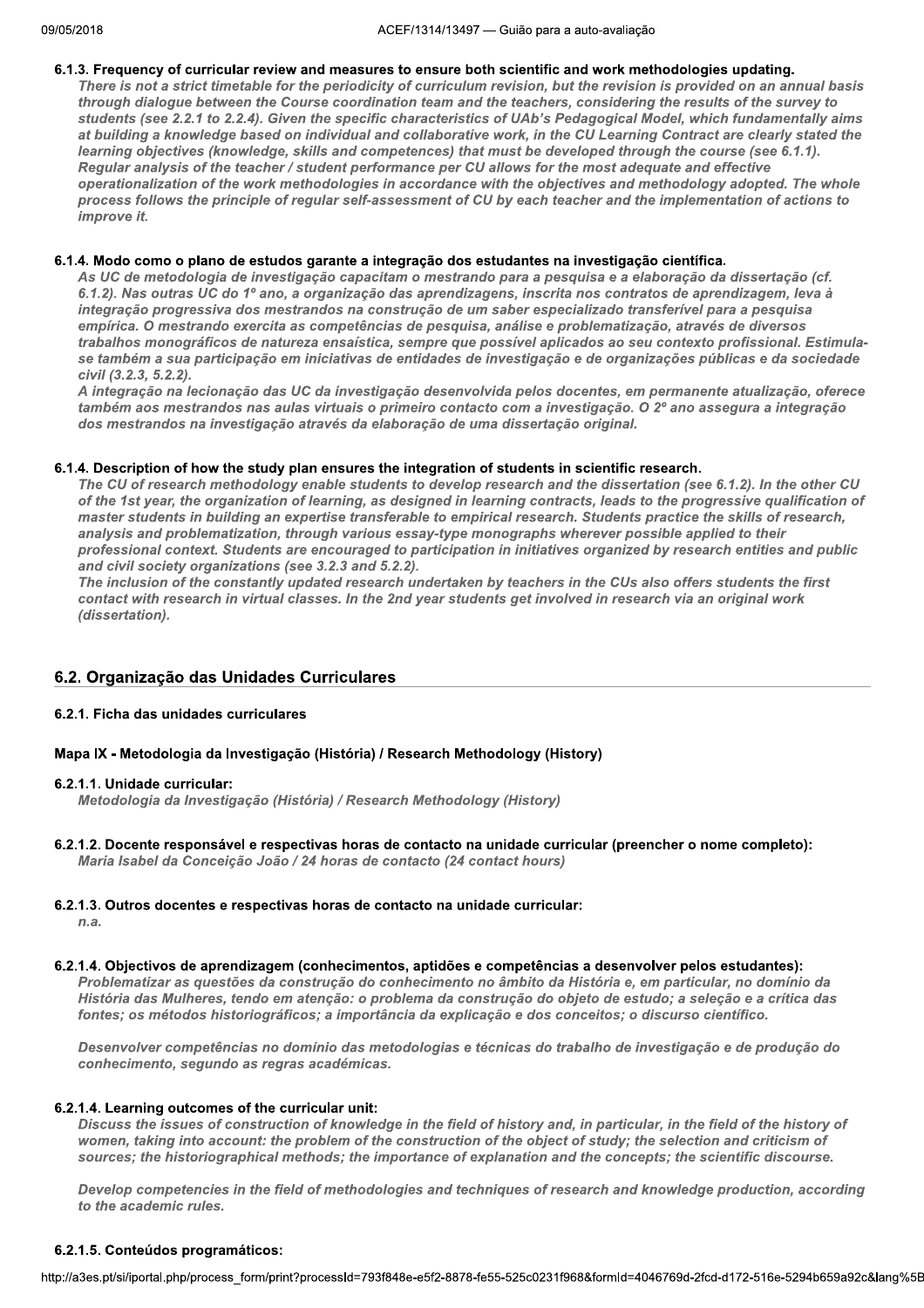1- Introdução à problemática do saber em História

1. A História como ciência

- 2. A visibilidade/invisibilidade dos sujeitos da História
- 3. O ofício de historiador
- II Como realizar uma dissertação em História?
- 1. Elaboração do projeto
- 2. Pesquisa e recolha do material
- 3. Análise do material e arquitetura do texto
- 4. Redação e apresentação do texto

#### $\mathbb{R}^2$ 6.2.1.5. Syllabus:

- I Introduction to the problem of knowledge in History
- 1. History as science
- 2. Visibility/invisibility of the subjects of History
- 3. The historian's craft
- II How to conduct a dissertation in history?
- 1. Project planning
- 2. Research and collection of material
- 3. Analysis of materials and architecture of the text
- 4. Drafting and presentation of text

#### $\mathbb{R}^2$ 6.2.1.6. Demonstração da coerencia dos conteudos programaticos com os objectivos da unidade curricular.

A unidade curricular tem uma componente de reflexão teórica sobre os problemas da construção do conhecimento no âmbito da história das mulheres e uma parte mais prática sobre os métodos adequados para realizar uma dissertação de mestrado. Os estudantes são, por conseguinte, introduzidos nos aspetos práticos do ofício de historiador, com vista à realização do trabalho final exigido para obter o grau de mestre.

#### $\mathbb{R}^2$ 6.2.1.6. Demonstration of the syliabus conerence with the curricular unit's objectives.

The syllabus has a component of theoretical reflection on the problems of construction of knowledge in the context of the history of women and a more practical part on the appropriate methods to accomplish a master thesis. Students are therefore introduced in the practical aspects of the craft of historian, with the purpose to the completion of the final work required to obtain the degree of master.

#### $\mathbb{Z}^{\mathbb{Z}}$ b.2.1.7. Metodoloģias de ensino (avaliação incluída):

O seminário decorre no ambiente da Plataforma Moodle. Para cada tema há um conjunto de textos postos à disposição dos estudantes, os quais devem ser completados pelas leituras que resultam das suas pesquisas. Pretende-se que trabalhem com a bibliografia, desenvolvam a reflexão crítica sobre os tópicos do programa e os debatam em fórum. A produção escrita é uma componente essencial do curso, que exige um constante esforço de apresentação de pequenos ensaios e de intervenções na classe virtual. A avaliação é contínua e tem em conta toda a produção escrita do estudante ao longo do semestre. No final, tem de apresentar um projeto de dissertação de acordo com o que aprenderam sobre o assunto. A formulação da problemática, a revisão de literatura sobre o tema e a indicação da metodologia são componentes fundamentais do projeto para efeito de avaliação.

## 6.2.1.7. Teaching methodologies (including evaluation):

The seminar takes place in the environment of Moodle Platform. For each theme there is a set of texts available to students, which should be supplemented by readings that result from their research. It is intended that they work with the bibliography, develop critical thinking about topics of the syllabus and discuss it in forum. The written production is an essential component of the course, which requires a constant effort to submit short essays and interventions in virtual class. Assessment is continuous and takes into account all writing production of the student throughout the semester. In the end of the semester, the student has to present a dissertation project according to what they have learned about the subject. The formulation of problems, the review of literature on the topic and an indication of the methodology are key components of the project for evaluation.

#### $\mathbb{R}^2$ 6.2.1.8. Demonstração da coerencia das metodologias de ensino com os objectivos de aprendizagem da unidade eurricular

As metodologias de ensino baseiam-se no constante estímulo ao trabalho independente e colaborativo entre os estudantes. Ao professor cabe um papel de orientador e facilitador das aprendizagens, colocando à disposição dos estudantes os recursos indispensáveis. Porém, também lhes é pedido que façam as suas próprias pesquisas e desenvolvam a reflexão crítica e autónoma. A intervenção contínua nos fora, a realização de pequenos textos e, no final do semestre, de um trabalho de maior fôlego permite que seiam atingidos os obietivos e as competências previamente enunciados.

#### $\mathbb{R}^2$  $\mathbf{b}.\mathbf{z}.\mathbf{1}.\mathbf{z}$ . Demonstration of the conerence between the teaching methodologies and the learning outcomes.

methodologies are based on constant stimulus to independent and collaborative work among students.<br>lays a crucial role of advisor and facilitator of learning, making available to students the resources<br>also they are asked The teaching methodologies are based on constant stimulus to independent and collaborative work among students. The teacher plays a crucial role of advisor and facilitator of learning, making available to students the resources required. But also they are asked to do their own research and develop critical and independent thinking. The intervention in fora and the realization of small papers are continuous along the semester. Finally, a work of greater scope enables students to achieve the goals and skills previously listed.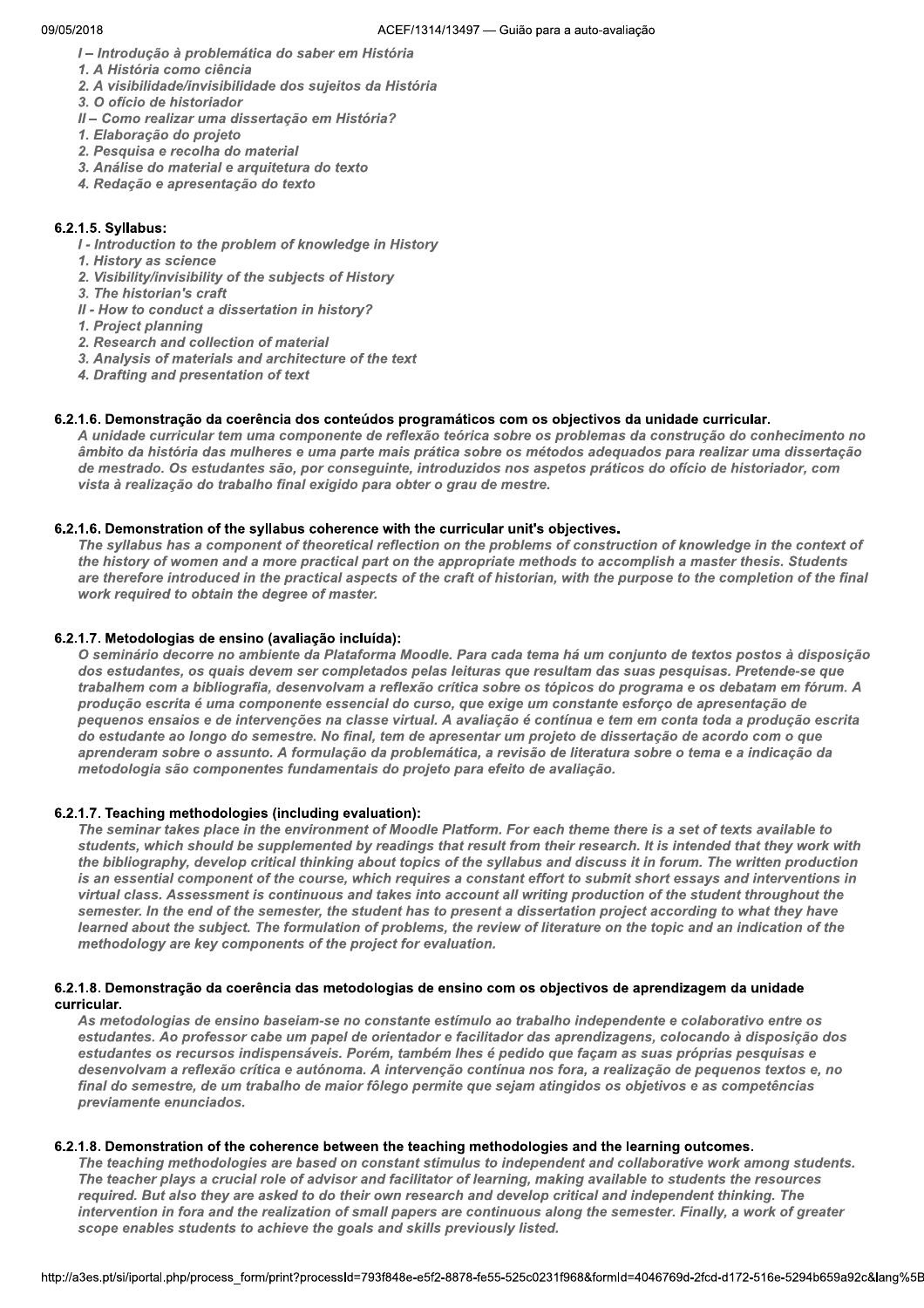## 6.2.1.9. Bibliografia principal:

DUBY, Georges e PERROT, Michelle (org.) 1994 As Mulheres e a História, Lisboa: Publicações Dom Quixote LEDUC, Guyonne (dir.) 2004 Nouvelles sources et nouvelles methodologies de recherche dans les études sur les femmes. Paris: L'Harmattan MATTOSO, José 1997 A escrita da História. Teoria e Métodos, Lisboa: Estampa PERROT, Michelle 1997 Les femmes ou les silences de l'Histoire, Paris: Flammarion THÉBAUD, Françoise 1997 Écrire l'histoire des femmes, Paris: ENS Éditions

#### Mapa IX - História dos Direitos das Mulheres / History of Women's Rights

#### 6.2.1.1. Unidade curricular:

História dos Direitos das Mulheres / History of Women's Rights

6.2.1.2. Docente responsável e respectivas horas de contacto na unidade curricular (preencher o nome completo): Teresa Maria da Conceição Joaquim / 36 horas de contacto (36 contact hours)

#### 6.2.1.3. Outros docentes e respectivas horas de contacto na unidade curricular:

 $n.a.$ 

#### 6.2.1.4. Objectivos de aprendizagem (conhecimentos, aptidões e competências a desenvolver pelos estudantes):

A UC História dos Direitos das Mulheres pretende que os/as alunos/as sejam capazes de compreender e analisar criticamente a criação e evolução da noção de direitos das mulheres. Destacando o debate sobre a igualdade versus diferença em três períodos históricos: Antiguidade; Século XVIII e anos 60. Haverá também a abordagem das teorias educativas que enformaram este debate nestes contextos históricos.

Competências:

Compreender e contextualizar conceitos fundamentais, nomeadamente igualdade, diferença, feminismo(s), género. Articular os conceitos adquiridos em diversos contextos sociais de intervenção. Refletir sobre igualdade de oportunidades e género em educação. Explorar mudanças e continuidades no papel educativo das mulheres.

Espera-se que os/as estudantesprocedam a um estudo sistemático e aprofundado da matéria em estudo; desenvolvam um raciocínio crítico relativo à matéria em lecionação; aprendam a construir um texto argumentativo na área das ciências sociais.

## 6.2.1.4. Learning outcomes of the curricular unit:

This CU introduces students to the history of women rights and it tries to sensitise them to understand and critically examine the creation and evolution of the very concept. The debate on equality/difference is approached in three historical periods: antiquity; 18th century and the 60s.

The course will also treat the educational theories which shaped the debate in these historical contexts.

At the end of the course / the student should be able to: Understand and contextualize key concepts, namely equality, difference, feminism (s), gender. Articulate the concepts acquired in diverse social contexts of intervention. Reflect on equal opportunities and gender in education. Explore changes and continuities in the educational role of women.

It is expected of / the students: conduct an in-depth and systematic study of matter under study; develop critical thinking on the matter in teaching; learn to build an argumentative text in the social sciences.

## 6.2.1.5. Conteúdos programáticos:

- 1. A História das Mulheres como questão epistemológica.
- 2. Universalidade dos Direitos: igualdade e diferença. Direitos dos Homens versus Direitos das Mulheres
- 3. A questão da educação das mulheres e o feminismo em Portugal.
- 4. Feminismos nos anos 60: de novo, a questão da igualdade e diferença.
- 5. Evolução do conceito de igualdade a questão do novo contrato social
- 6. Educação e culturas: transmissão de saberes e socialização: "as práticas culturais ordinárias".

#### 6.2.1.5. Syllabus:

- 1. The History of Women as epistemological question.
- 2. Universality of Rights: equality and difference. Rights of Men versus Women's Rights
- 3. The education of women and feminism in Portugal
- 4. Feminisms in the 60s: again, the issue of equality and difference.
- 5. Evolution of the concept of equality the issue of the new social contract
- 6. Education and culture: knowledge transmission and socialization: "common cultural practices".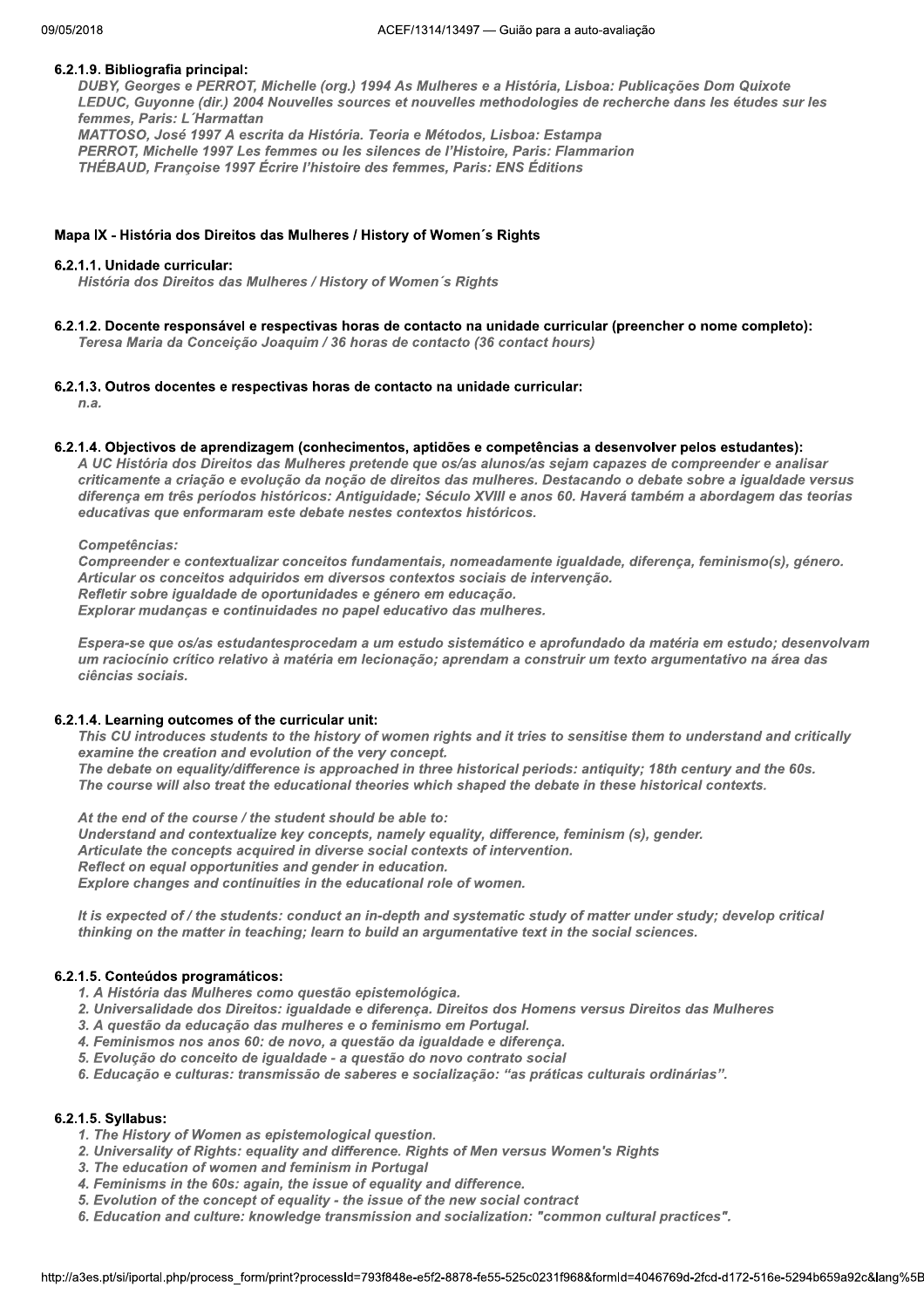#### 6.2.1.6. Demonstração da coerência dos conteúdos programáticos com os objectivos da unidade curricular.

A exploração dos conteúdos programáticos permitirá aos/às estudantes adquirir competências para analisar as várias questões e temáticas abordadas.

.<br>A análise dos temas, de forma articulada e progressiva, tem em mente a aquisição de conhecimentos e o desenvolvimento de competências para a vida profissional, mas também a reflexão sobre a história dos direitos das mulheres e das relações de género, numa perspetiva de cidadania ativa.

#### 6.2.1.6. Demonstration of the syllabus coherence with the curricular unit's objectives.

The exploration of the syllabus will enable students to acquire specific skills to understand and reflect on the several issues and themes explored along the semester.

The analysis of the issues, in an articulated and progressive manner, aims at the acquisition of knowledge and development of skills for professional life, as well as to promote reflection on the history of women's rights and gender relations, considering an attitude of active citizenship.

#### 6.2.1.7. Metodologias de ensino (avaliação incluída):

Esta unidade curricular é oferecida em regime de ensino online, através da utilização da plataforma Moodle, privilegiando-se a comunicação assíncrona.

Tendo como enquadramento do processo de ensino/aprendizagem uma permanente supervisão online, os/as alunos/as elaboram as tarefas propostas pelo/a docente, apresentando trabalhos, recensões críticas, relatórios, protocolos, etc., que serão objeto de avaliação e/ou classificação. A avaliação é feita em base individual e envolve a coexistência de duas modalidades: avaliação contínua (60%) e avaliação final (40%).

## 6.2.1.7. Teaching methodologies (including evaluation):

This course is offered under the online learning using the Moodle platform, focusing on asynchronous communication. Having as framework of the teaching / learning process a permanent online supervision, the students elaborate the tasks proposed by the teacher, presenting papers, book reviews, reports, protocols, etc.., which will be evaluated and / or classification.

Evaluation is made on individual basis and it involves the coexistence of two modes: continuous assessment (60%) and final evaluation (40%).

#### 6.2.1.8. Demonstração da coerência das metodologias de ensino com os objectivos de aprendizagem da unidade curricular.

Julga-se que as metodologias utilizadas nesta UC permitem atingir os objetivos propostos para a mesma, nomeadamente, a da compreensão crítica e reflexiva do surgimento e evolução da noção de direitos das mulheres a partir de diversos momentos históricos.

Estes objetivos são reforçados pela utilização de, por exemplo, vídeos, textos, sobre personagens ou ideias que marcaram as lutas pelos direitos das mulheres.

#### 6.2.1.8. Demonstration of the coherence between the teaching methodologies and the learning outcomes.

It is believed that the methodologies used in this UC help to achieve the objectives proposed for the same, namely, a critical and reflective understanding of the emergence and evolution of the notion of women's rights from various historical moments.

These objectives are reinforced by the use of, for example, videos, texts, or ideas about characters that marked the struggle for women's rights.

#### 6.2.1.9. Bibliografia principal:

Amâncio, L.; Tavares, M.; Joaquim, T. & Almeida, T.S. (2007) O Longo Caminho das Mulheres. Feminismo 80 anos depois. Lisboa, D. Quixote.

Crespo, A. I.; Ferreira, A. M.; Galhardo, A. C.; Cruz, I. & Joaquim, T. (org.) (2008) Variações sobre Sexo e Género. Lisboa: Livros Horizonte.

Duby, G & Perrot, M. (Dir) (1993-1995) História das Mulheres no Ocidente, 5 volumes, Edições Afrontamento.

Joaquim, T. (1997) Menina e Moca, A Construção Social da Feminilidade, séc. XVII-XIX, Lisboa: Fim de Século.

Macedo, A. G. (org.) (2002) Género, Identidade e Desejo, Antologia Crítica do Feminismo Contemporâneo, Lisboa: Livros Cotovia.

#### Mapa IX - Sociologia da Família / Sociology of Family

#### 6.2.1.1. Unidade curricular:

Sociologia da Família / Sociology of Family

6.2.1.2. Docente responsável e respectivas horas de contacto na unidade curricular (preencher o nome completo): Maria de Fátima Pereira Alves / 24 horas de contacto (24 contact hours)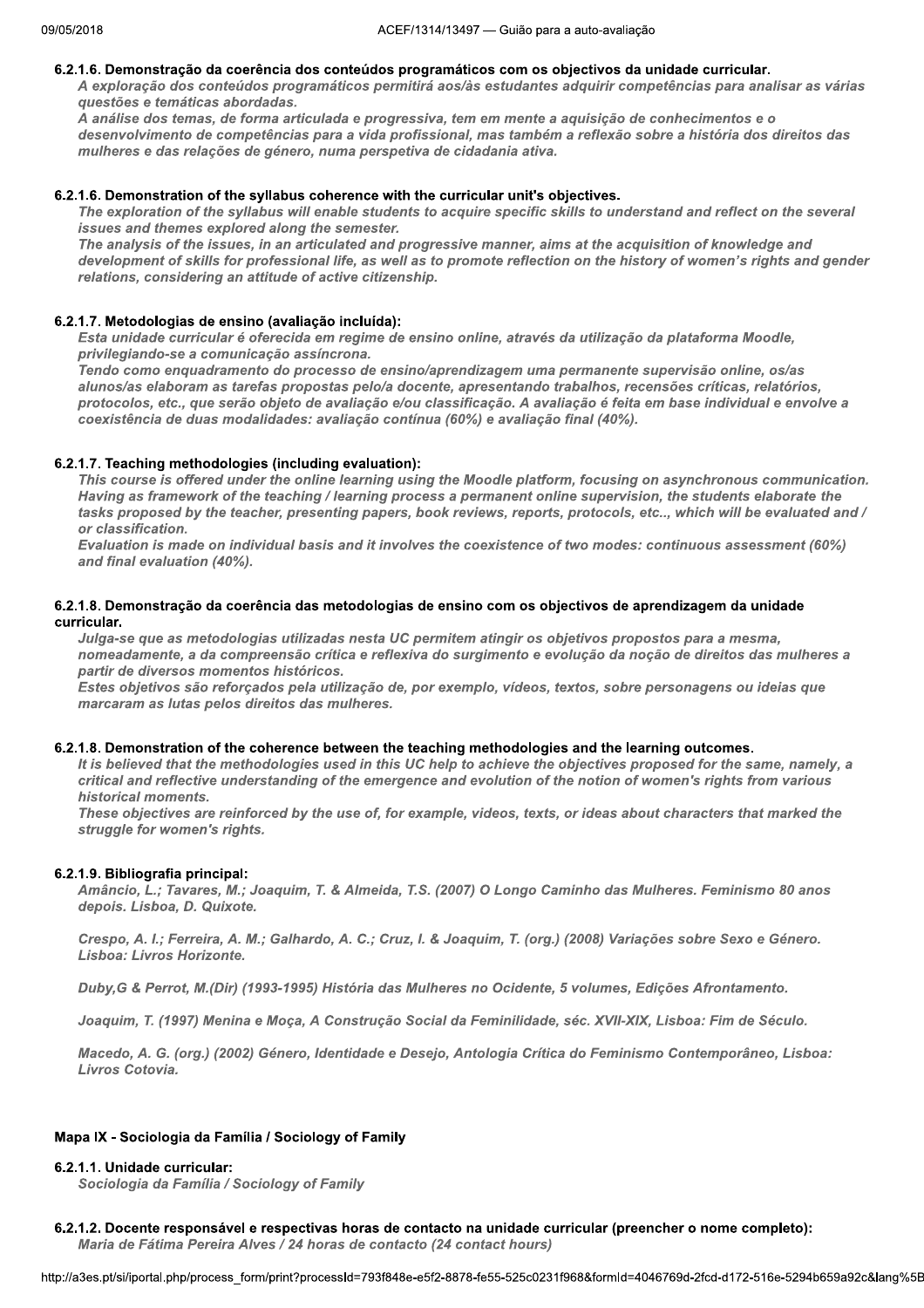#### 1 6.2.1.3. Outros docentes e respectivas noras de contacto na unidade curricular:

 $n.a.$ 

#### 1 6.2.1.4. Objectivos de aprendizagem (connecimentos, aptidoes e competencias a desenvolver pelos estudantes):

Apresentar as grandes linhas do pensamento sociológico, historicamente situado, por relação ao objecto de estudo e reflexão da Sociologia da Família;<br>Refletir de forma crítica sobre as várias perspectivas apresentadas bem como sobre os conceitos de família;

Perspectivar a família enquanto fenómeno que se articula intimamente com outros fenómenos que compõem a estrutura e as dinâmicas sociais (quer do ponto de vista do conhecimento, quer do ponto de vista da intervenção). Refletir de forma critica sobre a família mobilizando as articulações possíveis entre as abordagens propostas na bibliografia e as que resultam da pesquisa necessária e autónoma do/da estudante.

#### 1 b.2.1.4. Learning outcomes of the curricular unit:

Present the main lines of sociological thought, historically situated, by relation to the object of study and reflection of Sociology of the Family:

Reflect critically on the various perspectives presented as well as the concepts of family;

Shaping the family as a phenomenon that is intimately related to other phenomena that make up the structure and<br>social dynamics (both from the point of view of knowledge and the point of view of the intervention).

Reflect critically on the family, mobilizing the possible conexion between the proposed approaches in the literature and those resulting from the necessary autonomous research of the student.

#### 1 6.2.1.5. Conteudos programaticos:

1. A Emergência do Pensamento Sociológico acerca da Família – Introdução geral à Unidade Curricular.

- 2. Família e Sociedade introdução geral
- 3. Teorias Sociológicas acerca da Família nas Sociedades Contemporâneas

5. Imbricação das Lógicas Familiares e Sociais e Permanências e Modificações Familiares - das teorias aos debates contemporâneos.

6. Família, Género e Trabalho.

#### 1 6.2.1.5. Syllabus:

- 1. The Emergence of Sociological Thought on Family General introduction to the course
- 2. Family and Society General Introduction
- 3. Sociological Theories about the Family in Contemporary Societies
- 4. Theoretical developments on the sociology of the contemporary family
- 5. Imbrication of the Family and Social Logics: theories to contemporary debates
- 6. Family, Gender and Work

#### $\mathbf{I}$  $\,$ 6.2.1.6. Demonstração da coerencia dos conteudos programaticos com os objectivos da unidade curricular.

Esta Unidade Curricular pretende proporcionar aos estudantes uma aprendizagem que alie a teoria e a prática na produção de compreensões críticas e reflexivas sobre a família nas sociedades contemporâneas. O objetivo geral subjacente, de proporcionar aos/às estudantes uma abordagem que problematize e contextualize a família nas<br>sociedades contemporâneas é alcançado através dos conteúdos programáticos em termos globais. O capítulo 3 e 4 do programa estimula a reflexão crítica sobre as várias perspectivas apresentadas bem como sobre os conceitos de família. Os capítulos 5 e 6 permitem perspectivar a família enquanto fenómeno que se articula intimamente com outros fenómenos que compõem a estrutura e as dinâmicas sociais.

#### 1  $\,$  b.2.1.6. Demonstration of the syliabus conerence with the curricular unit's objectives.

This course aims to provide students with learning that combines theory and practice in the production of critical and reflective understandings about the family in contemporary societies. The general objective underlying to provide students with an approach that problematizes and contextualize the family in contemporary societies, is achieved through the syllabus overall.

Chapter 3 and 4 of the program encourages critical reflection on the various perspectives presented as well as the concepts of family. The Chapters 5 and 6 allow the analysis of the family perspective as a phenomenon that is  $I$ ntimately related to other phenomena that make up the social structure and dynamics.

#### 1 6.2.1.7. Metodoloģias de ensino (avaliação incluida):

A metodologia a adoptar baseia-se numa articulação entre a aprendizagem individual e colaborativa, de acordo com o Modelo Pedagógico da Universidade Aberta para o 2º ciclo.

 $\mathcal{L} = \mathcal{L} \left( \mathcal{L} \right)$  , where  $\mathcal{L} = \mathcal{L} \left( \mathcal{L} \right)$  , where  $\mathcal{L} = \mathcal{L} \left( \mathcal{L} \right)$ Pretende-se que os estudantes explorem a bibliografia recomendada, investindo na leitura crítica dos materiais propostos e na reflexão individual sobre os temas abordados. Pretende-se igualmente incentivar a pesquisa autónoma.

nte de aprendizagem se desenrola na sala de aula virtual, onde encontram diversos tipos de fóruns:<br>ícias; Fóruns de apoio tutorial; Fórum de interação entre mestrandos/as; Fóruns de atividade.<br>esta UC segue o Modelo Pedagó  $b\bar{z}$ lodo o ambiente de aprendizagem se desenrola na sala de aula virtual, onde encontram diversos tipos de foruns: Fórum de notícias; Fóruns de apoio tutorial; Fórum de interação entre mestrandos/as; Fóruns de atividade.

 $\mathcal{L} = \mathcal{L} \mathcal{L}$  . The contract of the contract of the contract of the contract of the contract of the contract of the contract of the contract of the contract of the contract of the contract of the contract of the c A avallação desta UC segue o Modelo Pedagogico da Universidade Aberta para o 2º ciclo, huma logica de avallação

nttp://a3es.pt/si/iportal.php/process\_form/pi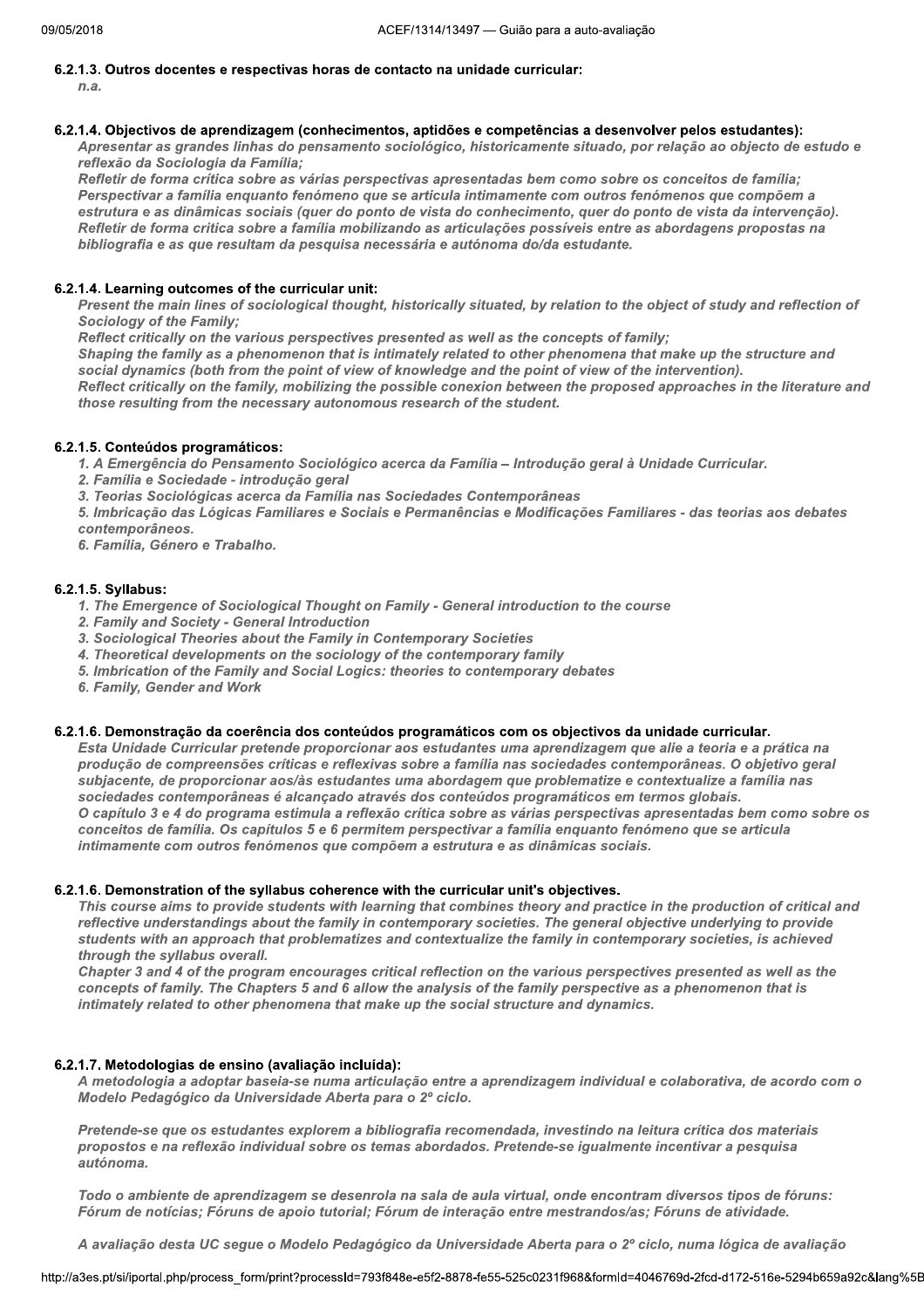#### ACEF/1314/13497 - Guião para a auto-avaliação

contínua. A nota de cada atividade (numa escala de 0-20) é adaptada proporcionalmente à percentagem correspondente, considerando o valor de 60% relativo às atividades 1, 2 e 3 (avaliação contínua) e o valor de 40% relativo ao trabalho final.

## 6.2.1.7. Teaching methodologies (including evaluation):

The methodology adopted is based on a relationship between the individual and collaborative learning, according to the Pedagogical Model of Universidade Aberta for the 2nd cycle.

It is intended that students explore the recommended bibliography, investing in critical reading of the proposed materials and individual reflection on the topics covered. It also aims to encourage independent research.

All learning environment unfolds in the virtual classroom, where they encounter various types of forums: Forum of News, Forum with tutorial support; Forum for the interaction between students; Forum for each activity.

The assessment of this course follows the Model of the University in a logic of continuous assessment. The score of each activity (on a scale of 0-20) is adjusted proportionately to the percentage, considering the amount of 60% on the activities 1, 2 and 3 (continuous assessment) and the value of 40% for the final work.

## 6.2.1.8. Demonstração da coerência das metodologias de ensino com os objectivos de aprendizagem da unidade curricular.

A realização dos trabalhos individuais e colaborativos, a discussão em turma e posterior avaliação permitem ao estudante consolidar o conhecimento e uma aprendizagem significativa. Nas e-atividades os estudantes utilizam os diversos materiais disponibilizados de modo a adquirirem as competências e objectivos do curso pela aquisição dos conhecimentos, sua compreensão, consolidação e aplicação. A aplicação substancia-se na realização, apresentação e discussão quer dos trabalhos intermédios, quer do trabalho final.

## 6.2.1.8. Demonstration of the coherence between the teaching methodologies and the learning outcomes.

The achievement of individual and collaborative discussion in class and subsequent assessment, allow students to consolidate the knowledge and meaningful learning. In the e-activities, students use the various materials available in order to acquire the skills and course objectives for the acquisition of knowledge, comprehension, application and its consolidation. The application supports on the realization, presentation and discussion of works either intermediate or final.

#### 6.2.1.9. Bibliografia principal:

Leandro, Maria Engrácia (2001) Sociologia da Família nas Sociedades Contemporâneas, Lisboa, Universidade Aberta,  $334<sub>D</sub>$ 

Torres, A. (2001) Sociologia do Casamento - A família e a Questão feminina. Oeiras: Celta editora. Wall, K. (org.); (2005) Famílias em Portugal. Liboa, Instituto de Ciências Sociais Wall, K. Amâncio, L. (orgs.), (2007) Família e Género em Portugal e na Europa, Lisboa, Instituto de Ciências Sociais. Guerreiro, M.D. (coord.), (1998); Trabalho, família e gerações. Conciliação e solidariedades, CIES.

## Mapa IX - Expressões Culturais I e II / Cultural Expressions I and II

## 6.2.1.1. Unidade curricular:

Expressões Culturais I e II / Cultural Expressions I and II

#### 6.2.1.2. Docente responsável e respectivas horas de contacto na unidade curricular (preencher o nome completo): Anabela Galhardo Bolota Valério do Couto / 36 horas de contacto (36 contact hours)

## 6.2.1.3. Outros docentes e respectivas horas de contacto na unidade curricular:

 $n.a.$ 

## 6.2.1.4. Objectivos de aprendizagem (conhecimentos, aptidões e competências a desenvolver pelos estudantes):

A unidade curricular visa oferecer um campo alargado de reflexão e discussão em torno da área temática - As Mulheres e a Produção Cultural e Artística - tendo como horizonte de referência os domínios da Literatura e da Publicidade. Espera-se que cada mestrando/a percorra um caminho de construção progressiva de conhecimento que lhe permita problematizar alguns aspetos da interligação entre género, sexo e produção cultural e artística e obtenha uma perspetiva crítica que lhe permita ler/interpretar um artefacto artístico, partindo da noção de género como categoria estruturante.

## 6.2.1.4. Learning outcomes of the curricular unit:

This curricular unit aims to offer students a wide field for reflection and discussion on the thematic area - Women and Cultural and Artistic Production - taking as reference horizon fields of Literature and Advertising. It is expected that each student / scroll to a path of gradual building of knowledge that allows him/her to question some aspects of the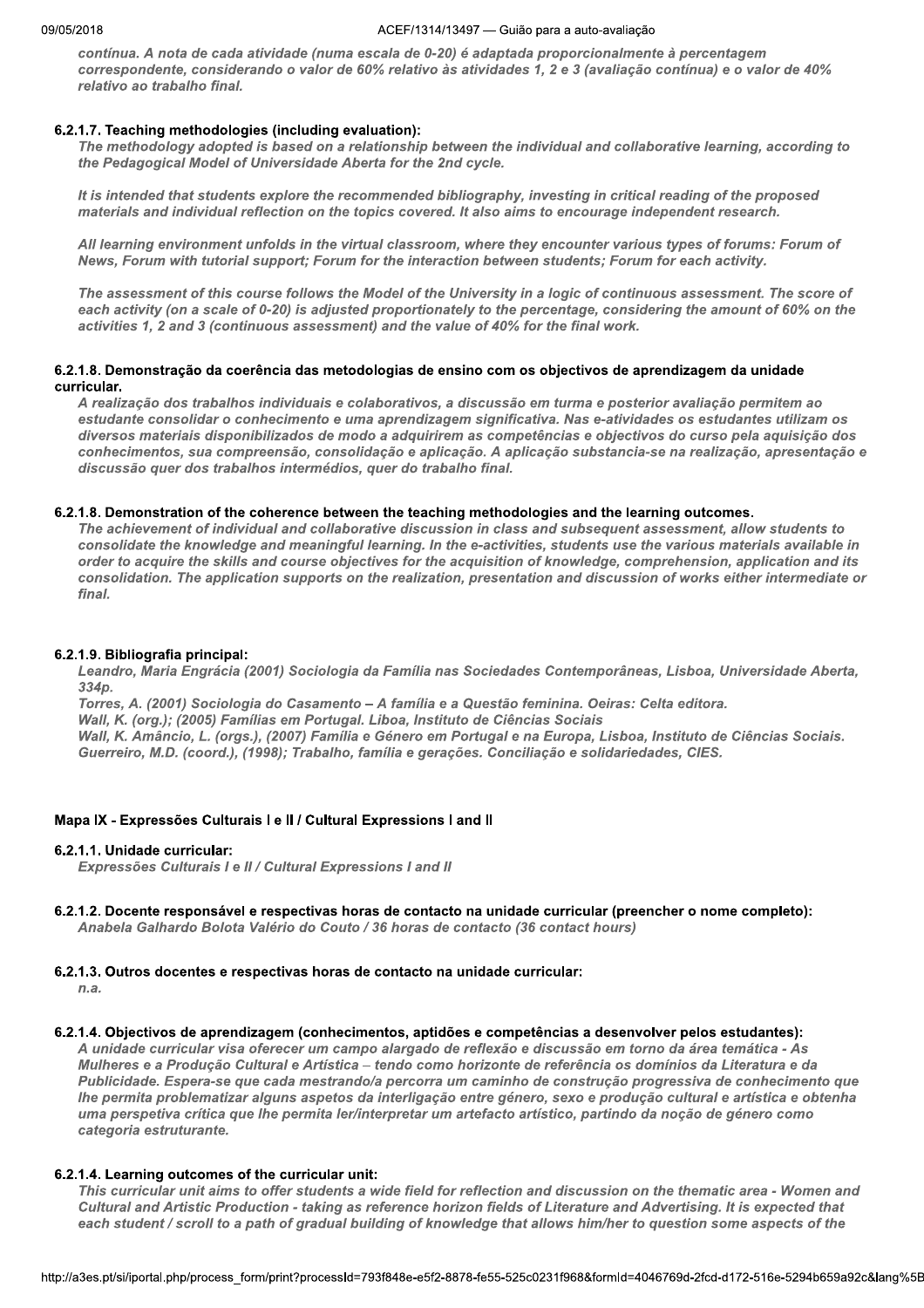#### ZUIB AULTI  $/1314/13497$  — Gulao para a auto-avaliação

interconnection between gender, sex and cultural and artistic production and get a critical perspective that allows him/her to read / interpret an artistic device, starting from notion of gender as a structuring category.

#### K b.2.1.5. Conteudos programaticos:

- 1. Abordagens feministas aos domínios da produção cultural e artística: esboço de uma problemática.
- 2. A questão da autoria feminina na história da Literatura e da Arte.
- 3. Representações de género no discurso publicitário.

#### K 6.2.1.5. Syllabus:

- 1. Feminist Approaches to the fields of cultural and artistic production: outline of a problem.
- 2. The question of female authorship in the history of Literature and Art.
- 3. Representations of gender in advertising discourse.

#### K b.2.1.b. Demonstração da coerencia dos conteudos programaticos com os objectivos da unidade curricular.

Em harmonia com os objetivos da unidade curricular, os conteúdos programáticos estão organizados de molde a estimular a compreensão e o debate em torno dos contributos dados pelas teorias feministas para a percepção e leitura da arte e da literatura em geral e para a compreensão do papel modelizador do discurso publicitário atual no processo de configuração dos géneros.

Num primeiro momento, equaciona-se o contributo das teorias feministas para a compreensão da cultura, da literatura e da arte em geral, a partir da análise de alguns textos fundamentais. Num segundo momento aborda-se a questão da autoria feminina e sua representação ao longo da história literária. Num terceiro momento focaliza-se a questão das representações de género no discurso publicitário da atualidade.

#### K 6.2.1.6. Demonstration of the syliabus conerence with the curricular unit's objectives.

In line with the objectives of the curricular unit the syllabus are organized in order to encourage understanding and debate about the contributions made by feminist theories to the understanding and interpretation of art and literature and for understanding the role of discourse of advertising in the process of setting gender.

At first, from the analysis of some key texts, the course focuses on the contribution of feminist theories to the understanding of culture, literature and art in general. Secondly the course addresses the question of female authorship and its representation throughout literary history. Thirdly the course focuses on the issue of gender representations in advertising discourse of today.

#### $\mathbb{R}^{\mathbb{R}}$ b.2.1.7. Metodologias de ensino (avaliação incluída):

Esta unidade curricular é organizada em regime de ensino online, através da utilização da plataforma Moodle, privilegiando-se a comunicação assíncrona.

Tendo como enquadramento do processo de ensino/aprendizagem uma permanente supervisão online, os/as alunos/as elaboram as tarefas propostas pela docente, apresentando trabalhos, recensões críticas, debates, etc., que serão objeto de avaliação e/ou classificação.

A fim de viabilizar as tarefas são disponibilizados online um conjunto de textos teóricos, textos literários e imagens. O regime de avaliação é contínuo, constituído pela participação ao longo do semestre letivo num debate (20%), realização de dois trabalhos de grupo (40%) e um trabalho final com peso de 40% na classificação final.

#### 6.2.1.7. Teaching methodologies (including evaluation):

This course is organized under online education using the Moodle platform, focusing on asynchronous communication. Having as framework of the teaching / learning process a permanent online supervision, the students elaborate the tasks proposed by the teacher, presenting papers, debates, book reviews, etc.., which will be evaluated. The evaluation system is continuous, consisting of participation throughout the semester in a debate (20%), conducting two studies (40%) and a final paper, representing 40% in the final standings.

#### K 6.2.1.8. Demonstração da coerencia das metodologias de ensino com os objectivos de aprendizagem da unidade curricular.

As metodologias de ensino e avaliação combinando o exercício de leitura e de análise conceptual de textos teóricos, textos literários e a pesquisa e a leitura exploratória e sistemática de um corpus de imagens harmonizam-se com os objetivos da unidade curricular de proporcionar ao estudante a capacidade de problematizar alguns aspetos da interligação entre género, sexo e produção cultural e artística e a capacidade crítica de ler/interpretar um artefacto artístico ou cultural, partindo da noção de género como categoria estruturante.

## 6.2.1.8. Demonstration of the coherence between the teaching methodologies and the learning outcomes.

The teaching methodologies and evaluation, combining conceptual analysis of theoretical texts, literary texts and a corpus of images, are appropriate to the objectives of the course to provide the student the ability to discuss the interconnection between gender, sex and artistic production and the critical ability to interpret a cultural phenomenon, starting from the notion of gender as a structuring category.

#### K b.2.1.9. Bibliografia principal:

the notion or gender as a structuring category.<br>ia principal:<br>N, Rosemary, (ed.), Looking On, Images of Femininity in the Visual Arts and the Media, Londres, Pandora,<br>abela Galhardo; Catarina Edfeldt, Mulheres que Lêem, Mu 1/BETTERTON, Rosemary, (ed.), Looking On, Images of Femininity in the Visual Arts and the Media, Londres, Pandora, 1987.

2/COUTO, Anabela Galhardo: Catarina Edfeldt, Mulheres que Lêem, Muheres que Escrevem, Lisboa, 101Noites, 2008.

nttp://a3es.pt/si/iportal.php/process\_form/pi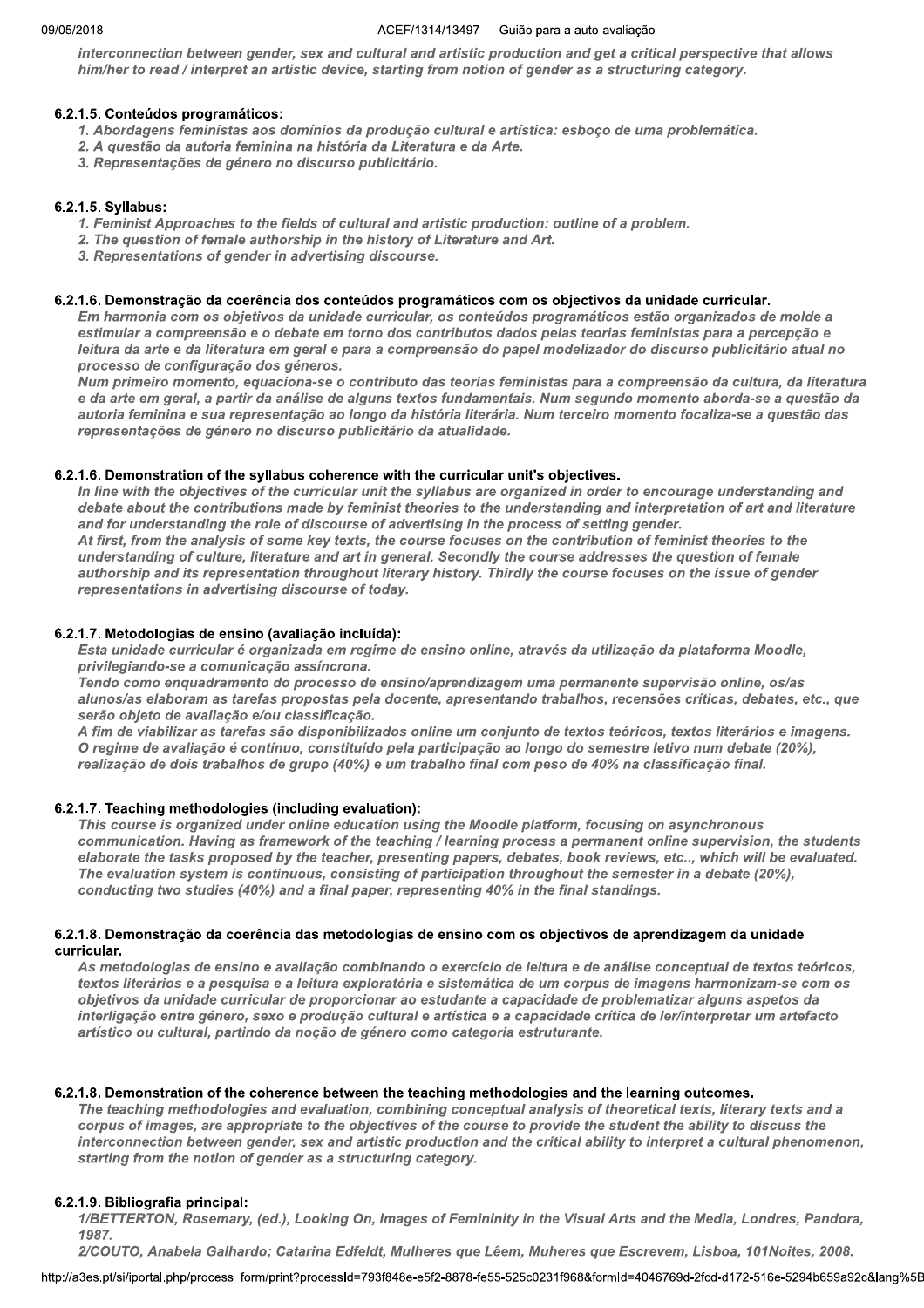3/CRESPO, Ana Isabel, Ana Monteiro Ferreira, Anabela Galhardo Couto, Isabel Cruz, Teresa Joaquim (Org.), Variações sobre Sexo e Género, Lisboa, Livros Horizonte, 2008.

4/BARRENO, Maria Isabel; Maria Teresa Horta, Maria Velho da Costa, Novas Cartas Portuguesas, 1ª edição anotada, Lisboa, Dom Quixote, 2010.

5/WOOLF, Virginia, Um Quarto que seja seu, Lisboa, Vega, 1996.

#### Mapa IX - Metodologia da Investigação / Research methodology

#### 6.2.1.1. Unidade curricular:

Metodologia da Investigação / Research methodology

6.2.1.2. Docente responsável e respectivas horas de contacto na unidade curricular (preencher o nome completo):

Bárbara Maria Granés Gonçalves Bäckström / 36 horas de contacto (36 contact hours)

#### 6.2.1.3. Outros docentes e respectivas horas de contacto na unidade curricular:

 $n.a.$ 

#### 6.2.1.4. Objectivos de aprendizagem (conhecimentos, aptidões e competências a desenvolver pelos estudantes):

A unidade curricular Metodologia de Investigação procura apresentar às/aos estudantes de mestrado os principais métodos de inquérito e os métodos de investigação e intervenção em ciências sociais. Tendo em conta que no final da parte curricular os/as alunos/as deverão elaborar um projeto de investigação são apresentadas algumas das principais questões teóricas e metodológicas envolvidas na sua conceção.

Competências:

Identificar as características de algumas das metodologias e os principais procedimentos para o planeamento de uma investigação:

Conhecer as principais técnicas de recolha de dados e identificar os principais elementos a ter em conta na realização de um relatório de investigação:

Identificar e escolher os métodos de inquérito e de investigação/intervenção mais adequados aos seus projetos de investigação;

Tecer comparações entre as várias metodologias, identificando as vantagens e as desvantagens inerentes à utilização de cada uma.

#### 6.2.1.4. Learning outcomes of the curricular unit:

The Unit Research Methodology seeks to present to master's students the main methods of inquiry and methods of research and intervention in social sciences. Given that at the end of the Unit students should develop a research project are presented some of the main theoretical and methodological issues involved in their design.

**Students should achieve the following competencies:** 

Identify the characteristics of some of the main methodologies and procedures for planning an investigation; Know the main techniques of data collection and identify the main factors to be taken into account when conducting an investigation report;

Identify and choose the methods of inquiry and research more appropriate to their research projects; Weaving comparisons between the various methodologies, identifying the advantages and disadvantages of using each.

## 6.2.1.5. Conteúdos programáticos:

- 1. A investigação em Ciências Sociais: planeamento da investigação
- 2. Tipos de investigação
- 3. Técnicas de observação: o qualitativo e o quantitativo
- 4. Métodos de Inquérito: Inquéritos por entrevista e por questionário
- 5. Métodos de investigação e intervenção
- 6. O projeto de investigação e o relatório de pesquisa

#### 6.2.1.5. Syllabus:

- 1. Research in the Social Sciences: research planning
- 2. Types of research
- 3. Observation techniques: qualitative and qualitative
- 4. Survey Methods: Surveys by interview and questionnaire
- 5. Methods of investigation and intervention
- 6. The research project and the research report

#### 6.2.1.6. Demonstração da coerência dos conteúdos programáticos com os objectivos da unidade curricular.

Os conteúdos programáticos da UC ajustam-se de forma natural aos seus objetivos, centrados todos na aquisição de conhecimento dentro da área de saber em causa.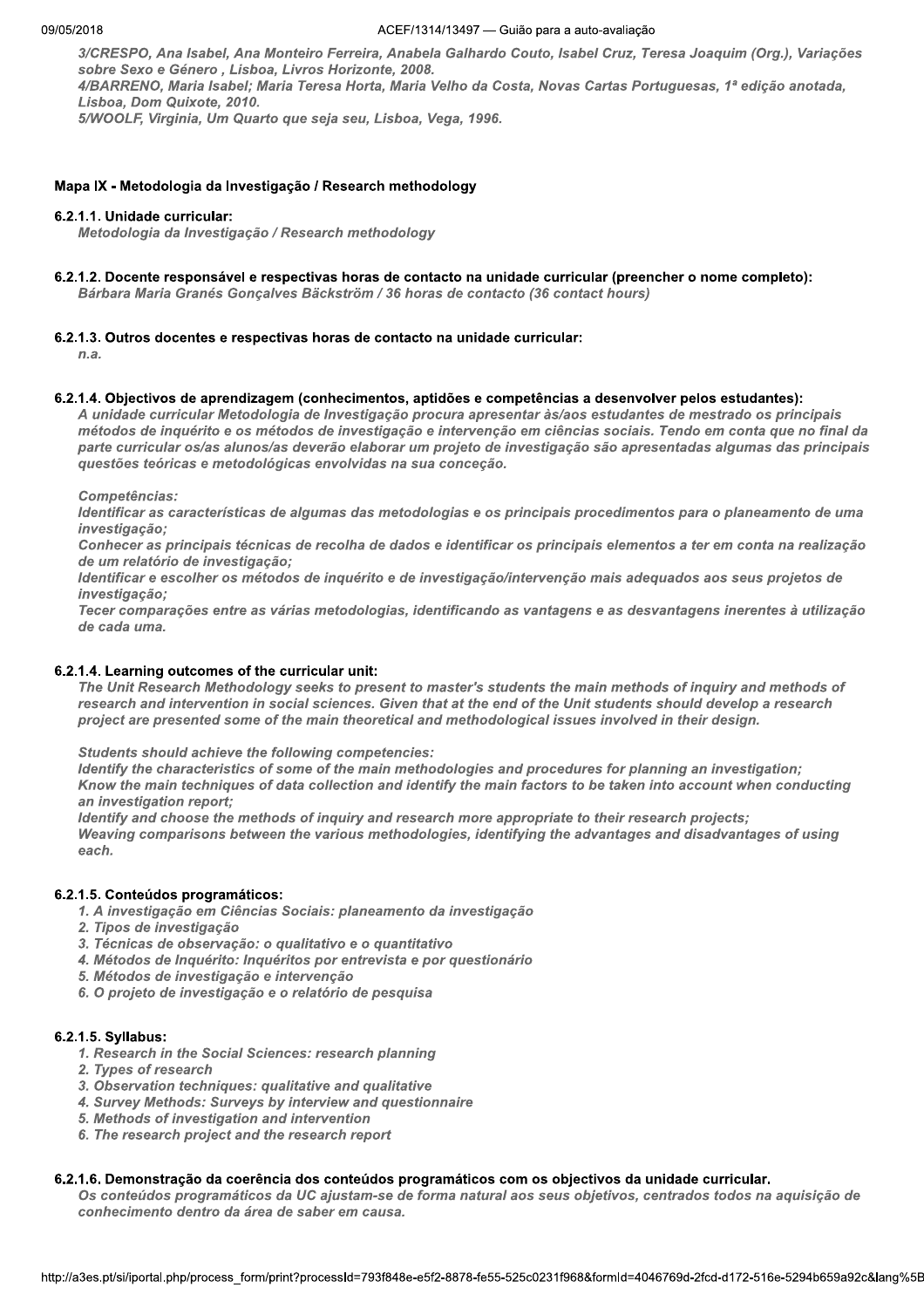#### 6.2.1.6. Demonstration of the syllabus coherence with the curricular unit's objectives.

The syllabus of UC fit naturally with its objectives, all centered on the acquisition of knowledge within the area of knowledge in question.

#### 6.2.1.7. Metodologias de ensino (avaliação incluída):

A metodologia de trabalho fundamenta-se no modelo Pedagógico da Universidade Aberta, para classe virtual, do 2º ciclo (Mestrado).

O seminário exige dos mestrandos:

Leitura e reflexão individual sobre os textos e documentos indicados ou disponibilizados on-line pela docente; A interação com os seus pares e com a docente num processo de aprendizagem colaborativa;

A participação ativa e empenhada dos mestrandos que se traduza em participação nos fóruns de debate, na realização de atividades que serão especificadas e num trabalho final, de maior exigência.

O mestrando deve ter em atenção as instruções e os recursos de cada atividade, bem como o tempo para a sua realização. É fundamental respeitar a qualidade da escrita da língua portuguesa, ser conciso e objetivo, além de produzir reflexões com conteúdo.

#### 6.2.1.7. Teaching methodologies (including evaluation):

The methodology is based on the pedagogical model of the Open University, to virtual class, 2nd cycle (Master). The seminar requires the masters:

Reading and reflection on individual texts and documents specified or made available online by the teacher: The interaction with their peers and teachers in a collaborative learning process;

The active and committed participation of masters that translates into participation on discussion boards, in carrying out activities that will be specified and a final work, the higher requirement.

The graduate student must pay attention to the instructions and resources for each activity, as well as the time for its accomplishment. It is essential to respect the quality of writing of the Portuguese language, be concise and objective, in addition to producing reflections with content.

#### 6.2.1.8. Demonstração da coerência das metodologias de ensino com os objectivos de aprendizagem da unidade curricular.

Ao ser oferecida em regime online, classe virtual assíncrona, com recurso à plataforma Moodle, articula-se o estudo individual e o trabalho colaborativo. A aprendizagem é estruturada em tópicos cujo conteúdo corresponde a 6 macro temas. O estudante problematiza as metodologias quantitativas e suas diversas aplicações práticas ao longo dos temas.

Exercitando as suas competências de análise, problematização e síntese os estudantes irão, ao longo dos temas, compreender as metodologias quantitativas e suas aplicações. A leitura e reflexão individuais, o debate intra-pares e com o professor, bem como a realização das atividades propostas pelo docente ocorre em toda a lecionação e visa atingir os objetivos propostos e o desenvolvimento das competências previstas.

#### 6.2.1.8. Demonstration of the coherence between the teaching methodologies and the learning outcomes.

The online regime, in a virtual asynchronous class, supported by the Moodle platform, allows the articulation between individual study and colaborative work. The learning process is structured upon 6 macro themes. The student problematizes quantitative methodologies and different aplications along the themes. He exercises his analysis and synthesis competences during the themes while he understands quantitative methods and the different aplications. The students must exercise individual reading and reflexion, the debate with

their peers and with the teacher. Students are invited to make reading synthesis, short reviews and commentaries during the successive topics in order to develop their skills.

## 6.2.1.9. Bibliografia principal:

Carmo, Hermano & Ferreira, M. (2008). Metodologia da Investigação. Guia para auto-aprendizagem. Lisboa: Universidade Aberta, 2ª ed. (Manual obrigatório).

Ghiglione, Rodolphe & Matalon, Benjamin (1993). O inquérito. Teoria e prática. Oeiras: Celta.

Miles, M. & Huberman, A. (1994). Qualitative data analysis. An expanded sourcebook. Thousand Oaks/Londres/Nova **Deli: Sage Publications.** 

Nogueira, C.(2001). Um novo olhar sobre as relações de género - feminismo e perspectivas críticas na psicologia social. Lisboa; Fundação Calouste Gulbenkian.

Quivy, Raymond & Campenhoudt, Luc Van (1992). Manual de investigação em Ciências Sociais. Lisboa: Gradiva.

#### Mapa IX - História Política e Social Contemporânea / Contemporary Political and Social History

#### 6.2.1.1. Unidade curricular:

História Política e Social Contemporânea / Contemporary Political and Social History

6.2.1.2. Docente responsável e respectivas horas de contacto na unidade curricular (preencher o nome completo):

Maria Teresa Valente Pinto / 36 horas de contacto (36 contact hours)

```
http://a3es.pt/si/iportal.php/process_form/print?processId=793f848e-e5f2-8878-fe55-525c0231f968&formId=4046769d-2fcd-d172-516e-5294b659a92c&lang%5E
```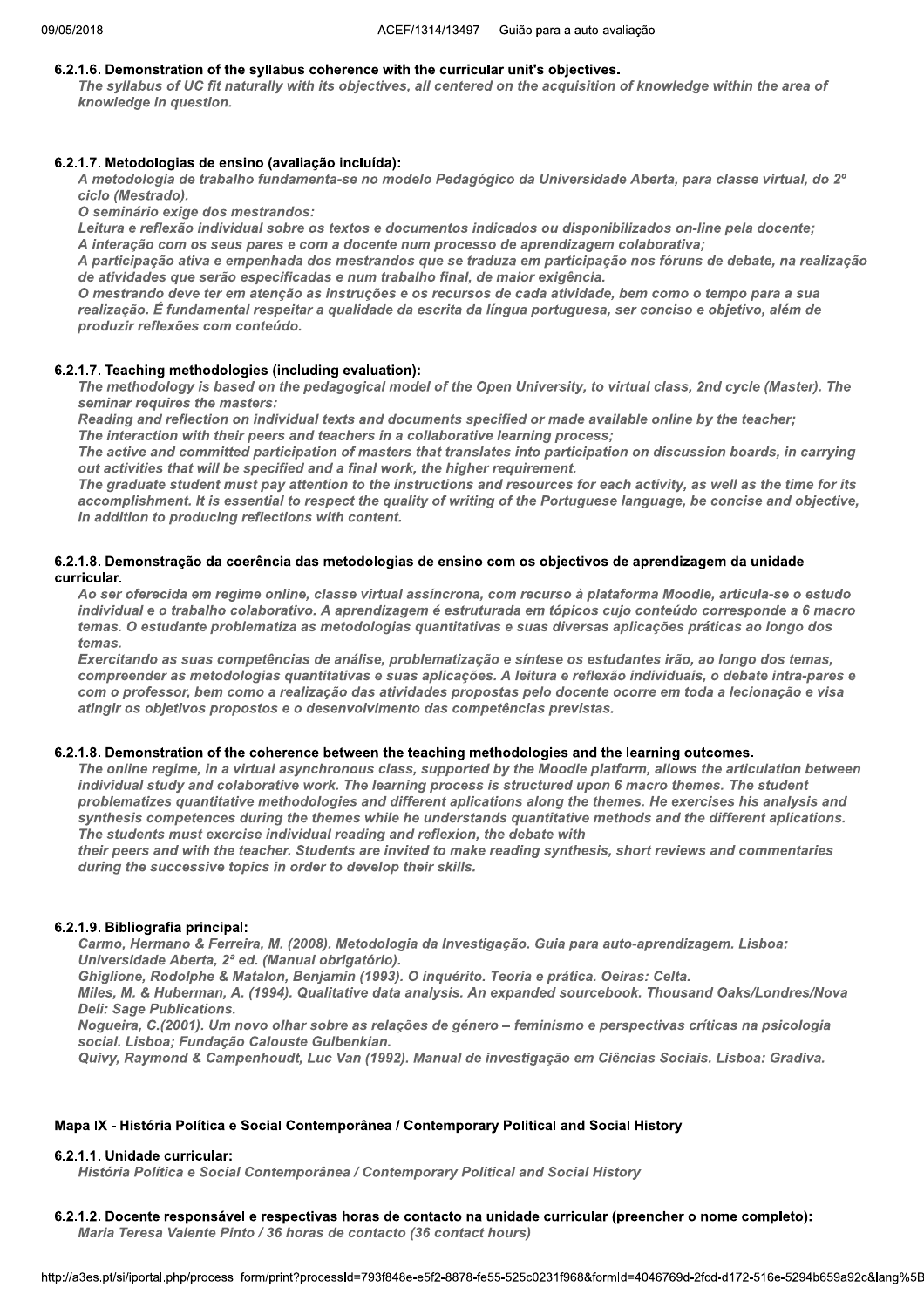## 6.2.1.3. Outros docentes e respectivas horas de contacto na unidade curricular:

 $n.a.$ 

#### 6.2.1.4. Objectivos de aprendizagem (conhecimentos, aptidões e competências a desenvolver pelos estudantes):

Pretende-se o reconhecimento de que o conceito de sujeito histórico integra mulheres e homens, em qualquer lugar e em qualquer época, passada e presente, e que a construção (e reconstrução) da realidade social é sempre um processo historicamente situado, complexo e dinâmico.

Espera-se o desenvolvimento das seguintes competências: aplicação da noção de construção sócio histórica como chave fundamental para compreender as relações sociais entre mulheres e homens na sociedade atual, desconstruindo mitos e ideias preconcebidas transmitidas pelo senso comum; aplicação correta de conceitos relevantes, como género, história relacional, feminidade, masculinidade, domesticidade, igualdade, feminismo(s); produção de pensamento crítico fundamentado sobre as atuais relações sociais entre mulheres e homens enquanto processo de (re)construção histórica tendo em conta as dinâmicas dos distintos contextos espácio-temporais.

## 6.2.1.4. Learning outcomes of the curricular unit:

This CU aims at the recognition that the concept of historical subject integrates women and men, anywhere and at any time, past and present, and that the construction (and reconstruction) of social reality is always historically situated, and a complex and dynamic process.

Students are expected to develop the following skills: application of the concept of historical social construction as a fundamental key to understand the social relations between women and men in contemporary society, deconstructing myths and preconceived ideas transmitted by common sense; correct application of relevant concepts such as gender, relational history, femininity, masculinity, domesticity, equality, feminism(s); production of critical thinking about current social relations between women and men, as a process of historical (re)construction and taking into account the dynamics of the different space and time contexts.

## 6.2.1.5. Conteúdos programáticos:

- 1. O conceito de género na História das Mulheres e a reconstrução do conhecimento histórico
- 2. Mulheres e domesticidade numa perspetiva histórica
- 3. Trajetórias de poder e de combate à subalternidade
- 4. Mudanças sociais e políticas após os anos 1970

#### 6.2.1.5. Syllabus:

- 1. The concept of gender History of Women and the reconstruction of historical knowledge
- 2. Women and domesticity in the 19th century
- 3. Trajectories of power and fight against subalternity
- 4. Social and political changes after 1970

#### 6.2.1.6. Demonstração da coerência dos conteúdos programáticos com os objectivos da unidade curricular.

Esta Unidade Curricular parte do pressuposto que a História das Mulheres não é um fim em si mesmo. A utilização do conceito de género na análise histórica mostrou-se um valioso contributo na renovação epistemológica e metodológica da história no sentido da construção de uma história das relações sociais entre mulheres e homens. Não se tenciona percorrer linearmente e numa linha cronológica sequencial toda a história política e social contemporânea, mas proporcionar a reflexão e o debate em torno de alguns temas centrais. Os temas constituirão os polos de desenvolvimento das atividades que orientarão o percurso de aprendizagem, um

percurso que se pretende teórico-prático, ao longo da Unidade.

#### 6.2.1.6. Demonstration of the syllabus coherence with the curricular unit's objectives.

This CU assumes that women's history is not an end in itself. The use of the concept of gender in historical analysis proved to be a valuable contribution to the epistemological and methodological renewal of history towards the construction of a history of social relations between women and men.

It is not intended to go through a linear and sequential timeline of the entire contemporary social and political history. Instead, it aims to promote reflection and debate around some central themes.

The themes constitute the keys to develop several activities that will guide the learning process, balanced between theory and practice.

## 6.2.1.7. Metodologias de ensino (avaliação incluída):

Esta unidade curricular é oferecida em regime de ensino online, através da utilização da plataforma Moodle, privilegiando-se a comunicação assíncrona.

Tendo como enquadramento do processo de ensino/aprendizagem uma permanente supervisão online, os/as estudantes elaboram as tarefas propostas pela docente, apresentando trabalhos, recensões críticas, relatórios, protocolos, etc., que serão objeto de avaliação e/ou classificação. avaliação é feita em base individual e envolve a coexistência de duas modalidades: avaliação contínua (60%) e avaliação final (40%).

## 6.2.1.7. Teaching methodologies (including evaluation):

This CU is offered under the online learning using the Moodle platform, focusing on asynchronous communication. Having as framework of the teaching/learning process a permanent online supervision, the students elaborate the tasks proposed by the teacher, presenting papers, book reviews, reports, protocols, etc.., which will be evaluated and/or classification.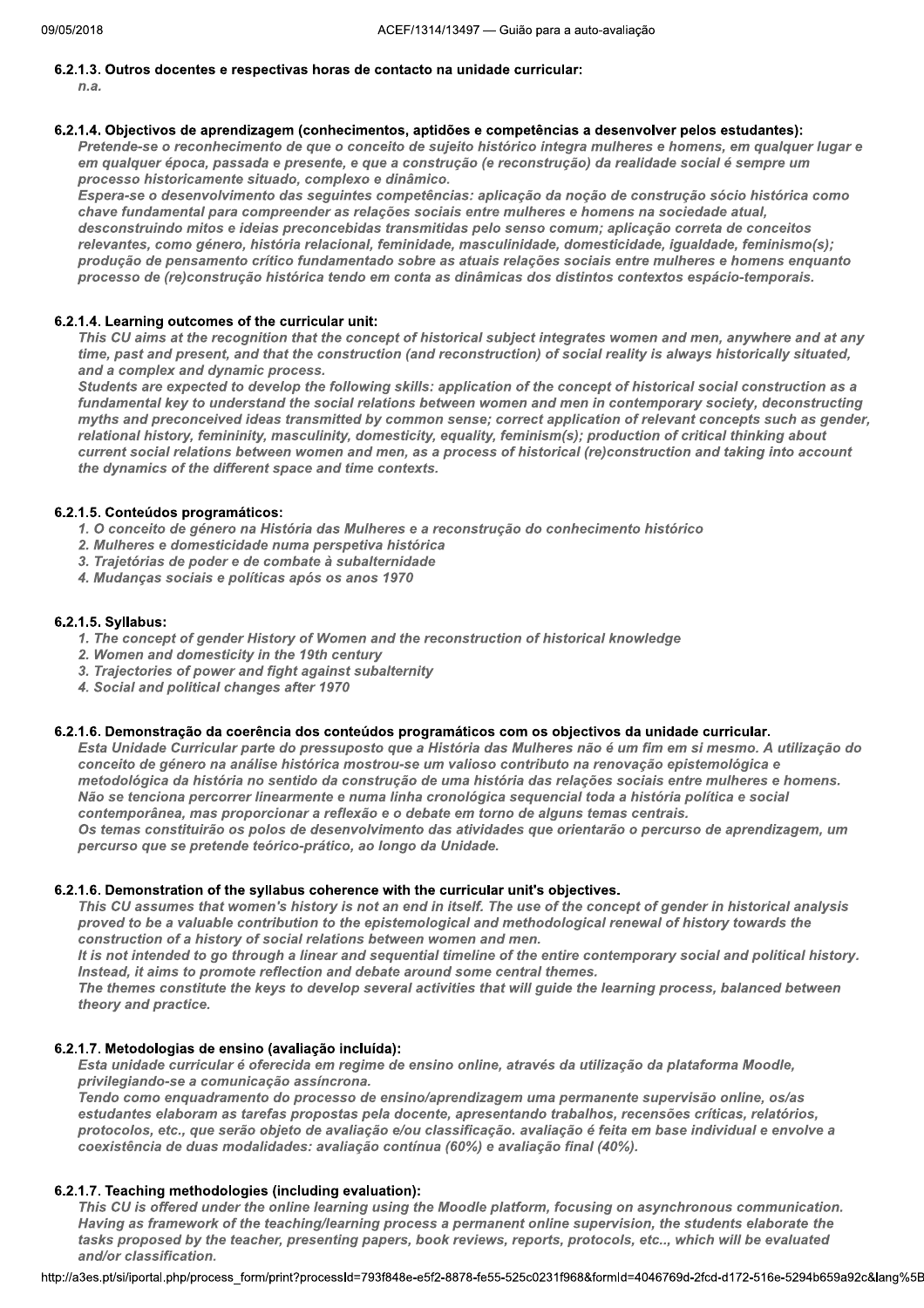Evaluation is made on individual basis and it involves the coexistence of two modes: continuous assessment (60%) and final evaluation (40%).

## 6.2.1.8. Demonstração da coerência das metodologias de ensino com os objectivos de aprendizagem da unidade curricular.

Esta Unidade contempla a realização de quatro atividades de avaliação contínua e um trabalho final. As atividades correspondem a cada uma das temáticas abordadas. Em cada temática serão apresentadas as orientações a seguir para a sua realização, a cotação e critérios de avaliação, além dos recursos a explorar.

A avaliação contínua incidirá sobre a pertinência, adequação e rigor de todo o trabalho desenvolvido ao longo das atividades.

Será tida em conta, em toda a avaliação, a clareza da comunicação, incluindo a correta expressão em língua portuguesa, bem como a correta utilização dos conceitos. As citações e as referências bibliográficas deverão seguir coerentemente uma das normas em vigor. Não serão admitidos plágios.

A avaliação contínua incluiu:

- Participação nos fóruns de discussão e pertinência e rigor dos contributos;
- · Pertinência e adequação dos resultados da pesquisa de sítios web e rigor da respetiva justificação;
- 1 e-fólio individual/ trabalho individual;
- 1 e-fólio de Grupo/ trabalho de grupo.

Trabalho final: Produção de um texto escrito sobre um texto, sob a forma de recensão crítica, expondo um pensamento crítico fundamentado sobre o mesmo. Ter-se-ão em conta a pertinência e o rigor da argumentação e o domínio dos conceitos utilizados, bem como o nível de desenvolvimento das competências desta unidade curricular.

## 6.2.1.8. Demonstration of the coherence between the teaching methodologies and the learning outcomes.

This CU includes the realization of four activities for continuous assessment and a final work. The activities match each of the themes. In each theme we present the guidelines for its implementation, the quotation and evaluation criteria, as well as the resources to explore.

Continuous evaluation will assess the relevance, appropriateness and thoroughness of all the activities. Will be taken into account the clarity of communication, including the correct expression in Portuguese and use of concepts. Quotations and bibliographical references must follow consistently one of the standards. No plagiarism is accepted. Continuous evaluation includes: participation in discussion forums and relevance and accuracy of the contributions; relevance and adequacy of the research of websites and thoroughness of its justification; one individual work; one aroup work.

Final work: Production of a critical review about a selected text, exposing critical thinking based on the same. Evaluation takes into account the relevance and accuracy of arguments, mastery of the concepts and the course skills.

## 6.2.1.9. Bibliografia principal:

BOCK, Gisela, COVA, Anne (dir.), Ecrire l'Histoire des Femmes en Europe du Sud. XIXe-XXe siècles, Oeiras, Celta, 2003.

DUBY, Georges, PERROT, Michelle (dir.), História das Mulheres no Ocidente, vol. 4 e 5, Porto, Ed. Afrontamento,  $1994/95$ 

JOAQUIM, Teresa, GALHARDO, Anabela (orgs.), Novos Olhares. Passado e Presente nos Estudos sobre as Mulheres em Portugal, Oeiras, Celta, 2003.

SILVA, Maria Regina Tavares da, A Mulher. Bibliografia Portuguesa Anotada (Monografias: 1518 1998), Lisboa, Cosmos, 1999.

VAQUINHAS, Irene, Nem Gatas Borralheiras, nem Bonecas de luxo. As mulheres portuguesas sob o olhar da História (séculos XIX e XX), Lisboa, Livros Horizonte, 2005.

## Mapa IX - Sociologia do Trabalho e do Lazer / Sociology of Work and Leisure

## 6.2.1.1. Unidade curricular:

Sociologia do Trabalho e do Lazer / Sociology of Work and Leisure

## 6.2.1.2. Docente responsável e respectivas horas de contacto na unidade curricular (preencher o nome completo): Sara Falcão Casaca / 12 horas de contacto (12 contact hours)

## 6.2.1.3. Outros docentes e respectivas horas de contacto na unidade curricular:

Manuel Abrantes / 12 horas de contacto (12 contact hours)

## 6.2.1.4. Objectivos de aprendizagem (conhecimentos, aptidões e competências a desenvolver pelos estudantes):

Tendo presente uma perspetiva de género, esta unidade curricular tem como objetivo aprofundar o conhecimento de conceitos e metodologias que permitam a análise e a compreensão das dinâmicas existentes nas esferas laboral, profissional e do lazer. O caso de Portugal é enquadrado no contexto internacional mais vasto.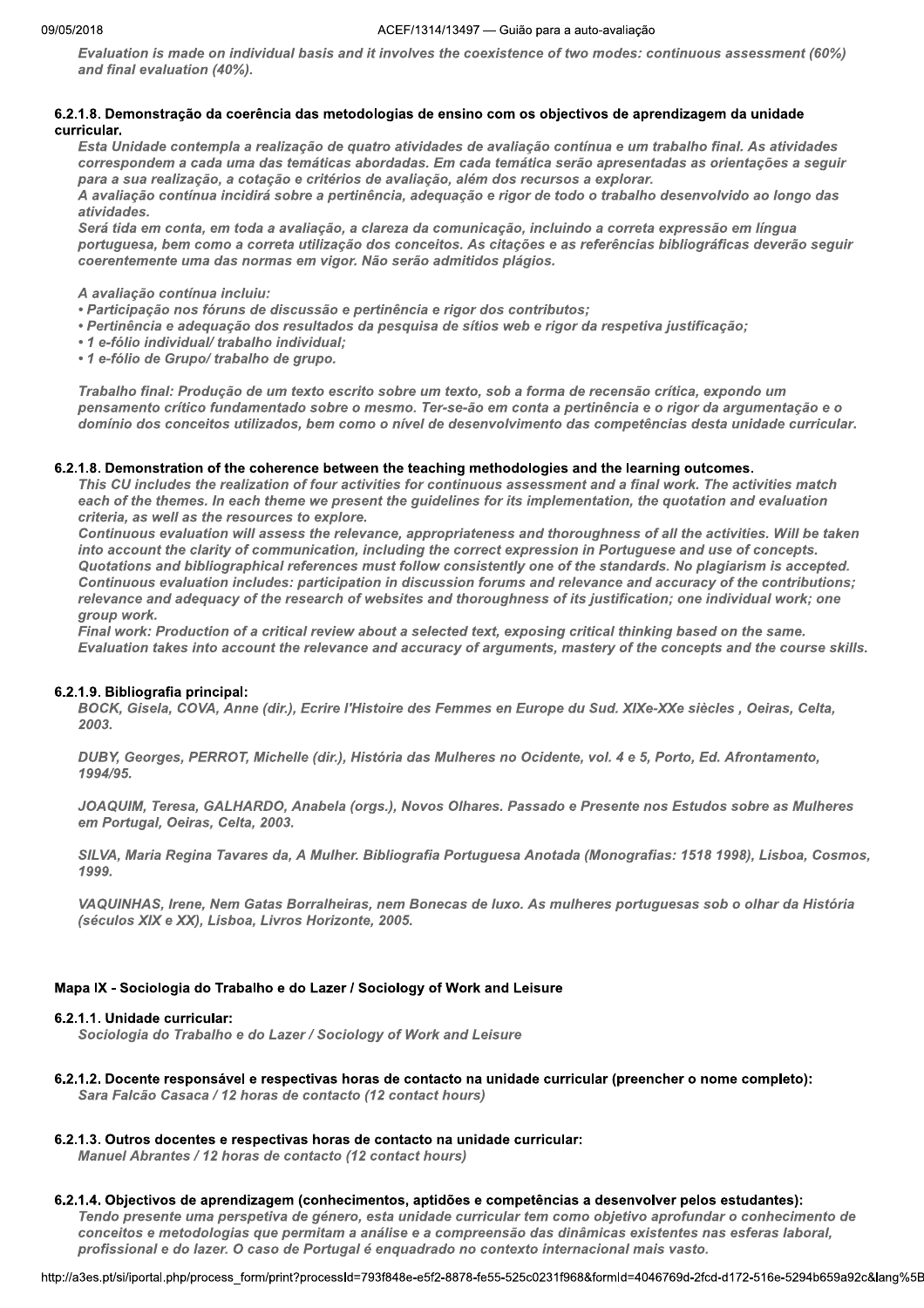#### ZUIB AULTI  $/1314/13497$  — Gulao para a auto-avaliação

Espera-se que as alunas e os alunos adquiram e desenvolvam a capacidade de examinar e interpretar criticamente a situação de mulheres e homens no mercado de trabalho e no domínio do lazer. Deverão aprender a estabelecer a distinção, neste arco temático específico, entre observações de senso comum e dados fundamentados conforme padrões científicos. Deverão também familiarizar-se com a complexidade dos fenómenos em questão e com a relação de conflito ou de complementaridade entre as teorias explicativas avançadas por autoras/es estudadas/os ao longo do semestre. Incentivar-se-á cada discente a procurar respostas tanto quanto a formular perguntas originais e sólidas.

#### V  $b.2.1.4.$  Learning outcomes of the curricular unit:

Building on a gender perspective, this curricular unit aims at deepening the knowledge of concepts and methodologies which support the analysis and understanding of existing dynamics in the realms of labour and leisure. The case of Portugal is framed within the wider international context.

Students are expected to acquire and develop the ability to examine and interpret in a critical manner the situation of women and men in the labour market and in the field of leisure. They should learn how to establish the distinction between common sense observation and evidence-based findings in respect to these particular topics. They should also become familiar with the complexity of the phenomena at stake and the conflicts or complementarities between the theories developed by distinct authors. Every student is encouraged to look for answers as much as to formulate original and solid questions.

#### V b.2.1.5. Conteudos programaticos:

A unidade curricular estrutura-se em torno de cinco temáticas fundamentais. A cada uma destas temáticas corresponde uma atividade prática, encorajando-se assim a sistematização de conhecimentos e o intercâmbio de<br>ideias ao longo do semestre.

São estas as cinco temáticas:

- 1. Transformações e dinâmicas no mercado de trabalho, nas relações de emprego e nas relações de género;
- 2. Reestruturações empresariais e novas formas de organização de trabalho;
- 
- 3. A igualdade de género e a responsabilidade social das empresas;<br>4. A reconfiguração socioprofissional no quadro da economia dos serviços e os novos padrões de segregação sexual;
- 5. Trabalho remunerado, trabalho não remunerado e lazer a organização social do tempo numa perspetiva de género.

#### V 6.2.1.5. Syllabus:

The curricular unit is organized around the five fundamental themes listed below. Each of these themes comprises a practical activity, thereby encouraging the systematization of knowledge and the interchange of ideas throughout the semester.

- 1. Transformations and dynamics in the labour market, employment relations and gender relations;
- 2. Corporate restructuractions and new forms of work organization;
- 3. Gender equality and corporate social responsibility;
- 4. Socioprofessional reconfiguration in the context of service economies and the new patterns of sexual segregation;
- 5. Paid work, non-paid work and leisure the social organization of time from a gender perspective.

#### $\mathbb{R}^2$  $6.2.1.6$ . Demonstração da coerencia dos conteudos programaticos com os objectivos da unidade curricular.

As temáticas abrangem um conjunto diversificado de estudos e debates sobre as relações de género. Permitem aos estudantes um conhecimento global da literatura científica e uma abordagem mais informada a questões de elevada relevância social e política.

Procurando utilizar como ponto de partida fenómenos reconhecidamente controversos e atuais (ex. repartição desigual do trabalho doméstico entre mulheres e homens; crise económica), desvenda-se e clarifica-se o papel e a natureza de dinâmicas estruturais mais amplas. A importância cívica dos temas contribui também para estimular a formulação de perguntas originais por parte das/os estudantes.

Os conteúdos remetem para a articulação de técnicas de análise quantitativas e qualitativas, elemento decisivo para compreender a multidimensionalidade dos desenvolvimentos em estudo. Prestando especial atenção às práticas e aos processos, privilegia-se uma leitura dinâmica dos fenómenos em detrimento de visões estáticas ou deterministas.

#### V  $6.2.1.6.$  Demonstration of the syliabus conerence with the curricular unit's objectives.

The themes cover a diverse array of studies and debates in the field of gender relations. They offer students the opportunity of gaining a global knowledge of scientific literature and developing more informed approaches to issues of high social and political relevance.

Taking as a starting point phenomena which are acknowledged as topical and controversial (e.g. unequal share of domestic work between women and men, economic crisis), the role and nature of broader structural dynamics is addressed and clarified. The civic importance of the themes also contributes to stimulate the formulation of original questions by students.

The syllabus reflects an articulation of quantitative and qualitative analytical tehcniques, which is deemed essential to understand the multidimensionality of the developments under study. By paying special attention to practice and process, a dynamic perspective over the phenomena is favoured over static or deterministic perspectives.

## 6.2.1.7. Metodologias de ensino (avaliação incluída):

s práticas que se realizam ao longo do semestre, pede-se às/aos estudantes que leiam, reflitam e<br>ticamente uma seleção de textos nucleares; podem também propor textos que não constam da<br>ontanto que sejam igualmente relevan Nas atividades práticas que se realizam ao longo do semestre, pede-se às/aos estudantes que leiam, reflitam e comentem criticamente uma seleção de textos nucleares; podem também propor textos que não constam da bibliografia, contanto que sejam igualmente relevantes. Cada trabalho prático é comentado não só pela equipa docente, mas também pelas/os outras/os estudantes, estimulando-se assim o debate e a aprendizagem coletiva. A avaliação tem carácter individual e implica a coexistência de duas modalidades: avaliação contínua (60%) e avaliação final (40%). Compreende:

nttp://a3es.pt/si/iportal.php/process\_form/pi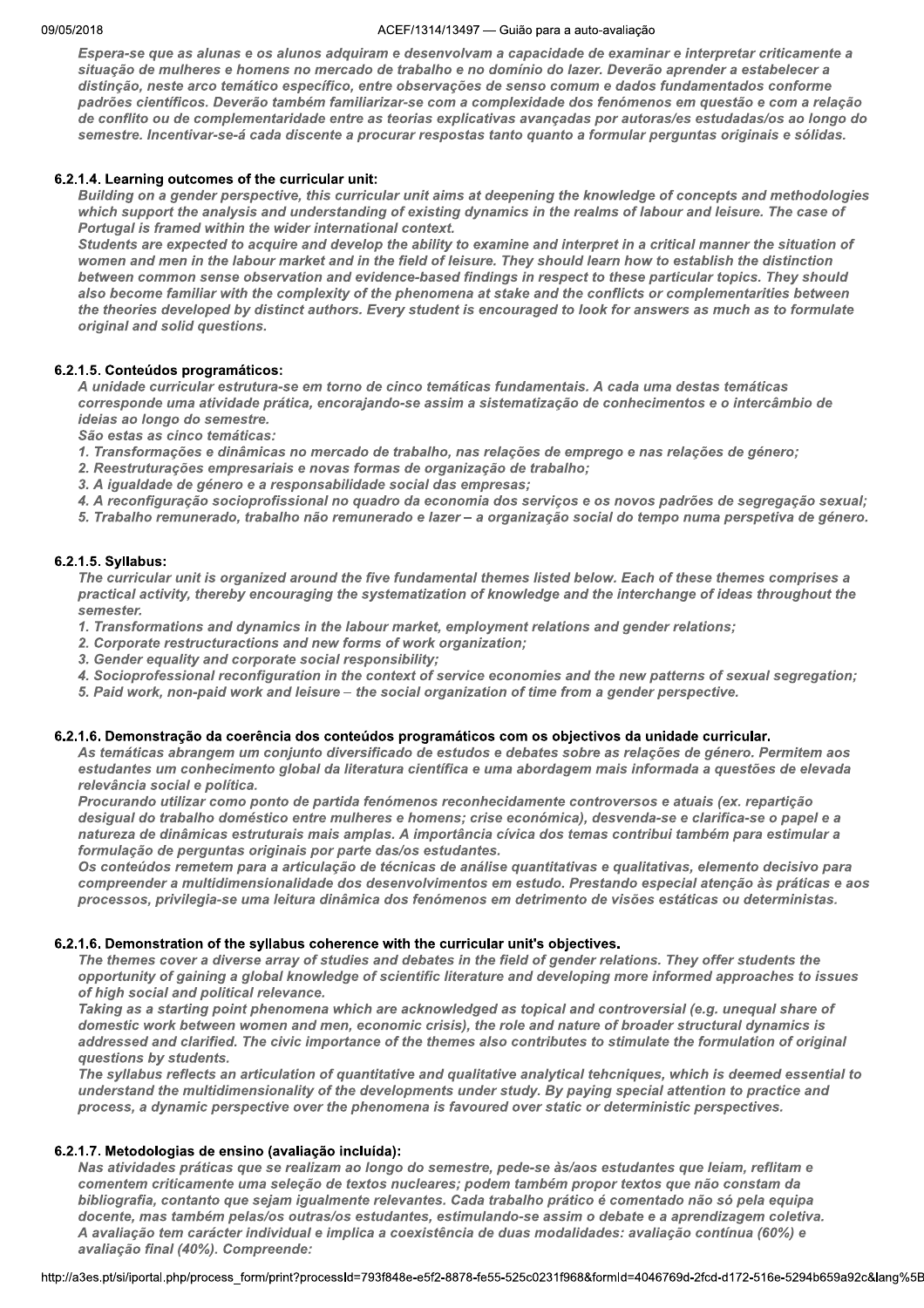1) A participação nos debates temáticos ao longo da unidade curricular, de acordo com as instruções dadas em cada atividade. Espera-se que as alunas e os alunos desenvolvam e fundamentem conclusões, argumentos e pistas para investigação ou ação futuras.

2) A realização de um trabalho individual escrito mediante instruções definidas no início do semestre. Este trabalho deve ser entregue no final do semestre.

## 6.2.1.7. Teaching methodologies (including evaluation):

The practical activities throughout the semester require students to read, reflect upon and critically comment on a selection of core texts; they can also propose other texts, as long as thematic relevance is ensured. Every practical work receives feedback not only from the teachers, but also from the remaining students, thereby stimulating debate and collective learning.

The evaluation is individually-based and builds on the coexistence of two timings: continuous evaluation (60%) and final evaluation (40%). It is based on:

1) Participation in the thematic debates that take place throughout the curricular unit according to the instructions provided by the teachers. Students are expected to develop and defend their own conclusions, arguments and ideas for future research or action.

2) An individual final paper following the instructions established at the beginning of the semester.

#### 6.2.1.8. Demonstração da coerência das metodologias de ensino com os objectivos de aprendizagem da unidade curricular.

Ao favorecer os espaços de leitura, reflexão e debate, promove-se a familiarização com conceitos-chave e outras ferramentas de análise. Cada estudante tem liberdade para introduzir os seus próprios temas de interesse e as referências bibliográficas que achar convenientes, mediante consulta com a equipa docente. Isto visa também permitir que estudantes cujas perspetivas profissionais não involvam a investigação académica per se possam colher os benefícios da unidade curricular para o trabalho que executam noutra área ou para o seu desenvolvimento pessoal. Já o trabalho individual a entregar no fim do semestre exige o aprofundamento de uma problemática específica, sem deixar de a enquadrar no amplo corpo bibliográfico explorado ao longo das várias semanas.

#### 6.2.1.8. Demonstration of the coherence between the teaching methodologies and the learning outcomes.

By privileging the space to read, reflect and debate, students are given favourable conditions to become familiar with key concepts and other analytical tools. They are free to introduce their own topics of interest and bibliographic references upon consulting the teachers. The rationale for this is also to permit that students whose professional perspectives do not include academic research per se may reap the benefits of this curricular unit and recognize its value to the work that they perform in a different area or to their personal development. The individual paper to be submitted by the end of the semester requires delving deeper into a particular problem and situating it within the wide body of scholarship explored in earlier weeks.

#### 6.2.1.9. Bibliografia principal:

Casaca, Sara Falcão (2009), "Reflexões em torno de um novo contrato de género e de uma sociedade mais inclusiva", Sociedade e Trabalho, 38: 71-87.

Ferreira, Virgínia, org. (2010), A Igualdade de Mulheres e Homens no Trabalho e no Emprego em Portugal - Políticas e Circunstâncias, Lisboa, Comissão para a Igualdade no Trabalho e no Emprego.

Gershuny, Jonathan (2000), Changing Times - Work and Leisure in Postindustrial Society, Oxford, Oxford University **Press** 

Perista, Heloísa, org. (1999), Os Usos do Tempo e o Valor do Trabalho - Uma Questão de Género, Lisboa, Comissão para a Igualdade no Trabalho e no Emprego.

Torres, Anália, coord.; Silva, Francisco; Monteiro, Teresa; Cabrita, Miquel (2004), Homens e Mulheres, Entre Família e Trabalho, Lisboa, Comissão para a Igualdade no Trabalho e no Emprego.

#### Mapa IX - Discursos do Quotidiano I e II / Daily Life Discourses I and II

#### 6.2.1.1. Unidade curricular:

Discursos do Quotidiano I e II / Daily Life Discourses I and II

- 6.2.1.2. Docente responsável e respectivas horas de contacto na unidade curricular (preencher o nome completo): Maria Paula S. Mendes Coelho / 24 horas de contacto (24 contact hours)
- 6.2.1.3. Outros docentes e respectivas horas de contacto na unidade curricular:

 $n.a.$ 

6.2.1.4. Objectivos de aprendizagem (conhecimentos, aptidões e competências a desenvolver pelos estudantes): A partir de uma abordagem teórica e metodológica comparativista, o objectivo essencial desta unidade curricular consiste em apreender a complexidade das representações do feminino veiculadas pelos géneros literários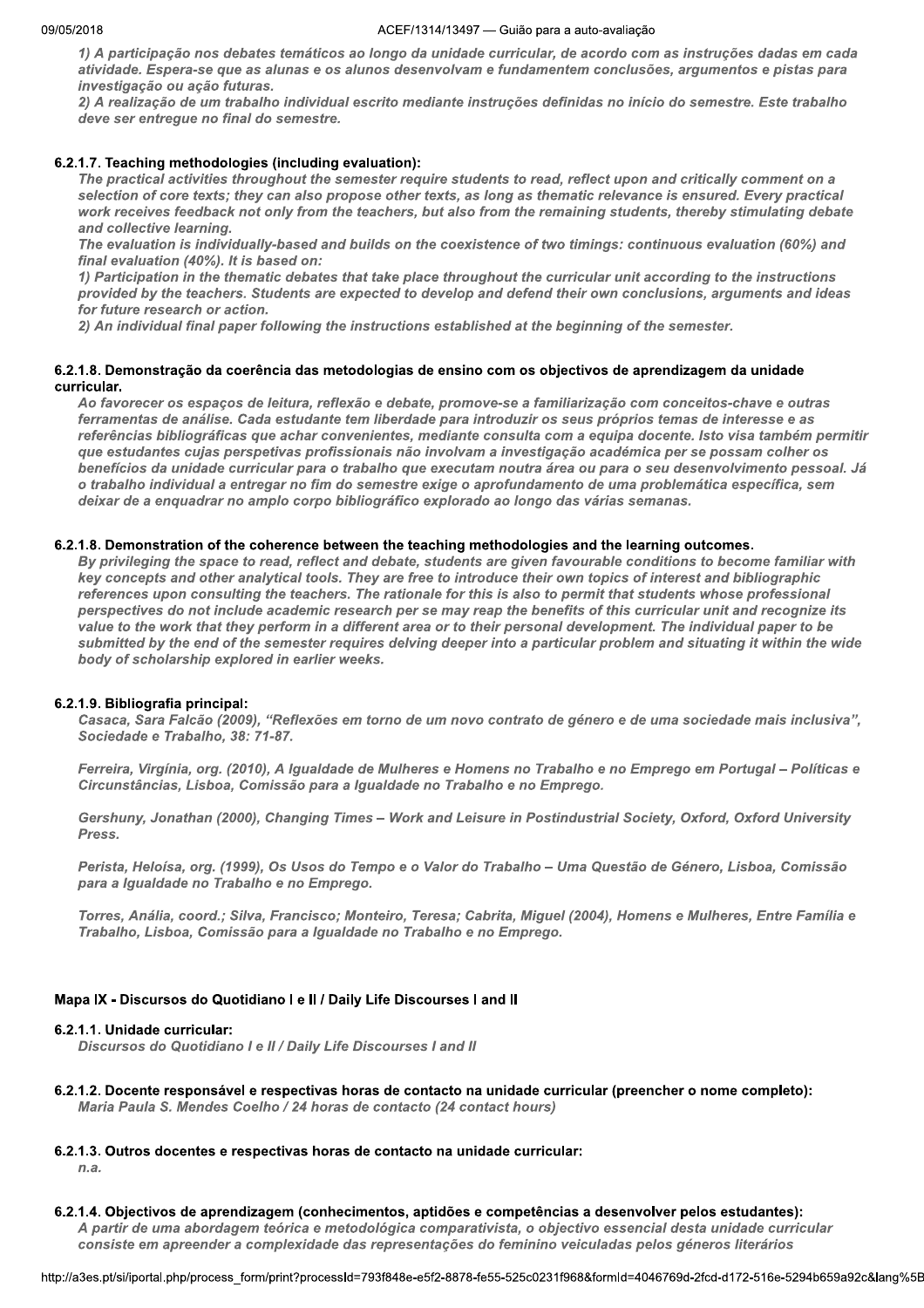convocados (poesia e conto), num diálogo com as outras artes, nomeadamente com a Pintura (Pintura simbolista, impressionista, expressionista...).

Propomos assim um percurso que privilegia, num primeiro momento, a criação poética na viragem do século XIX para o século XX e, num segundo momento, a partir das matrizes anteriormente identificadas, a sua actualização em alguns contos de Lídia Jorge, Mia Couto, Clarice Lispector.

Competências: adquirir uma visão inter e transdisciplinar (nomeadamente a relação entre a Literatura e a Pintura...); adquirir uma compreensão mais profunda e mais ampla da "alteridade", da especificidade identitária do "outro".

## 6.2.1.4. Learning outcomes of the curricular unit:

Based on a comparative theoretical and methodological approach this course unit aims at grasping the complexity of female representations vehiculated by literary genres (poetry and short novel) in dialogue with other arts (mainly, painting).

Thus, it is porposed a learning track focusing on the poetic creation at the turn of the 19th to the 20th century and on the matrices previously identified (novels by Lídia Jorge, João de Melo, Mia Couto, Clarice Lispector).

## 6.2.1.5. Conteúdos programáticos:

1. Representações do feminino e sua problematização:

a) na Literatura

b) na Pintura

2. Da poesia Simbolista ao Modernismo: de Baudelaire a F. Pessoa

3.0 conto lusófono

4. Reflexão acerca da evolução das representações do feminino

## 6.2.1.5. Syllabus:

1. Representations of the feminine and his problematic:

a) in Literature

b) in Painting

2. From Symbolist poetry to Modernism: from Baudelaire to F. Pessoa

3. The Lusophone tale

4. Reflection about the evolution of female representations

## 6.2.1.6. Demonstração da coerência dos conteúdos programáticos com os objectivos da unidade curricular.

A exploração dos conteúdos programáticos permitirá aos/às estudantes adquirir competências para analisar as várias questões e temáticas abordadas, tendo presente uma perspetiva de género.

## 6.2.1.6. Demonstration of the syllabus coherence with the curricular unit's objectives.

The exploration of the syllabus will enable students to acquire specific skills to understand and reflect on the several issues and themes explored along the semester, building on a gender perspective.

## 6.2.1.7. Metodologias de ensino (avaliação incluída):

Esta unidade curricular é oferecida em regime de ensino online, através da utilização da plataforma Moodle, privilegiando-se a comunicação assíncrona.

Tendo como enquadramento do processo de ensino/aprendizagem uma permanente supervisão online, os/as alunos/as elaboram as tarefas propostas pelo/a docente, apresentando trabalhos, recensões críticas, relatórios, protocolos, etc., que serão objeto de avaliação e/ou classificação. A avaliação é feita em base individual e envolve a coexistência de duas modalidades: avaliação contínua (60%) e avaliação final (40%).

## 6.2.1.7. Teaching methodologies (including evaluation):

This course is offered under the online learning using the Moodle platform, focusing on asynchronous communication. Having as framework of the teaching / learning process a permanent online supervision, the students elaborate the tasks proposed by the teacher, presenting papers, book reviews, reports, protocols, etc.., which will be evaluated and / or classification.

Evaluation is made on individual basis and it involves the coexistence of two modes: continuous assessment (60%) and final evaluation (40%).

## 6.2.1.8. Demonstração da coerência das metodologias de ensino com os objectivos de aprendizagem da unidade curricular.

As metodologias de ensino e avaliação combinam o exercício de leitura e de análise conceptual de textos teóricos e literários com o objetivo de proporcionar ao estudante a capacidade de compreender a relação inter e transdisciplinar, nomeadamente a relação entre a Literatura e a Pintura, e problematizar a especificidade identitária do "outro", numa perspetiva de género.

## 6.2.1.8. Demonstration of the coherence between the teaching methodologies and the learning outcomes.

The teaching methodologies and evaluation combine the exercise of reading and conceptual analysis of theoretical and literary texts with the aim of providing the student the ability to understand the inter-and transdisciplinary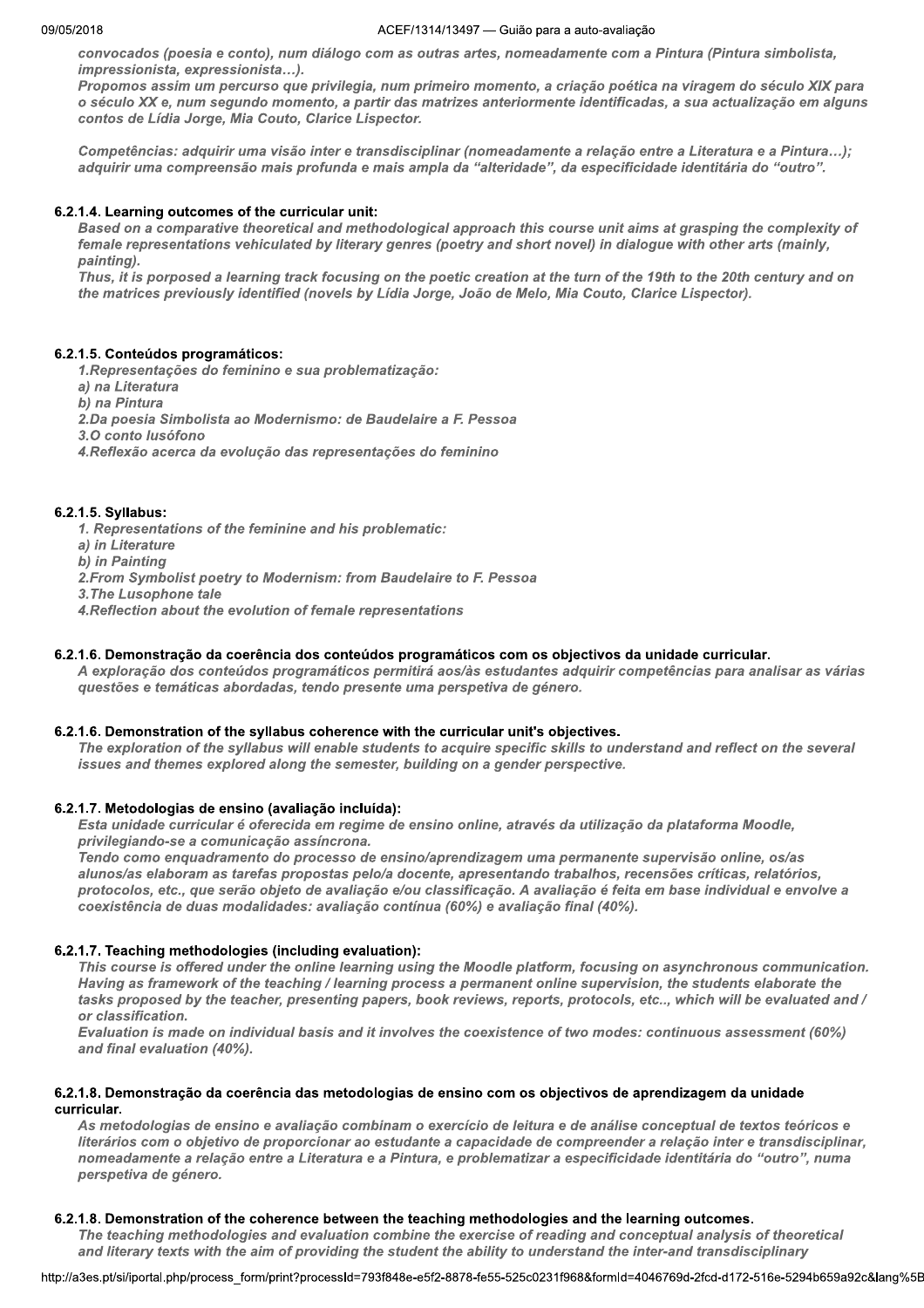relationship, particularly the relationship between literature and painting, and discuss the specificity identity of the "other" in a gender perspective.

## 6.2.1.9. Bibliografia principal:

**Bibliografia ativa / Active readings:** Selecção de poemas: Baudelaire, Cesário Verde, Eugénio de Castro, Gomes Leal, António Nobre, Mário de Sá Carneiro, Fernando Pessoa, etc. Selecção de contos das seguintes obras: COUTO, Mia, Na berma de nenhuma estrada e outros contos, Lisboa, Editorial Caminho, 2001. JORGE, Lídia, O Belo Adormecido, Lisboa, Dom Quixote, 2004 LISPECTOR, Clarice, A descoberta do mundo, Lisboa, Indícios de Oiro, 2004 MALHEIRO, Helena, O tamanho do mundo, Lisboa, Oficina do Livro, 2004 (1ª ed.1996, Ed. Asa); Pescadores de Estrelas, Lisboa, Oficina do Livro, 2002

**Bibliografia passiva / Passive readings:** 

BRUNEL, Pierre; CHEVREL, Yves (org), Compêndio de Literatura Comparada, Lisboa, Fundação Calouste Gulbenkian, 2004). 2 Capítulos: "Literaturas e Artes", por Jean-Michel Gliksohn, pp. 263-282 e "A Literatura Comparada face às imagens modernas: cinema, fotografia e televisão", por Jeanne-Marie Clerc, pp. 283-323 (capítulos disponibilizados na  $UC)$ 

## 6.3. Metodologias de Ensino/Aprendizagem

#### 6.3.1. Adaptação das metodologias de ensino e das didácticas aos objectivos de aprendizagem das unidades curriculares. O modelo pedagógico da UAb prevê para o 2.º ciclo um perfil de estudante com maior grau de autonomia, não só ao

nível do domínio de competências investigativas e reflexão crítica das matérias lecionadas, mas também ao nível de uma aprendizagem colaborativa em ambiente de classe virtual, assente na comunicação assíncrona. Os docentes gizam um percurso de trabalho com base em recursos disponibilizados na plataforma (e-atividades), estruturando os conteúdos em torno de atividades com interação diversificada, contando sempre com a moderação do docente. Articularam-se as diferentes atividades projetadas para cada UC, com a exploração dos recursos disponíveis nos espaços virtuais, nomeadamente os produzidos pelos docentes. Procura-se também complementar as temáticas das UC com as conferências presenciais, transmitidas por videoconferência.

#### 6.3.1. Adaptation of methodologies and didactics to the learning outcomes of the curricular units.

In the 2nd cycle, UAb's pedagogical model envisages a student with a greater degree of autonomy, not only in the field of research skills and critical reflection of the topics taught, but also in terms of a collaborative learning environment in a virtual class, based on asynchronous communication. Teachers outline a path based on resources available on the platform (e-activities) structuring content around activities with diversified interaction, always moderated by the teacher. Different activities designed for each CU were coordinated, exploring the available resources in virtual spaces, particularly those produced by teachers. The coordination body and teachers also try to coordinate and complement the thematic of the CU with conference attendance, broadcast by videoconference.

#### 6.3.2. Verificação de que a carga média de trabalho necessária aos estudantes corresponde ao estimado em ECTS.

A carga média de trabalho dos mestrandos foi estabelecida de acordo com os objetivos e conteúdos de cada UC (cf. 6.2), os quais estão previstos em sede de Contrato de Aprendizagem, documento norteador de todo o percurso letivo. As UC diferenciam-se pelo número de ECTS, sendo que a cada ECTS corresponde 26 horas de trabalho. A organização e a orientação das atividades previstas, tais como leituras orientadas, discussões temáticas em fóruns, análise e estudos de caso, realização autónoma de pesquisas e elaboração de ensaios, estão de acordo com o primado da flexibilidade e da gestão dos tempos de ensino/aprendizagem propostos pelo Modelo Pedagógico da UAb e adequados às especificidades de cada UC, em classe virtual. Estas atividades são previstas tendo em atenção o número de horas de trabalho correspondentes aos ECTS definidos para cada UC na estrutura curricular.

#### 6.3.2. Verification that the required students average work load corresponds the estimated in ECTS.

The student's average workload was established in accordance with the objectives and contents of each CU (see 6.2), which are included in the Learning Agreement, which functions as a guideline for the entire course. CU differ in the number of ECTS, and each ECTS corresponds to 26 hours of work.

The organisation and monitoring of the planned activities, such as guided readings, thematic discussions on forums, case analysis and studies, conducting independent research and the preparation of essays, are all in accordance with the rule of flexibility and time management of teaching / learning times proposed by UAb's Pedagogical Model and suited to the specific characteristics of each CU in virtual class. These activities are planned taking into account the number of working hours corresponding to the ECTS defined for each CU in the curricular structure.

#### 6.3.3. Formas de garantir que a avaliação da aprendizagem dos estudantes é feita em função dos objectivos de aprendizagem da unidade curricular.

A aprendizagem dos estudantes neste ciclo de estudos implica a obrigatoriedade da avaliação contínua, realizada no decurso da classe virtual, privilegiando a aquisição de conhecimentos, o atingir dos objetivos e o desenvolvimento e aprofundamento de competências, atribuindo-lhe um peso de 60% da avaliação final. A elaboração de um trabalho final de natureza ensaística, refletindo as principais temáticas ministradas na UC, corresponde a 40% da avaliação. Dever-se-á ter igualmente em atenção que são desenvolvidas e avaliadas as capacidades de argumentação, análise, problematização e síntese em todas as atividades realizadas.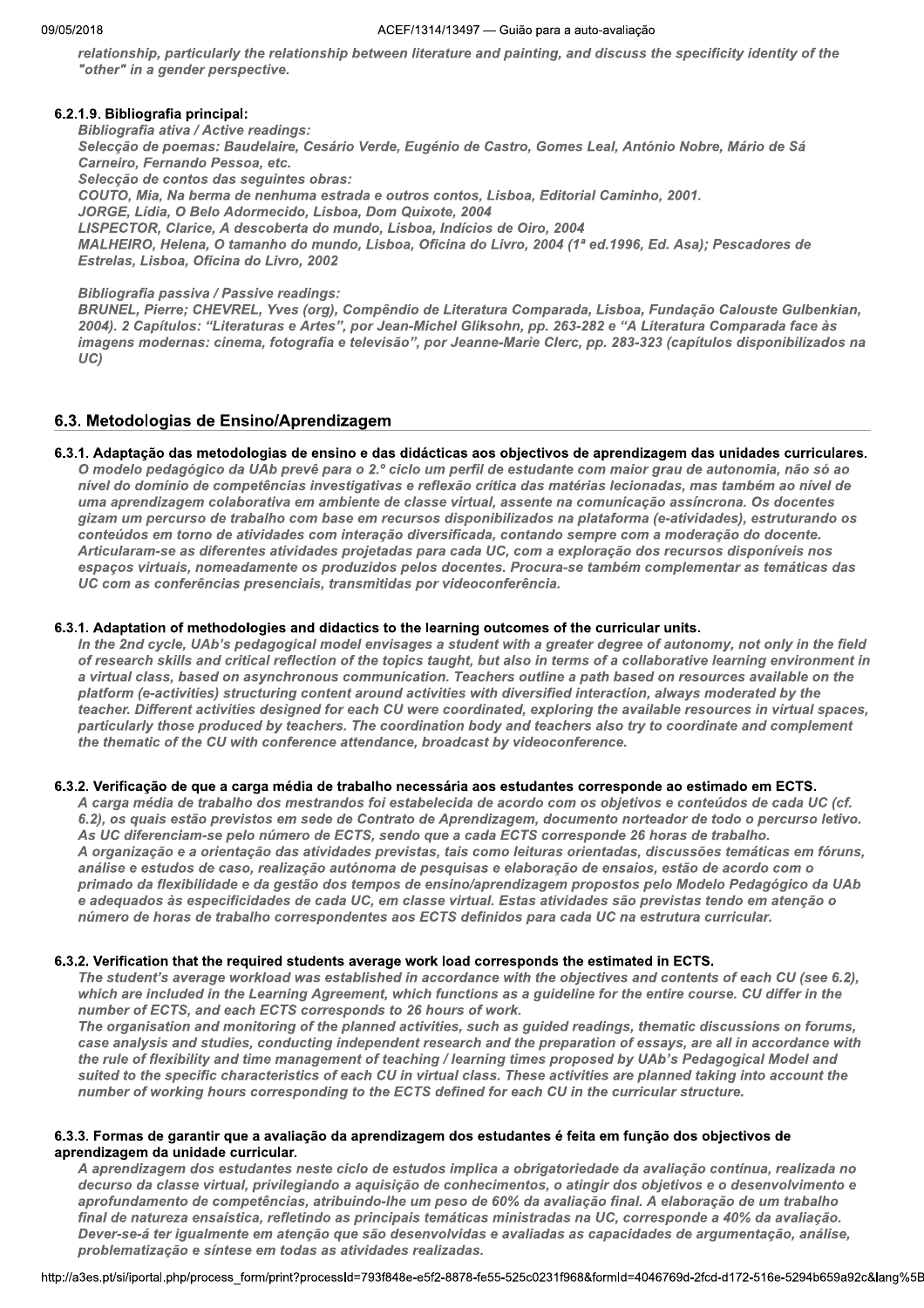#### ACEF/1314/13497 - Guião para a auto-avaliação

Este modelo avaliativo garante o cumprimento cabal dos objetivos de aprendizagem, visto que atende à desejável autonomia dos estudantes, indispensável ao desenvolvimento de competências associadas à investigação que são sistematicamente aplicada durante todo semestre, em sede de avaliação contínua e final.

## 6.3.3. Means to ensure that the students learning assessment is adequate to the curricular unit's learning outcomes.

Student learning in this study cycle involves compulsory continuous assessment, carried out either during the virtual class, in which the following aspects are valued: acquisition of knowledge, achievement of goals and development and consolidation of skills. These weight 60% of the final evaluation. The preparation of a final essay, reflecting the main themes taught at each CU, represent 40% of the final evaluation. Other aspects developed and assessed are the argumentation, analysis and reasoning competences as well as the competence to summarise in all the activities undertaken.

This evaluation model ensures full compliance with learning goals, as it caters to students' autonomy, essential to the development of skills associated with research that are consistently applied throughout the semester, based on a continuous and final evaluation.

## 6.3.4. Metodologias de ensino que facilitam a participação dos estudantes em actividades científicas.

Na maioria das UC do 1º ano, as atividades que se realizam ao longo do semestre têm subjacente uma aplicação do conhecimento teórico à análise da atualidade, transferível para a pesquisa empírica e considerando situações do contexto cívico, familiar e profissional dos estudantes. As duas UC de metodologia de investigação capacitam para a pesquisa autónoma e a posterior elaboração da dissertação.

Estimula-se ainda a participação dos estudantes em iniciativas de entidades de investigação, nomeadamente do CEMRI, e de organizações públicas e da sociedade civil (cf. 3.2.3 e 5.2.2).

O 2º ano assegura a integração dos mestrandos na investigação através da elaboração de uma dissertação original (cf.  $6.1.4$ ).

## 6.3.4. Teaching methodologies that promote the participation of students in scientific activities.

In most of the 1st year CU, the activities that are developed throughout the semester promote the application of theoretical knowledge to the analysis of current situations, transferable to empirical research and considering the civic, professional and family context of the students. Both CU of research methodology enable independent research and further elaboration of the dissertation.

Teachers still encourage student participation in initiatives organized by research entities, like CEMRI, and public and civil society organizations (see 3.2.3 and 5.2.2).

The 2nd year ensures the integration of master students in research through the writing of an original dissertation (see  $6.1.4$ ).

# 7. Resultados

## 7.1. Resultados Académicos

## 7.1.1. Eficiência formativa.

## 7.1.1. Eficiência formativa / Graduation efficiency

|                                                                                | 2010/11 | 2011/12 | 2012/13 |
|--------------------------------------------------------------------------------|---------|---------|---------|
| N.º diplomados / No. of graduates                                              |         |         |         |
| N.º diplomados em N anos / No. of graduates in N years*                        |         |         |         |
| N.º diplomados em N+1 anos / No. of graduates in N+1 years                     |         |         |         |
| $N$ . diplomados em N+2 anos / No. of graduates in N+2 years                   |         |         |         |
| $N$ . diplomados em mais de N+2 anos / No. of graduates in more than N+2 years |         |         |         |

## Perguntas 7.1.2. a 7.1.3.

## 7.1.2. Comparação do sucesso escolar nas diferentes áreas científicas do ciclo de estudos e respectivas unidades curriculares.

Verifica-se que não se assiste a uma discrepância entre as classificações obtidas nas diferentes áreas científicas e respetivas unidades curriculares.

Considerando que o mestrado esteve suspenso para efeitos de adequação a Bolonha e acreditação e só funcionou em regime de e-learning em 2011-13 e 2012-2014, ainda não foram discutidas publicamente as dissertações.

Refira-se que nas edições anteriores, em regime presencial, o número de dissertações defendidas publicamente (total de 77) constitui já um espaço de reflexão científica relevante na área dos Estudos sobre as Mulheres e de Género, nas instituições de ensino superior e na sociedade portuguesas, tendo sido editadas comercialmente e assim contribuindo para a extensão do conhecimento e debate sobre estas problemáticas.

## 7.1.2. Comparison of the academic success in the different scientific areas of the study programme and related curricular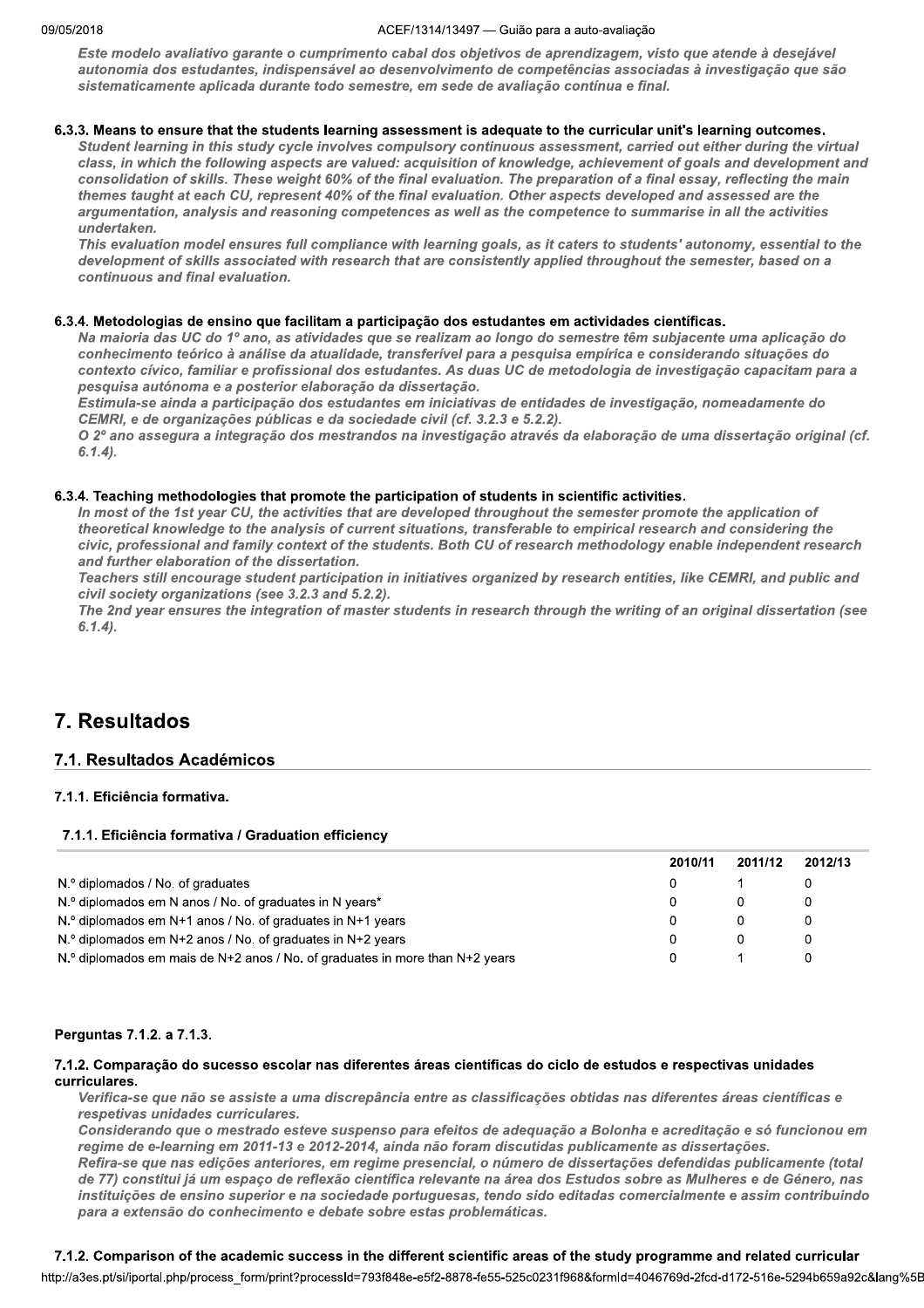#### units.

There is no visible discrepancy between the marks obtained in different scientific areas and respective CU. Considering that the Course was suspended for the purpose of adaptation to the Bologna Process and only worked in e-learning in 2011-13 and 2012-2014, currently dissertations have not been publicly discussed yet. It is noteworthy that in previous editions (in traditional classroom teaching), the number of dissertations publicly discussed (total of 77) has already achieved a relevant place in the scientific area of women and gender studies in Portuguese higher education institutions and society. Furthermore, dissertations have been commercially published, thus contributing to the extension of knowledge and debate on these issues.

## 7.1.3. Forma como os resultados da monitorização do sucesso escolar são utilizados para a definição de acções de melhoria do mesmo.

A monitorização do sucesso escolar ocorre em primeiro lugar no seio da unidade curricular, sendo o docente da mesma o seu responsável. Em segundo lugar, e já em sede de reunião da equipa docente, orientada pela Coordenação do Curso, analisam-se os resultados e implementam-se estratégias tanto individuais, quanto de conjunto, consideradas necessárias para a melhoria do mesmo (cf. 2.2.2 a 2.2.4 e 5.2.4). A monitorização do sucesso escolar decorre em articulação com a avaliação da satisfação por parte dos estudantes. Neste contexto, a constituição dos Grupos de Qualidade na UAb tem permitido introduzir mecanismos de monitorização institucional do sucesso escolar no 2º ciclo, articulando-os com a avaliação do desempenho docente.

## 7.1.3. Use of the results of monitoring academic success to define improvement actions.

Monitoring of academic success occurs primarily within the curricular unit, being the teacher the major responsible for this process. Secondly, within the meetings of the teaching team, guided by the Course coordination body, the results are analyzed and strategies are implemented, both individual and as a whole, regarding necessary improvements (see from 2.2.2 to 2.2.4 and 5.2.4).

Monitoring of academic success is developed in conjunction with the evaluation of satisfaction by students. In this context, the constitution of the Quality Groups in UAb, has allowed to introduce institutional mechanisms for monitoring academic success in the 2nd cycle, linking them with the evaluation of teacher performance.

## 7.1.4. Empregabilidade.

## 7.1.4. Empregabilidade / Employability

|                                                                                                                                                                                                                                    | %                |
|------------------------------------------------------------------------------------------------------------------------------------------------------------------------------------------------------------------------------------|------------------|
| Percentagem de diplomados que obtiveram emprego em sectores de actividade relacionados com a área do ciclo de estudos /<br>Percentage of graduates that obtained employment in areas of activity related with the study cycle area | 100              |
| Percentagem de diplomados que obtiveram emprego em outros sectores de actividade / Percentage of graduates that obtained<br>employment in other areas of activity                                                                  |                  |
| Percentagem de diplomados que obtiveram emprego até um ano depois de concluído o ciclo de estudos / Percentage of graduates that<br>obtained employment until one year after graduating                                            | 100 <sub>1</sub> |

## 7.2. Resultados das actividades científicas, tecnológicas e artísticas.

## Pergunta 7.2.1. a 7.2.6.

## 7.2.1. Indicação do(s) Centro(s) de Investigação devidamente reconhecido(s), na área científica predominante do ciclo de estudos e respectiva classificação.

Centro de Estudos das Migrações e das Relações Interculturais/CEMRI; Universidade Aberta - Classificação: Bom (http://www2.uab.pt/cemri/detailmenu.php?menu=26&id=43)

Centro de Investigação em Sociologia Económica e das Organizações/SOCIUS; Instituto Superior de Economia e Gestão (ISEG); Universidade Técnica de Lisboa/UTL - Classificação: Excelente (http://pascal.iseg.utl.pt/~socius/home.html)

## 7.2.1. Research centre(s) duly recognized in the main scientific area of the study programme and its mark.

Centre of Migrations and Intercultural Relations Studies/CEMRI: Universidade Aberta - Mark: Good (http://www2.uab.pt/cemri/detailmenu.php?menu=26&id=43)

Research Centre in Economic and Organizational Sociology/SOCIUS; School of Economics and Management (ISEG). Technical University of Lisbon - Mark: Excellent (http://pascal.iseg.utl.pt/~socius/home uk.html)

## 7.2.2. Número de publicações do corpo docente do ciclo de estudos em revistas internacionais com revisão por pares, nos últimos 5 anos e com relevância para a área do ciclo de estudos.

35

## 7.2.3. Outras publicações relevantes.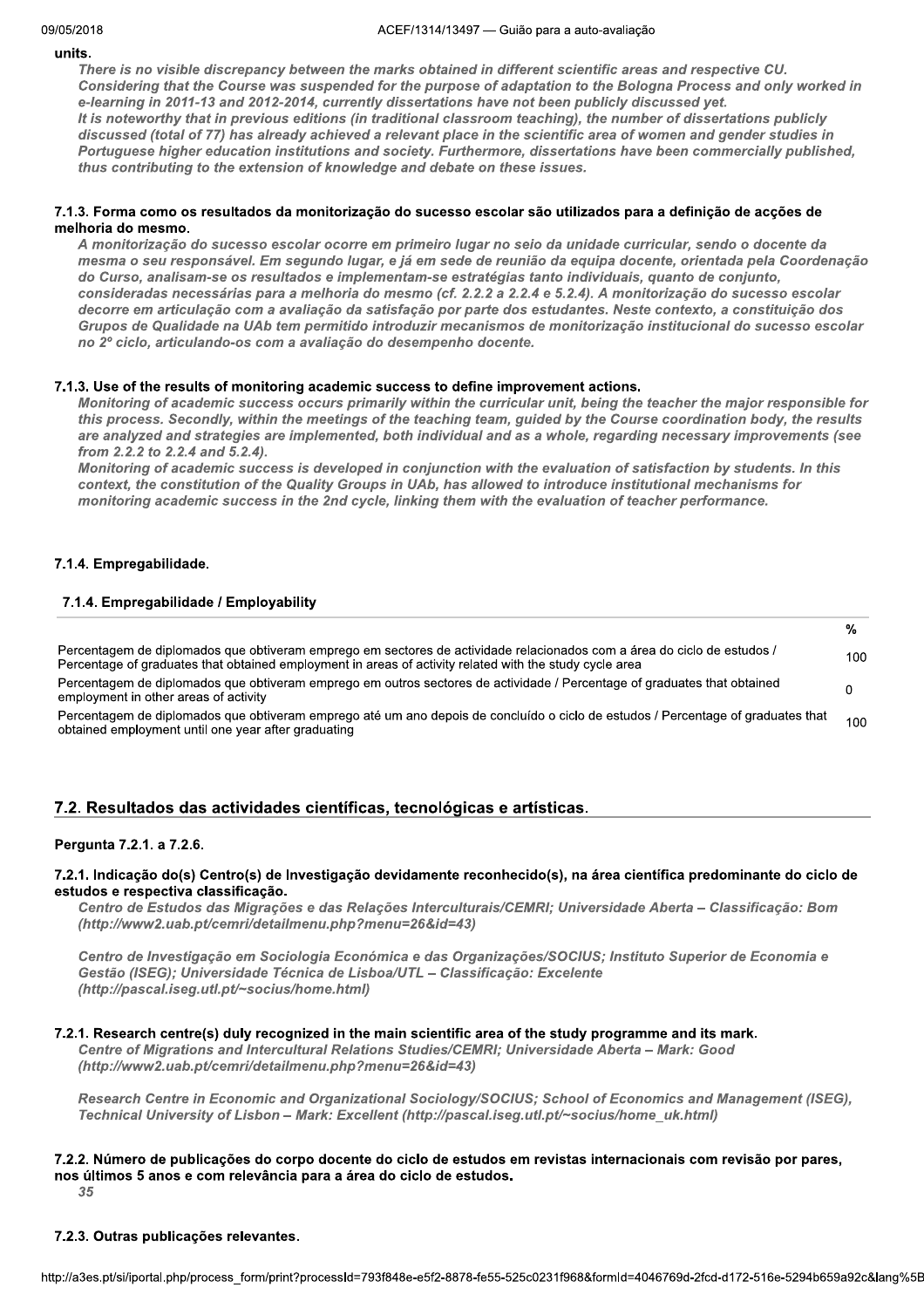Livros: 21 Capítulos de livros: 37 Revistas internacionais sem revisão por pares: 1 Revistas nacionais com e sem revisão por pares: 26 Comunicações em atas: 19

## 7.2.3. Other relevant publications.

**Books: 21 Book chapters: 37** International journals without peer review: 1 National journals with or without peer review: 26 **Conference proceedings: 19** 

#### 7.2.4. Impacto real das actividades científicas, tecnológicas e artísticas na valorização e no desenvolvimento económico.

A atividade científica desenvolvida pelos docentes, no âmbito dos Centros de I&D e na UAb, permite a sua constante atualização científica e traduz-se na melhoria dos conteúdos programáticos, além de valorizar as aprendizagens e o desenvolvimento de competências investigativas. Os resultados da investigação são disponibilizados em Repositório Aberto de acordo com a política adotada na UAb.

Promove-se a construção de um quadro teórico e metodológico no domínio dos estudos sobre as mulheres e de género que fomenta a educação para a cidadania; permite adquirir um saber teórico e prático para o desempenho de funções relativas à implantação de políticas para a igualdade como salientado no IV Plano para a Igualdade (Área estratégica nº 3: Educação, Ensino Superior e Aprendizagem ao Longo da Vida), e no Programa Horizonte 2020 (que valoriza os estudos nesta área científica pelo impacto na inovação social e na ciência: http://home.epws.org/#Declaration-on-Horizon-2020-from-the-Helsinki-Group).

#### 7.2.4. Real impact of scientific, technological and artistic activities on economic enhancement and development.

The scientific activity undertaken by teachers, either within R&D centres and in UAb, allows for constant scientific updating of the academic staff, which has reflections on the improvement of the syllabus and the enhancement of research skills. The research results produced within the context of the Master's are made available in an Open Repository, in line with the open access policy adopted at UAb.

The course builds a theoretical and methodological framework in the field of women and gender studies which promotes active citizenship; it allows acquiring theoretical and practical knowledge for the performance of functions related to the implementation of policies for equality as outlined in IV Plan for Equality (see Strategic Area 3: Education, Higher Education and Lifelong Learning), and Horizon 2020 (which values scientific studies in this area by its impact on social innovation and science (http://home.epws.org/#Declaration-on-Horizon-2020-from-the-Helsinki-Group).

## 7.2.5. Integração das actividades científicas, tecnológicas e artísticas em projectos e/ou parcerias nacionais e internacionais.

Parte das atividades científicas desenvolvidas pelos docentes do Curso integra-se nas linhas orientadoras estabelecidas pelos Centros de I&D a que pertencem. Tais atividades de investigação contemplam a candidatura e o desenvolvimento de projetos de investigação no âmbito dos concursos promovidos por organismos nacionais e internacionais de elevado grau de competitividade (ex. FCT, Athena, AtGender, Gendercit, European Sociological Association, European Science Foundation; RLDWL Europe; cf. 3.2.3). Esses projetos pressupõem o estabelecimento de parcerias com outras instituições públicas e privadas nas áreas afetas aos estudos sobre as mulheres e de género (ex. universidades, centros de I&D, associações científicas nesta área, instituições da administração pública, autarquias, ONG, etc.). Tais parcerias favorecem a mobilidade e a disseminação dos resultados obtidos da investigação, através, entre outras, da organização de eventos científicos e de atividades de extensão cultural.

## 7.2.5. Integration of scientific, technological and artistic activities in national and international projects and/or partnerships.

Part of the scientific activities undertaken by course teachers has to do with the guidelines established by the R&D Centres they belong to. These research activities include the application to and development of research projects within contests organized by highly competitive national and international organizations (e.g. FCT; Athena, AtGender, Gendercit, European Sociological Association, European Science Foundation; RLDWL Europe; cf. 3.2.3). These projects require the creation of partnerships with other public and private institutions in the areas of women and gender studies (e.g. Universities, R&D Centres, scientific associations, public administration institutions, local authorities, NGO, etc.). These partnerships promote mobility and dissemination of results from research by, for instance, the organisation of scientific events and cultural outreach activities.

## 7.2.6. Utilização da monitorização das actividades científicas, tecnológicas e artísticas para a sua melhoria.

A monitorização das atividades científicas é efetuada através dos relatórios anuais entregues, quer na UAb ao DCSG, ao Conselho Científico e ao Instituto Coordenador de Investigação, quer nos Centros de I&D em que os docentes se integram (cf. 7.2.1), avaliados com regularidade. Além dos momentos de avaliação interna, os Centros de I&D estão sujeitos a avaliação criteriosa por júris internacionais, nomeados pela FCT, entidade reguladora do Sistema Científico e Tecnológico Nacional (SCTN). Os resultados obtidos nas várias aferições contribuem para a melhoria do desempenho docente, visto que, do ponto de vista científico, as matérias lecionadas nas UC beneficiam deles diretamente, bem como de uma sua constante atualização.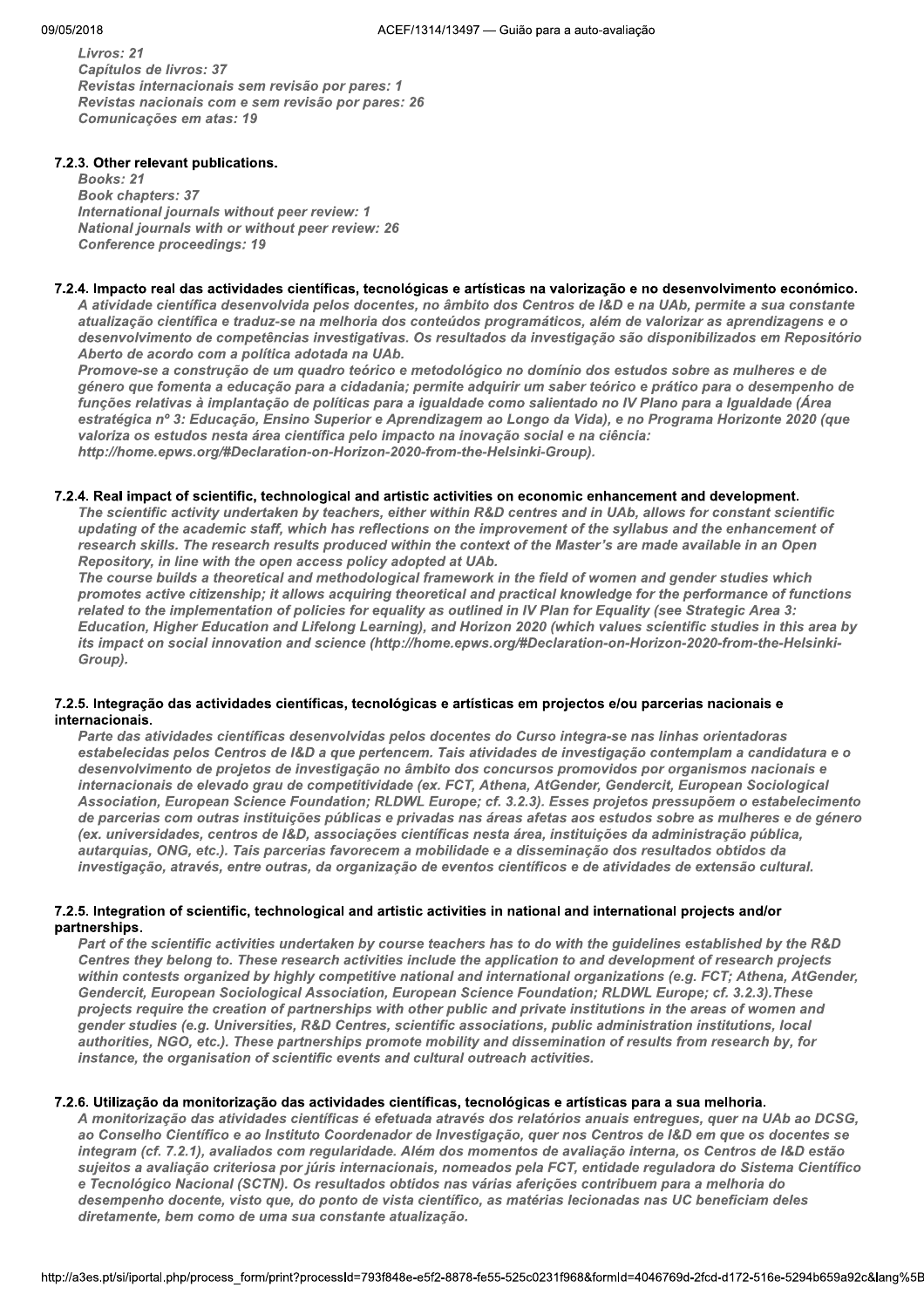#### 7.2.6. Use of scientific, technological and artistic activities' monitoring for its improvement.

Scientific activities are monitored through the annual reports submitted, both at UAb (to the Department of Social Sciences and Management, the Scientific Council and the Research Coordination Institute), and at the R&D Centres in which the teachers are involved in (see 7.2.1), that are regularly evaluated. In addition to this annual monitoring, the R&D Centres are subject to careful evaluation by international panels appointed by FCT, the national regulatory body for the Scientific and Technological System. The results obtained in the various evaluations contribute towards improving teacher performance since, from a scientific point of view, the subject matters taught in the CUs benefit directly from them, as well as being constantly updated.

## 7.3. Outros Resultados

## Perguntas 7.3.1 a 7.3.3

#### 7.3.1. Actividades de desenvolvimento tecnológico e artístico, prestação de serviços à comunidade e formação avançada.

Têm sido desenvolvidas atividades de formação dirigidas a docentes dos ensinos básico e secundário, de entre as quais se destaca a parceria com a CIG no projeto Cadernos Sacausef: Género e recursos educativos digitais (www.crie.min-edu.pt/index.php?section=404&module=navigationmodule).

É prática regular a organização de colóquios e seminários internacionais e nacionais com outras IES, centros de investigação, associações científicas e entidades da sociedade civil (ex. ACIDI; Gender in Research/Yellow Window, DG Investigação da CE), a participação em projetos e redes (3.2.3), a orientação de dissertações de mestrado e doutoramento, na UAb ou outras IES.

Existe uma articulação com o Grupo de Investigação Estudos sobre as Mulheres - Género, sociedades e culturas, do CEMRI, na realização de atividades no âmbito das suas áreas de especialização, nos CLA, com ONG, escolas, etc. Regista-se a participação em programas da UAb na RTP 2 para formação/sensibilização e divulgação de projetos.

## 7.3.1. Activities of technological and artistic development, consultancy and advanced training.

We have developed training activities aimed at teachers of primary and secondary schools, among which stands out the partnership with CIG (Sacausef project: Gender and digital educational resources - www.crie.min-edu.pt/index.php ? section = 404 & module = navigationmodule).

Regular practice is the organization of seminars and international and national seminars with other HEIs, research centers, scientific associations and civil society organizations (e.g. ACIDI; Gender in Research/Yellow Window, EC DG Research), participation in projects and networks (see 3.2.3), supervision of PhD and masters in UAb or other HEIs. There is a connection with CEMRI's Research Group on Women's studies - Gender, Societies and Cultures, in carrying out activities within their areas of specialization, in LLC, NGOs, schools, etc..

There is also a participation in UAb's programs in RTP 2 for training/awareness and the dissemination of on-going projects.

## 7.3.2. Contributo real para o desenvolvimento nacional, regional e local, a cultura científica, e a accão cultural, desportiva e artística.

As atividades realizadas pelos docentes procuram contribuir para a partilha e divulgação de conhecimento científico e formação para o exercício da cidadania, tendo em vista a prossecução dos objetivos gerais do Curso (cf. 1.1), onde subjaz a valorização do investimento na qualificação dos recursos humanos como fator crucial de modernização e desenvolvimento (IV Plano da Igualdade) e o seu impacto na ciência (Horizonte 2020) (cf. 7.2.4).

De acordo com a política institucional de dinamização cultural e científica da UAb em relação aos seus CLA, espalhados por todo o território nacional, os docentes envolveram-se ativamente na promoção e divulgação de temáticas relacionadas com os conteúdos científico-pedagógicos deste Curso.

Da mesma forma, a divulgação de projetos de investigação e temas de estudo ligados às áreas científicas do Curso foi assegurada pelos docentes nos programas da RTP2 disponibilizados no site da UAb, permitindo a sua posterior utilização por estudantes e visitantes.

#### 7.3.2. Real contribution for national, regional and local development, scientific culture, and cultural, sports and artistic activities.

The activities performed by the course teachers seek to contribute to the sharing and dissemination of scientific knowledge and training for citizenship, with a view to pursuing the general objectives of the course (see 1.1), which underlies the valuation of the investment in human resources as a crucial factor for modernization and development (IV Plan for the Promotion of Equality) and its impact on science (Horizon 2020) (see 7.2.4).

In line with UAb's institutional policy of cultural and scientific promotion of its LLCs, which are distributed throughout the country, the course teachers have been actively involved in promoting and publicising the themes related to the scientific-pedagogical contents of this course.

In the same way, the research projects and study themes related to the scientific area of this course were presented by the teachers on the RTP2 programs, and then put on the UAb website for later use by students and visitors.

#### 7.3.3. Adequação do conteúdo das informações divulgadas ao exterior sobre a instituição, o ciclo de estudos e o ensino ministrado.

A UAb promove regularmente informação atualizada sobre a instituição, o ciclo de estudos e tipo de ensino (elearning, através de plataforma eletrónica), no tempo de antena na RTP2, no site institucional e em sites de outras instituições públicas, na newsletter mensal e nas redes sociais (facebook). Foi igualmente elaborado um vídeo específico sobre a oferta pedagógico-científica de 2.º ciclo, disponibilizado no sítio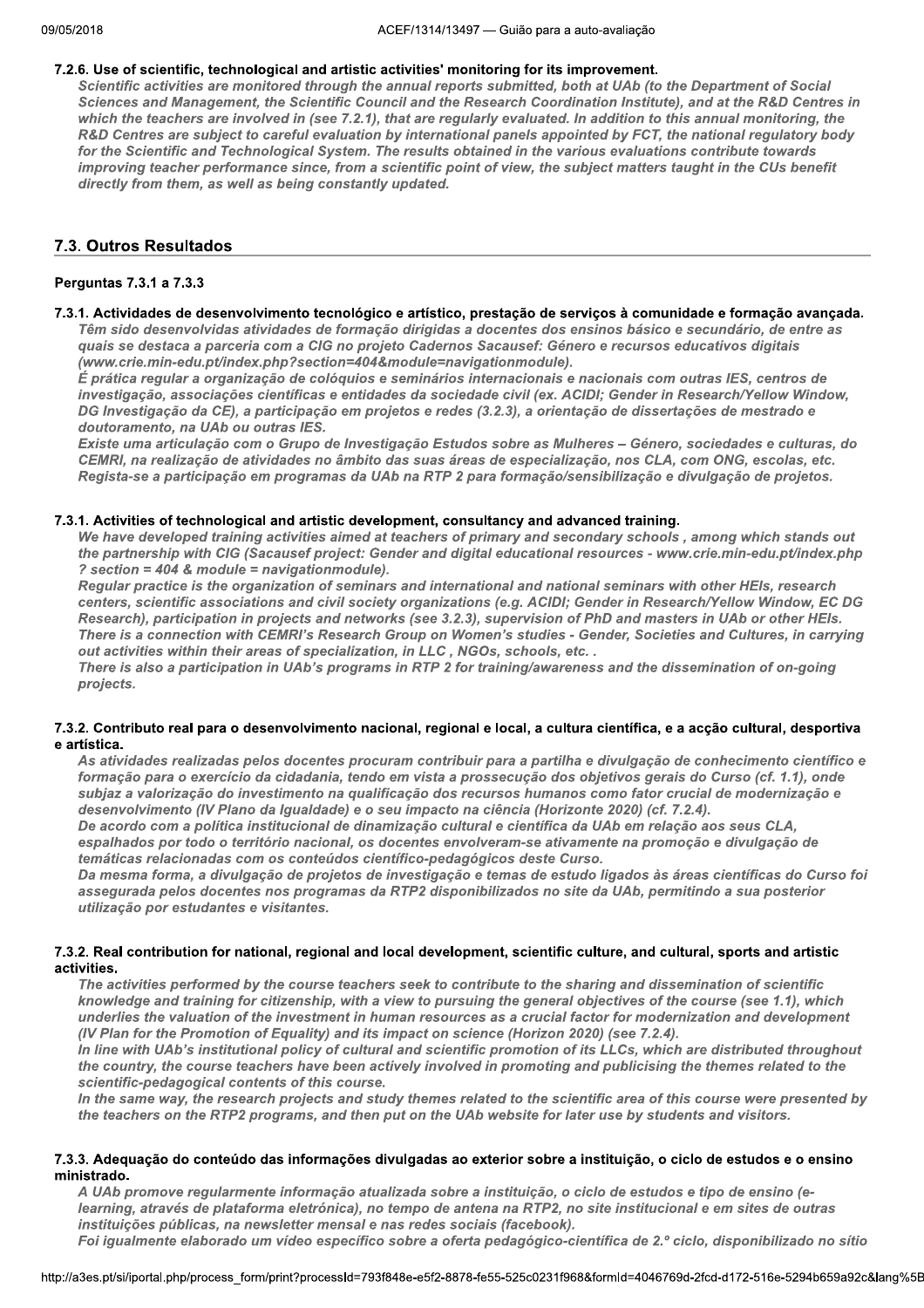#### ACEF/1314/13497 - Guião para a auto-avaliação

da UAb, com depoimentos da Coordenadora do Curso e com testemunhos de mestrandos e antigos estudantes do Mestrado. A participação dos docentes em atividades científicas (da UAb ou desenvolvidas em parceria) é amplamente divulgada nos espaços virtuais da UAb e nos programas televisivos.

#### 7.3.3. Adequacy of the information made available about the institution, the study programme and the education given to students.

The University regularly provides updated information on the institution, the study cycle and the type of teaching (elearning through electronic platform) through various channels: on its weekly program in RTP2; on its institutional site and in other institutions' sites; in its monthly newsletter and on social networks (Facebook). A video was made about UAb's 2nd cycle pedagogical-scientific options, which includes statements from the course coordinator and the personal testimony of current and former master students. The participation of teachers in scientific activities undertaken in UAb or in partnership is widely disseminated in the virtual spaces of UAb and tv programs.

## 7.3.4. Nível de internacionalização

## 7.3.4. Nível de internacionalização / Internationalisation level

| Percentagem de alunos estrangeiros / Percentage of foreign students                                                         | 60 |
|-----------------------------------------------------------------------------------------------------------------------------|----|
| Percentagem de alunos em programas internacionais de mobilidade / Percentage of students in international mobility programs |    |
| Percentagem de docentes estrangeiros / Percentage of foreign academic staff                                                 |    |

# 8. Análise SWOT do ciclo de estudos

## 8.1. Objectivos gerais do ciclo de estudos

## 8.1.1. Pontos fortes

Integrando-se no projeto educativo, científico e cultural da UAb, o Curso constitui oferta pedagógica única no panorama académico ao oferecer em e-learning formação aprofundada e interdisciplinar, perfeitamente adequado às orientações do Processo de Bolonha (primado da flexibilidade, aprendizagem autónoma e colaborativa). Curso pioneiro e de referência inequívoca no contexto do desenvolvimento das Ciências Sociais em Portugal, esta área é considerado politica e cientificamente prioritária, integrando o IV Plano para a Igualdade (www.dre.pt/pdf1s/2011/01/01200/0029600321.pdf) e planos anteriores, assim como documentos internacionais. Este Curso ajusta-se também às orientações predominantes a nível internacional do EaD, recorrendo a novas tecnologias, explorando as potencialidades oferecidas pela comunicação em rede. O Modelo foi avaliado e validado pelo Conselho Consultivo Internacional da UAb, presidido por Anthony Bates e alguns especialistas mundiais na área da educação virtual.

## 8.1.1. Strengths

As an integral part of the educational, scientific and cultural project of UAb, this Master represents a unique pedagogical program, offering advanced and wide ranging training in this area using an e-learning system, perfectly suited to the guidelines of the Bologna Process (the importance of flexibility, autonomous and collaborative learning). It was pioneering and a reference beyond dispute in the development of Social Sciences in Portugal. This field of studies is political and scientifically considered a priority, integrating the 4th Plan for Equality and former plans, as well as international documents.

This course fits the prevailing guidelines for distance education at an international level, using new technologies, fully exploiting the potential offered by network communication. The model was evaluated and validated by the International Advisory Board of UAb, chaired by Anthony Bates, and by some of the leading experts in the field of virtual education.

## 8.1.2. Pontos fracos

A planificação e organização de recursos pedagógicos em formato digital é uma das exigências associadas ao regime de ensino a distância na sua vertente e-learning. Apesar do imenso esforço e empenho do corpo docente do Mestrado consideramos que se justifica a aposta num permanente aperfeicoamento, nomeadamente através da constante atualização dos docentes no uso e aplicabilidade de ferramentas técnico-pedagógicas ao serviço do e-learning, acompanhando os desenvolvimentos tecnológicos que se continuam a verificar ao nível da qualidade e eficiência das referidas ferramentas informáticas (ex. Moodle 2.4).

A indisponibilidade para desenvolver outras ofertas de apoio e sustentação ao 2º ciclo (colóquios, cursos livres, ciclos de conferências...) resulta da sobrecarga letiva.

## 8.1.2. Weaknesses

Planning and organising teaching resources in digital format is one of the demands associated with distance learning system with an e-learning model. Despite the major efforts and dedication of the teaching staff, we consider that there is still room for improvement in this area, namely via the constant updating of academic staff's knowledge in applying certain technical and pedagogical tools to the e/b-learning service, accompanying technological developments that continue to occur in the context of the quality and efficiency of these computing tools (e.g. Moodle 2.4).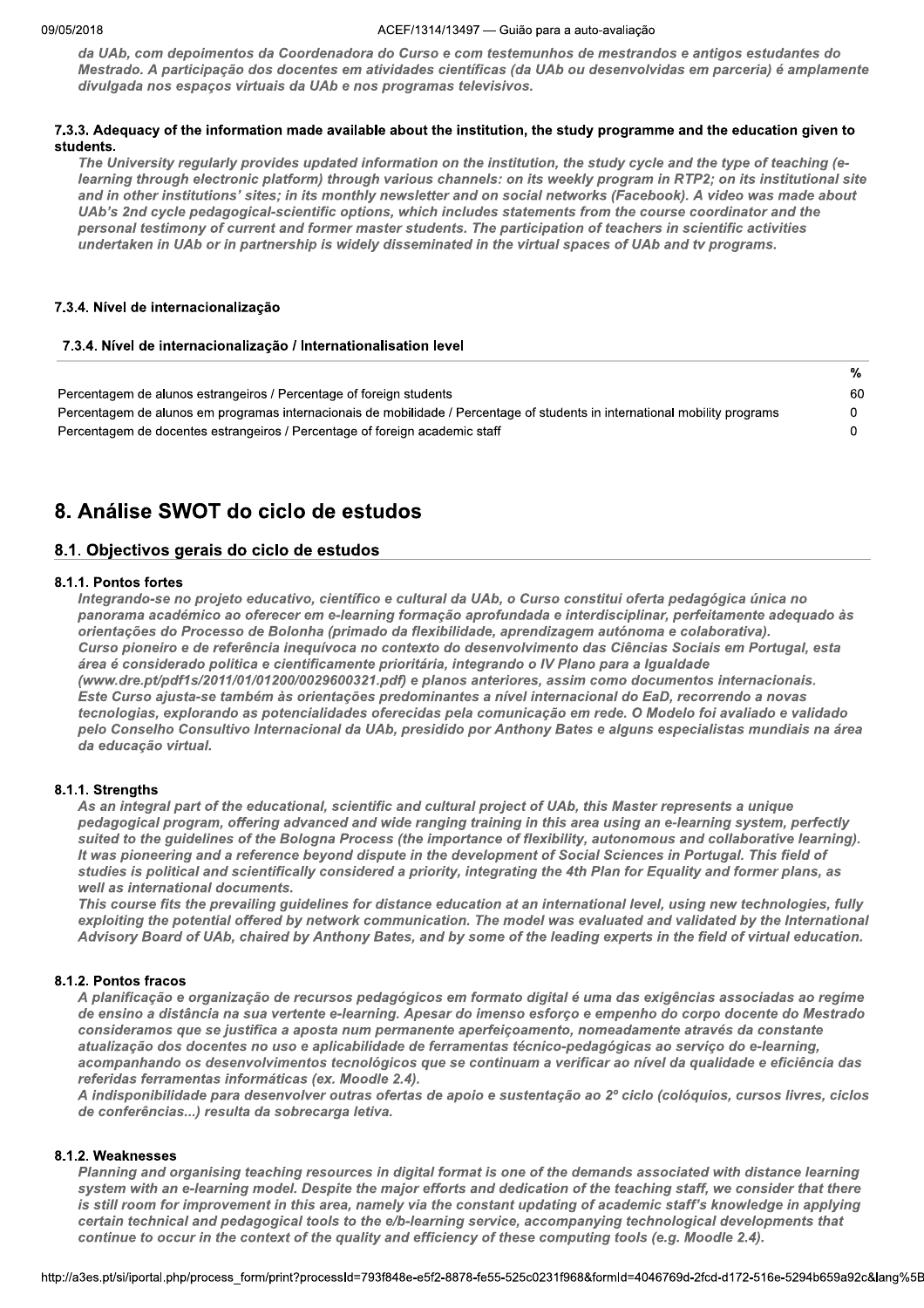Teaching overload limit course teachers to develop other support to the 2nd cycle (symposia, free courses, conference cycles, and so on).

## 8.1.3. Oportunidades

A formação de base variada das mestrandas, provenientes de contextos geográficos e culturais diversificados, é uma oportunidade de abertura para novos contextos empíricos e teóricos e de elaboração de investigação sobre novos temas, deslocalizando os estudos sobre as mulheres de um enfoque eurocêntrico e integrando novas abordagens epistemológicas.

Ao propor uma valorização da reflexão crítica sobre as relações sociais de género, a par com uma formação voltada para o desenvolvimento de uma consciência cívica ativa na salvaguarda e na promoção da igualdade e dos direitos .<br>humanos, dá resposta a necessidades das sociedades atuais.

A flexibilidade de trabalho associada ao e-learning amplia estas dimensões e torna socialmente relevante a aposta neste regime de formação.

O Curso constitui uma oportunidade de especialização para estudantes vindos de outras instituições, com diversas formações a nível do 1.º ciclo. A formação transversal permite prosseguir para cursos de 3º ciclo.

## 8.1.3. Opportunities

Students' diversity in terms of academic background, and geographical and cultural contexts, is an opportunity for opening new empirical and theoretical contexts and constructing research on new topics, relocating studies on women from a Eurocentric approach and integrating new epistemological approaches.

The course proposes a valuation of critical reflection on social gender relations, as well as on education oriented towards the development of an active civic awareness in the safeguard and promotion of equality and human rights, thus fulfilling actual social needs.

The flexibility of work associated with the e-learning system extends these dimensions and brings social relevance to this type of training.

This course represents an opportunity for students from other HEI, with various 1st cycle backgrounds to specialise in this area. The interdisciplinary study plan allows students to continue their studies towards a 3rd cycle.

## 8.1.4. Constrangimentos

O facto de parte dos estudantes residir em países de língua oficial portuguesa com irregular acesso à internet pode dificultar o acesso às bases de dados online e de recursos existentes em bibliotecas especializadas nesta área de estudos.

A formação de base variada dos mestrandos, sendo uma oportunidade (cf. 8.1.3) é, em simultâneo, um constrangimento à comunicação e aferição dos discursos.

A disseminação e vulgarização do conceito de género sem ancoragem científica fragiliza a especialização nesta área (cf. Amâncio, 2003: http://analisesocial.ics.ul.pt/documentos/1218791078B9rDE5id4Po89MU8.pdf).

## 8.1.4. Threats

Part of the master students live in Portuguese-speaking countries with irregular internet access, a fact that can hinder access to online databases and resources available in specialized libraries in this area of study.

Students' diversity in terms of academic background, being an opportunity (see 8.1.3) is simultaneously a constraint to communication and to confronting discourses.

The dissemination and popularization of the concept of gender without scientific grounding weakens the expertise in this area (see Amâncio, 2003: http://analisesocial.ics.ul.pt/documentos/1218791078B9rDE5id4Po89MU8.pdf).

## 8.2. Organização interna e mecanismos de garantia da qualidade

## 8.2.1. Pontos fortes

A Coordenação científico-pedagógica deste Curso de Mestrado garante, num primeiro nível, a aferição do desenho da estrutura curricular e a sua implementação. A prática interna, no seio o corpo docente, de uma cultura de responsabilidade e de autoavaliação propicia a regular adequação dos conteúdos lecionados e recursos disponibilizados, com vista à permanente melhoria dos resultados a alcançar.

Por outro lado, institucionalmente, tem-se assistido a um reforço dos instrumentos de garantia da qualidade, em particular com a existência de uma Vice-Reitoria com o pelouro da Qualidade e de um grupo de Qualidade (secção de Ciências Sociais e Políticas), de acordo com uma política específica implementada pelo DCSG. A obtenção do prémio da EFQUEL - European Foundation for Quality in E-Learning e da certificação da UNIQUE - The Quality Label for the Use of ICT in Higher Education traduz tal empenho.

## 8.2.1. Strenaths

The Scientific-Pedagogical Coordination this Master's degree assesses curriculum design and its implementation. The culture of responsibility and self-assessment of the teaching body leads to changes in content and resources made available, with a view to continuous improvement of results. In addition to this, UAb has consolidated quality assurance tools, particularly with the foundation of a vice-rectory which is responsible for the Quality Panel as well as a Quality team (Social and Political Sciences area), according to the policy in force at the Department of Social Sciences and Management. This effort is reflected in EFQUEL - European Foundation for Quality in E-Learning award and the UNIQUE certification - The Quality Label for the Use of ICT in Higher Education.

## 8.2.2. Pontos fracos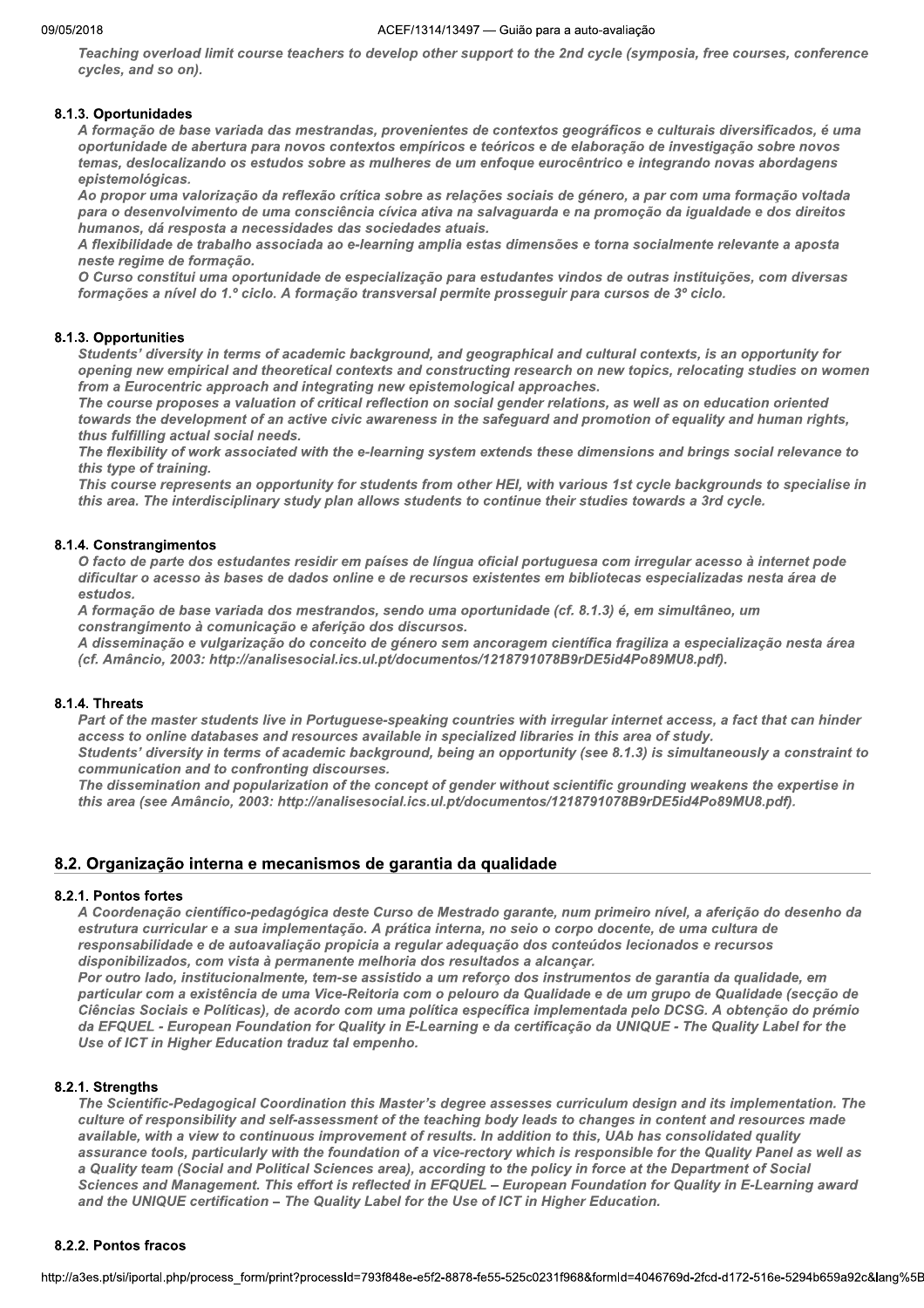No contexto de um processo que abrange toda a UAb, é também necessário melhorar a integração de indicadores de qualidade específicos para o ensino a distância (no quadro da missão do Observatório da Qualidade no Ensino a Distância e eLearning, que emerge também como oportunidade de desenvolvimentos futuros, cf. 8.2.3) e, nomeadamente, para a área das Ciências Sociais que possam servir de parâmetro para a atuação dos docentes e para a aferição dos desempenhos e resultados obtidos nas unidades curriculares.

#### ` 8.2.2. weaknesses

In the context of a process that involves the entire UAb, it is also necessary to improve the integration of specific quality indicators for distance learning (within the mission of the Observatory for Quality in Distance Education and eLearning, which also emerges as an opportunity for future development, see 8.2.3), and in particular to the area of the social sciences that can serve as a parameter for the performance of teachers and the benchmarking of results obtained in the curricular units.

#### ` 8.2.3. Oportunidades

A liderança da UAb no domínio do e-learning em Portugal e a sua integração ativa em redes internacionais de ensino a distância possibilita a reflexão e a introdução dos mais modernos instrumentos de aferição da qualidade, o desenvolvimento de indicadores específicos para o EaD, seguindo as boas práticas implementadas em instituições congéneres. Neste campo, salienta-se a criação do Observatório da Qualidade no Ensino a Distância e eLearning, cuja missão é promover o aprofundamento do conhecimento sobre os modelos e formas de utilização do EaD e e-learning, a elaboração de referenciais para a avaliação da qualidade na conceção, implementação e acompanhamento dos programas de educação e formação online e a valorização dos processos de inovação, investigação e cooperação internacional neste domínio.

A recente obtenção de certificação nacional e internacional (cf. 8.2.1) comprova o reconhecimento do trabalho desenvolvido, propício à valorização por parte do público-alvo do Curso.

#### ` 8.2.3. Opportunities

UAb's leadership in the field of e-learning in Portugal and its active involvement in international networks of distance learning allows reflection and introduction of the most modern tools for measuring quality, the development of specific indicators for distance education, following good practices implemented in similar institutions. In this field, attention is drawn to the creation of the Observatory for Quality in Distance Education and eLearning, whose mission is to promote the deepening of knowledge about models and ways of using distance education and e-learning, the development of benchmarks for quality assessment in the design, implementation and monitoring of education and online training programs, and valuation of the processes of innovation, research and international cooperation in this field. The recent achievement of national and international certification (see 8.2.1) proves the recognition of the work already done, which the target public of this course values.

#### $\mathbb{R}^2$ 8.2.4. Constrangimentos

A inexistência de parâmetros adoptados e reconhecidos relativos à Qualidade no Ensino Superior em regime de e-Iearning não permite a comparação entre aguilo que a UAb faz (e como faz) e outras IES (ou Cursos de Ensino Superior) que funcionem em regime de e-learning. O trabalho que está a ser desenvolvido pelo Observatório da Qualidade no Ensino a Distância e e-learning (cf. 8.2.3) em muito contribuirá para que a eliminação deste constrangimento.

#### $\mathbb{R}^2$  $\delta$ .2.4. Inreats

The lack of recognised parameters for Quality in Higher Education and e-learning does not allow the comparison between what UAb makes (and how) and other HEIs (or Post-Graduation Courses) operating in e-learning. The work that is being developed by the Observatory for Quality in Distance Education and eLearning (see 8.2.3) will strongly contribute to the elimination of this constraint.

## 8.3. Recursos materiais e parcerias

#### 8.3.1. Pontos fortes

As características das infra-estruturas tecnológicas da UAb (servidores, plataforma de e-learning, ligação à rede Eduroam) pautam-se pela fiabilidade, robustez e alto desempenho (cf. ponto 3.1.2). Este perfil tecnológico tem permitido à UAb a ligação à Rede Ciência, Tecnologia e Sociedade (RCTS), através da FCCN, bem como o desenvolvimento do EaD em ambiente virtual, fazendo face às necessidades, cada vez mais exigentes e especializadas, do seu público-alvo.

Além disso, a existência de uma parceria que remonta ao então Instituto Português de Ensino a Distância com a RTP tem possibilitado a constituição de um precioso acervo audiovisual e digital, ímpar no quadro das instituições universitárias portuguesas.

As infra-estruturas de caráter virtual complementam-se com os polos físicos da UAb nos principais centros urbanos (Lisboa, Porto e Coimbra); com parcerias com ONG, administração pública central e local (por ex., em torno dos CLA), que permitem a ligação às comunidades locais.

#### ` 8.3.1. Strengtns

istics of UAb's technological infrastructures (servers, e-learning platform, network connection Eduroam)<br>bbust and perform to a high standard (see 3.1.2). This technological profile has allowed UAb to connect to<br>Fechnology The characteristics of UAb's technological infrastructures (servers, e-learning platform, network connection Eduroam) are reliable, robust and perform to a high standard (see 3.1.2). This technological profile has allowed UAb to connect to the Science, Technology and Society Network through FCCN, as well as the development of distance learning in the

nttp://a3es.pt/si/iportal.php/process\_form/pi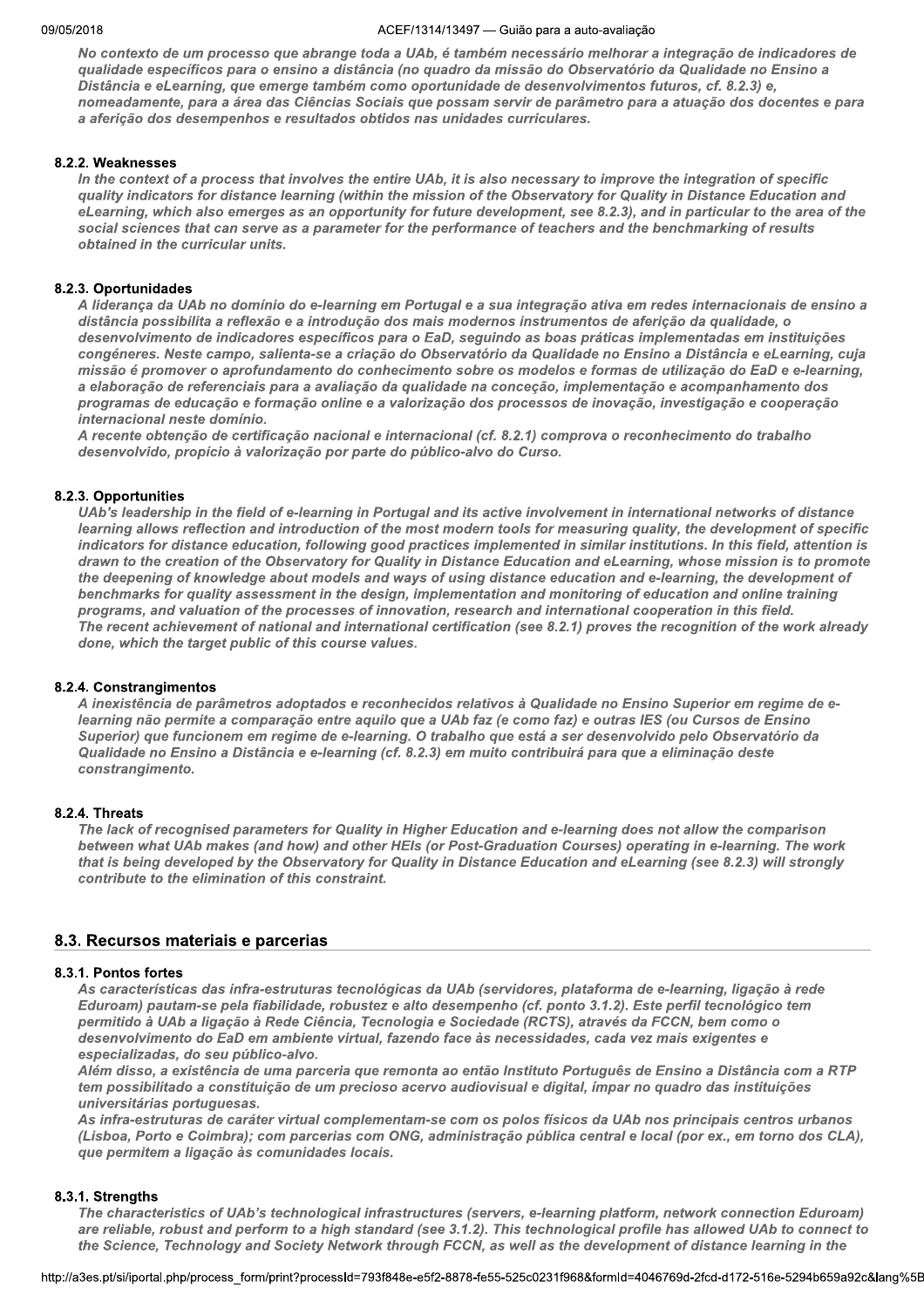virtual environment by addressing the increasingly demanding and specialised needs of their public. In addition to this, the partnership with RTP (the national public television) that dates back to the then Portuguese Institute of Distance Education has enabled the creation of a valuable collection of audio-visual and digital material, unique within Portuguese universities.

The infrastructures of virtual character are complemented with UAb's physical poles in major urban centers (Lisbon, Porto and Coimbra); with partnerships with NGOs, central and local public administration (e.g. with LLC), which allow connection to local communities.

#### $\mathbb{R}^2$ 8.3.2. Pontos fracos

O apoio aos estudantes residentes nos PALOP carece de algumas melhorias, em particular através de uma maior<br>proximidade física, nomeadamente pela criação de CLA nesses países à semelhança de Moçambique. A dificuldade de suporte técnico para a edição em suporte digital e execução de recursos pedagógicos multimédia para as unidades curriculares em articulação com a conceção dos materiais planeados pelos docentes.

#### $\mathbb{R}^2$ 8.3.2. weaknesses

The support provided to students living in Portuguese-speaking countries lacks greater physical proximity, namely through the creation of Local Learning Centers in these countries, as it already happens in Mozambique. There is a weak support for publishing digital resources and the preparation of multimedia educational resources for courses in conjunction with the design of digital materials planned by teachers.

#### $\mathbb{R}^2$ 8.3.3. Oportunidades

A apetência pelas novas tecnologias e a generalização do princípio da inclusão digital constituem oportunidades e desafios de desenvolvimento de recursos virtuais, aplicados à lecionação de conteúdos científicos universitários. É neste contexto, que a contribuição do EaD para a construção da Sociedade e Conhecimento, através das TIC, na formação de públicos-alvo numa perspetiva de aprendizagem ao longo da vida, se afigura plenamente oportuna (vd. programa Horizon 2020: http://ec.europa.eu/research/horizon2020/index\_en.cfm). Este Curso pela promoção de uma consciência participativa integra-se naturalmente neste princípio de cidadania ativa.

Por último, a afiliação dos docentes em unidades de I&D, acreditadas pela FCT, possibilita a constituição de parcerias e a interação entre investigação e ensino.

#### $\mathbb{R}^2$ 8.3.3. Opportunities

The appetite for new technologies and the widespread application of the principle of digital inclusion are opportunities and challenges for the development of virtual resources, applied to teaching scientific content at universities. It is within this context that the contribution of distance education to building the Knowledge Society through ICT and the creation of audiences from a perspective of lifelong learning seem opportune (see Horizon 2020:

http://ec.europa.eu/research/horizon2020/index en.cfm). By promoting a participatory awareness, this course naturally fits this principle of active citizenship.

Finally, the affiliation of the academic staff in units of R&D, accredited by FCT, will, in the short-term, enable partnerships which promote greater interaction between research and teaching.

#### $\mathbb{R}^2$ 8.3.4. Constrangimentos

Por força dos constrangimentos orçamentais, a unidade de composição multimédia, que presta apoio à produção de<br>materiais digitais, sofreu grandes mudanças e redução de pessoal, com impactos na sua capacidade de resposta. Estes constrangimentos também dificultam a renovação com assiduidade do parque informático da UAb, ferramenta essencial para o modelo de ensino a distância em vigor, e o upgrade do hardware e software utilizados, tendo em vista a diversificação dos materiais pedagógicos aplicados. A necessidade do uso de ferramentas de comunicação síncrona pode constituir uma limitação técnica à fluente intercomunicação, que ainda não supera a utilização da videoconferência, como sistema mais estável e desenvolvido, a qual pode ser uma mais valia e criadora de novas dinâmicas de comunicação síncrona com vários parceiros em simultâneo.

#### $\mathbb{R}^2$ 8.3.4. Infeats

Due to budget constraints, the multimedia composition unit, which provides support for the production of digital<br>materials, has undergone major changes and staff reductions, impacting in its capacity of response. Also due to budget constraints, updating UAb's computing system (an essential tool for the distance learning model in force) is difficult, as well as upgrading the hardware and software used in order to diversify teaching materials applied. The need for synchronous communication tools can constitute a technical limitation to fluent intercommunication, that still does not adequately substitute the use of the video-conferencing system, which is more stable and developed, and can be an asset that creates new dynamics of synchronous communication with multiple partners simultaneously.

## 8.4 Pessoal docente e não docente

#### 8.4.1. Pontos fortes

es<br>ente e a coordenação têm uma boa articulação entre si e possuem elevada motivação científica e cívica<br>desta área de estudos em Portugal, tendo sido responsável pela criação de um grupo significativo de<br>s com peso determ A equipa docente e a coordenação têm uma boa articulação entre si e possuem elevada motivação científica e cívica na promoção desta área de estudos em Portugal, tendo sido responsável pela criação de um grupo significativo de investigadores com peso determinante no desenvolvimento deste campo de estudos. Os docentes possuem formação adequada no domínio do e-learning. A sua integração em Centros de I&D creditados

pela FCT e a participação em projetos de investigação comprovam o perfil científico e académico e o seu contributo no

nttp://a3es.pt/si/iportal.php/process\_form/pi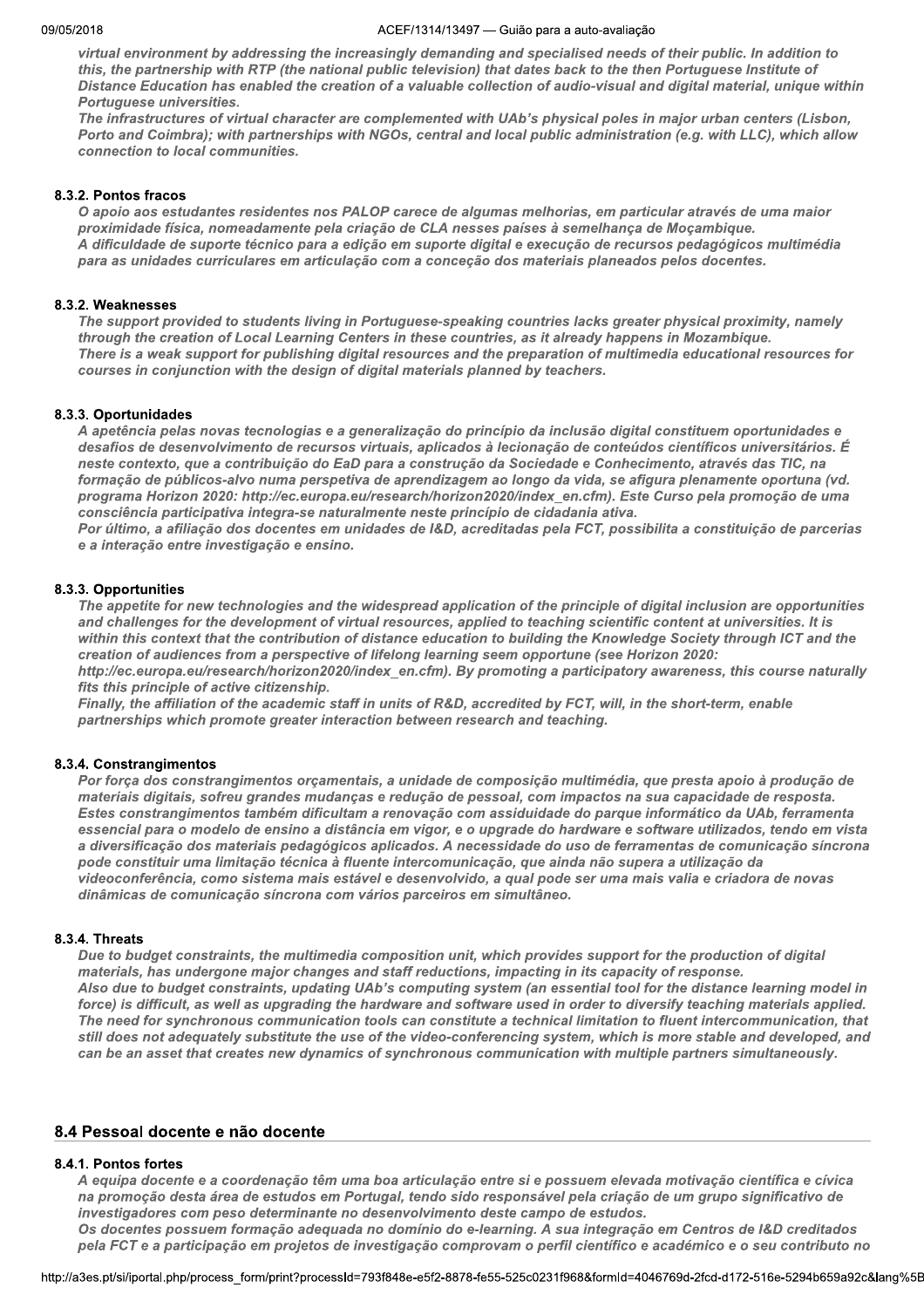reforço e desenvolvimento da investigação nesta área.

É de salientar a disponibilidade do pessoal não-docente, o qual se encontra sujeito ao regime de avaliação da função pública (SIADAP) para dar resposta às solicitações de carácter administrativo decorrentes do funcionamento do Curso, assistindo-se ao investimento na sua formação académica e profissional adequada às suas funções (caso da secretaria online Moodle e do sistema de gestão de qualidade).

## 8.4.1. Strengths

Teachers and the coordination team have a good articulation and high scientific and civic motivation in advancing this area in Portugal, having been responsible for the creation of a significant group of researchers with decisive weight in the development of this field of study.

Teachers have appropriate training for design and innovation in the field of e-learning. Their inclusion in R&D Centers, accredited by FCT, as well as their regular participation in funded research projects prove the scientific and academic profile and their contribution in strengthening and developing research in this area.

It should also be mentioned the availability of non-teaching staff, which is subject to the civil service evaluation system, to respond to requests of an administrative nature arising from the running of the course, having been developed an investment in their academic and professional training suited to their roles (e.g. Moodle virtual office and quality management system).

## 8.4.2. Pontos fracos

A impossibilidade de abertura de concursos para provimento de lugares de professores associados e catedráticos é responsável pelo facto da totalidade do quadro docente da UAb no Curso ser constituído por professores auxiliares. As restrições orçamentais que confrontam o Ensino Superior, em geral, e a UAb, em particular, também têm impossibilitado a inclusão de mais especialistas na área dos estudos sobre as mulheres e de género, externos à UAb e considerando não só especialistas a nível nacional como também a nível internacional, que permitiriam enriquecer a lecionação de módulos específicos das unidades curriculares existentes e/ou a criação de novas UC.

## 8.4.2. Weaknesses

The impossibility to open post vacancies for Associate Professor and / or Full Professors is responsible for the fact that the entire teaching staff is composed of assistant professors.

Budgetary constraints that confront higher education in general, and UAb, in particular, have also prevented the inclusion of more external experts in the field of women and gender studies, considering that experts at national and international level would enrich the teaching of specific modules of current curricular units and / or creating new CU.

## 8.4.3. Oportunidades

Sendo um Curso interdisciplinar com um desenho curricular equilibrado e articulação coerente entre as várias áreas científicas, este possibilita aos seus docentes o desenvolvimento de um quadro analítico interdisciplinar, alicerçado no debate teórico-conceptual interpares. Tal acontece, por exemplo, no diálogo estabelecido em torno de novos objetos de estudo, epistemologias e públicos-alvo que obrigam a uma constante autorreflexão e atualização da equipa docente para pensar e responder aos desafios de sociedades em mudança.

## 8.4.3. Opportunities

Being an interdisciplinary course with a balanced study plan and coherent articulation between the various scientific areas, it enables its teachers to develop an interdisciplinary analytical framework, founded on theoretical and conceptual peer debate. This happens, for example, in the discussions carried around new objects of study, epistemologies and audiences that require constant self-reflection and updating of the teaching team to think and respond to the challenges of changing societies.

## 8.4.4. Constrangimentos

No quadro dos constrangimentos gerais que o Ensino Superior atravessa, nomeadamente na limitação imposta à contratação de pessoal, este Curso ressente-se desta situação pela acumulação de serviço docente por parte dos docentes da UAb (vd. Fichas de docente) e pela impossibilidade de reforçar a colaboração de especialistas externos à UA<sub>b</sub>.

## 8.4.4. Threats

The general constraints that higher education is experiencing, namely the limitation imposed on contracting new staff, have as most immediate result impact in the UAb's annual distribution of teaching service (see curricular files) and in the inability to reinforce the collaboration of external experts.

## 8.5. Estudantes e ambientes de ensino/aprendizagem

## 8.5.1. Pontos fortes

Sendo o Curso online, os mestrandos beneficiam das características inerentes a esta modalidade de ensino: flexibilidade na gestão do tempo e acesso e partilha assíncronas de recursos. A ênfase conferida à construção de um saber através de intensa aprendizagem colaborativa (metodologia adotada pela UAb, consubstanciada no Modelo Pedagógico) e a sua eficaz aplicação no Curso são os aspetos mais positivos sublinhados pelos mestrandos nas respostas aos inquéritos realizados pela UAb e pela coordenação de forma a aferir os ambientes de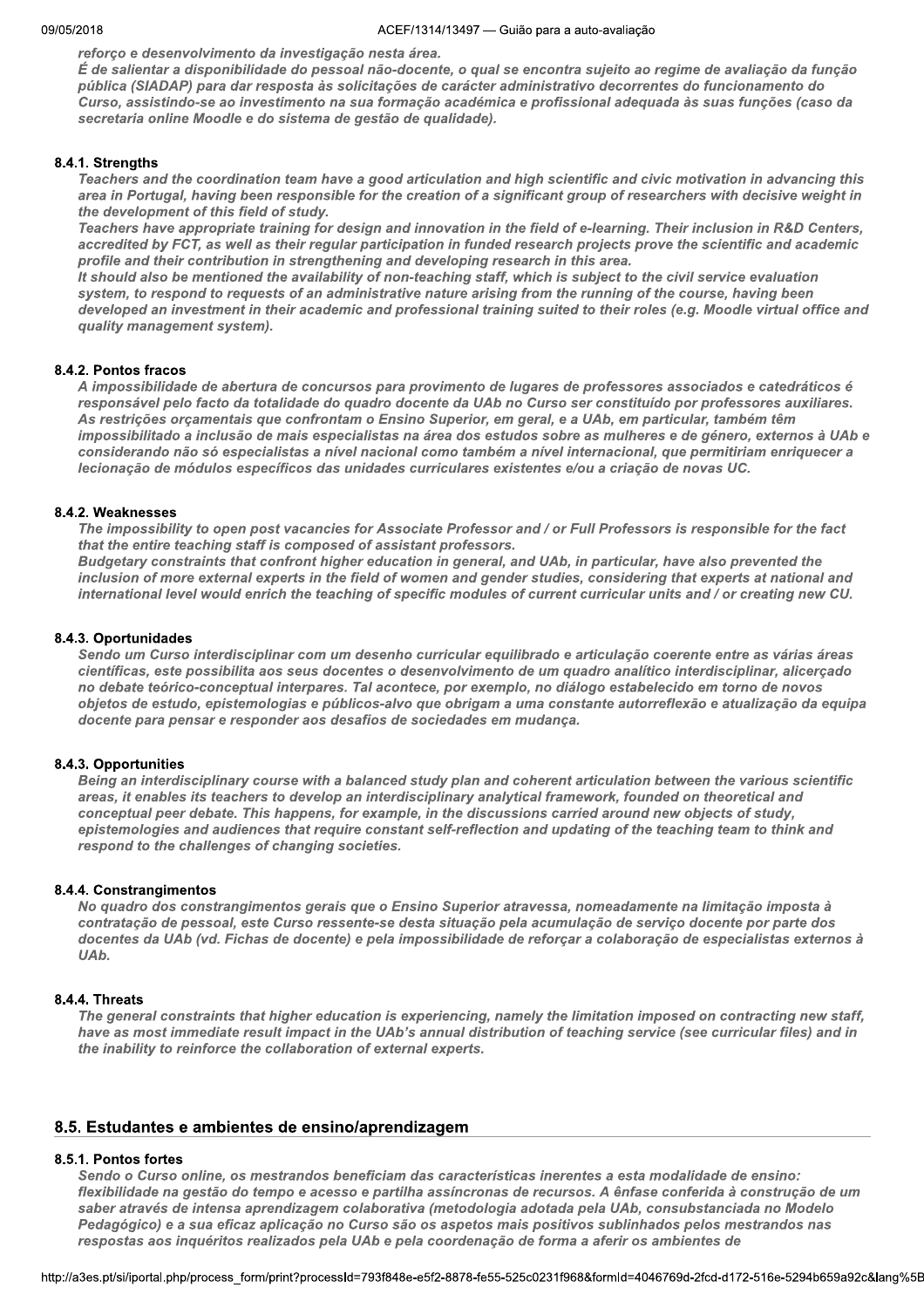ensino/aprendizagem.

A realização de conferências e workshops com edição síncrona via Web permite o reforço da interação grupal estabelecida durante a lecionação e fomenta a coesão, fatores tão mais importantes em situações de dispersão geográfica e de grande diversidade cultural, social e política dos contextos de origem de estudantes e docentes. Estas iniciativas envolvem também ex-estudantes, construindo relações entre novos e antigos estudantes.

## 8.5.1. Strengths

Being an online course, students benefit from the inherent characteristics of this model: flexibility in managing time and asynchronous access and sharing of resources. The emphasis on the construction of knowledge through intense collaborative learning (methodology adopted by UAb's Pedagogical Model) and their efficient implementation in the course are the most positive aspects underlined by students in their responses to surveys released by the coordination team and vice-rector in order to assess teaching / learning environment. Conferences and workshops with synchronous editing via Web allow enhancing group interaction established during the teaching in virtual classes and fosters cohesion. These are crucial factors in situations of geographical dispersion

and of great social, cultural and political diversity among the contexts of origin of students and teachers. These initiatives also involve former students, building relationships between new and old students.

## 8.5.2. Pontos fracos

Apesar do Curso possibilitar a inclusão numa sociedade digital, por via da sua oferta online, por vezes alguns mestrandos sentem certas dificuldades na sua aproximação às ferramentas tecnológicas, ainda que frequentem um módulo de ambientação que os familiariza com a dinâmica da plataforma Moodle. Assim, assiste-se por isso a ritmos de integração e manipulação dessas ferramentas diferenciados, o que conduz a uma necessária adequação das atividades desenvolvidas na sala de aula virtual aos mestrandos. Acrescente-se que esta situação inibe por vezes, e numa primeira fase, os mestrandos a uma participação mais ativa nos fóruns comunicacionais, sendo necessário implementar estratégias de integração intergrupais (p. ex. intensificação do trabalho de grupo e/ou a pares). Por outro lado, nem sempre é possível garantir uma participação adequada nas atividades letivas, em resultado dos compromissos profissionais e familiares e das dificuldades inerentes à sua conciliação (cf. 8.6.2).

## 8.5.2. Weaknesses

Although the course allows the inclusion in a digital society, through its online provision, some students might have problems with technological tools, despite attending an orientation module that helps them with the Moodle platform. As such, the pace of understanding and use of these different tools are different, which leads to a necessary adaptation of the activities undertaken in the virtual classroom. Furthermore, this situation sometimes inhibits the students to a more active participation in the communicational forums initially, making it necessary to implement intergroup integration strategies (e.g. Intensification of group and/or peer work). On the other hand, it is not always possible to ensure adequate participation in teaching activities, as a result of work and family commitments and the difficulties inherent to their conciliation.

## 8.5.3. Oportunidades

O facto de os mestrandos estarem integrados no mercado de trabalho, em áreas relacionadas com o Curso, tem permitido um conhecimento das ofertas profissionais neste âmbito. O Curso permite a aquisição de competências exigidas a uma valorização na carreira, desenvolvendo-se áreas de estudo específicas no seu domínio. São criadas as condições para o aperfeiçoamento pessoal no campo da intervenção cívica ativa, aprofundamento de competências digitais e alargamento de conhecimentos científicos na sua área profissional. A investigação original pode ser desenvolvida relativamente às regiões e países onde vivem/trabalham, dando origem a publicações reconhecidas no meio académico. Tais circunstâncias têm permitido aos mestrandos o aprofundamento de saberes passíveis de aplicação à sua vida profissional ou a serem ulteriormente desenvolvidos no 3.º ciclo de estudos.

## 8.5.3. Opportunities

The fact that the students are already working, in areas related to the course, has allowed a better knowledge of the existing professional opportunities in this field. The course allows the acquisition of skills required for career improvement, developing specific areas of study in this field. In this way, ideal conditions are created for personal development in the field of active civic intervention, improving digital skills, not to mention the extension of scientific knowledge applied in the professional context of master students. The students' research work can be related particularly to the regions where they live and/or work, leading to publications recognized in academic world. These circumstances have allowed the students to strengthen knowledge to be implemented in their professional lives and to be further developed in 3rd Study Cycle.

## 8.5.4. Constrangimentos

Os principais constrangimentos prendem-se com a necessidade em manter um elevado grau de eficácia e de atualização das múltiplas e diversas ferramentas de e-learning e das novas tecnologias da informação e comunicação, de forma a não comprometer a qualidade do ensino-aprendizagem online.

A existência de fortes assimetrias de literacia digital e de competências tecnológicas, comunicacionais e linguísticas no seio do grupo de estudantes e entre estudantes e docentes poderá potenciar eventuais desfasamentos no processo de ensino-aprendizagem, obrigando a um esforço suplementar por parte dos docentes (cf. 8.6.2).

## **8.5.4. Threats**

The main threats relate to the need to maintain a high degree of efficiency and updating of multiple and various tools of e-learning and new technologies of information and communication, in order not to compromise the quality of online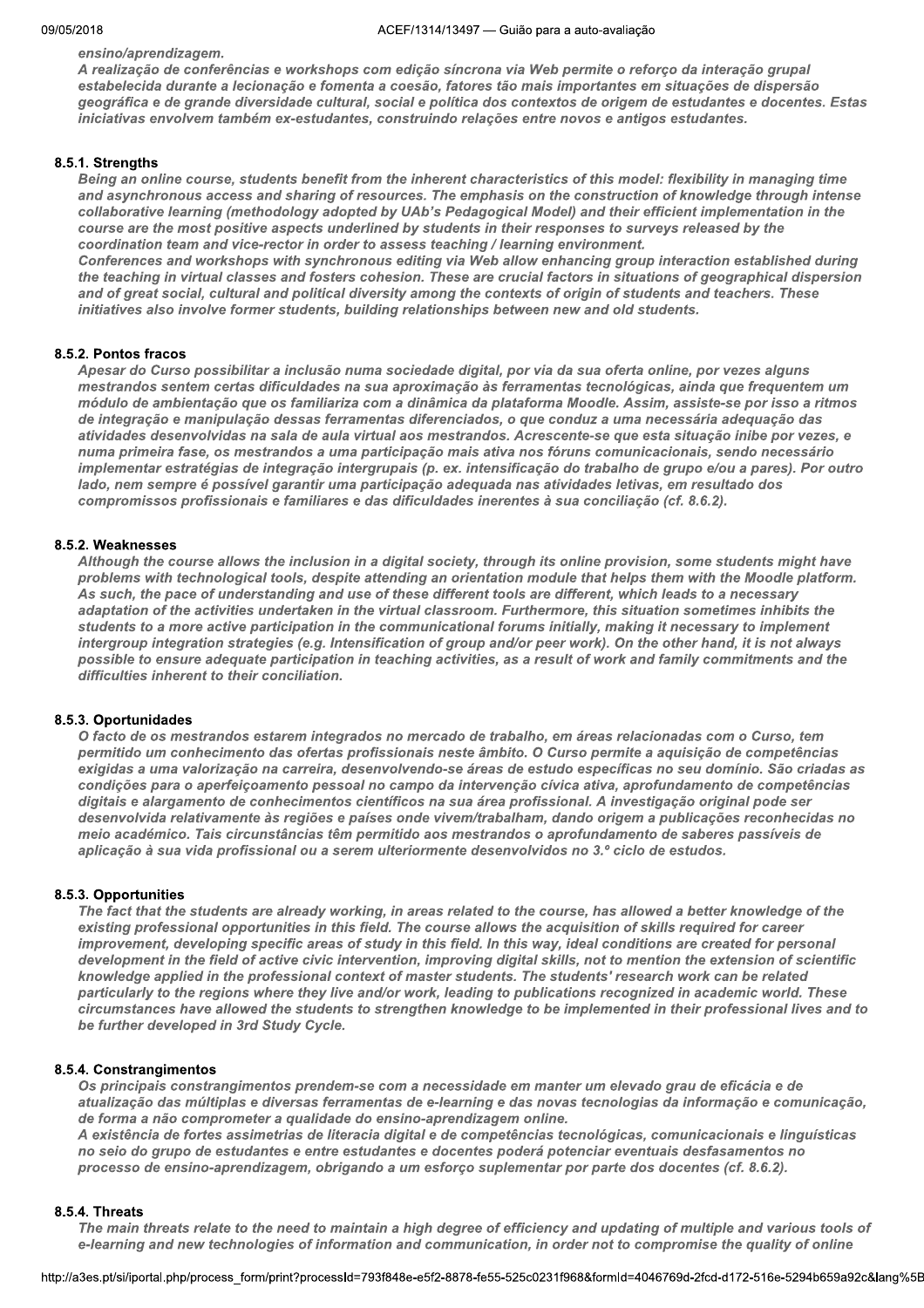teaching and learning.

The strong asymmetries in digital literacy and technology, communication and language skills, within the group of students and between students and teachers, can enhance any discrepancies in the teaching-learning process, requiring additional effort by teachers (see 8.6.2).

## 8.6. Processos

## 8.6.1. Pontos fortes

Sendo um Curso interdisciplinar e com uma articulação coerente das várias áreas científicas, permite a aquisição de competências de investigação e socioprofissionais por parte dos mestrandos que procuram este ciclo, favorecendo também a preparação eficaz para o aprofundamento teórico e metodológico ao nível do 3.º Ciclo. A metodologia de ensino, assente na aprendizagem centrada no mestrando, na flexibilidade, na interação e na<br>inclusão digital, é referência e garantia nacional e internacional da qualidade do EaD ministrado na UAb. A concretização dos objetivos resulta ainda da capacidade de adaptação dos docentes e da coordenação à transição entre o ensino presencial e a oferta do Curso pela 1ª vez na modalidade de e-learning em 2011-12. A autoavaliação, a boa relação e comunicação entre coordenação, docentes e estudantes tem permitido a atualização das UC às formações dos estudantes e necessidades diversas da sua prática profissional e contextos sociopolíticos de origem.

#### Q 8.6.1. Strengtns

Being an interdisciplinary Course with coherent articulation of various scientific areas, it allows for the acquisition of research and socio-professional skills, also favoring efficient preparation for the theoretical and methodological development in 3rd cycle.

The teaching methodology, based on a student-centred learning, flexibility and interaction and digital inclusion, is a reference and a guarantee both at national and international level of the quality of the distance education taught at UA<sub>b</sub>.

The achievement of the goals also results from the adaptability of teachers and coordination team to the transition between classroom learning and the provision of the Course in e-learning for the 1st time in 2011-12. Self-assessment and the good relationship and communication among coordination, teachers and students has allowed the updating of CUs to the students' diverse academic backgrounds and needs related with their professional practice and sociopolitical contexts of origin.

#### $\mathbf{r}$  $8.6.2.$  Pontos fracos

A existência de assimetrias de literacia digital e de competências tecnológicas, comunicacionais e linguísticas no seio do grupo de estudantes e entre estudantes e docentes, poderá potenciar eventuais desfasamentos no processo de ensino-aprendizagem, obrigando a um esforço suplementar por parte dos docentes no redesenhar de objetivos em cada UC, de modo a conciliar as exigências da UC com os interesses, necessidades e constrangimentos do mestrando. A dificuldade de acesso a bibliografia especializada devido às dificuldades da rede Web em determinados locais de origem dos mestrandos tem dificultado a satisfação dos prazos de entrega dos trabalhos por parte de alguns estudantes (cf. 8.5.2 e 8.5.4).

#### Q 8.6.2. weaknesses

The strong asymmetries in digital literacy and technology, communication and language skills, within the group of students and between students and teachers, may potentiate any discrepancies in the teaching-learning process, requiring additional effort of teachers in redesigning each CU goals, in order to reconcile the requirements of CU with the interests, needs and constraints of the students. The difficulty of access to specialized literature due to the difficulties of the web network in certain places of origin have hampered the satisfaction of deadlines of work by some of the students (see  $8.5.2e 8.5.4$ ).

#### Q 8.6.*3*. Oportunidades

De acordo com as exigências da sociedade contemporânea, numa perspetiva de melhoria do desempenho profissional e de reconversão e valorização da carreira, a estrutura curricular do Curso articula-se em torno da ideia aglutinadora subjacente aos Estudos sobre as Mulheres e de Género: a interdisciplinaridade de saberes teóricos e metodológicos,<br>alicerçada na investigação do corpo docente.

A diversidade geográfica, social, cultural e política e de formação académica dos públicos que têm procurado o Curso (provenientes de espaços ligados à lusofonia que encontram no e-learning a resposta à necessidade de formação especializada em estudos sobre as mulheres e de género) abre horizontes para uma reestruturação do plano curricular que responda a esta diversidade dos discentes e que permita a problematização em torno de novos objetos de estudo e epistemologias, no quadro de um mundo global, em mudança, intrinsecamente diverso em termos de desenvolvimento humano (cf. 8.1.3, 8.4.3 e 8.5.3).

#### Q 8.6.3. Opportunities

career improvement, the course study plan is built around the idea underlying women and gender studies:<br>ary theoretical and methodological knowledge, based on the research of the teaching staff.<br>ical, social, cultural, pol According to the needs of contemporary society, in what concerns the students' professional life, either in terms of retraining or career improvement, the course study plan is built around the idea underlying women and gender studies; interdisciplinary theoretical and methodological knowledge, based on the research of the teaching staff. The geographical, social, cultural, political and academic background diversity of the students who have applied for this Course (linked to Portuguese-speaking countries, finding in the e-learning the answer that addresses their needs for specialized training in women and gender studies) opens horizons to a restructuring of the plan study: to respond

nttp://a3es.pt/si/iportal.php/process\_form/pi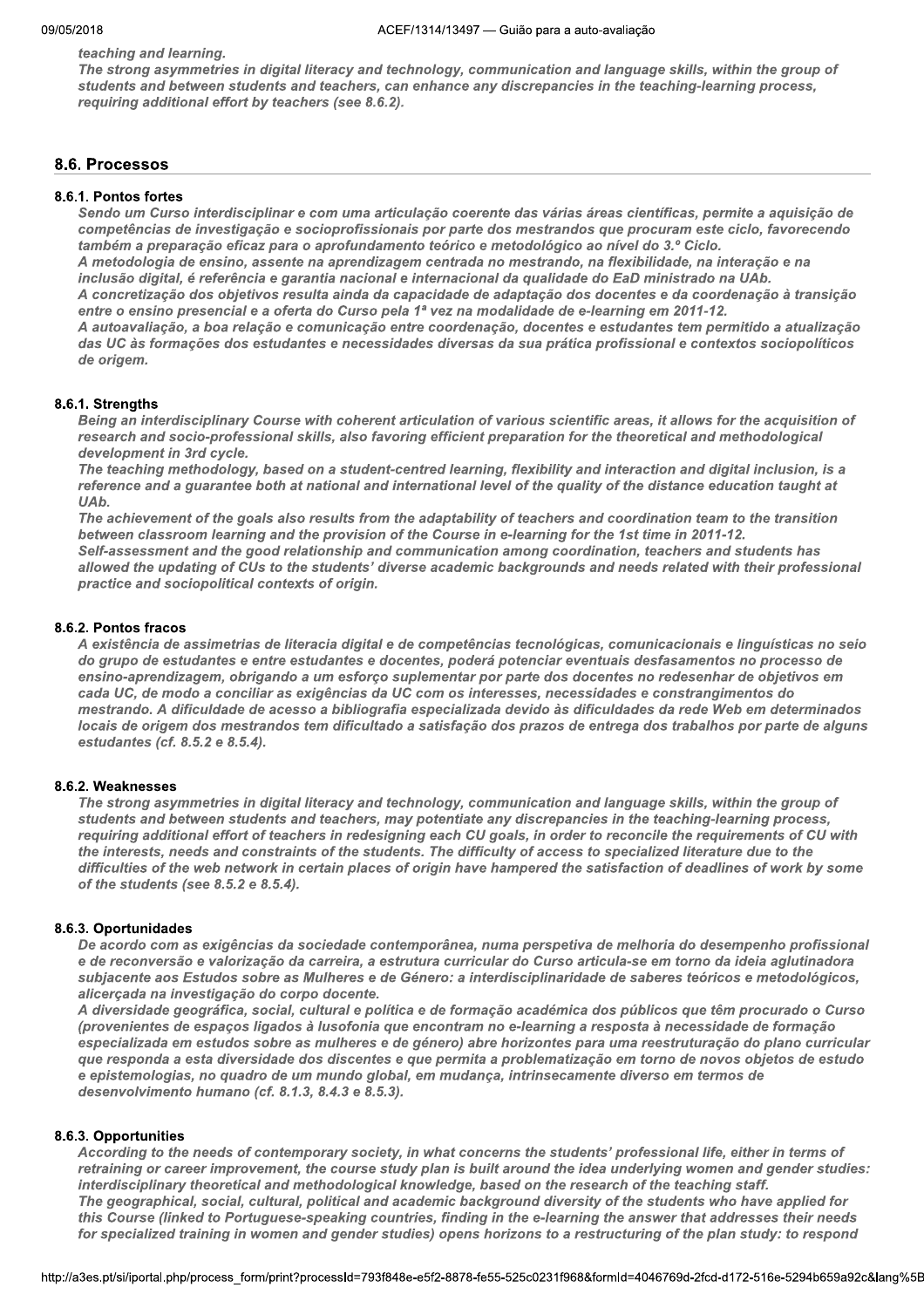to this diversity of learners and to enable the questioning around new objects of study and epistemologies in the context of a changing global world, intrinsically diverse in terms of human development (see 8.1.3, 8.4.3 e 8.5.3).

## 8.6.4. Constrangimentos

Os constrangimentos orçamentais do Ensino Superior têm imposto limites à contratação de docentes e de especialistas externos à UAb (cf. 8.4.4).

Por outro lado, a superior decisão de não abertura de cursos, com menos de 25 mestrandos com inscrição paga, levou a que nos anos letivos de 2009-11 e 2010-12 o Curso não funcionasse (cf. 5.1.3), embora houvesse procura por parte de estudantes dispersos pelo território português e pelo mundo lusófono sem possibilidade de frequentar presencialmente um curso ou mesmo sem beneficiarem da oferta de cursos na área dos estudos sobre as mulheres e de género nos seus países de origem.

As já referidas dificuldades na rede Web sentidas em determinados locais funcionam, por vezes, como um constrangimento ao aprofundamento da investigação teórica e obrigam a esforços suplementares de estudantes e docentes para não comprometer a exigência de atualização e aprofundamento teórico-metodológico nesta área científica.

## 8.6.4. Threats

Budget constraints in HE have imposed limits on staff recruiting and external experts participation (see 8.4.4). Additionally, the Rector's decision to not open courses with fewer than 25 master students (with paid enrolment) meant that during academic years 2009-10 and 2010-11 the course did not operate (see 5.1.3), although there was demand from students dispersed throughout the Portuguese territory and Portuguese speaking world without the possibility of attending to a classroom teaching course or even without having supply of courses in the field of women and gender studies in their countries of origin.

The above mentioned difficulties in Web access in several places are, sometimes, a constraint to the deepening of theoretical research and require the additional efforts of students and teachers to not compromise the theoreticalmethodological updating and deepening in this scientific area.

## 8.7. Resultados

## 8.7.1. Pontos fortes

Regista-se elevada empregabilidade (100%) porque o Curso responde às necessidades de formação de adultos inseridos no mercado de trabalho que procuram aumentar a sua qualificação nesta área científica.

A multiculturalidade existente na sala de aula virtual (discentes e docentes) propicia equipas de trabalho estimulantes e abertas à multiplicidade de perspetivas e fomenta o diálogo e o relacionamento intercultural, ao nível da experiência pessoal e da construção de saberes.

O Curso estabelece uma relação profunda com a investigação realizada no CEMRI e noutras unidades de investigação, existindo visibilidade pública da produção nascida no seio da equipa ligada ao Curso e a criação de uma agenda social (ex. Base de dados em estudos sobre as mulheres http://www2.uab.pt/cemri\_esm/). A produção científica é acompanhada e avaliada pela consultora do Grupo de Investigação do CEMRI "Estudos sobre as mulheres", María-Angeles Durán Heras (http://www2.uab.pt/cemri/detailmenu.php?menu=27&id=36).

## 8.7.1. Strengths

The course registers a high employability rate (100%) because it meets the training needs of adults already in the labor market looking to increase their qualification in this scientific field.

The existing multiculturalism in the virtual classroom (students and teachers) provides stimulating work teams, sensitive to the multiplicity of perspectives, and promotes intercultural dialogue and relationship, at the level of personal experience and building of knowledge.

The course provides a deep relationship with the research undertaken in CEMRI and other research units, existing public visibility of the production born within the course teachers staff and the creation of a social agenda (e.g. Database in women's studies: http://www2.uab.pt/cemri\_esm/). The scientific production is also monitored and evaluated by the consultant of CEMRI Research group 'Women's studies', María-Angeles Durán Heras (http://www2.uab.pt/cemri/detailmenu.php?menu=27&id=36).

## 8.7.2. Pontos fracos

Sendo este Curso ministrado essencialmente a trabalhadores-estudantes, constata-se que o tempo de conclusão do percurso académico é diferente do verificado no ensino presencial. Por norma, em média, os estudantes demoram mais dois anos do que o previsto, prolongando o tempo de realização sobretudo na fase de elaboração da dissertação, usufruindo do estatuto de estudante a tempo parcial.

## 8.7.2. Weaknesses

Since this course is primarily taught to working students, it appears that the completion time of the course is different to face-to-face teaching. Normally, on average, students take two more years than expected, both in the curricular component and in the preparation of the dissertation, benefiting of the status of part-time student.

## 8.7.3. Oportunidades

O sucesso obtido pelos mestrandos, seja na parte curricular através da sua pós-graduação (realização com aprovação dos 2 semestres letivos), seja na obtenção de grau de Mestre tem facultado a progressão e autorrealização profissional, propiciando o prosseguimento de estudos ao nível do 3.º ciclo, numa perspetiva de formação continuada.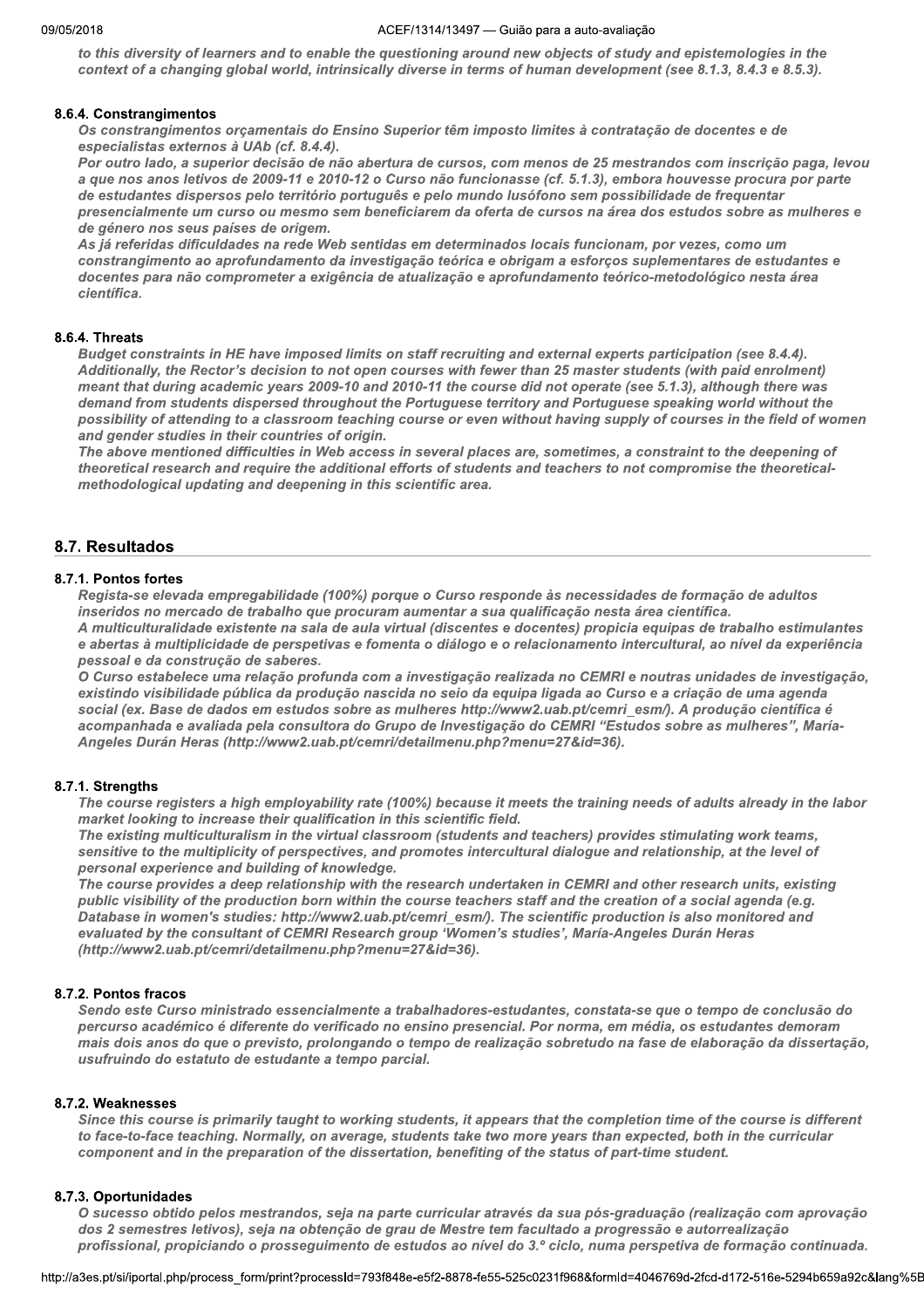A reestruturação curricular (cf. 8.6.3) vai potenciar novas oportunidades para o reforço da investigação científica, qualificação de profissionais e disseminação do conhecimento na área científica dos estudos sobre as mulheres e de género, constituindo um contributo para a produção de novos conhecimentos e práticas fundamentais para o desenvolvimento e consolidação do saber e do viver num mundo globalizado, exigente e complexo de um ponto de vista de cidadania ativa, em consonância com as orientações políticas a nível nacional e internacional (ex.: IV Plano da Igualdade e Horizonte 2020, cf. 7.2.4 e 7.3.2).

## 8.7.3. Opportunities

Student success, either in the curriculum part (conferring a post-graduate qualification after successfully completing 2 semesters), or obtaining a Master's degree has provided professional retraining/progression and self-fulfillment, providing the opportunity for further studies at 3rd cycle.

The study plan restructuring (see 8.6.3) will enhance opportunities for further scientific research, professional qualification and dissemination of knowledge in the scientific field of women and gender studies, being a contribution to the production of new knowledge and fundamental practices for the development and consolidation of learning and living in a globalized, complex and demanding world from a point of view of active citizenship, in line with the policy guidelines at national and international level (e.g. 4th Plan for Equality and Horizon 2020, see 7.2.4 and 7.3.2).

## 8.7.4. Constrangimentos

A conjuntura económica e social atual pode condicionar as decisões de investimento por parte de potenciais mestrandos, o que poderá refletir-se no nível de procura do mestrado ou na opção de este ser realizado de modo mais faseado, por via da realização a tempo parcial ou da obtenção do diploma de pós-graduação, sem prosseguir para o 2º ano da dissertação.

Os dados da eficiência formativa (cf. 7.1.1) justificam-se da seguinte forma: o último Curso em regime presencial foi realizado em 2006-08 (9 diplomados); em 2008-10 não houve oferta devido à adequação a Bolonha; em 2009-11 e 2010-12 não se realizou por não ter tido o número mínimo de 25 matrículas definido por Despacho Reitoral. Sendo o 1º Curso em e-learning relativo ao biénio 2011-13, e pelo facto de as mestrandas optarem por prolongar o

tempo de realização do curso devido ao perfil de trabalhador-estudante, encontram-se na elaboração da dissertação, à data.

## 8.7.4. Threats

The current economic and social situation can limit investment decisions by potential students, which may be reflected in the level of demand for the Master's or in the option to do it in a more phased way, as a part-time student, or to conclude a post-graduate certificate without progressing to the 2nd year of the dissertation.

The data of graduation efficiency (see 7.1.1) are justified as follows: the last Course in attendance was held in 2006-08 (9 graduates); in 2008-10 the course did not take place due to adaptation to the Bologna Process; in 2009-11 and 2010-12 did not take place by not having the minimum number of 25 registrations defined by Rector's decision; being the 1st Course in e-learning offered on the 2011-13 biennium, and the fact that students choose to prolong the completion of the course due to the worker-student profile, they are currently writing the dissertation.

## 9. Proposta de acções de melhoria

## 9.1. Objectivos gerais do ciclo de estudos

## 9.1.1. Debilidades

Sendo a planificação e organização de recursos pedagógicos em formato digital uma exigência nuclear ao e-learning, como assinalado em 8.1.2, verifica-se ainda a necessidade de uma progressiva formação desta valência, através da atualização contínua dos docentes no uso das TIC (Tecnologias de Informação e Comunicação), nomeadamente nas utilizadas na UAb (p.ex. Moodle 2.4).

## 9.1.1. Weaknesses

As planning and organising learning resources in digital format is a requirement essential to e-learning, as indicated in 8.1.2, there is still a need for progressive training in this area, by continuous updating of teaching staff skills in using ICT, including those used at UAb (eg Moodle 2.4).

## 9.1.2. Proposta de melhoria

Tendo em atenção o exposto em 9.1.1 (e em articulação com os objetivos estratégicos da UAb, cf. 4.1.1), propõe-se formação na área do e-learning nomeadamente no uso das TIC, na exploração e implementação do uso dos recursos oferecidos pela Moodle 2.4 (p. ex. introdução de vídeos produzidos pela própria UAb no espaço virtual) (esta ação relaciona-se com a necessidade de apoio técnico aos docentes e a respetiva proposta de melhoria exposta em 9.3.2).

## 9.1.2. Improvement proposal

Taking into account 9.1.1, training is proposed in the area of e/b-learning, particularly in the use of ICT in the exploration and implementation of the use of resources offered by Moodle 2.4 (eg. introduction of videos produced by UAb in its own virtual space) (this proposal is related to the need for technical support to teachers, as exposed in  $9.3.2$ ).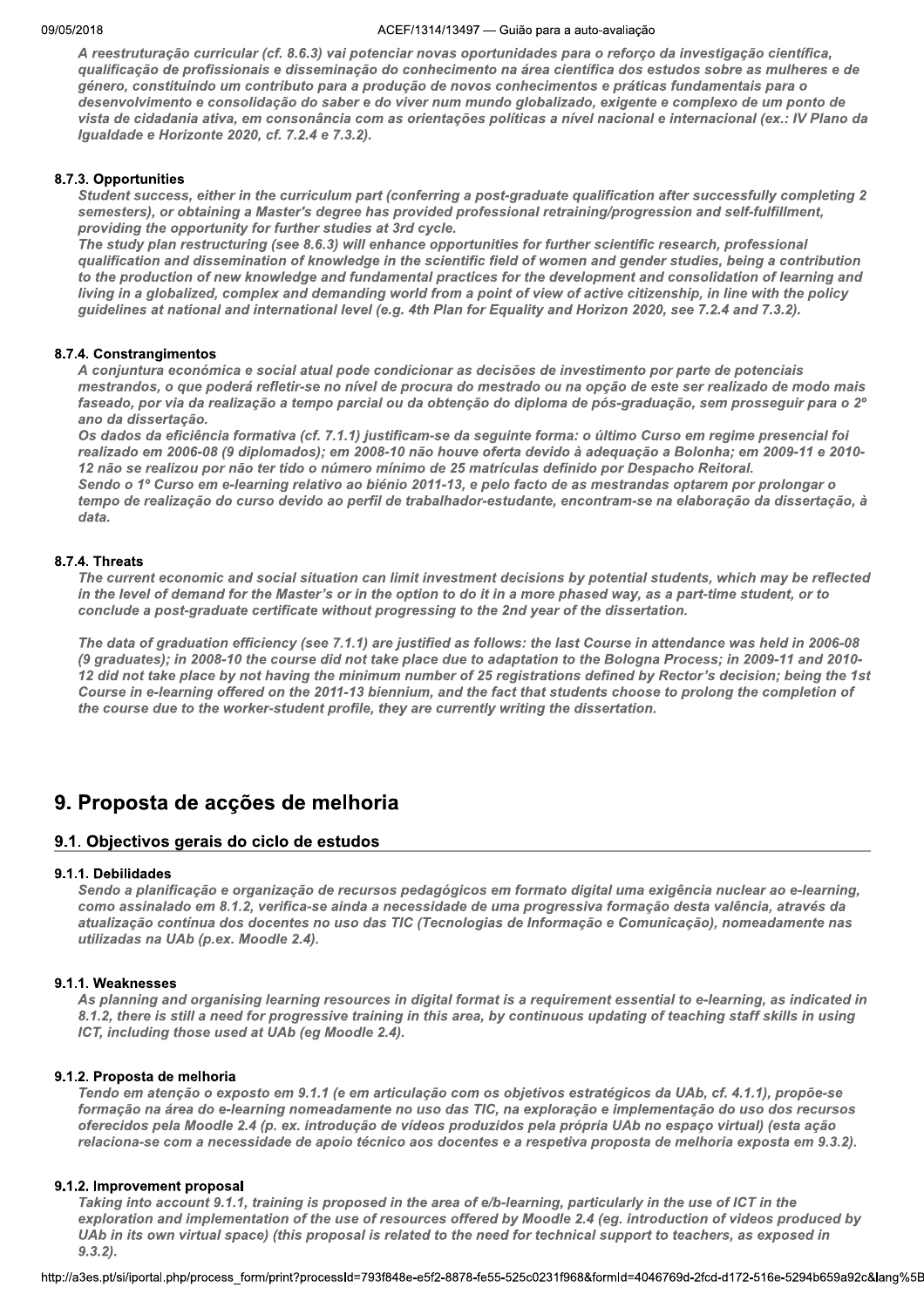## 9.1.3. Tempo de implementação da medida

Considerando a necessidade de atualização do parque informático e respetivos sistemas operativos, bem como a experimentação destas ferramentas por parte dos docentes e sua adequação ao espaço de lecionação de cada UC, admitimos um tempo necessário para a implementação da medida de cerca de 4 semestres.

#### 9.1.3. Implementation time

Considering the need to update computer facilities and their respective operating systems, as well as the trialing of these tools by teachers and their sustainability to each CU teaching area, we assume a period of approximately 4 semesters for the implementation of the measure.

#### 9.1.4. Prioridade (Alta, Média, Baixa)

O grau para a implementação da medida, tendo em atenção os vários setores envolvidos (serviços informáticos, unidade de composição multimédia e corpo docente), é de média prioridade

#### 9.1.4. Priority (High, Medium, Low)

The degree of priority to implement the measure, taking into account the various sectors involved (Computer Services, Unit production / multimedia composition and academic staff), is medium.

#### 9.1.5. Indicador de implementação

Projeta-se como indicadores de implementação:

- utilização das novas TIC (Moodle 2.4) por parte dos docentes;
- experimentação dos novos recursos em back office no espaço de lecionação.

#### 9.1.5. Implementation marker

Implementation markers are as follows:

- to implement the use of new ICT (Moodle 2.4) by teachers;
- to try the new resources in back office in the teaching area.

#### 9.2. Organização interna e mecanismos de garantia da qualidade.

#### 9.2.1. Debilidades

Dado que é um processo que está ainda na sua fase inicial, existe a necessidade de adaptação e consolidação de mecanismos de qualidade face ao conhecimento adquirido no processo em curso.

#### 9.2.1. Weaknesses

Since it is a process that is still in its initial phase, there is a need for adaptation and consolidation of quality mechanisms by including the knowledge acquired in the ongoing process.

#### 9.2.2. Proposta de melhoria

Propõe-se o desenvolvimento, junto dos órgãos criados na UAb, das práticas de qualidade, em articulação com a Coordenação do Curso, de modo a permitir uma contínua avaliação dos desempenhos.

#### 9.2.2. Improvement proposal

It is proposed the development of quality practices jointly carried out by the quality bodies created in UAb in close articulation with the Course Coordination, in order to enable continuous assessment of performance.

#### 9.2.3. Tempo de implementação da medida

Considerando a necessidade de a Coordenação acompanhar o trabalho em curso desenvolvido pelos órgãos criados na UAb, em particular no DCSG, para a implementação da qualidade propõe-se um prazo de implementação de 4 semestres.

#### 9.2.3. Improvement proposal

It is proposed an implementation period of 4 semesters for the following reason: the Course Coordination has to monitor the work of the bodies created in UAb, in particular in the Department of Social Sciences and Management, for the implementation of quality mechanisms and their respective institutional pace.

#### 9.2.4. Prioridade (Alta, Média, Baixa)

A implementação da medida, tendo em atenção o exposto em 9.2.3, é de média prioridade.

#### 9.2.4. Priority (High, Medium, Low)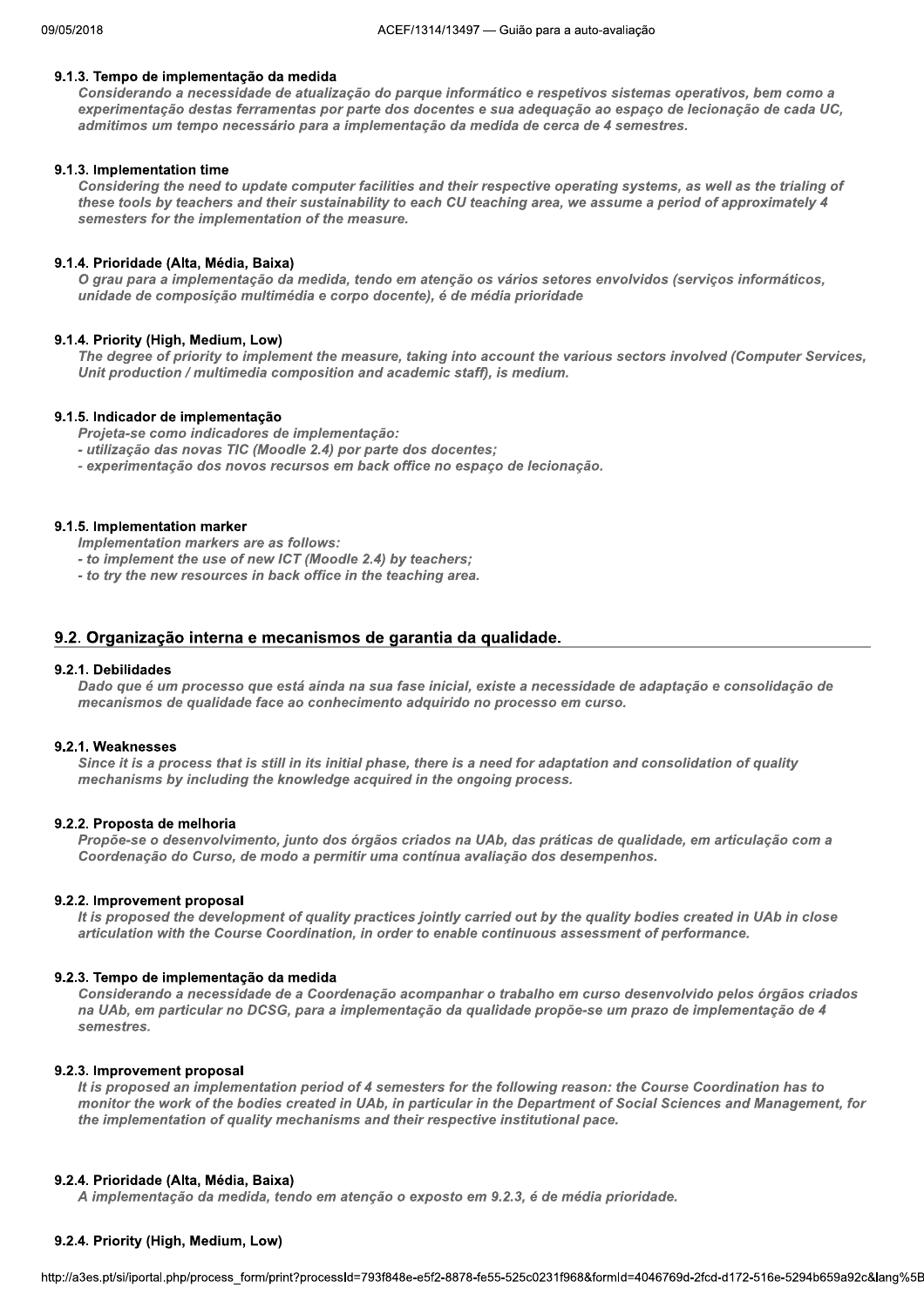The implementation of the measure, taking into account requirements set out in 9.2.3, is of medium priority.

#### 9.2.5. Indicador de implementação

Projeta-se como indicador de implementação acompanhar o trabalho desenvolvido pelos órgãos criados na UAb para a implementação da qualidade (em particular no DCSG).

#### 9.2.5. Implementation marker

The following implementation marker is to be considered: supervising the work of the bodies created in UAb for the implementation of quality (in particular in the Department of Social Sciences and Management).

## 9.3 Recursos materiais e parcerias

#### 9.3.1. Debilidades

As parcerias, em particular com países lusófonos, exigem um investimento no médio prazo por parte da UAb, institucionalmente, bem como da Coordenação do Curso.

#### 9.3.1. Weaknesses

Partnerships, particularly with Portuguese-speaking countries, require medium-term investment by UAb, as an institution, and by the Course Coordination.

#### 9.3.2. Proposta de melhoria

É importante promover parcerias com mecanismos e instituições para a área da igualdade nos países lusófonos.

#### 9.3.2. Improvement proposal

It is important to promote partnerships with institutions and mechanisms to promote equality in Portuguese-speaking countries.

#### 9.3.3. Tempo de implementação da medida

Propõe-se um tempo não superior a seis semestres, tendo em conta que podem ocorrer constrangimentos institucionais pelo facto de a Coordenação do Curso não ter total autonomia e responsabilidade de decisão sobre esta matéria e ter de atender às decisões dos órgãos competentes da UAb.

#### 9.3.3. Implementation time

It is proposed a period no longer than six semesters, although institutional constraints may occur because this measure overcomes the tasks of the Course Coordination and it has to get approval by UAb's managing entities.

#### 9.3.4. Prioridade (Alta, Média, Baixa)

Dada a envolvência de vários órgãos institucionais, afigura-se-nos de alta prioridade a sua implementação.

#### 9.3.4. Priority (High, Medium, Low)

Given the involvement of various institutional bodies, their implementation is high priority.

#### 9.3.5. Indicador de implementação

Como indicador de implementação, refira-se:

- acompanhamento da prossecução do reforço de redes interuniversitárias.

#### 9.3.5. Implementation marker

The following implementation marker is considered:

- supervision of the further development of inter-university networks.

## 9.4. Pessoal docente e não docente

#### 9.4.1. Debilidades

Os constrangimentos orçamentais dificultam a contratação de especialistas externos.

#### 9.4.1. Weaknesses

Budgetary constraints hinder the recruiting of external experts.

#### 9.4.2. Proposta de melhoria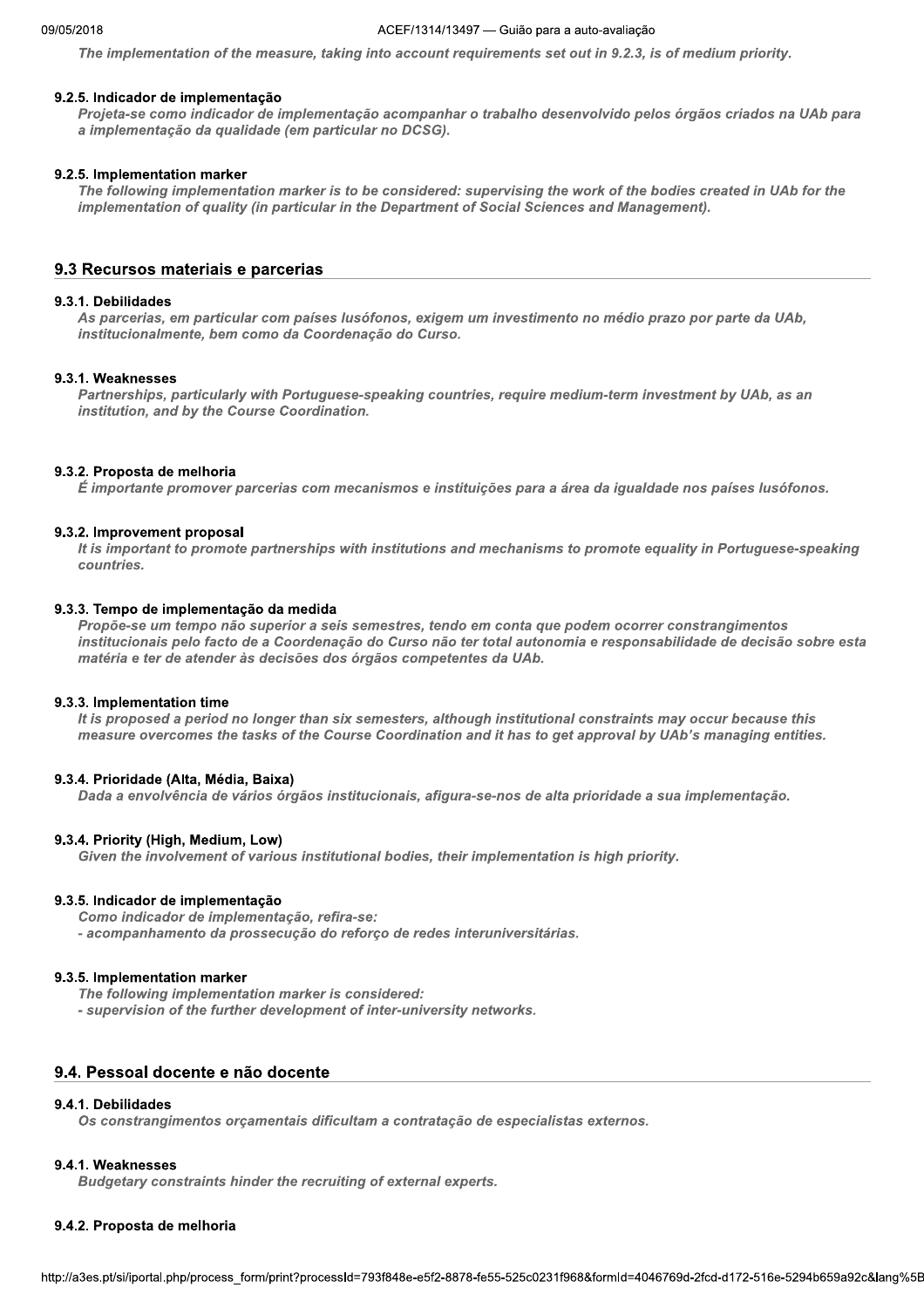#### ACEF/1314/13497 - Guião para a auto-avaliação

Sobre os constrangimentos orçamentais, não é possível propor ações, uma vez que tal ultrapassa a esfera de atuação da Coordenação do Curso. Todavia, projeta-se a sensibilização das instâncias superiores da UAb para a necessidade de reforço da colaboração de especialistas externos, por via de redes interuniversitárias ou outras redes que permitam colaborações com investigadores/as com qualificações e formação especializada na área dos estudos sobre as mulheres e de género.

## 9.4.2. Improvement proposal

It is not possible to propose improvements on budgetary constraints, since such improvements are beyond the remit of the Course Coordination. Although we intend to raise awareness of UAb higher instances to the need of enhancing collaboration of external experts, namely through inter-university networks and other networks that enable collaborations with researchers with qualifications and expertise in the area of women and gender studies.

## 9.4.3. Tempo de implementação da medida

Considera-se que o tempo de implementação das medidas será de 4 semestres, tendo, no entanto, atenção aos constrangimentos institucionais expostos anteriormente.

## 9.4.3. Implementation time

The time for the implementation of measures will be 4 semesters, although taking into account the institutional constraints presented previously.

## 9.4.4. Prioridade (Alta, Média, Baixa)

O grau para a implementação das medidas é de alta prioridade, embora não dependendo diretamente da Coordenação do Curso.

## 9.4.4. Priority (High, Medium, Low)

The grade for the implementation of the measures is of high priority, although it does not directly depend on the **Course Coordination.** 

## 9.4.5. Indicador de implementação

Projetam-se os seguintes indicadores de implementação, sublinhando os constrangimentos institucionais expostos anteriormente:

- reforco da equipa docente por via de colaborações interuniversitárias e outras redes.

## 9.4.5. Implementation marker

The following implementation markers are foreseen, although taking into account the institutional constraints presented previously:

- strengthening the teaching staff through inter-university and other networks partnerships.

## 9.5. Estudantes e ambientes de ensino/aprendizagem

## 9.5.1. Debilidades

As dificuldades sentidas pelos estudantes na sua aproximação às ferramentas tecnológicas, criando ritmos distintos de integração e manipulação de tais ferramentas, que se traduzem na participação menos ativa nos fóruns comunicacionais assíncronos, contam-se entre as principais debilidades.

## 9.5.1. Weaknesses

The difficulties experienced by students in using technological tools, which is reflected in a less active participation in asynchronous communication forums.

## 9.5.2. Proposta de melhoria

Para promover a mais rápida integração e manipulação das ferramentas utilizadas neste Curso, propõe-se o desenvolvimento de estratégias de integração intergrupais (web 2.0), através da intensificação do trabalho de grupo e/ou a pares, através do estímulo e desenvolvimento de atividades colaborativas de forte envolvimento dos mestrandos. Propõe-se igualmente facultar um conjunto de tutoriais que auxiliem os estudantes na exploração dos diferentes níveis de utilização da plataforma Moodle, designadamente no módulo de ambientação.

## 9.5.2. Improvement proposal

For faster integration and manipulation of these tools, we propose the development of intergroup integration strategies (web 2.0), through the intensification of group and/or peer work, not only within the compulsory orientation module that students attend to at the beginning of the course, but also within the various other courses via the encouragement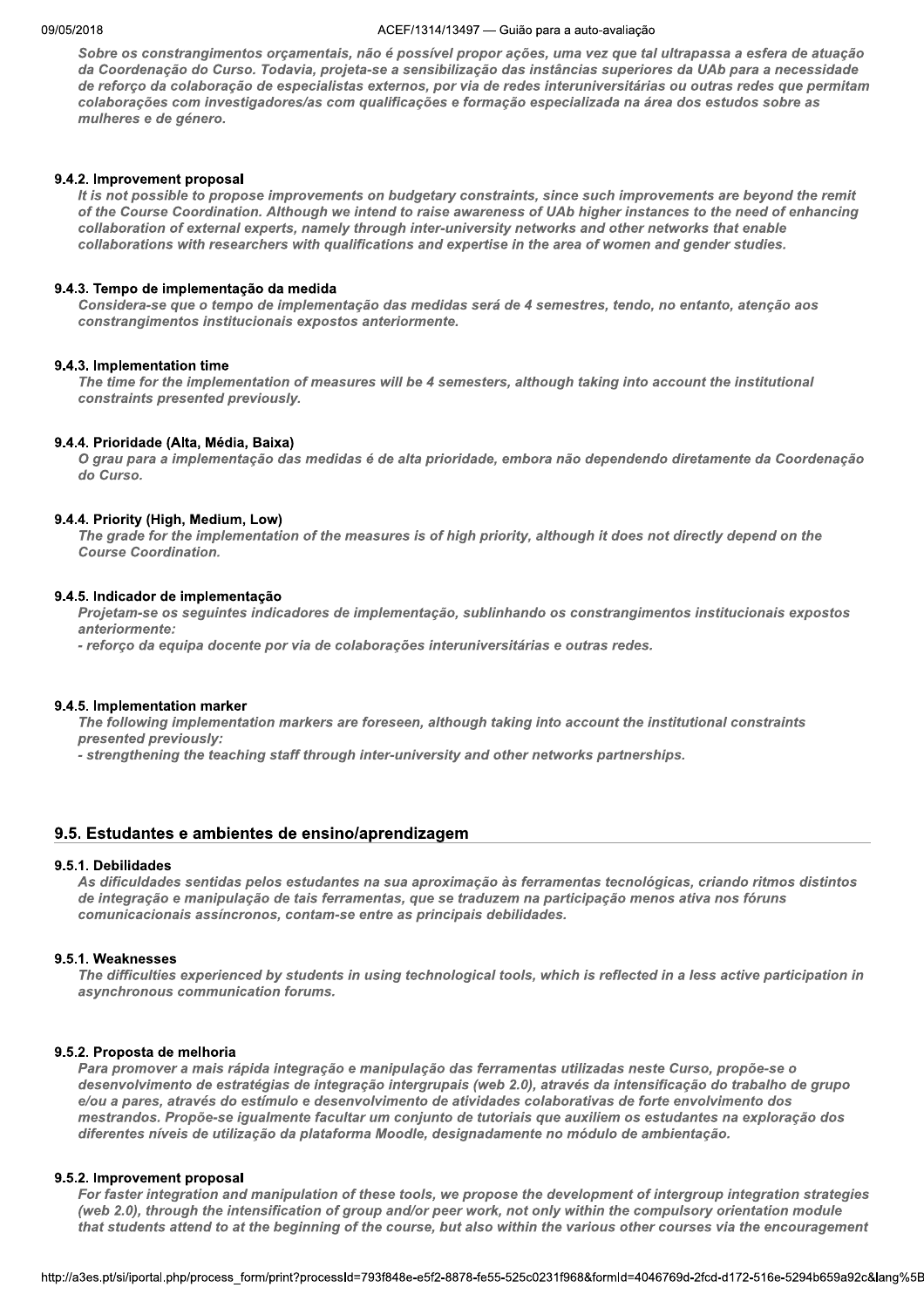#### ZUIB AULTI  $/1314/13497$  — Gulao para a auto-avaliação

and development of collaborative activities with major student involvement. We also propose a set of tutorials to assist students in exploring the different levels of use of the Moodle platform, in particular during the Orientation Module.

#### M 9.5.3. Tempo de implementação da medida

Para a aplicação das medidas propostas em 9.5.2, prevê-se um tempo médio que não deverá exceder os dois semestres. Chama-se no entanto a atenção que a implementação desta medida deverá ser aferida e monitorizada anualmente, dada a heterogeneidade de formação de base dos estudantes que optam por este modelo de ensino e pelo mestrado.

#### M 9.5.3. Implementation time

For the implementation of the measures proposed in 9.5.2, an average time that should not exceed two semesters is expected. However, the implementation of this measure should be assessed and monitored annually, given the academic heterogeneity of students who choose this teaching model and this master.

#### M 9.5.4. Prioridade (Alta, Media, Baixa)

As medidas aplicadas afiguram-se de alta prioridade, visto que o domínio e a manipulação das ferramentas utilizadas neste Curso são fundamentais para o sucesso dos mestrandos e para o desenvolvimento das competências de natureza informática associadas a este Mestrado.

#### M 9.5.4. Priority (Hign, Medium, Low)

The measures applied are high priority, since the mastery and manipulation of the tools used on this course are essential to the success of the students and to the development of computing skills associated with this Master's Degree.

#### M 9.5.5. Indicador de implementação

Traçaram-se os seguintes indicadores de implementação das medidas enunciadas:

- estimular as atividades entre mestrandos e mestrandos-docentes no Módulo de Ambientação;
- aprofundar estratégias colaborativas interpares em atividades desenvolvidas;
- monitorizar a integração de tais estratégias nas diferentes unidades curriculares.

#### M 9.5.5. Implementation marker

Implementation markers for the measures listed above:

- to encourage activities between students and students-teachers in the Orientation Module;
- to develop an in-depth collaborative inter-peer strategies in activities undertaken in the virtual classroom;
- to monitor the integration of such strategies in the different courses.

## 9.6. Processos

## 9.6.1. Debilidades

O desenvolvimento em ritmos diferenciados de integração e de manipulação das TIC por parte dos mestrandos exige uma constante aferição das estratégias de ensino/aprendizagem a implementar na aula virtual, o que pode significar, pontualmente, um difícil cumprimento por parte de alguns estudantes das metas projetadas no Contrato de Aprendizagem (CA).

#### M 9.6.1. Weaknesses

The different paces of assimilation and manipulation of ICT by students require a constant assessment of the teaching/learning strategies implemented in the virtual classroom, which may occasionally mean that the goals outlined in the Learning Agreement (LA) are difficult to achieve by some of the students.

#### M 9.6.2. Proposta de meinoria

Tendo em atenção o exposto em 9.6.1, propõe-se a monitorização cíclica das estratégias de ensino/aprendizagem mediante a análise da inclusão digital manifestada pelos mestrando em sede de módulo de ambientação, o qual deverá ser redesenhado, em função dos níveis de proficiência demonstrados na utilização das TIC. Conforme justificado em 8.6.3, a Coordenação do Curso irá propor uma reestruturação curricular para responder à diversidade dos discentes (entendida como oportunidade ainda que sem omitir os constrangimentos; cf. 8.1.3 e 8.1.4).

#### M 9.6.2. improvement proposal

Taking into account 9.6.1, the proposal is for cyclical monitoring of teaching/learning strategies by analyzing digital inclusion of students in the Orientation Module, which should be redesigned according to the level of proficiency demonstrated during the use of ICT.

in 8.6.3, the Course Coordination will propose a curriculum restructuring to respond to the diversity of<br>lerstood as an opportunity but without neglecting the constraints; cf. 8.1.3 e 8.1.4).<br>m<mark>plementação da medida</mark><br>php/p As explained in 8.6.3, the Course Coordination will propose a curriculum restructuring to respond to the diversity of students (understood as an opportunity but without neglecting the constraints; cf. 8.1.3 e 8.1.4).

#### M 9.6.3. Tempo de implementação da medida

nttp://a3es.pt/si/iportal.php/process\_form/pi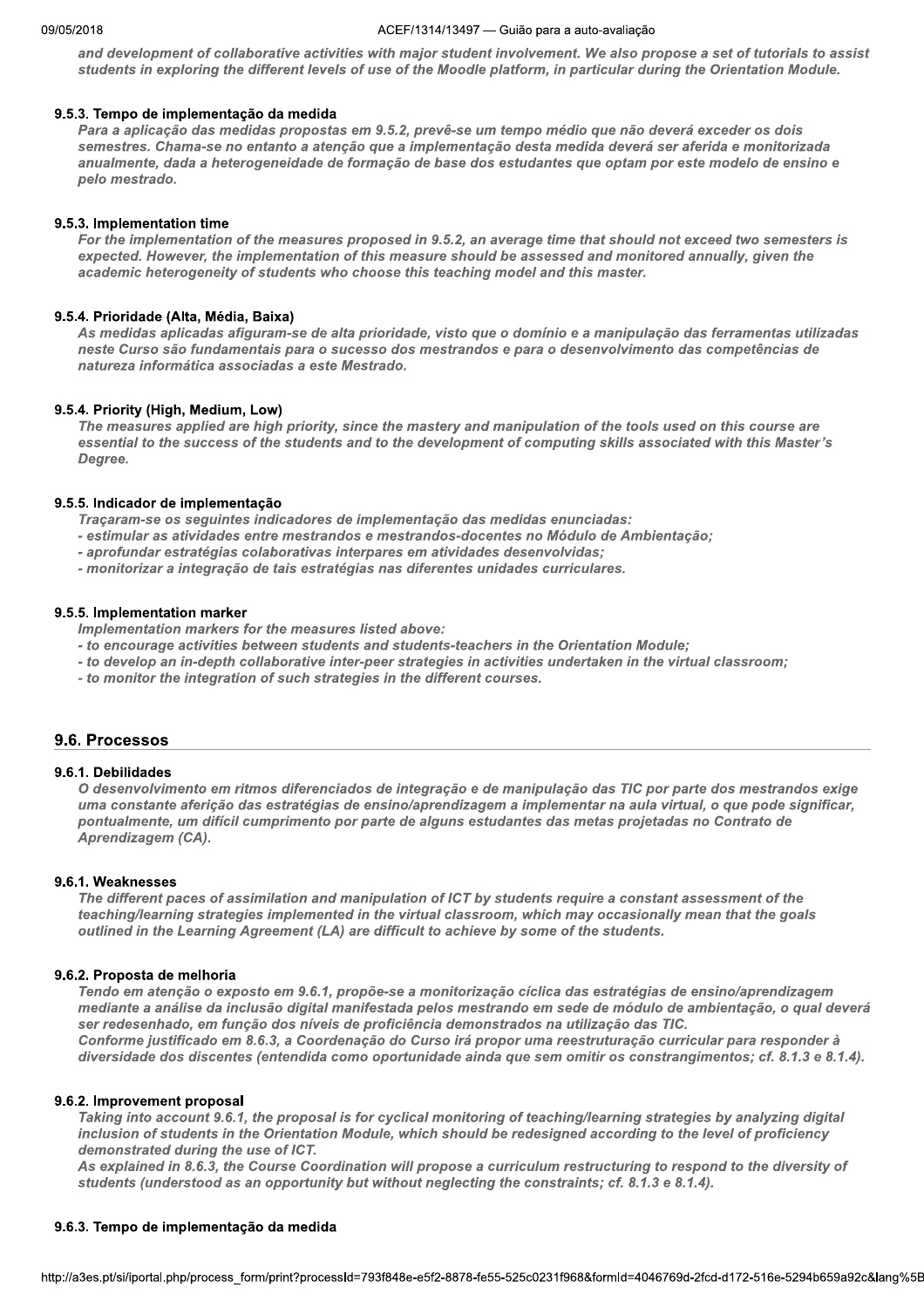#### ZUIB AULTI  $/1314/13497$  — Gulao para a auto-avaliação

O tempo para a implementação das medidas será de cerca de 4 semestres, sendo de considerar eventuais alterações neste prazo relativamente à proposta de reestruturação curricular pois exige a sua aprovação pelos órgãos competentes.

#### N 9.6.3. Implementation time  $\overline{\phantom{a}}$

The expected time for implementing the measures is about 4 semesters being. Eventual changes to this period regarding the proposed curricular restructuring may occur as it requires approval by the competent bodies.

#### N 9.6.4. Prioridade (Alta, Media, Baixa)

O grau de prioridade previsto é elevado, mas tendo em atenção as condicionantes expostas nos pontos anteriores.

#### N 9.6.4. Priority (Hign, Medium, Low)

The priority is high, although taking into account the constraints outlined in the previous paragraphs.

#### N 9.6.5. Indicador de implementação

Projeta-se como indicadores de implementação:<br>- Monitorização cíclica das estratégias de ensino/aprendizagem mediante a análise da inclusão digital manifestada pelos mestrandos em sede de módulo de ambientação;

.<br>- Redesenho do módulo de ambientação oferecido no início do Curso em função dos níveis de proficiência na utilização das TIC;

- Reestruturação do Curso aprovada pelos órgãos competentes da UAb.

#### N 9.6.5. Implementation marker

The following implementation markers are foreseen:

- Cyclical monitoring of teaching /learning strategies by analyzing the digital inclusion of students in the Orientation Module;

- Redesigning the Orientation Module offered at the beginning of the course according to the level of proficiency in the use of ICT;

- Restructuring the study cycle approved by UAb's responsible entities.

## 9.7. Resultados

#### 9.7.1. Debilidades

Ao ser ministrado em regime de EaD verifica-se que o tempo de conclusão do percurso académico é diferente do verificado no ensino presencial, demorando, em média os estudantes mais dois anos do que o previsto (cf. 7.1.1), tanto na parte da componente curricular, como na elaboração da dissertação, realidade que se deve atribuir, essencialmente ao facto de serem estudantes-trabalhadores inerente à larga maioria de população discente da UAb.

#### N 9.7.1. weaknesses

As the course is taught in a Distance Education system, the course completion time is different to face-to-face teaching; as such, students take, on average, two years more than expected (see 7.1.1), both in the curricular component, and in the preparation of the dissertation. This should be attributed essentially to the fact of the large majority of the student population at UAb being worker-student.

#### N 9.7.2. Proposta de meinoria

Tendo em vista o exposto em 9.7.1. propõe-se a intensificação da formação dos mestrandos pela sua inclusão digital (cf. 9.5.2.) monitorizando-se regularmente o desenvolvimento dos trabalhos, seja na parte curricular seja na elaboração da dissertação. O seu acompanhamento tutorial deverá ser intensificado, através da introdução de indicadores que garantam o cumprimento do cronograma previsto para a realização das UC que compõem a parte curricular e elaboracão da dissertacão. Estes indicadores serão delineados pela Coordenacão do Curso, a qual desenvolverá as estratégias conducentes à sua aplicação

#### N 9.7.2. improvement proposal

In view of 9.7.1, it is proposed to intensify students' training for digital inclusion (see 9.5.2.) regularly monitoring the progress of their work, whether in the curricular component or in the preparation of their dissertation. Tutorial monitoring should be intensified through the introduction of markers to ensure compliance with the schedule for the completion of CUs in the curricular part and the completion of the dissertation. These markers will be outlined by the Course Coordination, which will design strategies for its implementation.

#### N 9.7.3. Tempo de implementação da medida

a implementação da medida é de cerca de 4 semestres, visto ser necessário criar os mecanismos de<br>dos indicadores projetados e fasear a sua implementação.<br>**tion time**<br>bhp/process\_form/print?processId=793f848e-e5f2-8878-fe55 O tempo para a implementação da medida é de cerca de 4 semestres, visto ser necessário criar os mecanismos de cumprimento dos indicadores projetados e fasear a sua implementação.

#### N 9.7.3. Implementation time

nttp://a3es.pt/si/iportal.php/process\_form/pi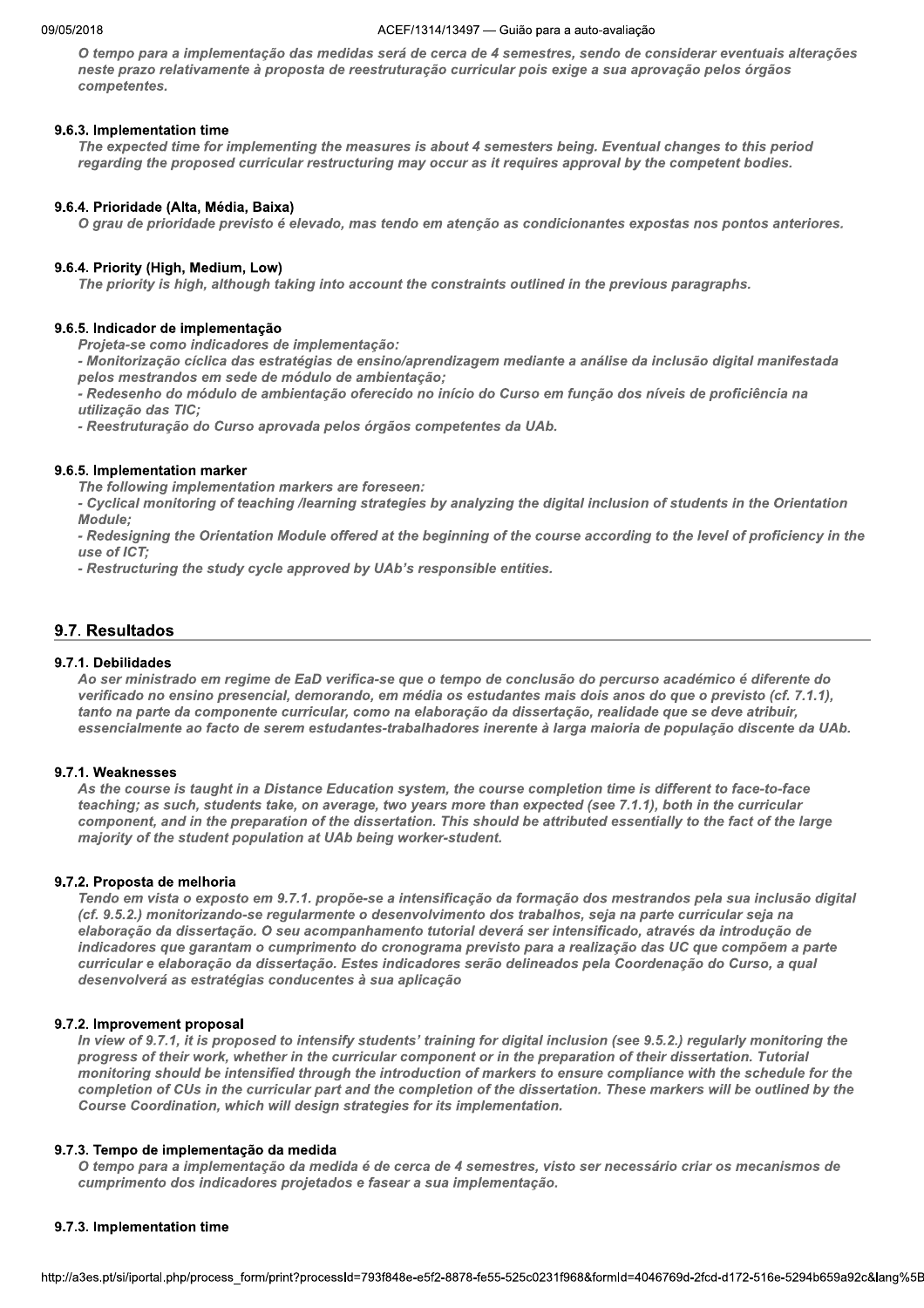#### ACEF/1314/13497 - Guião para a auto-avaliação

The expected time for implementing the measure is around 4 semesters, as it is necessary to establish mechanisms of compliance of the markers and to phase in their implementation.

#### 9.7.4. Prioridade (Alta, Média, Baixa)

O grau para a implementação da medida, tendo em atenção os vários considerandos expostos anteriormente é de média prioridade.

#### 9.7.4. Priority (High, Medium, Low)

Taking into consideration the various preceding paragraphs, the priority level is medium.

#### 9.7.5. Indicador de implementação

Projeta-se como indicadores de implementação:

- Monitorizar regularmente o desenvolvimento dos trabalhos dos mestrandos, seja na parte curricular, seja na elaboração da dissertação;

- Intensificar o acompanhamento tutorial dos mestrandos através da introdução de indicadores que garantam o cumprimento do cronograma previsto para a realização das UC que compõem a parte curricular e elaboração da dissertação ;

- Elaborar os indicadores de monitorização das atividades desenvolvidas pelos mestrandos;

- Implementar as estratégias conducentes à sua aplicação.

#### 9.7.5. Implementation marker

**Implementation markers:** 

- To regularly monitor the development of students work, both in the curricular part and in writing their dissertation;

- To intensify tutorial monitoring of students by introducing markers to ensure compliance with the schedule for the completion of CU that make up the curricular component and the completion of the dissertation;

- To develop markers to monitor student activities;
- To implement strategies for their application.

## 10. Proposta de reestruturação curricular

## 10.1. Alterações à estrutura curricular

#### 10.1. Alterações à estrutura curricular

#### 10.1.1. Síntese das alterações pretendidas

Acrescentar subtítulo - Mestrado em Estudos sobre as Mulheres: Género, Cidadania e Desenvolvimento - em sequência da avaliação (cf. 8.6.3 e 9.6.2). Mantendo a inovação num Curso pioneiro nesta área de estudos em Portugal, identificam-se as problemáticas salientadas no plano de estudos e que se inserem numa área científica já consolidada e com legitimação internacional: os estudos sobre as mulheres.

Introduzir:

- UC Epistemologias feministas, que permite maior aprofundamento teórico e abertura para o que se denomina de outro tipo de abordagens críticas ou "fora do centro"/"epistemologias do sul"; - UC Seminário de projeto, que dará maior aprofundamento metodológico para a dissertação.

Atualizar conteúdos de algumas UC.

Eliminar UC Discursos do quotidiano porque alguns dos seus conteúdos serão abordados em Expressões culturais

Pretende-se reforçar a coesão teórica e epistemológica do curso e permitir maior aprofundamento metodológico com a criação do seminário de projeto.

#### 10.1.1. Synthesis of the intended changes

1. Add subtitle - Master in Women's Studies: Gender, Citizenship and Development - following SWOT analysis (8.6.3; 9.6.2). Keeping innovation in a pioneering course in this field of study in Portugal, the subtitle emphasizes the themes of the study plan which make part of a legitimized and consolidated scientific field, at national and international levels: **Women's studies.** 

2. To include:

- CU Feminist epistemologies, which allows greater theoretical depth and openness to another type of critical approaches or "off center" / "epistemology of the South";

- CU Research Seminar, which will provide greater methodological deepening for the dissertation.

3. Update contents of some CU.

4. Eliminate CU Daily Discourses because some of its contents will be covered in Cultural Expressions.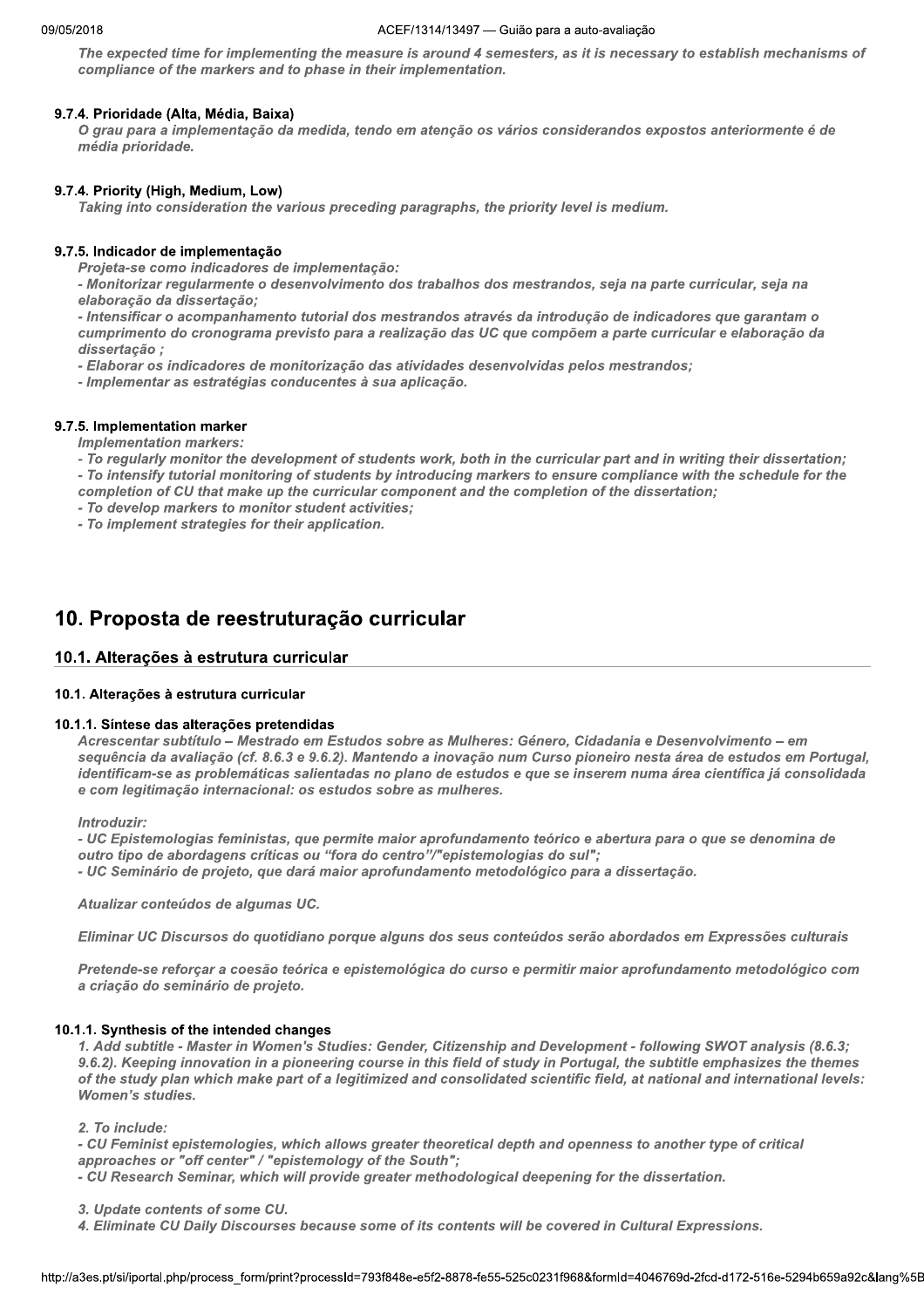#### ACEF/1314/13497 - Guião para a auto-avaliação

It is intended to strengthen the theoretical and epistemological cohesion of the course and allow greater methodological deepening with the creation of the research seminar.

## 10.1.2. Nova estrutura curricular pretendida

#### Mapa n.a.

## 10.1.2.1. Ciclo de Estudos:

**Mestrado em Estudos sobre as Mulheres (MEM)** 

## 10.1.2.1. Study programme:

**Master Degree in Studies on Women** 

## 10.1.2.2. Grau:

**Mestre** 

- 10.1.2.3. Ramo, variante, área de especialização do mestrado ou especialidade do doutoramento (se aplicável):  $n.a.$
- 10.1.2.3. Branch, option, specialization area of the master or speciality of the PhD (if applicable):

 $n.a.$ 

#### 10.1.2.4 Nova estrutura curricular pretendida / New intended curricular structure

| Area Científica / Scientific Area     | Sigla / Acronym | <b>ECTS Obrigatórios / Mandatory ECTS</b> | <b>ECTS Optativos / Optional ECTS*</b> |
|---------------------------------------|-----------------|-------------------------------------------|----------------------------------------|
| História / History                    | Hist / Hist     | 18                                        |                                        |
| Sociologia / Sociology                | Soc / Sociol    | 12                                        |                                        |
| Estudos Artísticos / Artistic Studies | EstArt / ArtSt  | 3                                         |                                        |
| Estudos Literários / Literary Studies | EstLit/LitSt    |                                           | 0                                      |
| Ciências Sociais / Social Sciences    | CSoc/SocialSc   | 84                                        |                                        |
| (5 Items)                             |                 | 120                                       | 0                                      |

## 10.2. Novo plano de estudos

## Mapa XII - Novo plano de estudos - n.a. - 1º ano; 1º semestre

## 10.2.1. Ciclo de Estudos:

Mestrado em Estudos sobre as Mulheres (MEM)

## 10.2.1. Study programme:

**Master Degree in Studies on Women** 

## 10.2.2. Grau:

**Mestre** 

- 10.2.3. Ramo, variante, área de especialização do mestrado ou especialidade do doutoramento (se aplicável):  $n.a.$
- 10.2.3. Branch, option, specialization area of the master or speciality of the PhD (if applicable):  $n.a.$

## 10.2.4. Ano/semestre/trimestre curricular:

1º ano; 1º semestre

## 10.2.4. Curricular year/semester/trimester:

1st year; 1st semester

## 10.2.5 Novo plano de estudos / New study plan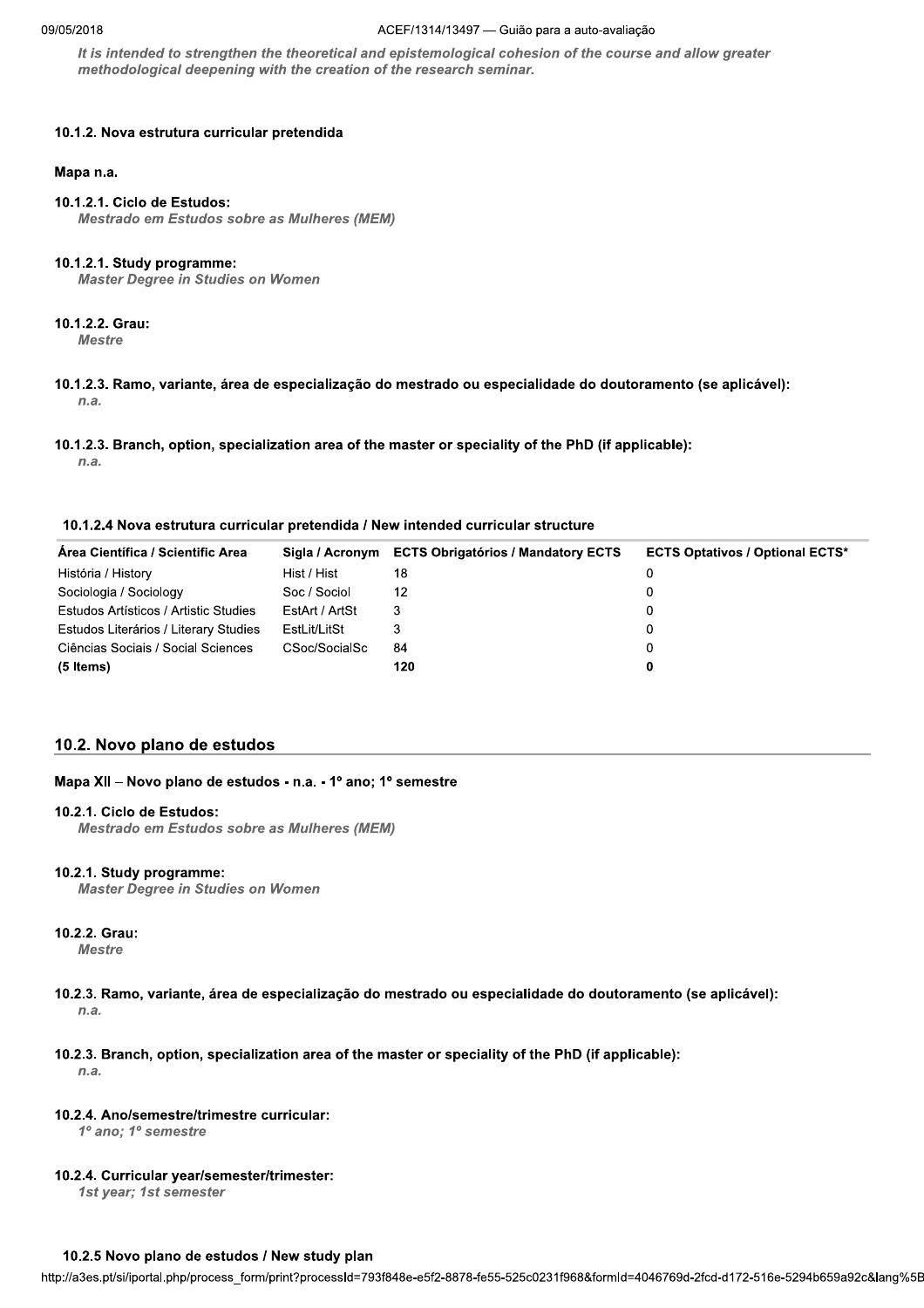| <b>Unidades Curriculares / Curricular Units</b>                                          | Area Científica /<br>Scientific Area (1) (2) | Duração / Duration     | Workina<br>Hours (3) | <b>Horas Trabalho Horas Contacto</b><br>/ Contact Hours ECTS<br>(4) |   | <b>Observações</b><br>Observations<br>(5) |
|------------------------------------------------------------------------------------------|----------------------------------------------|------------------------|----------------------|---------------------------------------------------------------------|---|-------------------------------------------|
| Epistemologias Feministas/Feminist<br>Epistemologies                                     | CSoc/SocialSc                                | Semestral/Semester 234 |                      | Online S 36                                                         | 9 | $\overline{\phantom{a}}$                  |
| História Política e Social<br>Contemporânea/Contemporary Political<br>and Social History | Hist/Hist                                    | Semestral/Semester 234 |                      | Online S 36                                                         | 9 | $\overline{\phantom{0}}$                  |
| Sociologia da Família/Sociology of Family                                                | Soc/Sociol                                   | Semestral/Semester 156 |                      | Online S 24                                                         | 6 | $\blacksquare$                            |
| Metodologia de Investigação/Research<br>Methodology                                      | CSoc/SocialSc                                | Semestral/Semester 156 |                      | Online S 24                                                         | 6 | $\blacksquare$                            |

(4 Items)

## Mapa XII - Novo plano de estudos - n.a. - 1º ano; 2º semestre

## 10.2.1. Ciclo de Estudos:

Mestrado em Estudos sobre as Mulheres (MEM)

#### 10.2.1. Study programme:

**Master Degree in Studies on Women** 

## 10.2.2. Grau:

**Mestre** 

- 10.2.3. Ramo, variante, área de especialização do mestrado ou especialidade do doutoramento (se aplicável):  $n.a.$
- 10.2.3. Branch, option, specialization area of the master or speciality of the PhD (if applicable):

 $n.a.$ 

10.2.4. Ano/semestre/trimestre curricular:

1º ano; 2º semestre

10.2.4. Curricular year/semester/trimester:

2nd year / 2nd semester

## 10.2.5 Novo plano de estudos / New study plan

| Unidades Curriculares / Curricular Área Científica /<br><b>Units</b> | <b>Scientific Area (1)</b>     | Duração / Duration<br>(2) | Horas Trabalho /<br><b>Working Hours</b><br>(3) | Horas Contacto / ECTS<br>Contact Hours (4) ECTS |   | <b>Observações</b><br><b>Observations</b><br>(5) |
|----------------------------------------------------------------------|--------------------------------|---------------------------|-------------------------------------------------|-------------------------------------------------|---|--------------------------------------------------|
| História dos Direitos das<br>Mulheres/History of Womens' Rigths      | Hist/Hist                      | Semestral/Semester 234    |                                                 | Online S 36                                     | 9 | $\overline{a}$                                   |
| Sociologia do Trabalho e do<br>Lazer/Sociology of Work and Leisure   | Soc/Sociol                     | Semestral/Semester 156    |                                                 | Online S 24                                     | 6 | $\overline{\phantom{0}}$                         |
| Expressões Culturais/Cultural<br>Expressions                         | EstArt/EstLit /<br>ArtSt/LitSt | Semestral/Semester 156    |                                                 | Online S 24                                     | 6 | $\overline{\phantom{0}}$                         |
| Seminário de Projeto/Research<br>Seminar                             | CSoc/SocialSc                  | Semestral/Semester 234    |                                                 | Online S 36                                     | 9 | $\overline{a}$                                   |
| (4 Items)                                                            |                                |                           |                                                 |                                                 |   |                                                  |

#### Mapa XII - Novo plano de estudos - n.a. - 2º ano; 2 semestres

#### 10.2.1. Ciclo de Estudos:

Mestrado em Estudos sobre as Mulheres (MEM)

## 10.2.1. Study programme:

**Master Degree in Studies on Women**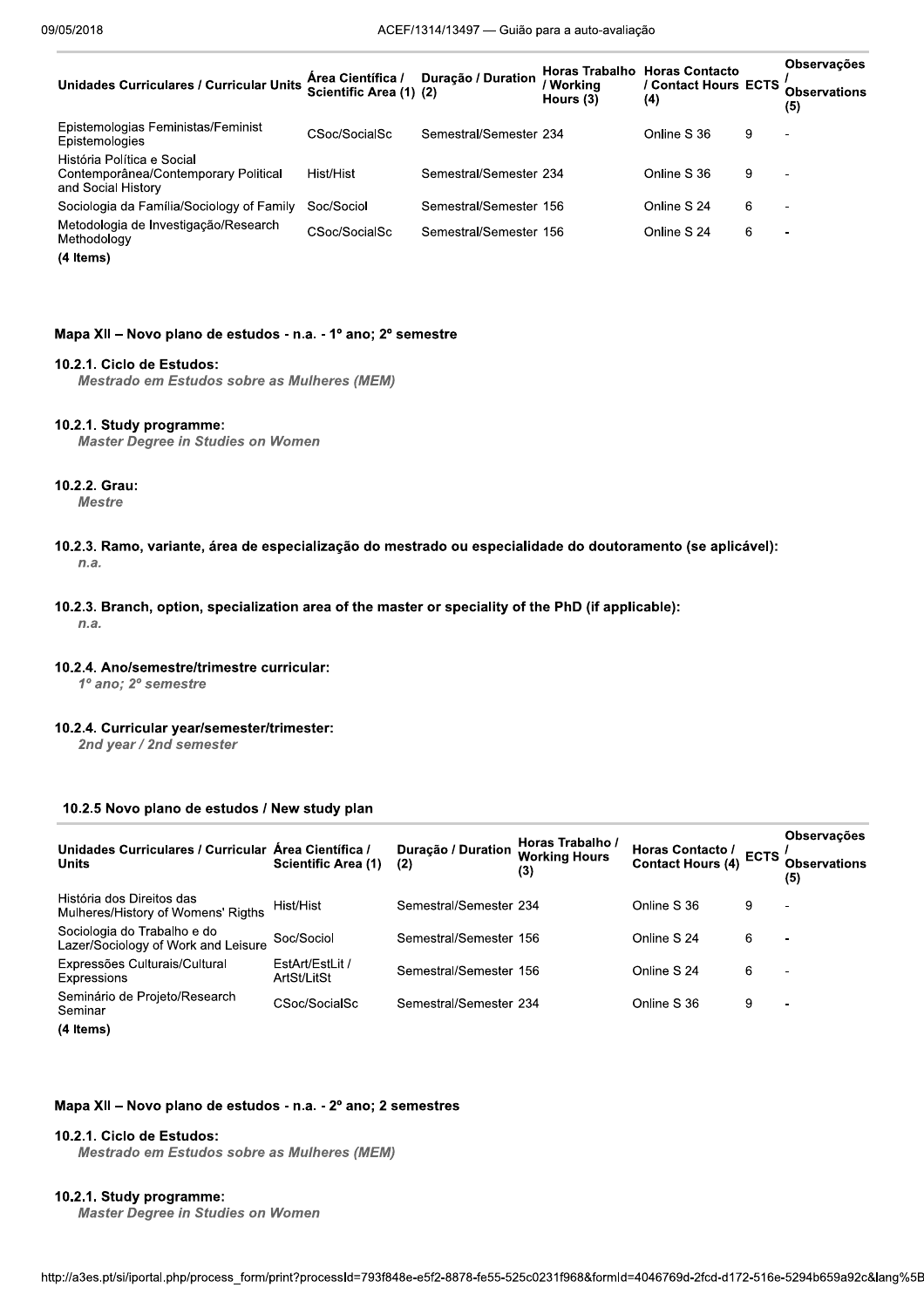10.2.2. Grau: **Mestre** 

- 10.2.3. Ramo, variante, área de especialização do mestrado ou especialidade do doutoramento (se aplicável):  $n.a.$
- 10.2.3. Branch, option, specialization area of the master or speciality of the PhD (if applicable):  $n.a.$

#### 10.2.4. Ano/semestre/trimestre curricular:

- 2º ano: 2 semestres
- 10.2.4. Curricular year/semester/trimester:

2nd year, 2 semesters

#### 10.2.5 Novo plano de estudos / New study plan

| Unidades Curriculares /<br><b>Curricular Units</b> | Área Científica /<br><b>Scientific Area (1)</b> | Duracão /<br>Duration (2) | Horas Trabalho /<br>Working Hours (3) | Horas Contacto /<br><b>Contact Hours (4)</b> |      | ECTS Observações /<br>Observations (5) |
|----------------------------------------------------|-------------------------------------------------|---------------------------|---------------------------------------|----------------------------------------------|------|----------------------------------------|
| Dissertação / Dissertation CSoc/SocialSc           |                                                 | Anual/Annual 1560         |                                       | Online OT 96                                 | 60 - | $\sim$                                 |
| $(1$ Item $)$                                      |                                                 |                           |                                       |                                              |      |                                        |

## 10.3. Fichas curriculares dos docentes

#### **Mapa XIII**

- 10.3.1. Nome do docente (preencher o nome completo): <sem resposta>
- 10.3.2. Instituição de ensino superior (preencher apenas quando diferente da instituição proponente mencionada em A1): <sem resposta>
- 10.3.3 Unidade Orgânica (preencher apenas quando diferente da unidade orgânica mencionada em A2.): <sem resposta>

#### 10.3.4. Categoria:

<sem resposta>

10.3.5. Regime de tempo na instituição que submete a proposta (%):

<sem resposta>

#### 10.3.6. Ficha curricular de docente:

<sem resposta>

#### 10.4. Organização das Unidades Curriculares (apenas para as unidades curriculares novas)

#### Mapa XIV - Epistemologias Feministas / Feminist epistemologies

#### 10.4.1.1. Unidade curricular:

Epistemologias Feministas / Feminist epistemologies

10.4.1.2. Docente responsável e respectiva carga lectiva na unidade curricular (preencher o nome completo): Teresa Maria da Conceição Joaquim / 36 horas de contacto (36 contact hours)

#### 10.4.1.3. Outros docentes e respectivas cargas lectivas na unidade curricular:

 $n.a.$ 

#### 10.4.1.3. Other academic staff and lecturing load in the curricular unit: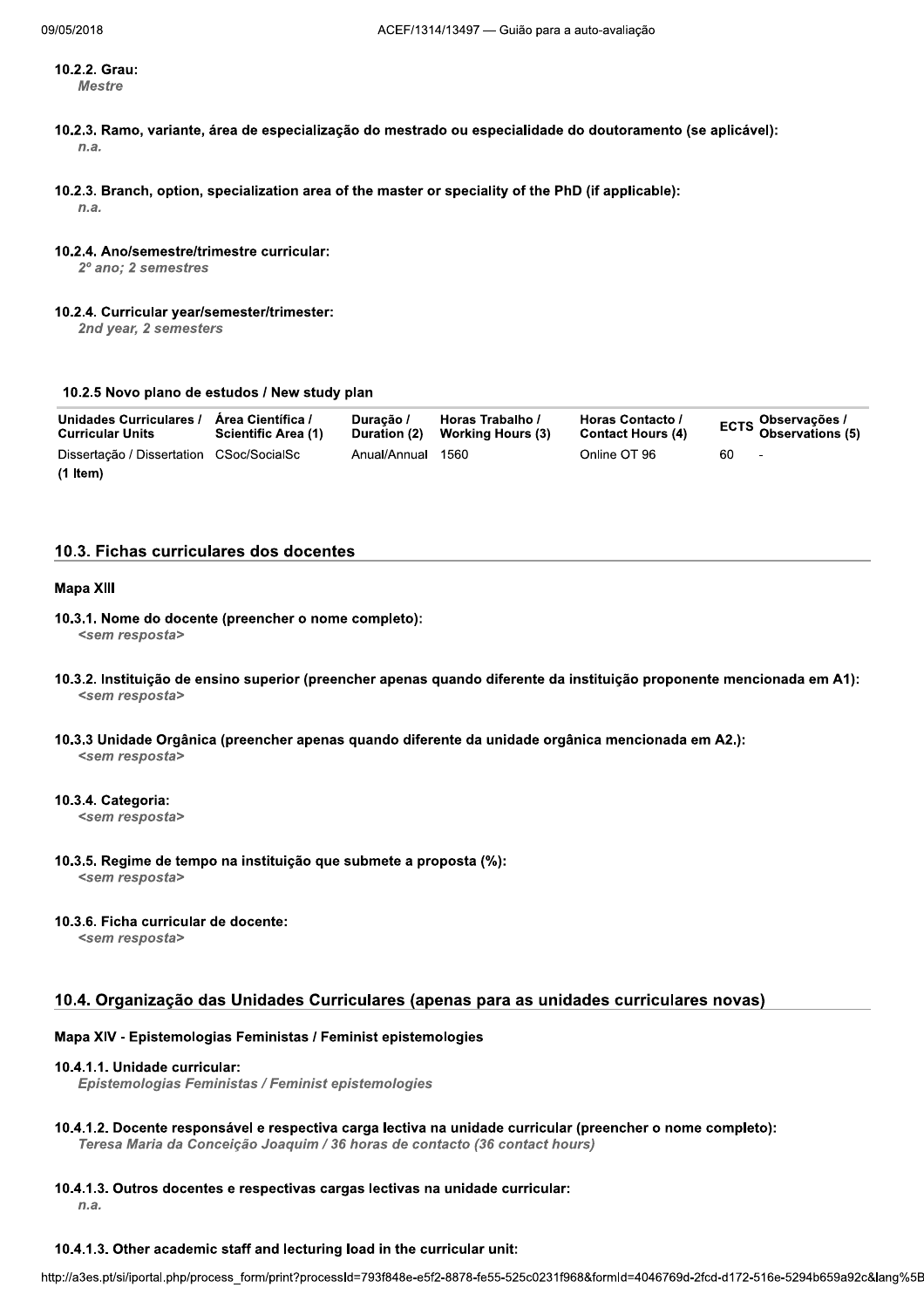$n.a.$ 

## 10.4.1.4. Objectivos de aprendizagem (conhecimentos, aptidões e competências a desenvolver pelos estudantes):

A unidade curricular Epistemologias Feministas pretende que os/as alunos/as sejam capazes de:

• Conhecer, numa perspetiva histórica e antropológica, a construção de saberes e de conceitos nomeadamente, sexismo, racismo, género de modo a que estes possam contribuir para uma melhor fundamentação da compreensão do mundo contemporâneo.

· Refletir de forma critica e, numa perspetiva de interseccionalidade, no cruzamento de diversos eixos de poder, de diferenciação e de desigualdade.

· Desenvolver capacidade de elaboração teórica dos/as mestrandos/as relativamente a temas de relevância cientifica e de cidadania.

Espera-se dos/as estudantes que:

· Procedam a um estudo sistemático e aprofundado da matéria em estudo;

• Desenvolvam um raciocínio crítico relativo à matéria em lecionação;

• Aprendam a construir um texto argumentativo e crítico na área das ciências sociais.

## 10.4.1.4. Learning outcomes of the curricular unit:

This CU aims at enabling students to:

• Know, in a historical and anthropological perspective, the construction of knowledge and concepts, in particular, sexism, racism, and gender, so that they can contribute to a better understanding of the rationale of the contemporary world.

• Reflect critically, and in a perspective of intersectionality, at the crossing of several axes of power, differentiation and inequality.

. Develop skills of theoretical analysis and critique on scientific and citizenship relevant subjects.

At the end of the course / the student should be able to:

• Carry out a systematic and thorough study of the matter under consideration;

· Develop critical thinking;

• Learn how to build an argumentative and critical text in the social sciences.

## 10.4.1.5. Conteúdos programáticos:

1. Questões epistemológicas: teorias críticas contemporâneas; teorias feministas

2. Questões epistemológicas: a construção de diferenças e de desigualdades, ou ciência, género, sexismo, racismo

3. Questões epistemológicas: releitura dessa construção de saberes e elaboração de um conhecimento mais solidário ou, retomando a expressão de Ella Shoat, tendo em conta "conhecimentos fora do centro", numa compreensão diversa das relações entre os seres, nomeadamente, entre homens e mulheres e que foi marcada por um paradigma técnico-científico que separou e especializou os seres, as culturas e os seus atributos.

## 10.4.1.5. Syllabus:

1. Epistemological questions: contemporary critical theories, feminist theories

2. Epistemological issues: the construction of differences and inequalities, or science, gender, sexism, racism

3. Epistemological questions: rereading this knowledge construction and development of a knowledge that in the words of Ella Shoat takes into account "knowledge outside the center", a different understanding of the relationship between human beings, particularly between men and women, which was marked by a technical-scientific paradigm that separated and specialized beings, cultures and their attributes.

## 10.4.1.6. Demonstração da coerência dos conteúdos programáticos com os objectivos da unidade curricular.

Este seminário oferece um aprofundamento teórico no contexto do curso de 2º ciclo em Estudos sobre as mulheres e pretende acompanhar as discussões no âmbito das ciências sociais sobre o modo como se elaboraram saberes sobre seres e culturas 'outras' a partir de uma racionalidade dominante de carácter técnico científico. Está organizado em 3 módulos, 3 eixos de discussão teórica em que serão analisados textos sobre ciência, cultura,

sexismo, racismo, género, categorias compreendidas na sua interseccionalidade. Pretende-se dar instrumentos teórico-analíticos que permitam a compreensão da diversidade epistemológica da construção dos saberes, colocando certas culturas e os membros que as integram no lugar da diferença marcada, numa lógica dicotómica, por um polo negativo de desigualdade e caracterizando-as muitas vezes, pela subalternidade. Rever conhecimentos e fronteiras disciplinares que devem ser repensados num diálogo interdisciplinar a partir de outras abordagens teóricas.

## 10.4.1.6. Demonstration of the syllabus coherence with the curricular unit's objectives.

This seminar offers a theoretical development in the context of the Masters on Women's' studies, following the discussions in the social sciences about how science developed knowledge about beings and cultures as 'others', based on a scientific-technical dominant rationality.

It is organized into 3 modules, 3 axis of theoretical discussion in which texts on science, culture, sexism, racism, gender will be analyzed, categories understood in their intersectionality. We intend to offer a theoretical and analytical understanding that will enable students to know the diversity of epistemological tools in the process of construction of knowledge, which categorize certain cultures and its members in a place marked by difference, through a dichotomous logic, placing them in a negative pole of inequality and subordination. Reviewing knowledge and disciplinary boundaries that must be rethought in an interdisciplinary dialogue from other theoretical approaches.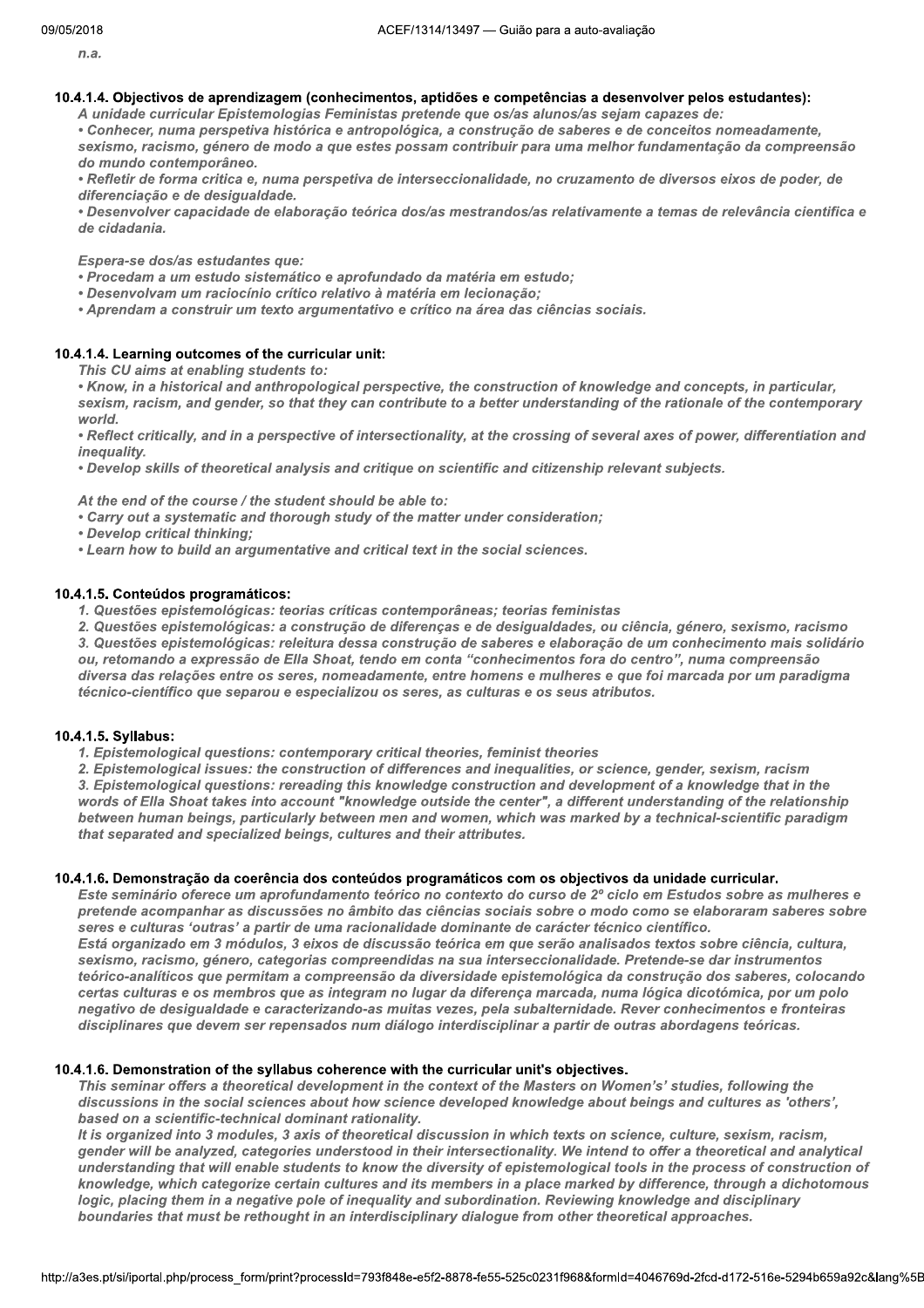## 10.4.1.7. Metodologias de ensino (avaliação incluída):

Esta unidade curricular é oferecida em regime de ensino online, através da utilização da plataforma Moodle, privilegiando-se a comunicação assíncrona.

Tendo como enquadramento do processo de ensino/aprendizagem uma permanente supervisão online, os/as alunos/as elaboram as tarefas propostas pelo/a docente, apresentando trabalhos, recensões críticas, relatórios, protocolos, etc., que serão objeto de avaliação e/ou classificação. A avaliação é feita em base individual e envolve a coexistência de duas modalidades: avaliação contínua (60%) e avaliação final (40%).

## 10.4.1.7. Teaching methodologies (including evaluation):

This course is offered under the online learning using the Moodle platform, focusing on asynchronous communication. Having as framework of the teaching / learning process a permanent online supervision, the students elaborate the tasks proposed by the teacher, presenting papers, book reviews, reports, protocols, etc.., which will be evaluated and / or classification.

Evaluation is made on individual basis and it involves the coexistence of two modes: continuous assessment (60%) and final evaluation (40%).

## 10.4.1.8. Demonstração da coerência das metodologias de ensino com os objectivos de aprendizagem da unidade curricular.

Julga-se que as metodologias utilizadas nesta UC permitem atingir os objetivos propostos para a mesma, nomeadamente, a da compreensão crítica e reflexiva da criação e reformulação dos conceitos em estudo. Estes objetivos são reforçados pela utilização de, por exemplo, vídeos, textos, sobre personagens ou ideias que marcaram as lutas pelos direitos das mulheres e pela cidadania de grupos e ou de indivíduos considerados menores ou minoritários.

## 10.4.1.8. Demonstration of the coherence between the teaching methodologies and the learning outcomes.

It is believed that the methodologies used in this CU help to achieve the objectives proposed for the same, namely, a critical and reflective understanding of the emergence and evolution of the creation and reformulation of the concepts under study.

These objectives are reinforced by the use of, for example, videos, texts, or ideas about characters that marked the struggle for women's rights, citizenship and the groups and or individuals considered minor or minority.

## 10.4.1.9. Bibliografia principal:

Crespo, A. I.; Ferreira, A.M.; Couto, A. G.; Cruz, I.; Joaquim, T. (org.) Variações sobre Sexo e Género. Lisboa: Livros Horizonte, 2008

hooks, b. (1984/2004), «Mujeres negras: dar forma a la teoria feminista», in hooks, b., Brah, A., Sandoval, C. & Anzaldúa, G.(Org) Otras inapropriables: feminismos desde las fronteras, Madrid, T de Sueños, pp. 33-50. Collins, P. Hill (2000) Black feminist thought: Knowledge, consciousness, and the politics of empowerment, N. York: Routledge.

Franken, M; Woodward, A. and al (ed) (2009) Teaching Intersectionality:Putting Gender at the Centre, Utrecht:ATHENA Haraway, D. (1985/2004) «Manifesto Ciborgue», in Macedo, A. G. (Orga.), Género, Identidade e Desejo: Antologia Crítica do Feminismo Contemporâneo, Lisboa, Cotovia, pp. 221-250.

Harding, S. (2004) The Feminist Standpoint Theory Reader: Intellectual and Political Controversies, Routledge Mohanty, Ch. T. (2003) Feminism without borders - decolonizing theory, practicing solidarity, Durham: Duke Univ.Press

## Mapa XIV - História Política e Social Contemporânea / Contemporary Political and Social History

## 10.4.1.1. Unidade curricular:

História Política e Social Contemporânea / Contemporary Political and Social History

## 10.4.1.2. Docente responsável e respectiva carga lectiva na unidade curricular (preencher o nome completo):

Maria Teresa Valente Pinto / 36 horas de contacto (36 contact hours)

## 10.4.1.3. Outros docentes e respectivas cargas lectivas na unidade curricular:

 $n.a.$ 

## 10.4.1.3. Other academic staff and lecturing load in the curricular unit:

 $n.a.$ 

## 10.4.1.4. Objectivos de aprendizagem (conhecimentos, aptidões e competências a desenvolver pelos estudantes):

Perspetivando a História das Mulheres como história relacional, no sentido de compreender o modo como as relações sociais entre mulheres e homens se redefinem em cada momento histórico, pretende-se, nesta UC, problematizar a complexidade do processo histórico com as suas contradições. Não se tenciona percorrer linearmente e numa linha cronológica sequencial toda a história política e social contemporânea, mas proporcionar a reflexão e o debate em torno de alguns temas centrais.

No final desta unidade curricular o/a estudante deverá ser capaz de: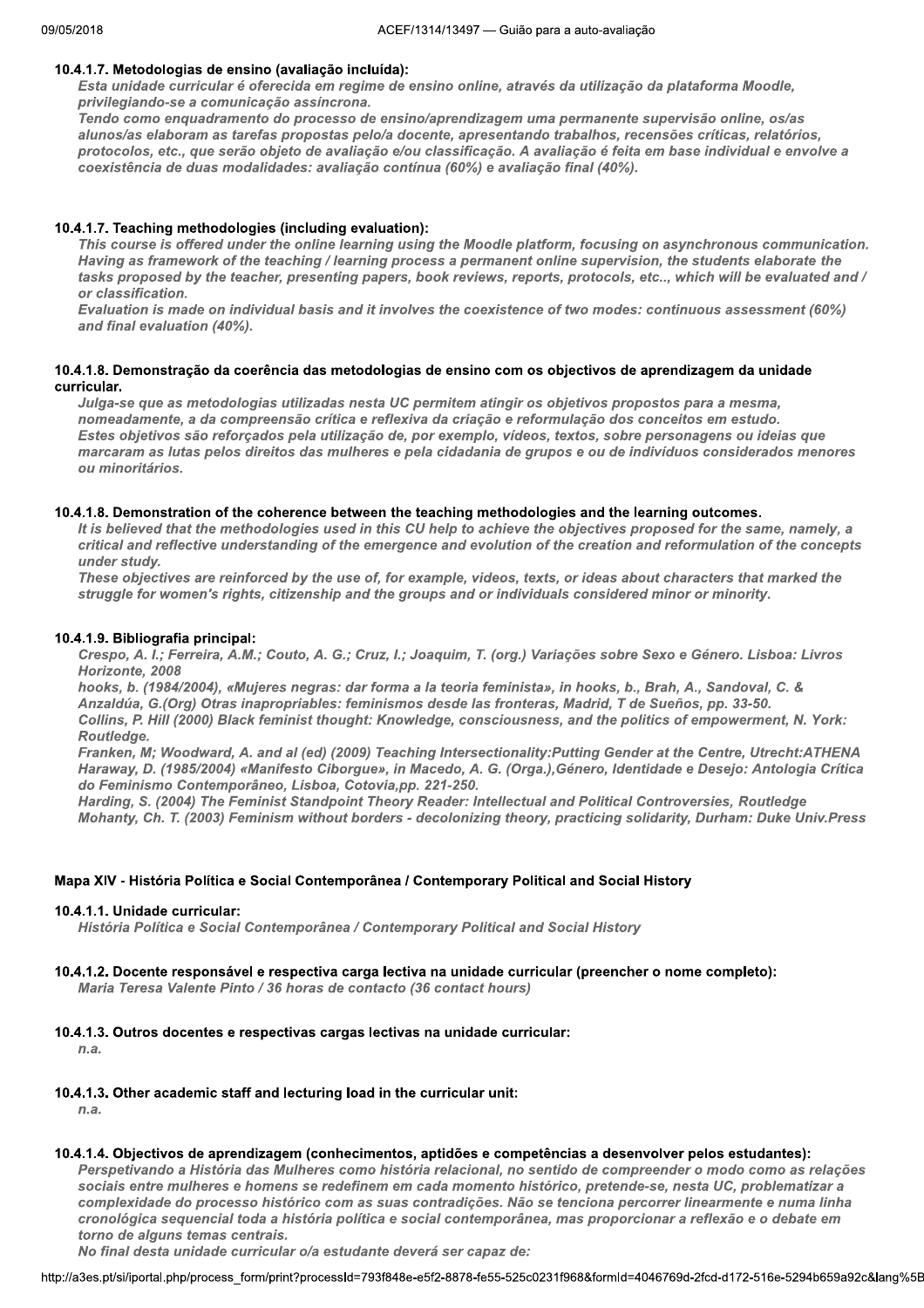- aplicar conceitos relevantes como género, história relacional, relações sociais;
- · aplicar a noção de construção sócio-histórica para compreender as relações sociais entre mulheres e homens na sociedade atual;
- produzir pensamento crítico fundamentado sobre as relações sociais entre mulheres e homens na época contemporânea.

## 10.4.1.4. Learning outcomes of the curricular unit:

From the perspective of women's history as a relational history, in order to understand how social relations between women and men are redefined at each historical moment, it is intended, in this UC, discuss the complexity of the historical process with its contradictions. Not intend to go linearly and in a sequential timeline entire contemporary social and political history, but provide reflection and debate around some central themes. At the end of the course the student should be able to:

• apply concepts such as gender, relational history, social relations;

• apply the notion of socio-historical construct for understanding the social relations between women and men in today's society;

• produce critical thinking based on social relations between men and women in the contemporary era.

#### 10.4.1.5. Conteúdos programáticos:

- 1. Género, etnia, classe, idade ferramentas de historicização das relações sociais entre os sexos
- 2. Mulheres e domesticidade numa perspetiva histórica
- 3. Género e trajetórias de poder, de resistência e de consentimento
- 4. Género e história do colonialismo e do pós-colonialismo
- 5. Políticas para a igualdade entre mulheres e homens numa perspetiva histórica comparada

#### 10.4.1.5. Syllabus:

- 1. Gender, ethnicity, class, age tools to historicize the social relations between the sexes
- 2. Women and domesticity in a historical perspective.
- 3. Gender and trajectories of power, resistance and consent.
- 4. Gender and history of colonialism and post-colonialism
- 5. Policies for equality between women and men in a comparative historical perspective

## 10.4.1.6. Demonstração da coerência dos conteúdos programáticos com os objectivos da unidade curricular.

A utilização do conceito de género na análise histórica mostrou-se um valioso contributo na renovação epistemológica e metodológica da história no sentido da construção de uma história das relações sociais entre mulheres e homens. O seu cruzamento com outras ferramentas analíticas - etnia, classe, idade -permite apreender a (re)construção real e simbólica das relações sociais entre os sexos entre e no interior de cada categoria social. Os temas escolhidos para reflexão são centrais dos debates contemporâneos e proporcionam uma compreensão mais aprofundada da complexidade da evolução das relações entre mulheres e homens, bem como uma abordagem articulada de contextos societais e geo-históricos distintos, mas ligados historicamente pela lusofonia. Os temas constituirão os polos de desenvolvimento das atividades que orientarão o percurso de aprendizagem, um percurso que se pretende teórico-prático, ao longo da UC.

## 10.4.1.6. Demonstration of the syllabus coherence with the curricular unit's objectives.

The use of the concept of gender in historical analysis proved to be a valuable contribution to the epistemological and methodological renewal of history towards the construction of a history of social relations between women and men. Its intersection with other analytical tools - ethnicity, class, age- allows the (re) construction of real and symbolic social relations between the sexes and within each social category. The themes chosen for reflection are central to the contemporary debates and provide a deeper understanding of the complexity of changing relationships between women and men, as well as an articulated approach to societal and distinct geo-historical contexts, but historically linked by lusophony. The themes constitute the poles of development activities that will guide the learning pathway that is intended to be theoretical and practical, over the CU.

#### 10.4.1.7. Metodologias de ensino (avaliação incluída):

Esta unidade curricular é oferecida em regime de ensino online, através da utilização da plataforma Moodle, privilegiando-se a comunicação assíncrona.

Tendo como enquadramento do processo de ensino/aprendizagem uma permanente supervisão online, os/as alunos/as elaboram as tarefas propostas pelo/a docente, apresentando trabalhos, recensões críticas, relatórios, protocolos, etc., que serão objeto de avaliação e/ou classificação. A avaliação é feita em base individual e envolve a coexistência de duas modalidades: avaliação contínua (60%) e avaliação final (40%).

#### 10.4.1.7. Teaching methodologies (including evaluation):

This course is offered under the online learning using the Moodle platform, focusing on asynchronous communication. Having as framework of the teaching / learning process a permanent online supervision, the students elaborate the tasks proposed by the teacher, presenting papers, book reviews, reports, protocols, etc.., which will be evaluated and / or classification.

Evaluation is made on individual basis and it involves the coexistence of two modes: continuous assessment (60%) and final evaluation (40%).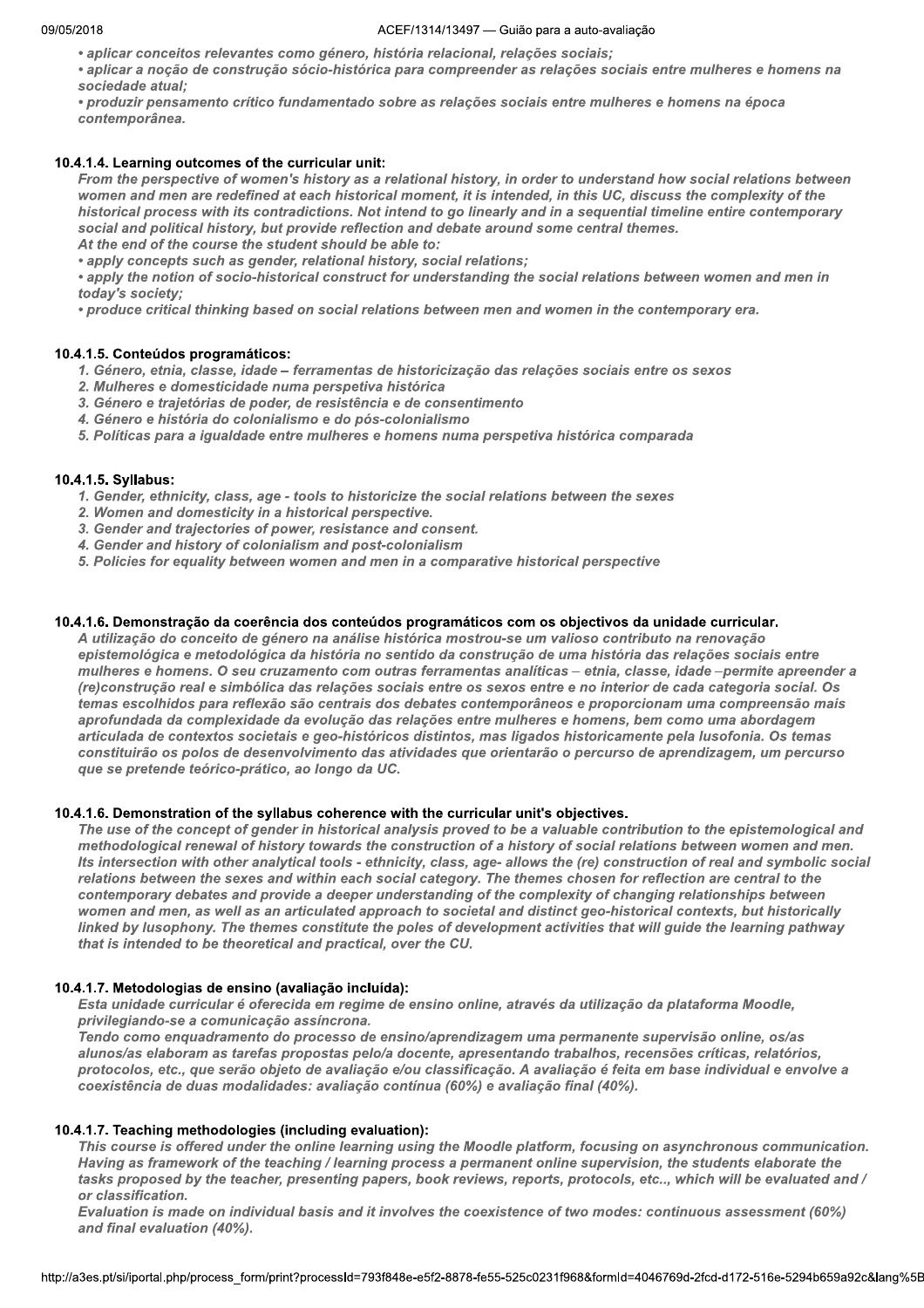#### 10.4.1.8. Demonstração da coerência das metodologias de ensino com os objectivos de aprendizagem da unidade curricular.

Pretende-se que cada mestanda/o adquira e desenvolva competências que lhe permitam ter presente, na sua análise e no seu discurso, que o conceito de sujeito histórico integra mulheres e homens, em qualquer lugar e em qualquer época, passada e presente, e que a construção (e reconstrução) da realidade social é sempre um processo historicamente situado, complexo e dinâmico.

O trabalho individual proporcionará o estudo e reflexão individual sobre os conteúdos propostos. O estudo será orientado para a leitura e interpretação dos textos escritos e outros materiais disponibilizados ou indicados, numa perspetiva analítica e crítica conducente à organização de sínteses fundamentadas. Será estimulada a pesquisa de bibliografia e de webgrafia pertinente para os temas da Unidade. O trabalho colaborativo propiciará a participação na discussão de temáticas e na resolução de atividades específicas com colegas, contribuindo para a co-construção de conhecimento. A metodologia de trabalho, apoiada na realização de atividades, estimulará cada mestranda/o a acompanhar, explorar os diversos recursos de aprendizagem, intervir nos fóruns disponibilizados na sala de aula virtual e realizar, em tempo útil, os trabalhos propostos na unidade curricular.

#### 10.4.1.8. Demonstration of the coherence between the teaching methodologies and the learning outcomes.

It is intended that students acquire and develop skills that allow them to be conscious s in their analysis and discourse that the concept of historical subject integrates women and men, anywhere and at any time, past and present, and the construction (and reconstruction) of social reality is always a complex, dynamic and historically situated process. The study will provide the individual work and individual reflection on the proposed syllabus. The study will be guided to the reading and interpretation of written texts and other materials, on an analytical and critical perspective leading to the organization of the theoretically rooted syntheses. The research of literature and web sites relevant to the topics of the CU will be stimulated. The collaborative work will foster participation in the discussion and resolution of issues of specific activities with colleagues, contributing to the co-construction of knowledge. The methodology, supported in several activities, encourage each student to explore the various learning resources, participate in the forums available in the virtual classroom and realize in adequate time, the proposed work for the course.

## 10.4.1.9. Bibliografia principal:

Bock, G., "História, História das Mulheres, História do Género", Penélope. Fazer e Desfazer História, nº4, 1989, pp. 158187.

Cappellin, P., Vinventi, A., "Entre tutela, promoção e novas discriminações de género nos anos 1990:confronto sulnorte", ex aequo, nº17, 2008, pp. 11-33.

Duby, G., Perrot, M. (dir.), História das Mulheres no Ocidente, vol.5, Porto, Ed. Afrontamento, 1995.

NASH, M., "Movimentos de mulheres, legados coloniais e processos de descolonização em África, no mundo árabe e no Caribe", in As Mulheres no Mundo. História, desafios e movimentos, Editora Ausência, V.N. Gaia, 2005, pp.247-271. Pinto, T., "Industrialização e domesticidade no século XIX. A edificação de um novo modelo social de género", in HENRIQUES, F. (coord.), Género, Diversidade e Cidadania, Lisboa, Colibri, 2008, pp. 155-168.

Silva, M. R.T. da, National Mechanisms for Gender Equality in EU Member States and Candidate Countries and other Developed Economies of the UNECE Region, United Nations, 2010.

## Mapa XIV - História dos Direitos das Mulheres / History of Women's Rights

## 10.4.1.1. Unidade curricular:

História dos Direitos das Mulheres / History of Women's Rights

## 10.4.1.2. Docente responsável e respectiva carga lectiva na unidade curricular (preencher o nome completo):

Teresa Maria da Conceição Joaquim / 36 horas de contacto (36 contact hours)

10.4.1.3. Outros docentes e respectivas cargas lectivas na unidade curricular:

 $n.a.$ 

10.4.1.3. Other academic staff and lecturing load in the curricular unit:

 $n a$ 

#### 10.4.1.4. Objectivos de aprendizagem (conhecimentos, aptidões e competências a desenvolver pelos estudantes):

História dos Direitos das Mulheres contem em si mesmo um questionamento a de saber como se chegou a esta nocão: que direitos? e porquê das mulheres?

Pretende-se ajudar à compreensão que os direitos das mulheres são recentes (Conferência de Viena, 1993) e articulála com a noção de individuo também recente do ponto de vista filosófico e histórico. Conceito ligado à ideia de igualdade que a Revolução Francesa trouxe ao mundo contemporâneo em que foi definido "um tipo abstrato de homem dotado de razão".

A UC pretende que os/as alunos/as sejam capazes de compreender e analisar criticamente a criação e evolução da noção de direitos das mulheres destacando o debate sobre a igualdade versus diferença em três períodos históricos -Século XVIII; anos 60 e na atualidade; compreender e contextualizar conceitos fundamentais, nomeadamente igualdade, diferença, feminismo (s), género; articular os conceitos adquiridos em diversos contextos sociais de intervenção.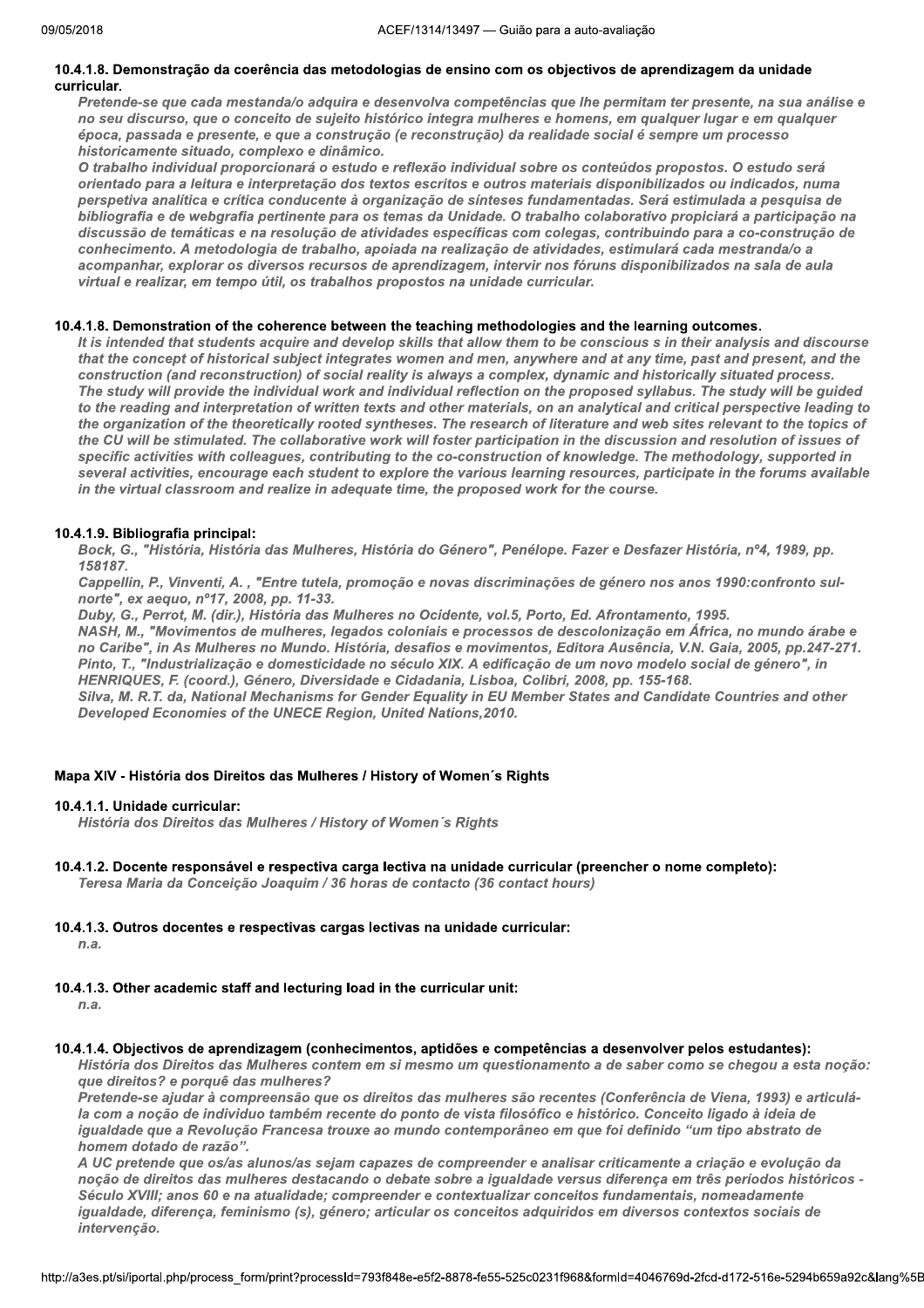## 10.4.1.4. Learning outcomes of the curricular unit:

History of Women's Rights contains in itself a challenge: to know how we arrived at this notion: what rights? and why  $W<sub>0</sub>$  men<sup>2</sup>

It is intended to promote the understanding that women's rights are recent (Vienna Conference 1993) and combining it with the notion of individual, also a recent notion form a historical and philosophical point of view. Concept linked to the idea of equality that the French Revolution brought to the contemporary world, in which it was defined "an abstract kind of man endowed with reason."

The CU intends that students be able to understand and critically analyze the creation and evolution of the concept 'women's rights', highlighting the debate on equality versus difference in three historical periods - 18th century, the 60s; and the present; understand and contextualize key concepts, namely equality, difference, feminism (s), gender; articulate the concepts acquired in diverse social contexts of intervention.

#### 10.4.1.5. Conteúdos programáticos:

1. Universalidade dos Direitos: igualdade e diferença. Direitos dos Homens versus Direitos das Mulheres

2. Feminismos nos anos 60: de novo, a questão da igualdade e diferença.

3. Evolução do conceito de igualdade - a questão do novo contrato social na atualidade em contextos culturais, sociais e políticos diversos.

#### 10.4.1.5. Syllabus:

1. Universality of Rights: equality and difference. Rights of Men versus Women' Rights

2. Feminisms in the 60s: again, the issue of equality and difference

3. Evolution of the concept of equality - the issue of the new social contract at the present time in diverse cultural, social and political contexts

#### 10.4.1.6. Demonstração da coerência dos conteúdos programáticos com os objectivos da unidade curricular.

O seminário curricular História dos Direitos das Mulheres pretende que os/as alunos/as sejam capazes de compreender e analisar criticamente a criação e evolução da noção de direitos das mulheres destacando o debate sobre a igualdade versus diferença em três períodos históricos: Século XVIII; anos 60 e na atualidade. No final desta unidade curricular o/a estudante deverá ser capaz de compreender a evolução da noção de igualdade assim como a pluralidade de perspetivas que esta noção pode ter em contextos sociais, culturais e políticos diversos e, na interseção de conceitos como etnicidade e classe, de modo a conhecer as questões relacionadas com a noção de iqualdade e direitos das mulheres no âmbito os denominados "feminismos fora do centro".

## 10.4.1.6. Demonstration of the syllabus coherence with the curricular unit's objectives.

The seminar History of Women's Rights aims at enabling the students to understand and critically analyze the creation and evolution of the concept of women's rights highlighting the debate on equality versus difference in three historical periods: Eighteenth Century; 60s and the present.

At the end of the course, the student should be able to comprehend the evolution of the concept of equality as well as the plurality of perspectives that this notion can have on different social, cultural and political contexts, at the intersection of concepts such as ethnicity and class, in order to understand the issues related to the notion of equality and women's rights under the so-called "feminisms outside the center".

## 10.4.1.7. Metodologias de ensino (avaliação incluída):

Esta unidade curricular é oferecida em regime de ensino online, através da utilização da plataforma Moodle, privilegiando-se a comunicação assíncrona.

Tendo como enguadramento do processo de ensino/aprendizagem uma permanente supervisão online, os/as alunos/as elaboram as tarefas propostas pelo/a docente, apresentando trabalhos, recensões críticas, relatórios, protocolos, etc., que serão objeto de avaliação e/ou classificação. A avaliação é feita em base individual e envolve a coexistência de duas modalidades: avaliação contínua (60%) e avaliação final (40%).

## 10.4.1.7. Teaching methodologies (including evaluation):

This course is offered under the online learning using the Moodle platform, focusing on asynchronous communication. Having as framework of the teaching / learning process a permanent online supervision, the students elaborate the tasks proposed by the teacher, presenting papers, book reviews, reports, protocols, etc.., which will be evaluated and / or classification

Evaluation is made on individual basis and it involves the coexistence of two modes: continuous assessment (60%) and final evaluation (40%).

## 10.4.1.8. Demonstração da coerência das metodologias de ensino com os objectivos de aprendizagem da unidade curricular.

Julga-se que as metodologias utilizadas nesta UC permitem atingir os objetivos propostos para a mesma, nomeadamente, a da compreensão crítica e reflexiva do surgimento e evolução da noção de direitos das mulheres a partir de diversos momentos históricos assim como em diferentes contextos culturais, sociais e políticos num mundo globalizado.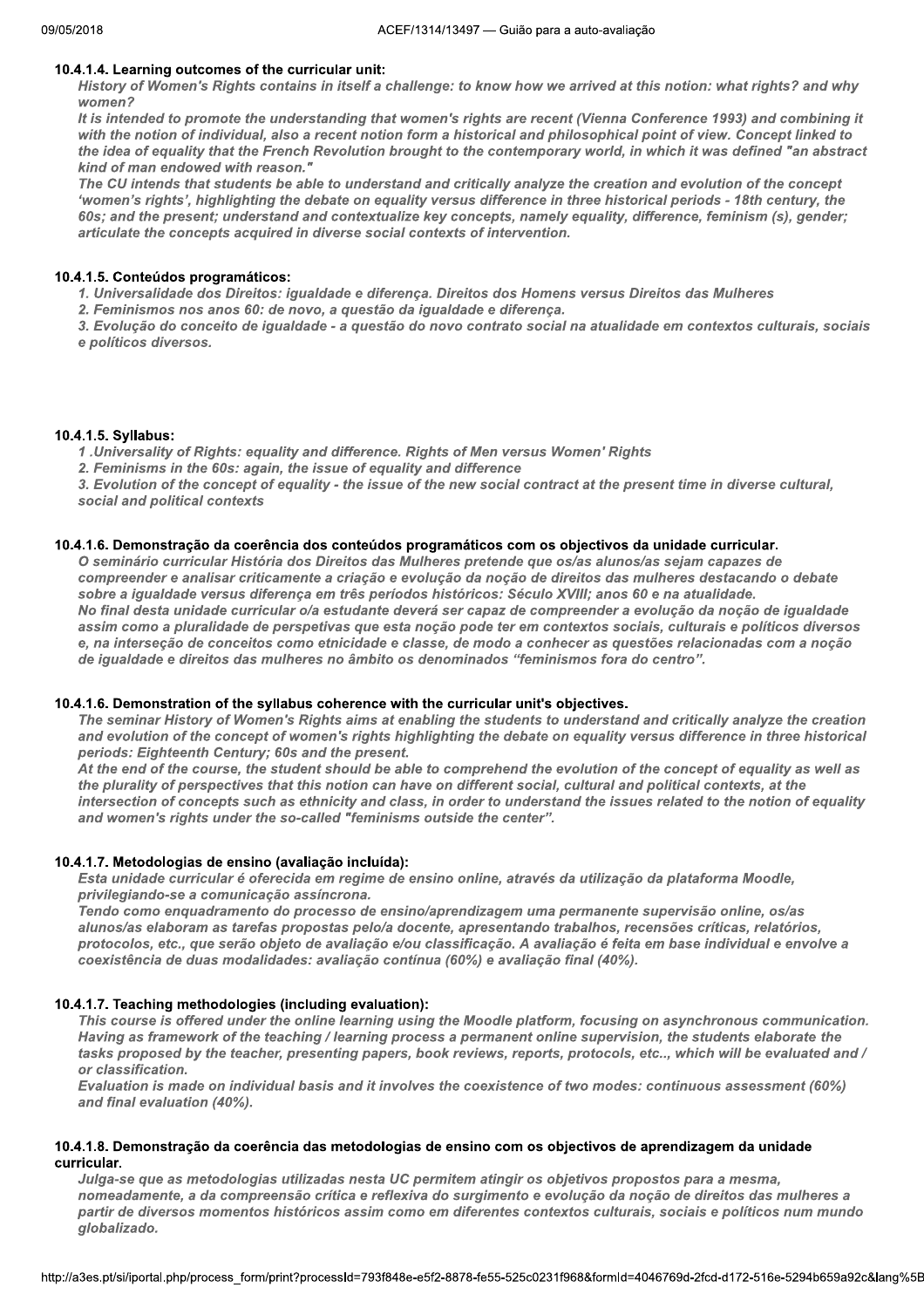Estes objetivos são reforçados pela utilização de, por exemplo, vídeos, textos, sobre personagens ou ideias que marcaram as lutas pelos direitos das mulheres.

## 10.4.1.8. Demonstration of the coherence between the teaching methodologies and the learning outcomes.

It is believed that the methodologies used in this CU help to achieve the objectives proposed for the same, namely, a critical and reflective understanding of the emergence and evolution of the notion of women's rights from various historical moments as well as in different cultural, social and political contexts in a globalized world. These objectives are reinforced by the use of, for example, videos, texts, or ideas about characters that marked the struggle for women's rights.

## 10.4.1.9. Bibliografia principal:

Crespo, Ana Isabel, Ana Monteiro Ferreira; Anabela Galhardo Couto, Isabel Cruz, Teresa Joaquim (org.) Variações sobre Sexo e Género. Lisboa: Livros Horizonte, 2008

Brah, Avtar; Cartographies of Diaspora -Contesting Identities, gender, race, ethnicity, Reino Unido, Taylor & Francis.1996

Butler, Judith and Scott, Joan (ed) Feminists Theorize the political, N. York, Routledge, 1992

Duby, G e Perrot, M.(Dir) História das Mulheres no Ocidente, 5 vol, Edições Afrontamento

Joaquim, Teresa, Menina e Moça, A Construção Social da Feminilidade, sec. XVIII- XIX, Fim de Século, 1997 Macedo, Ana Gabriela (org), Género, identidade e desejo, Antologia Crí-tica do Feminismo Contemporâneo, Livros Cotovia, 2002

Mohanty, Ch. T. Feminism without borders - decolonizing theory, practicing solidarity, Durham: Duke Univ.Press, 2003 Pintasilgo, Maria de Lourdes (coord) - Cuidar o Futuro - um Programa radical para viver melhor, Comissão Independente População e Qualidade de Vida; Lisboa, Trinova Editora, 1998

## Mapa XIV - Expressões Culturais / Cultural Expressions

## 10.4.1.1. Unidade curricular:

Expressões Culturais / Cultural Expressions

10.4.1.2. Docente responsável e respectiva carga lectiva na unidade curricular (preencher o nome completo):

Anabela Galhardo Bolota Valério do Couto / 24 horas de contacto (24 contact hours)

## 10.4.1.3. Outros docentes e respectivas cargas lectivas na unidade curricular:

 $n.a.$ 

10.4.1.3. Other academic staff and lecturing load in the curricular unit:

 $n.a.$ 

## 10.4.1.4. Objectivos de aprendizagem (conhecimentos, aptidões e competências a desenvolver pelos estudantes):

A unidade curricular visa oferecer um campo alargado de reflexão e discussão em torno da área temática - As Mulheres e a Produção Cultural e Artística- tendo como horizonte de referência os domínios da Literatura e da Publicidade. Espera-se que cada mestrando/a percorra um caminho de construção progressiva de conhecimento que Ihe permita problematizar alguns aspetos da interligação entre género, sexo e produção cultural e artística e obtenha uma perspetiva crítica que lhe permita ler/interpretar um artefacto artístico, partindo da noção de género como categoria estruturante.

## 10.4.1.4. Learning outcomes of the curricular unit:

This curricular unit aims to offer students a wide field for reflection and discussion on the thematic area - Women and Cultural and Artistic Production -taking as reference horizon fields of Literature and Advertising. It is expected that each student scroll to a path of gradual building of knowledge that allows him/her to question some aspects of the interconnection between gender, sex and cultural and artistic production and get a critical perspective that allows him/her to read / interpret an artistic device, starting from notion of gender as a structuring category.

## 10.4.1.5. Conteúdos programáticos:

- 1. Abordagens feministas aos domínios da produção cultural e artística: esboço de uma problemática.
- 2. A questão da autoria feminina na história da Literatura e da Arte.
- 3. Representações do feminino e sua problematização:
- 3.1. Literatura
- 3.2. Discurso publicitário

## 10.4.1.5. Syllabus:

- 1. Feminist Approaches to the fields of cultural and artistic production: outline of a problem.
- 2. The question of female authorship in the history of Literature and Art.
- 3. Representations of gender in literature and advertising discourse.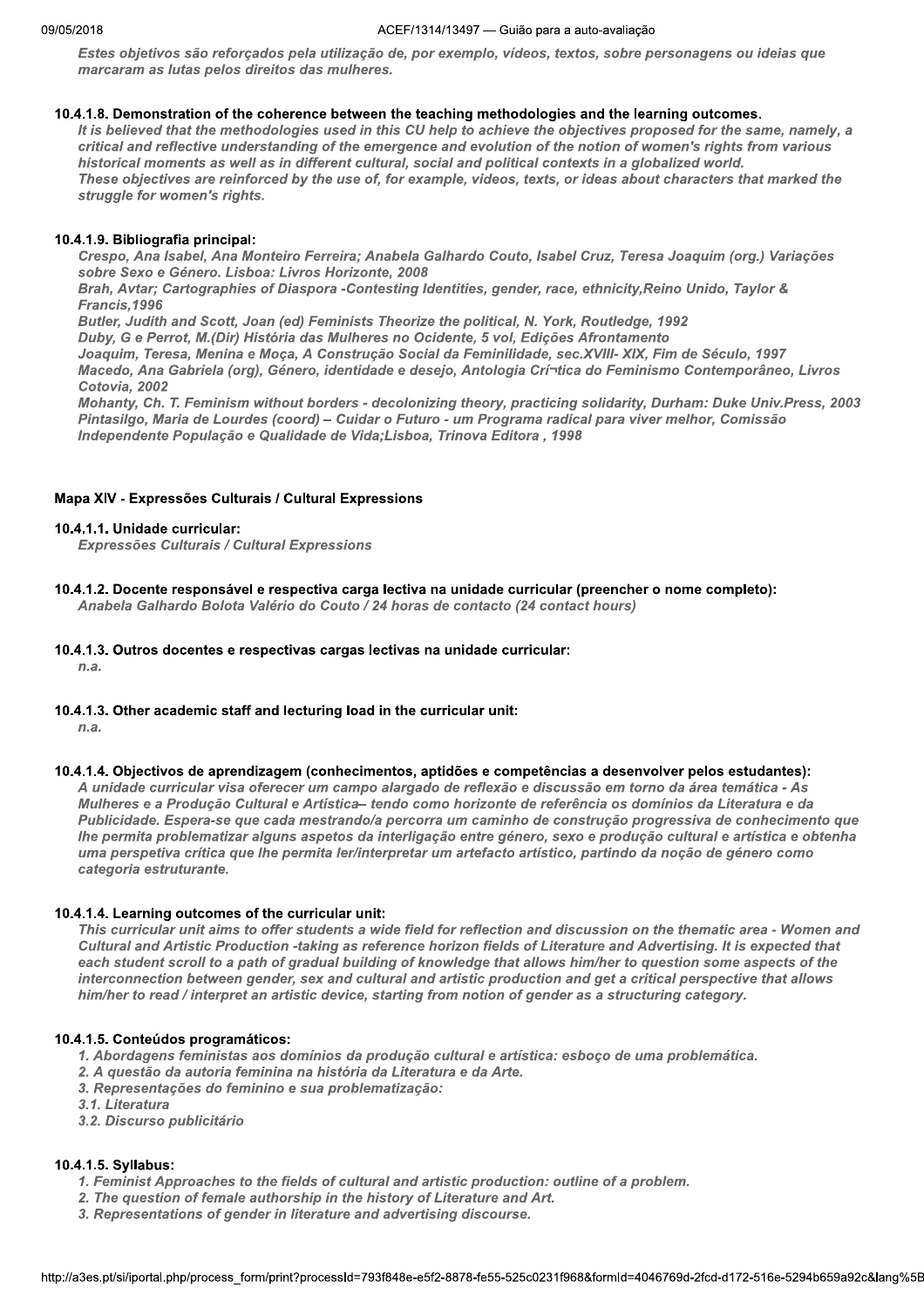## 10.4.1.6. Demonstração da coerência dos conteúdos programáticos com os objectivos da unidade curricular.

Em harmonia com os objetivos da unidade curricular, os conteúdos programáticos estão organizados de molde a estimular a compreensão e o debate em torno dos contributos dados pelas teorias feministas para a percepção e leitura da arte e da literatura em geral e para a compreensão do papel modelizador do discurso publicitário atual no processo de configuração dos géneros.

Num primeiro momento, equaciona-se o contributo das teorias feministas para a compreensão da cultura, da literatura e da arte em geral, a partir da análise de alguns textos fundamentais. Num segundo momento aborda-se a questão da autoria feminina e sua representação ao longo da história literária. Num terceiro momento focaliza-se a questão das representações de género no discurso publicitário da atualidade.

#### 11 10.4.1.6. Demonstration of the syllabus conerence with the curricular unit's objectives.

In line with the objectives of the curricular unit the syllabus are organized in order to encourage understanding and debate about the contributions made by feminist theories to the understanding and interpretation of art and literature and for understanding the role of discourse of advertising in the process of setting gender. At first, from the analysis of some key texts, the course focuses on the contribution of feminist theories to the understanding of culture, literature and art in general. Secondly the course addresses the question of female authorship and its representation throughout literary history. Thirdly the course focuses on the issue of gender representations in literature and advertising discourse of today.

## 10.4.1.7. Metodologias de ensino (avaliação incluída):

Esta unidade curricular é organizada em regime de ensino online, através da utilização da plataforma Moodle. privilegiando-se a comunicação assíncrona.

Tendo como enquadramento do processo de ensino/aprendizagem uma permanente supervisão online, os/as alunos/as elaboram as tarefas propostas pela docente, apresentando trabalhos, recensões críticas, debates, etc., que serão objeto de avaliação e/ou classificação.

A fim de viabilizar as tarefas são disponibilizados online um conjunto de textos teóricos, textos literários e imagens. O regime de avaliação é contínuo, constituído pela participação ao longo do semestre letivo num debate (20%), realização de dois trabalhos de grupo (40%) e um trabalho final com peso de 40% na classificação final.

#### 1 10.4.1.7. Teaching methodologies (including evaluation):

This course is organized under online education using the Moodle platform, focusing on asynchronous communication. Having as framework of the teaching / learning process a permanent online supervision, the students elaborate the tasks proposed by the teacher, presenting papers, debates, book reviews, etc.., which will be evaluated. The evaluation system is continuous, consisting of participation throughout the semester in a debate (20%), conducting two studies (40%) and a final paper, representing 40% in the final standings.

#### 11 10.4.1.8. Demonstração da coerencia das metodologias de ensino com os objectivos de aprendizagem da unidade curricular.

As metodologias de ensino e avaliação combinando o exercício de leitura e de análise conceptual de textos teóricos, textos literários e a pesquisa e a leitura exploratória e sistemática de um corpus de imagens harmonizam-se com os objectivos da unidade curricular de proporcionar ao estudante a capacidade de problematizar alguns aspectos da interligação entre género, sexo e produção cultural e artística e a capacidade crítica de ler/interpretar um artefacto artístico ou cultural, partindo da noção de género como categoria estruturante.

#### 11 10.4.1.8. Demonstration of the conerence between the teaching methodologies and the learning outcomes.

The teaching methodologies and evaluation, combining conceptual analysis of theoretical texts, literary texts and a corpus of images, are appropriate to the objectives of the course to provide the student the ability to discuss the interconnection between gender, sex and artistic production and the critical ability to interpret a cultural phenomenon, starting from the notion of gender as a structuring category.

#### 11 10.4.1.9. Bibliografia principal:

1/BETTERTON, Rosemary, (ed.), Looking On, Images of Femininity in the Visual Arts and the Media, Londres, Pandora, 1987.

2/COUTO, Anabela Galhardo; Catarina Edfeldt, Mulheres que Lêem, Muheres que Escrevem, Lisboa, 101Noites, 2008.  $3/$ LISPECTOR, Clarice, A descoberta do Mundo, Lisboa, Indícios de Oiro, 2004.

4/BARRENO, Maria Isabel; Maria Teresa Horta, Maria Velho da Costa, Novas Cartas Portuguesas, 1ª edição anotada, Lisboa, Dom Quixote, 2010.

5/WOOLF, Virginia, Um Quarto que seja seu, Lisboa, Vega, 1996.

## Mapa XIV - Seminário de Projeto / Research Seminar

## 10.4.1.1. Unidade curricular:

Seminário de Projeto / Research Seminar

#### 11 10.4.1.2. Docente responsavel e respectiva carga lectiva na unidade curricular (preencher o nome completo):

Teresa Maria da Conceição Joaquim / 18 horas de contacto (18 contact hours)

```
nttp://a3es.pt/si/iportal.php/process_form/pi
                                   curricular:<br>Projeto / Research Seminar<br>responsável e respectiva carga lectiva na unidade curricular (preencher o nome completo):<br>da Conceição Joaquim / 18 horas de contacto (18 contact hours)<br>php/process_form/print?process
```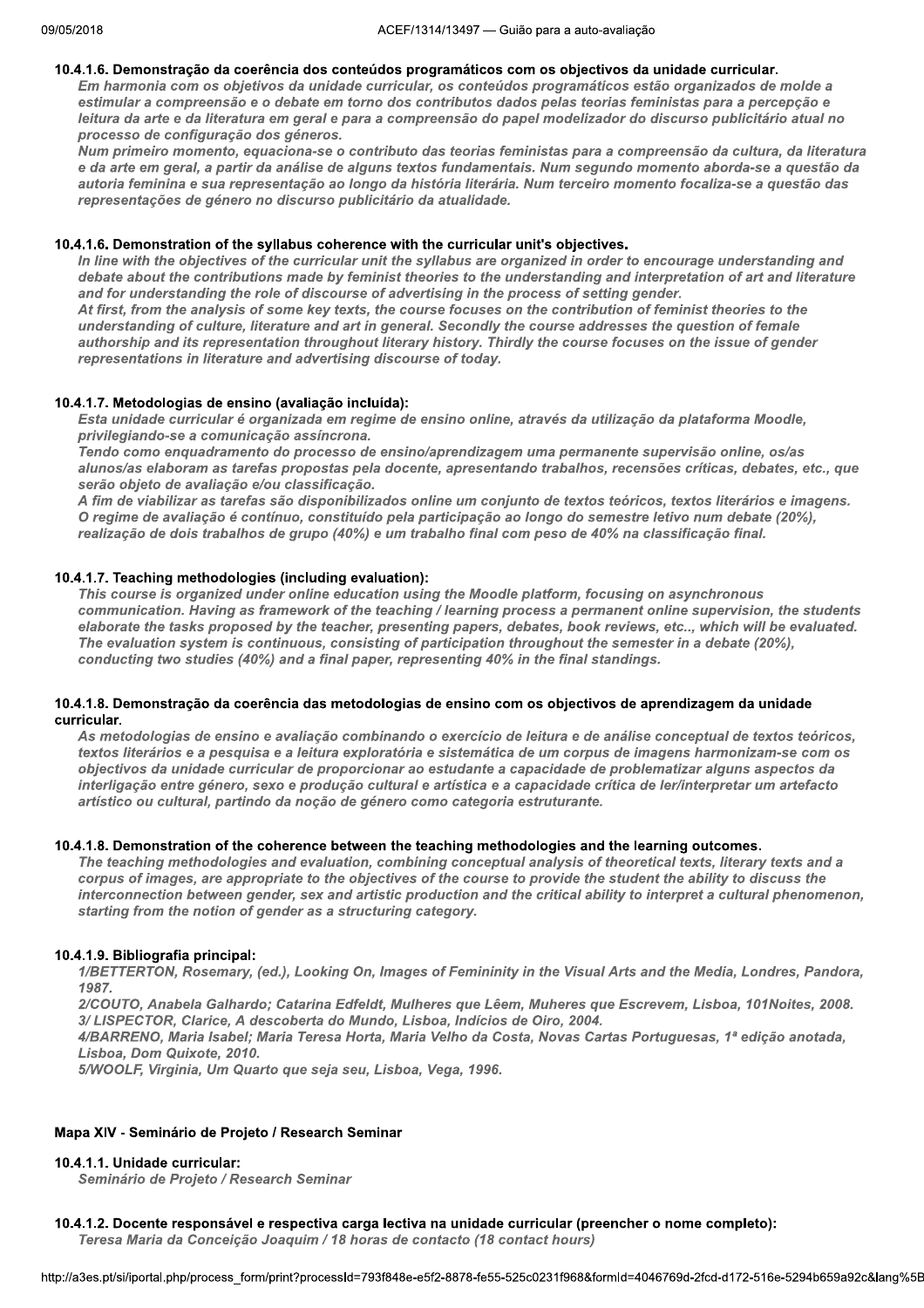## 10.4.1.3. Outros docentes e respectivas cargas lectivas na unidade curricular:

Rosana Lemos Sousa Albuquerque / 18 horas de contacto (18 contact hours)

#### 11  $10.4.1.3.$  Other academic staff and lecturing load in the curricular unit:

Rosana Lemos Sousa Albuquerque / 18 horas de contacto (18 contact hours)

#### 10.4.1.4. Objectivos de aprendizagem (conhecimentos, aptidões e competências a desenvolver pelos estudantes):

Pretende-se orientar as/os estudantes na conceção, elaboração e discussão do seu pré-projeto de investigação. Pretende-se aprofundar os conhecimentos metodológicos já adquiridos, aplicando-os a um projeto concreto de pesquisa. Integra também uma vertente direcionada para a reflexão e o debate críticos de vários trabalhos de investigação já publicados, tendo em vista o desenvolvimento da capacidade de análise, ao nível das problemáticas teóricas e ao nível das questões metodológicas e das implicações práticas que estas obras suscitam.

M M Competências:

• Capacidade para conceber e elaborar um projeto de investigação coerente e teórica e metodologicamente sustentado:

• Capacidade para refletir de forma crítica sobre trabalhos de pesquisa publicados na sua área de especialização, avaliando as suas implicações teóricas e metodológicas;

• Capacidade reflexiva sobre o projeto de pesquisa a realizar, demonstrando conhecimento e respeito pelas exigências éticas impostas pela prática científica.

#### 11 10.4.1.4. Learning outcomes of the curricular unit:

This course unit provides students with guidance in designing, preparing and discussing their research project. The aim is to deepen the methodological knowledge already acquired, applying it to a specific research project. The course unit includes a second part directed to critical reflection and discussion of several research works already published, aiming to develop analytical competences.

M M Skills:

• Capacity to design and develop a coherent research project theoretical and methodologically sustained;

• Capacity to think critically on published research works in their area of expertise, evaluating their theoretical and methodological implications:

• Capacity to reflect on the research project to be implemented, demonstrating knowledge and respect of the ethical requirements imposed by scientific practice.

#### $\mathbf{1}$ 10.4.1.5. Conteudos programaticos:

- 1. Ética e investigação
- 2. Planeamento da investigação
- 3. Recolha de dados
- 4. Tratamento e análise de dados
- 5. Redação do relatório
- 6. Elaboração de um pré-projeto de investigação

#### 11 10.4.1.5. Syliabus:

- 1. Ethics and research
- 2. Research planning;<br>3. Data collection:
- 
- 4. Data analyses;
- 5. Writing a report:
- 6. Development of a pre-research project

#### 11 10.4.1.6. Demonstração da coerencia dos conteudos programaticos com os objectivos da unidade curricular.

Os conteúdos programáticos da UC ajustam-se aos seus objetivos na medida em que cada tema é explorado e aplicado num trabalho prático pelos/as estudantes (em formato de workshop). No seu conjunto, permitem desenvolver as competências necessárias para que no final da parte curricular a/o estudante seja capaz de elaborar o seu projeto de dissertação, que se pretende inovador e original, na área dos estudos sobre as mulheres e de género.

#### 11 10.4.1.6. Demonstration of the syllabus conerence with the curricular unit's objectives.

We believe the syllabus of the CU adjust to their objectives as each topic is explored and applied in practical work by the students (in several workshops). Taken together, allow the students, at the end of the curricular year, to develop the skills required to prepare their dissertation project, which aims to be original and innovative in the area of women and gender studies.

#### 10.4.1.7. Metodologias de ensino (avaliação incluída):

Esta unidade curricular é oferecida em regime de ensino online, através da utilização da plataforma Moodle, privilegiando-se a comunicação assíncrona.

ogias de ensino (avaliação incluída):<br>curricular é oferecida em regime de ensino online, através da utilização da plataforma Moodle,<br>se a comunicação assíncrona.<br>ahoram as tarefas propostas pelo/a docente, apresentando tra Tendo como enquadramento do processo de ensino/aprendizagem uma permanente supervisão online, os/as estudantes elaboram as tarefas propostas pelo/a docente, apresentando trabalhos, recensões críticas, relatórios e um

nttp://a3es.pt/si/iportal.php/process\_form/pi